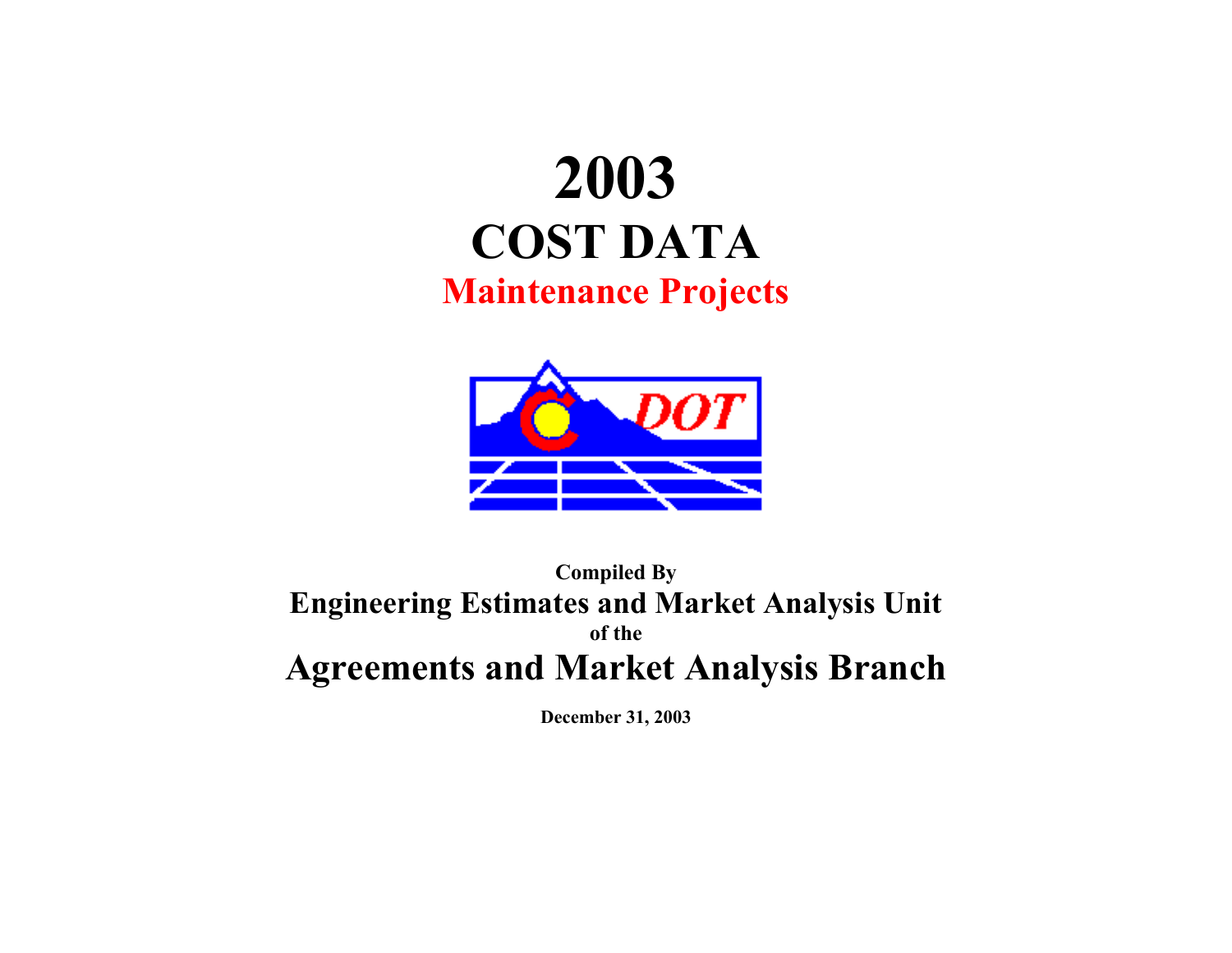## **COLORADO COST DATA MAINTENANCE PROJECTS \***

### **FOREWORD**

**The Colorado Department of Transportation's Engineering Estimates and Market Analysis (EEMA) Unit, of the Agreements and Market Analysis Branch, publishes the Cost Data Book annually. A joint effort has been made between the Department's sections and the EEMA Unit to gather and record cost data for this publication.** 

**The following data includes weighted average prices for items on highway maintenance projects that were bid during the 2002 calendar year. Caution should be used in applying these historical averages to specific projects. Allowances for varying geographic, climatic, social, economic conditions and type of project should be made.** 

**Changes and improvements are continually being made to update and increase the usefulness for future issues. Comments and suggestions for improvements for users of this publication are welcome.** 

**\* Note: These costs should only be applied to Maintenance projects, and are not representative of the majority of CDOT Construction projects.**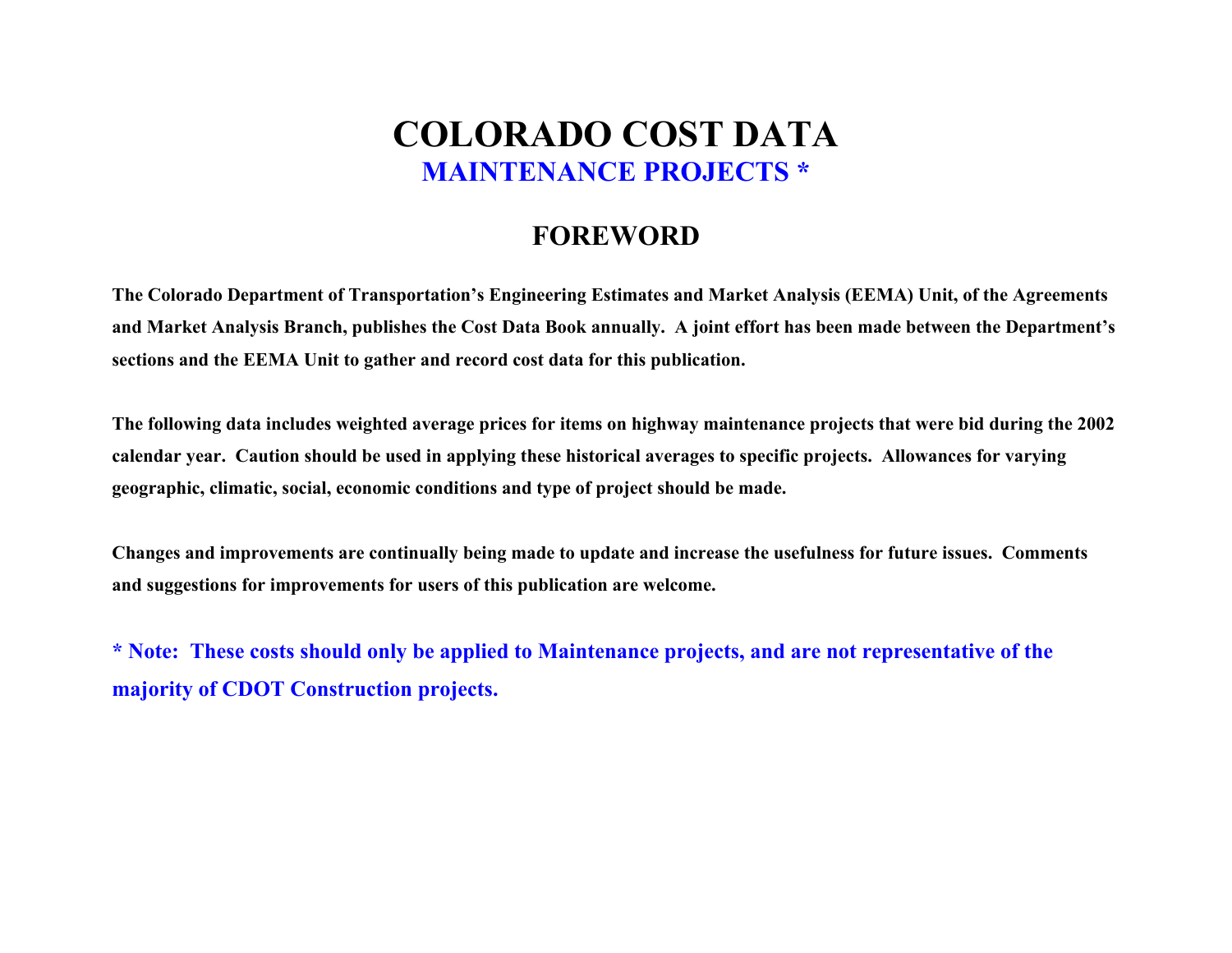## **2003 COST DATA**

## **MAINTENANCE PROJECTS**

# **TABLE OF CONTENTS**

### **# OF PAGES**

| <b>LIST OF 2003 BID MAINTENANCE PROJECTS</b> |  |
|----------------------------------------------|--|
| <b>BRIDGE COST PER SQUARE FEET</b>           |  |
| <b>ITEM AVERAGE BID PRICES</b>               |  |
| <b>ITEM UNIT COSTS BY PROJECT</b>            |  |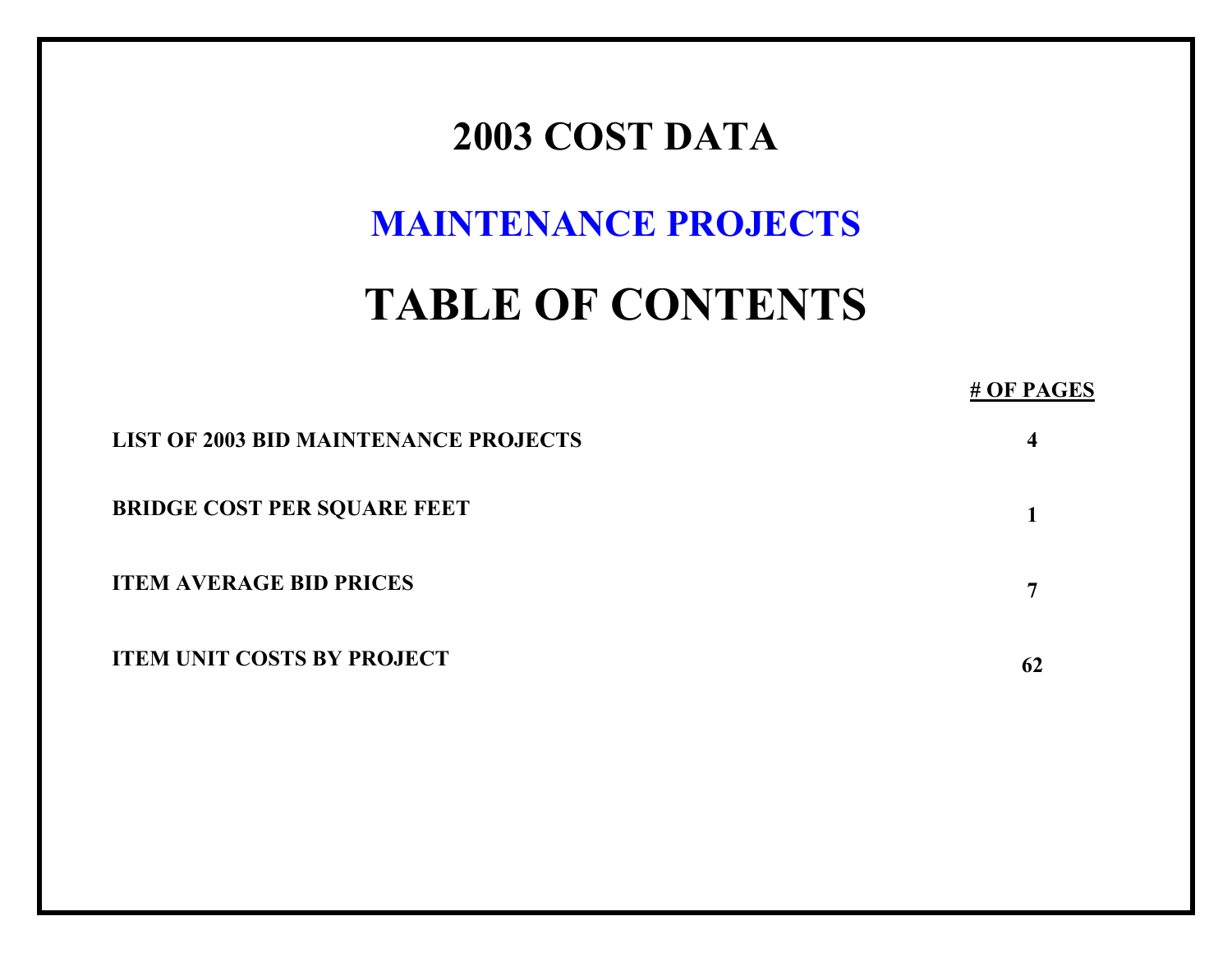#### Colorado Department of Transporation 11:12 Wednesday, December 31, 2003 1 2003 Cost Data - Maintenance PROJECTS BID FROM 01/01/03 THROUGH 12/31/03 ------------------------------------------------------------------------------------------------------------------------------------

| BID<br>LETTING | CONTRACTOR/<br>PROJECT NUMBER                          | LOCATION                       |                       | DIST TERRAIN | BIDS            | AWARDED BID INDEX   |       |  |
|----------------|--------------------------------------------------------|--------------------------------|-----------------------|--------------|-----------------|---------------------|-------|--|
| 03010201       | AMERICAN CIVIL CONSTRUCTORS, INC.<br>MTCE 04-024       | CONCRETE SLABS 125 & 176       | 4                     | $\mathbf{P}$ | $9^{\circ}$     | \$982,400.00 81.40  |       |  |
| 03010903       | CHAMPION FENCE<br>MTCE 06-023                          | SH 285, SB, MP 255 - MP 244.3  | $6^{\circ}$           | М            | $7\overline{ }$ | \$38,546.00 109.20  |       |  |
| 03010904       | WARNING LITES & EQUIPMENT, INC.<br>MTCE 01-022         | REGION 1 SIGNING               | $\overline{1}$        | R            | 8               | \$623,492.25 73.37  |       |  |
| 03011606       | GREAT AMERICAN SWEEPING, INC.<br>$MTCE04-035$          | R4 SAND SWEEPING               | $\overline{4}$        | $\mathsf{P}$ | $\overline{2}$  | \$131,656.70 104.20 |       |  |
| 03020601       | K.E.C.I. COLORADO, INC.<br>MTCE 05-022                 | US 160 & 145 CURB REPLACEMENT  | $5^{\circ}$           | M            | 3               | \$111,983.00 92.20  |       |  |
| 03020605       | BROTHERS FENCE COMPANY<br>MTCE 03-012                  | NORTH OF CRAIG                 | 3                     | R            | 6               | \$76,775.94         | 61.28 |  |
| 03021305       | ASPHALT SPECIALTIES CO., INC.<br>MTCE 06-014           | R-6 MACHINE PATCHING - SH 8, 3 | 6                     | U            | 6               | \$1,849,888.88      | 69.88 |  |
| 03022007       | HENKELS & McCOY, INC.<br>MTCE 02-012                   | PUEBLO - ITS CABLE             | 2                     | U            | 15              | \$319,251.52        | 58.74 |  |
| 03022706       | CUSTOM LIGHTING SERVICES, LLC<br>MTCE 03-011           | 170, LUMINAIRE REPLACEMENT     | 3                     | М            | $7\overline{ }$ | \$139,325.00        | 49.41 |  |
| 03022707       | KOLBE STRIPING INC.<br>MTCE 05-023                     | R-5 EPOXY PAVEMENT MARKING     | 5                     | М            | 3               | \$340,501.00        | 94.10 |  |
| 03030606       | G.A. WESTERN CONSTRUCTION CO.<br>MTCE 03-013           | GLENWOOD CANYON JOINT REPAIR   | 3                     | М            | $\overline{4}$  | \$148,599.00        | 78.20 |  |
| 03030607       | COLORADO STRIJPE WRIGHT LTD<br>MTCE 06-024             | REGION 6 PAVEMENT MARKING      | 6                     | U            | 3               | \$591,550.00        | 92.26 |  |
| 03031301       | THE SIGN CREW, INCORPORATED<br>MTCE 06-026             | R-6 SIGN POST REPLACEMENT      | 6                     | $\mathsf{P}$ | $7^{\circ}$     | \$114,998.00        | 71.58 |  |
| 03031302       | C & D ELECTRIC<br>MTCE 02-013                          | I25 & BAPTIST RD. SIGNALS      | $\mathbf{2}^{\prime}$ | М            | 8               | \$27,270.00         | 77.87 |  |
| 03032704       | A & S CONSTRUCTION CO. & AFFILIATED CO.<br>MTCE 01-023 | SH 9 - HOOSIER PASS            | $\mathbf{1}$          | M            | 5               | \$613,743.70 106.99 |       |  |
| 03032708       | ABCO CONTRACTING, INC.<br>MTCE 04-033                  | BRIDGE REPAIR HWY 14 & 85      | $\overline{4}$        | R            | 5               | \$271,581.60 85.84  |       |  |
| 03040307       | WATERFORD CORPORATION<br>MTCE 06-022                   | R6 FENCE REPAIR                | 6                     | U            | $\overline{4}$  | \$91,860.50 80.24   |       |  |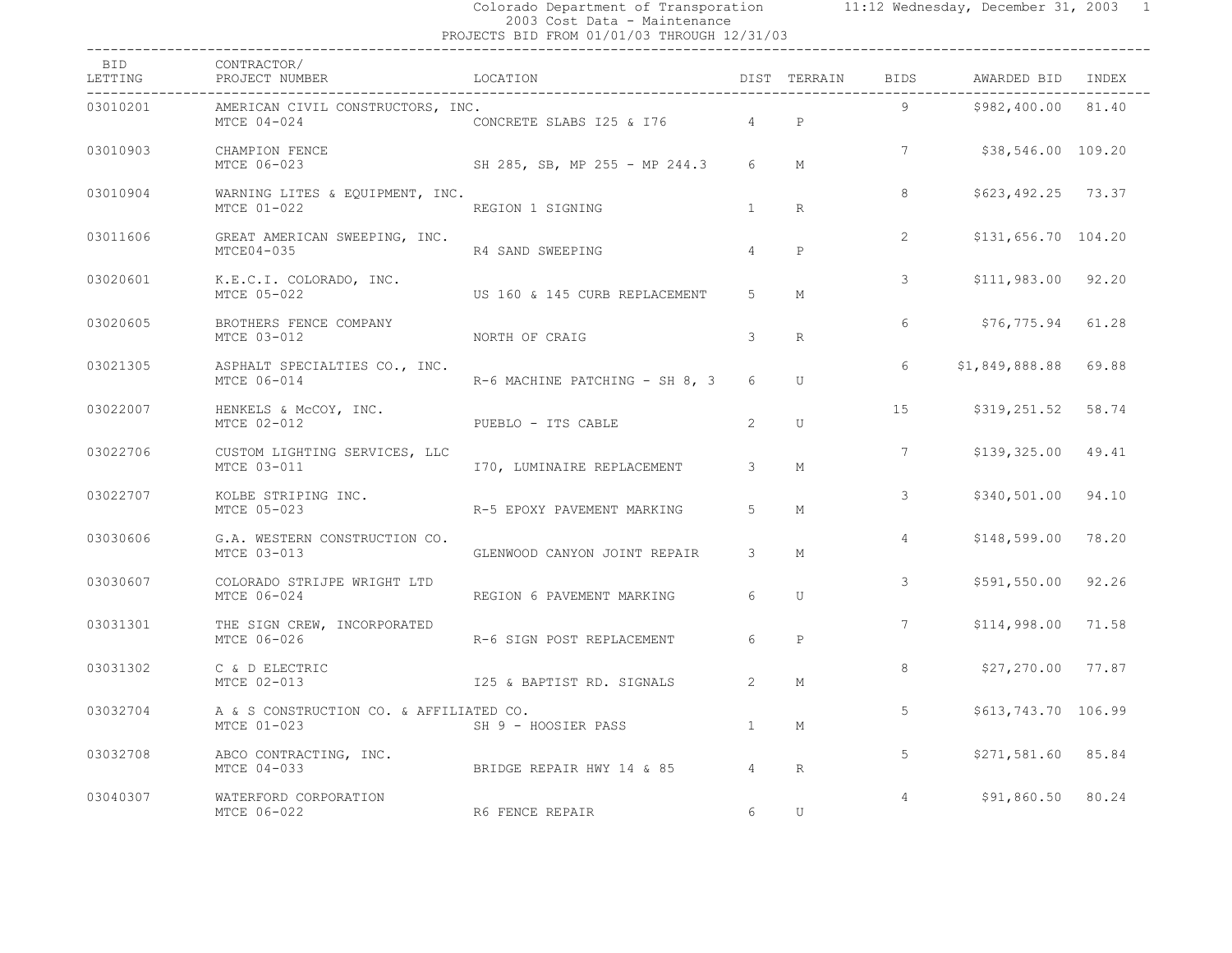#### Colorado Department of Transporation 11:12 Wednesday, December 31, 2003 2 2003 Cost Data - Maintenance

| 2003<br>Cost<br>Maintenance<br>Data<br>$-$       |
|--------------------------------------------------|
| PROJECTS BID FROM 01/01/03 THROUGH 1<br>12/31/03 |
| ------                                           |

| BID<br>LETTING | CONTRACTOR/<br>PROJECT NUMBER                  | LOCATION                      |                | DIST TERRAIN | BIDS           | AWARDED BID           | INDEX |  |
|----------------|------------------------------------------------|-------------------------------|----------------|--------------|----------------|-----------------------|-------|--|
| 03040308       | W.L. CONTRACTORS, INC.<br>MTCE 07-005          | STATEWIDE TRAFFIC LOOP REPAIR | 09             | R            | 5              | \$45,994.00           | 76.07 |  |
| 03041003       | MAYS CONCRETE<br>MTCE 03-014                   | I 70 NEAR RIFLE               | 3              | М            | 6              | \$68,970.00 67.25     |       |  |
| 03041004       | TLM CONSTRUCTORS, INC.<br>MTCE 01-028          | I-70, SMITH ROAD DECK REPAIRS | $\mathbf{1}$   | $\mathbb{R}$ | 5              | \$261,810.10 115.50   |       |  |
| 03042404       | URBAN FARMER, INC.<br>MTCE 06-025              | I 70 - PECOS WEST             | 6              | $\, {\bf P}$ | 3              | \$1,350,815.04 132.48 |       |  |
| 03042405       | SCHMIDT CONSTRUCTION COMPANY<br>MTCE 01-025    | SH 83 & SH 67 IN DOUGLAS CO.  | $\overline{1}$ | R            | 6              | \$447,473.40 81.91    |       |  |
| 03050102       | BRASIER ASPHALT, INC.<br>MTCE 07-006           | STATEWIDE RECYCLED PAVEMENT   | 09             | P            | 4              | \$1,712,900.00        | 81.57 |  |
| 03050103       | FRONT RANGE BARRICADE<br>MTCE 06-027           | SIGN POSTS IN REGION 6        | 6              | $\mathsf{P}$ | 5              | \$265,530.00          | 61.62 |  |
| 03050105       | KIEWIT WESTERN CO<br>MTCE 01-026               | SH 94, EL PASO COUNTY EAST    | $\mathbf{1}$   | $\mathsf{P}$ | 3              | \$383,947.50 105.35   |       |  |
| 03050107       | LAFARGE WEST, INC<br>MTCE 06-029               | SH 58, GOLDEN TO MP 5.07      | 6              | U            | $\overline{2}$ | \$994,282.10 100.81   |       |  |
| 03051503       | D.G. HUSKIN CONSTRUCTION CO.<br>MTCE 01-024    | I 70, COPPER MTN. - FRISCO    | $\mathbf{1}$   | М            | $\overline{4}$ | \$1,098,943.97        | 86.50 |  |
| 03051504       | GOODLAND CONSTRUCTION, INC.<br>MTCE 06-031     | I 25 & 88 AND I 70 & VASOUEZ  | 6              | U            | 6              | \$45,100.00           | 90.20 |  |
| 03052902       | HENKELS & McCOY, INC.<br>MTCE 06-030           | WADSWORTH BLVD. AT 44TH AVE.  | 6              | $\mathsf{P}$ | 6              | $$16,301.70$ 83.47    |       |  |
| 03062601       | TLM CONSTRUCTORS, INC.<br>MTCE $04-040$        | CONCRETE SLABS ON 125         | $\overline{4}$ | U            | 6              | \$921,507.00 105.83   |       |  |
| 03070302       | PAVEOVER INC.<br>MTCE 05-024                   | PAGOSA TO TREASURE FALLS      | 5              | R            | 2              | \$974,959.30 123.07   |       |  |
| 03070303       | MCATEE CONSTRUCTION CO.<br>MTCE 01-030         | $I - 70$ , SIEBERT            | $\overline{1}$ | $\mathsf{P}$ | 3              | \$627,516.20 109.47   |       |  |
| 03071001       | WARNING LITES & EQUIPMENT, INC.<br>MTCE 04-038 | REGION 4 STENCIL MARKING      | $\overline{4}$ | R            | 5              | \$268,261.50 66.25    |       |  |
| 03071002       | REALM CONSTRUCTION, INC.<br>MTCE 04-041        | REGION 4 CRACK SEAL           | $\overline{4}$ | M            | $\overline{4}$ | \$259,361.96 104.16   |       |  |
|                |                                                |                               |                |              |                |                       |       |  |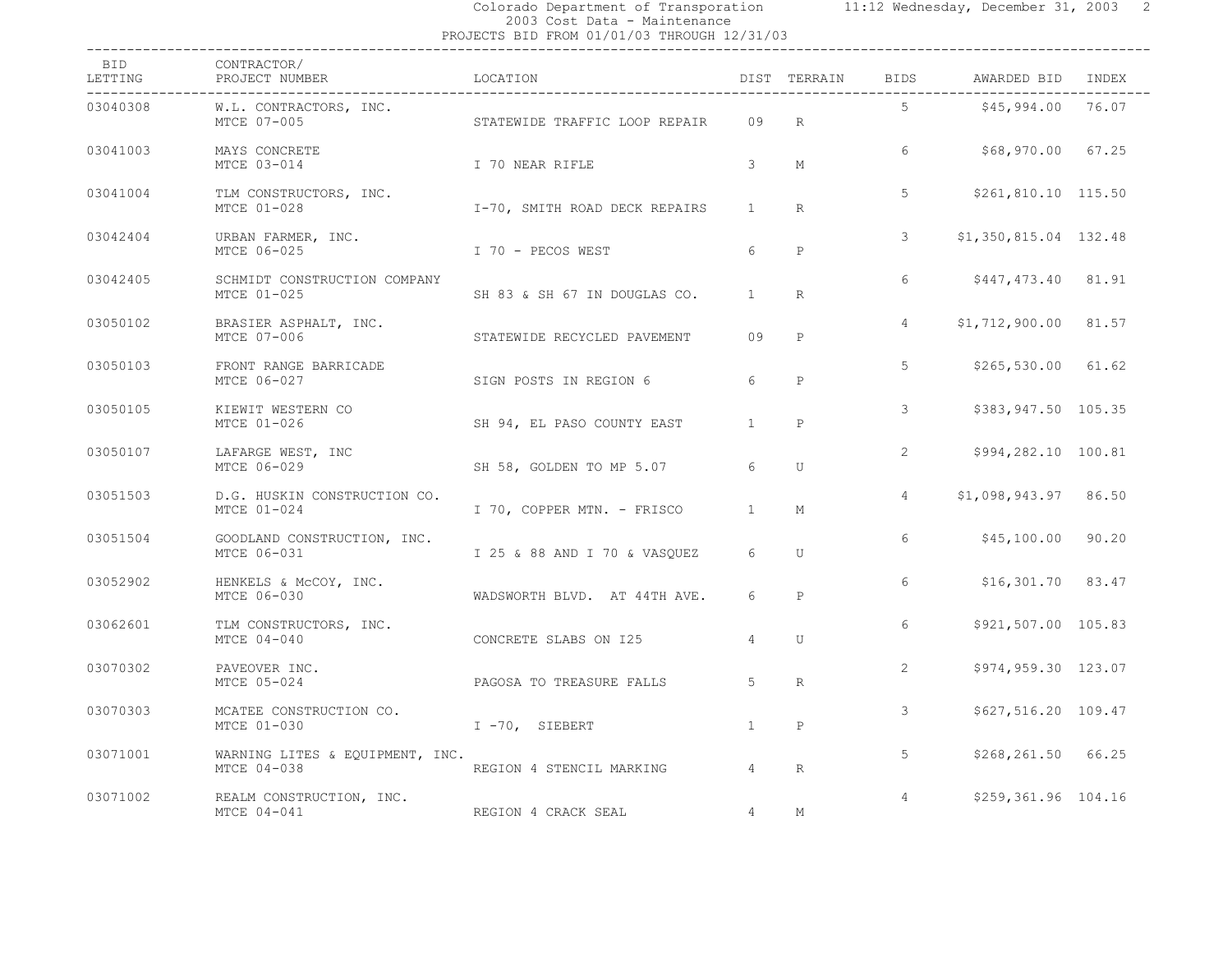#### Colorado Department of Transporation 11:12 Wednesday, December 31, 2003 3 2003 Cost Data - Maintenance PROJECTS BID FROM 01/01/03 THROUGH 12/31/03 ------------------------------------------------------------------------------------------------------------------------------------

| BID<br>LETTING | CONTRACTOR/<br>PROJECT NUMBER                           | LOCATION                      |                | DIST TERRAIN    | BIDS            | AWARDED BID INDEX    |       |
|----------------|---------------------------------------------------------|-------------------------------|----------------|-----------------|-----------------|----------------------|-------|
| 03072403       | UNITED RENTALS HIGHWAY TECHNOLOGIES<br>MTCE 04-036      | FY 04 REGION 4 EPOXY EAST     | 4              | $R_{\parallel}$ | $3^{\circ}$     | \$391,620.02 81.64   |       |
| 03080703       | COLORADO STRIJPE WRIGHT LTD<br>MTCE 06-034              | REGION 6 STRIPING             | $6^{\circ}$    | U               | 3               | \$896,050.00 79.90   |       |
| 03080705       | UNITED RENTALS HIGHWAY TECHNOLOGIES<br>MTCE 06-035      | REGION 6 SIGN POSTS           | 6              | U               | 3               | \$436,150.00 81.23   |       |
| 03080706       | LAFARGE WEST, INC<br>MTCE 04-043                        | SH 68 AND 14 NEAR LOVELAND    | $\overline{4}$ | R               | 3               | \$333,996.50 109.62  |       |
| 03080707       | LAFARGE WEST, INC<br>MTCE 04-042                        | SH 7 NEAR LYONS               | $\overline{4}$ | R               | 3               | $$212, 258.52$ 91.39 |       |
| 03080708       | INTEGRATED ELECTRIC, INC.<br>MTCE 01-027                | REGION 1 PEDESTRIAN SIGNALS   | $\mathbf{1}$   | R               | $7\phantom{.0}$ | \$66,462.00          | 64.03 |
| 03082101       | WARNING LITES & EQUIPMENT, INC.<br>MTCE 04-037          | FY 04 EPOXY WEST              | $\overline{4}$ | R               | $\overline{4}$  | \$464,267.00         | 96.32 |
| 03082103       | W.L. CONTRACTORS, INC.<br>MTCE 01-031                   | REGION 1, HIGHWAY LIGHTING    | $\mathbf{1}$   | R               | $\overline{2}$  | \$126,623.00         | 96.33 |
| 03082104       | ASPHALT SPECIALTIES CO., INC.<br>MTCE 06-033            | R-6 MAINTENANCE RESURFACING - | 6              | U               | $7\overline{ }$ | \$517,079.95         | 78.36 |
| 03082801       | GREAT AMERICAN SWEEPING ACQUISITION CORP<br>MTCE 06-036 | REGION 6 SWEEPING             | 6              | U               | $\mathbf{1}$    | \$797,848.00 95.44   |       |
| 03082802       | AGGREGATE INDUSTRIES - WCR, INC.<br>MTCE 04-045         | SH 34A AND SH 34D NEAR EVANS  | $\overline{4}$ | R               | $\overline{2}$  | \$287,172.66 92.04   |       |
| 03082803       | MCATEE CONSTRUCTION CO.<br>MTCE 04-044                  | SH 144 AND SH 34 NEAR BRUSH   | $\overline{4}$ | R               | 3               | \$188,111.20 94.21   |       |
| 03082804       | AGGREGATE INDUSTRIES - WCR, INC.<br>MTCE 04-046         | SH 14C NEAR STERLING          | $\overline{4}$ | R               | $\overline{2}$  | $$215, 995.65$ 91.29 |       |
| 03082805       | JALISCO INTERNATIONAL, INC.<br>MTCE 06-032              | R6 EXPANSION JOINT REPAIR     | 6              | U               | $7\phantom{.0}$ | \$543,850.00 101.80  |       |
| 03100901       | KOLBE STRIPING INC.<br>MTCE 05-027                      | REGION 5, MAINT. SECTION 3    | 5              | М               | $\overline{4}$  | \$602,438.50 94.46   |       |
| 03100902       | ALERT TRAFFIC CONTROL, INC.<br>MTCE 05-028              | R5, SIGN REPLACEMENT - WEST   | $5^{\circ}$    | М               | 6               | \$257,670.00         | 77.13 |
| 03100903       | KOLBE STRIPING INC.<br>MTCE 05-029                      | REGION 5, EPOXY EAST          | $5^{\circ}$    | $\mathbb{R}$    | $\overline{4}$  | $$572,331.50$ 94.39  |       |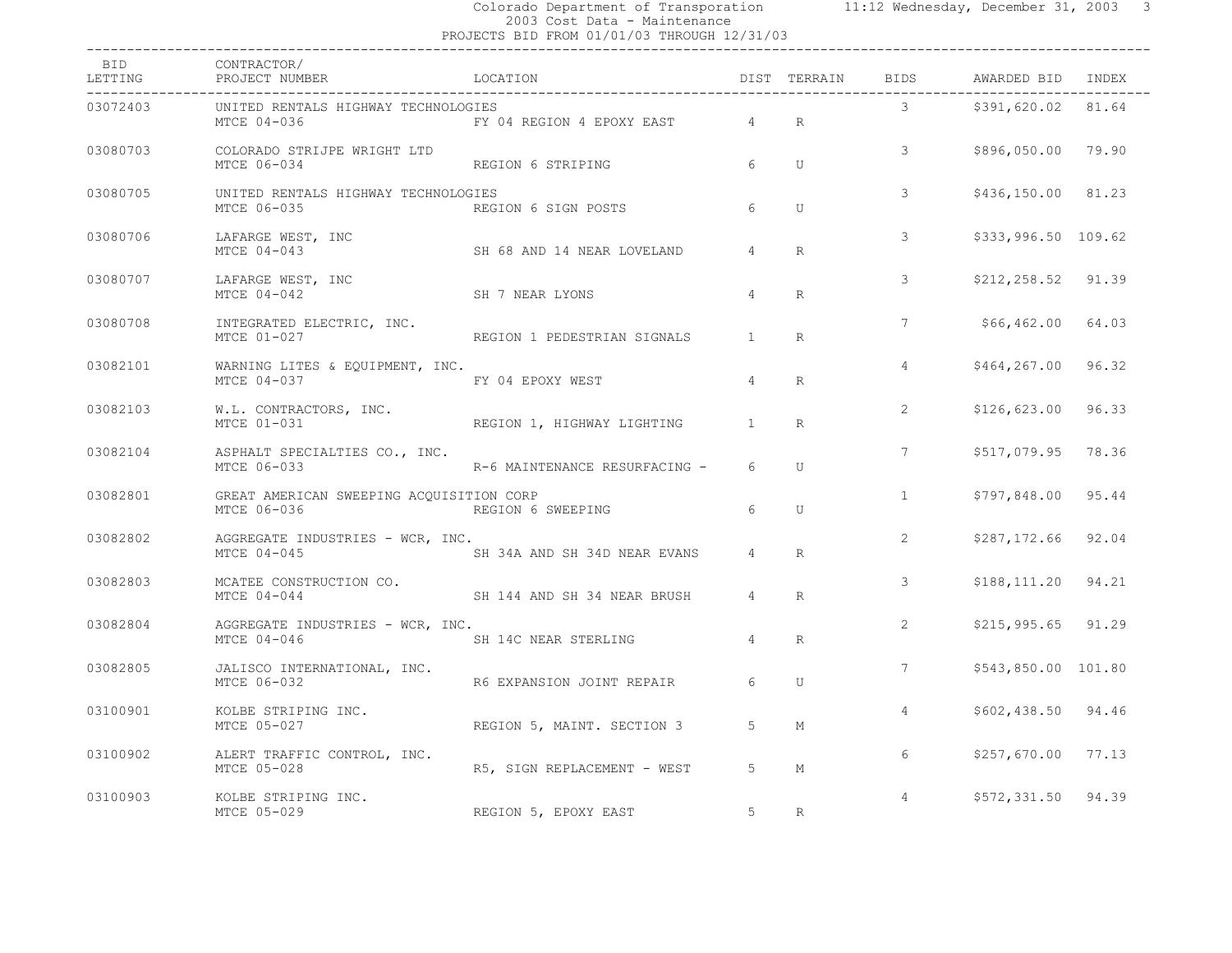#### Colorado Department of Transporation 11:12 Wednesday, December 31, 2003 4 2003 Cost Data - Maintenance PROJECTS BID FROM 01/01/03 THROUGH 12/31/03

|  |  |  |  |  |  | )JECTS BID FROM 01/01/03 THROUGH 12/31/03 |
|--|--|--|--|--|--|-------------------------------------------|
|--|--|--|--|--|--|-------------------------------------------|

| <b>BID</b><br>LETTING | CONTRACTOR/<br>PROJECT NUMBER                | LOCATION                       | DIST           | TERRAIN | <b>BIDS</b> | AWARDED BID            | INDEX |
|-----------------------|----------------------------------------------|--------------------------------|----------------|---------|-------------|------------------------|-------|
| 03100904              | ALERT TRAFFIC CONTROL, INC.<br>MTCE 05-030   | R5, SIGN REPLACEMENT - EAST    | 5              | R       | 6           | \$261,498.00           | 75.83 |
| 03111301              | FRONT RANGE BARRICADE<br>MTCE 04-039         | FY 04 REGION 4 SIGNS - SH 14   | $\overline{4}$ | R       |             | \$159,657.00           | 75.22 |
| 03111302              | CUSTOM LIGHTING SERVICES, LLC<br>MTCE 06-038 | TRAFFIC SIGNALS - LED REPLACEM | 6              | U       | 10          | \$152,732.00           | 73.35 |
| 03111305              | W.L. CONTRACTORS, INC.<br>MTCE 01-029        | I-70, VAIL TO WARD ROAD        |                | R       | 4           | $$1,213,832.00$ 109.69 |       |
| 03112001              | ADARAND CONSTRUCTORS, INC.<br>MTCE 05-031    | R5, GUARDRAIL REPLACEMENT - EA | 5              | М       | 4           | \$282,518.08           | 88.43 |

======= ================ ======

TOTALS 272 \$25,197,258.44 88.91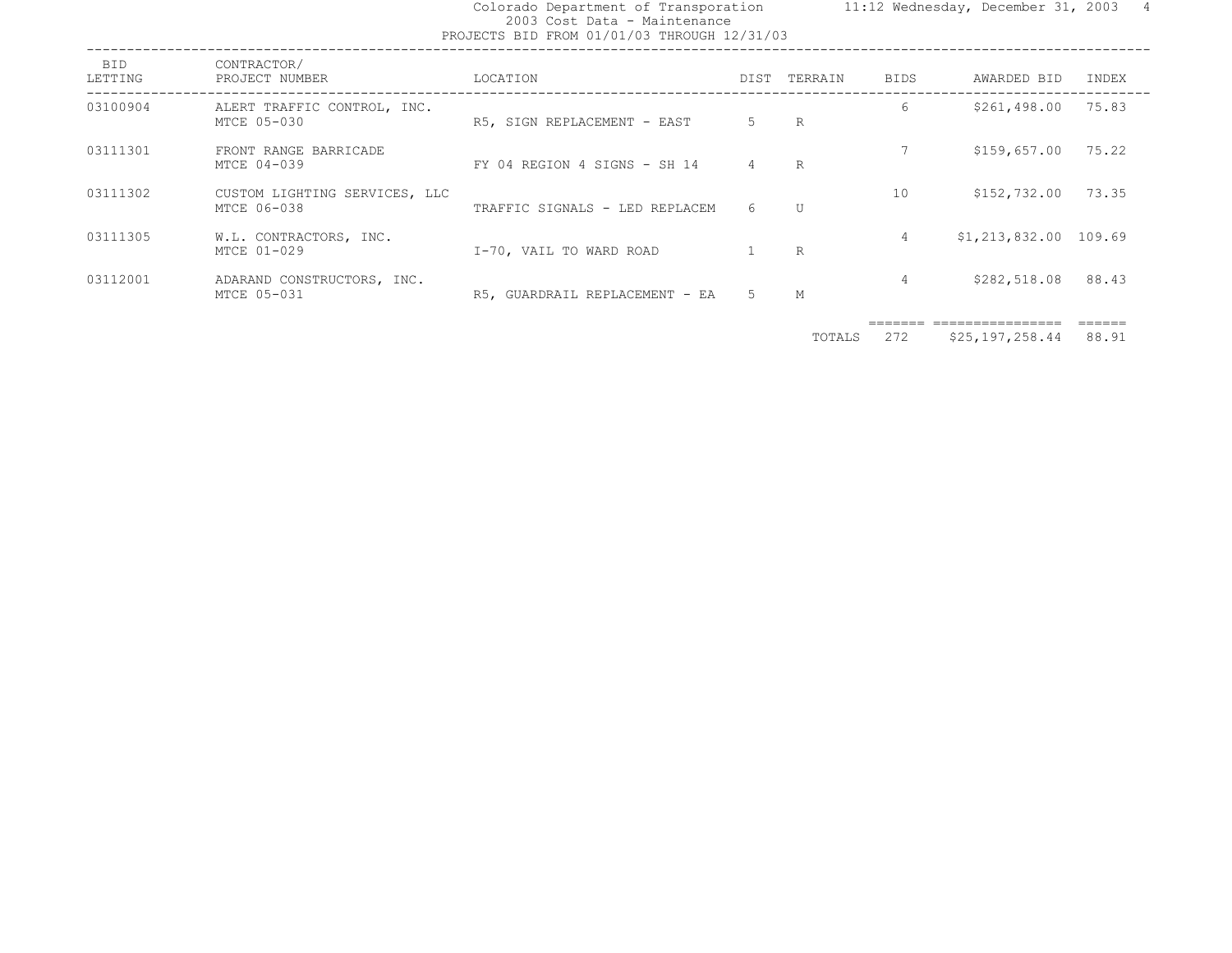#### 2003 Cost Data - Maintenance BRIDGE COST PER SQUARE FOOT (01/01/03 THROUGH 12/31/03)

------------------------------------------------------------------------------------------------------------------------------------ PROJECT NUMBER/ TERR/ TOTAL TOTAL COST PE R DATE LET PROJECT LOCATION BRIDGE ID LENGTH WIDTH SQUARE FT COST SQUARE FOOT ------------------------------------------------------------------------------------------------------------------------------------ BRIDGE REPAIR030306 MTCE 03-013 M GLENWOOD CANYON JOINT REPAIR F-08-BJ 6398.0000 33.5000 214333.0 \$148,599 \$0.69 030410 MTCE 01-028  $\mathbb R$  I-70, SMITH ROAD DECK REPAIRS E-17-JW 365.0000 40.5000 14782.5 \$46,923 \$3.17 E-17-JX 357.0000 40.5000 14458.5 \$46,923 \$3.25 WEIGHTED AVERAGE COST: NEW STRUCTURES 243574.0 \$242,444 \$1.00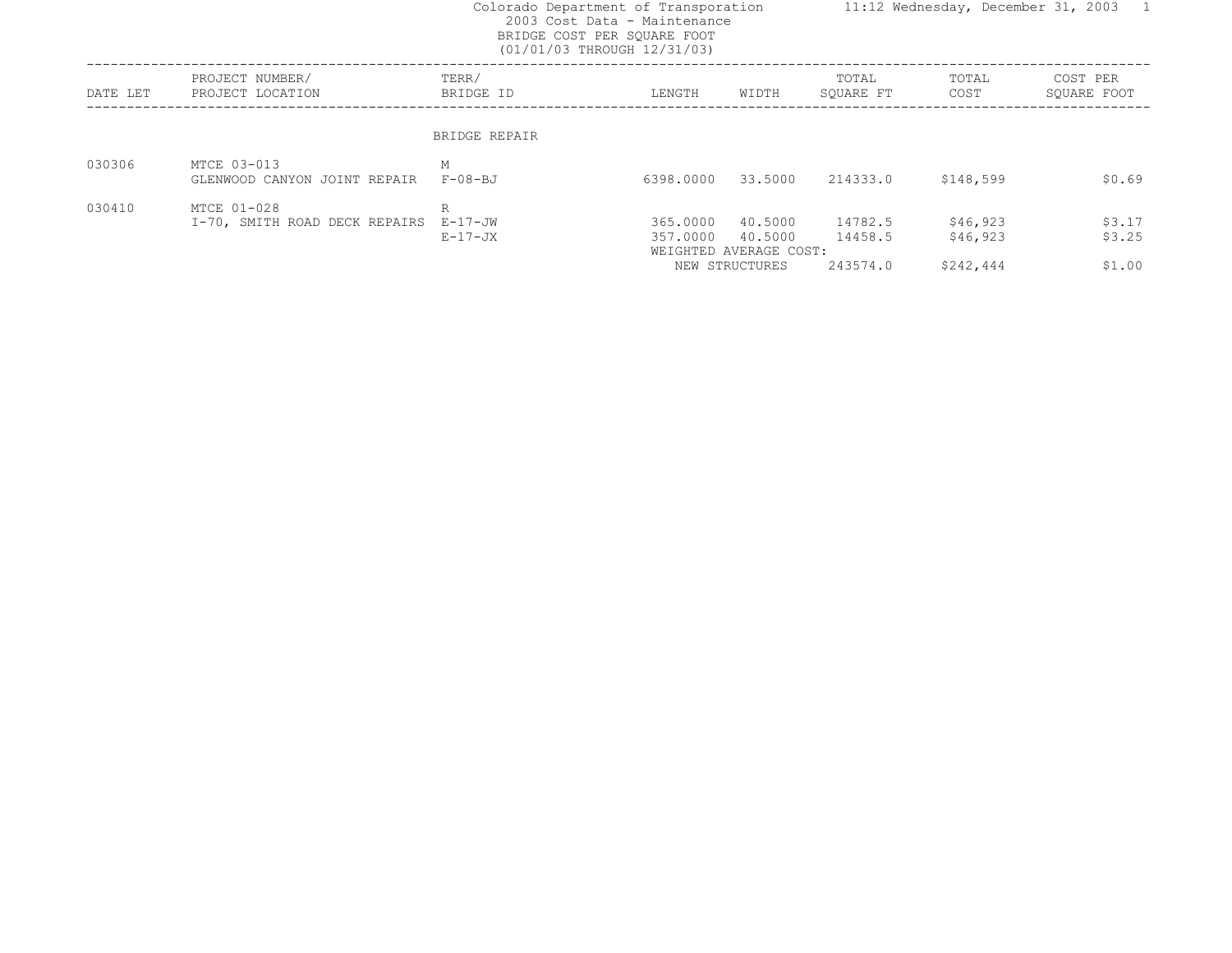#### Colorado Department of Transporation 11:12 Wednesday, December 31, 2003 1 2003 Cost Data - Maintenance

| ITEM NUMBER   | ITEM                                       |                         |            |                                                                                 |                                                                                            |
|---------------|--------------------------------------------|-------------------------|------------|---------------------------------------------------------------------------------|--------------------------------------------------------------------------------------------|
| 202-00090     | Removal of Delineator                      |                         |            |                                                                                 | 10.00                                                                                      |
| 202-00170     | Grinding And Texturing Concrete Pavement   |                         |            | 20.00<br>2 Each 20.00<br>5,576 Sq Yard 89,921.50                                | 16.13                                                                                      |
| 202-00190     | Removal of Concrete Median Cover Material  | 441                     |            |                                                                                 | 13.00                                                                                      |
| 202-00203     | Removal of Curb and Gutter                 | 1,804                   |            | Sq Yard 5,733.00<br>Lin Foot 6,314.00                                           | 3.50                                                                                       |
|               |                                            |                         |            |                                                                                 |                                                                                            |
| 202-00210     | Removal of Concrete Pavement               | 600                     |            |                                                                                 | Sq Yard 8,880.00 14.80                                                                     |
| 202-00220     | Removal of Asphalt Mat                     | 62                      |            |                                                                                 | 13.00                                                                                      |
| 202-00240     | Removal of Asphalt Mat (Planing)           | 209,954                 |            | Sq Yard 806.00<br>Sq Yard 283,652.06                                            | 1.35                                                                                       |
| 202-00246     | Removal of Asphalt Mat (Planing) (Special) | 312,499                 |            | $Sq$ Yard $56, 249.82$                                                          | 0.18                                                                                       |
| 202-00250     | Removal of Pavement Marking                | 300,000                 |            |                                                                                 |                                                                                            |
| 202-00425     | Removal of Bridge Railing                  | 105                     |            |                                                                                 |                                                                                            |
| 202-00504     | Removal of Expansion Device                | 1,400                   |            |                                                                                 |                                                                                            |
| 202-00700     | Removal of Light Standard                  | 3                       |            |                                                                                 | 90,000.00 0.30<br>Lin Foot 3,150.00 0.30<br>Lin Foot 3,150.00 0.30<br>Each 1,419.00 473.00 |
|               |                                            |                         |            |                                                                                 |                                                                                            |
| 202-00810     | Removal of Ground Sign                     | 8,227                   |            |                                                                                 | 8.70                                                                                       |
| 202-00821     | Removal of Sign Panel                      | 764                     |            | Each 71,550.00<br>Each 4,566.00                                                 | 5.98                                                                                       |
| 202-00825     | Removal of Flashing Beacon                 | $\overline{2}$          |            |                                                                                 | 500.00                                                                                     |
| 202-01000     | Removal of Fence                           | 41,057                  |            | Each 1,000.00<br>Lin Foot 12,727.67                                             | 0.31                                                                                       |
|               |                                            |                         |            |                                                                                 |                                                                                            |
| 202-01030     | Removal of Road Closure Gate               | $\overline{2}$          | Each       | 958.00                                                                          | 479.00                                                                                     |
| 202-01130     | Removal of Guardrail Type 3                | 6,323                   |            |                                                                                 |                                                                                            |
| 202-01300     | Removal of End Anchorage                   | 28                      |            | Lin Foot 13, 277.25<br>Each 2, 324.00                                           | $2.10$<br>83.00                                                                            |
| 202-05006     | Sawing Concrete (6 Inch)                   | 24                      | Lin Foot   | 60.00                                                                           | 2.50                                                                                       |
| $202 - 05026$ | Sawing Asphalt Material (6 Inch)           | 2,080                   |            |                                                                                 | 2.50                                                                                       |
| 203-00060     | Embankment Material (Complete In Place)    | 20                      |            |                                                                                 | 128.00                                                                                     |
| 203-01120     | Vibratory Rolling                          | 20                      |            |                                                                                 | 74.00                                                                                      |
| 203-01597     | Potholing                                  | 166                     |            | Lin Foot 5, 200.00<br>Cubic Yard 2, 560.00<br>Hour 1, 480.00<br>Hour 16, 528.00 | 99.57                                                                                      |
|               |                                            |                         |            |                                                                                 |                                                                                            |
| 204-00010     | Haul                                       | 1,155,000               |            |                                                                                 | Ton Mile $138,600.00$ 0.12                                                                 |
| 208-00045     | Concrete Washout Structure                 | $\mathbf{1}$            | Each       | $1,000.00$<br>$1,420.00$                                                        | 1,000.00                                                                                   |
| 208-00050     | Storm Drain Inlet Protection               | $\overline{\mathbf{3}}$ | Each       |                                                                                 | 473.33                                                                                     |
| 208-00205     | Erosion Control Supervisor                 | 24                      | Hour       | 1,220.00                                                                        | 50.83                                                                                      |
| 210-00750     | Reset Light Standard                       | 10 <sup>°</sup>         | Each       |                                                                                 | 15,520.00 1,552.00                                                                         |
| 210-00810     | Reset Ground Sign                          | 10                      | Each       |                                                                                 | 159.00                                                                                     |
| 210-00815     | Reset Sign Panel                           | 4,014                   | Each       | 1,590.00<br>31,790.00                                                           | 7.92                                                                                       |
| 210-01140     |                                            | 100                     |            |                                                                                 |                                                                                            |
|               | Reset Guardrail Type 4                     |                         |            | Lin Foot 1,200.00                                                               | 12.00                                                                                      |
| 210-01300     | Reset Impact Attenuator                    | 2                       | Each       | $1,000.00$<br>7 130 00                                                          | 500.00                                                                                     |
| 210-04010     | Adjust Manhole                             | 23                      | Each       | 7,130.00                                                                        | 310.00                                                                                     |
| 210-04050     | Adjust Valve Box                           | $\overline{\mathbf{3}}$ | Each       |                                                                                 | 540.00 180.00                                                                              |
| 214-00650     | Evergreen Shrub (5 Gallon Container)       | 50                      | Each       | 1,557.50                                                                        | 31.15                                                                                      |
|               |                                            |                         |            |                                                                                 |                                                                                            |
| 214-00910     | Perennials (1 Gallon Container)            | 20                      | Each       | 165.40                                                                          | 8.27                                                                                       |
| 304-06007     | Aggregate Base Course (Class 6)            | 50                      | Cubic Yard | 1,640.00                                                                        | 32.80                                                                                      |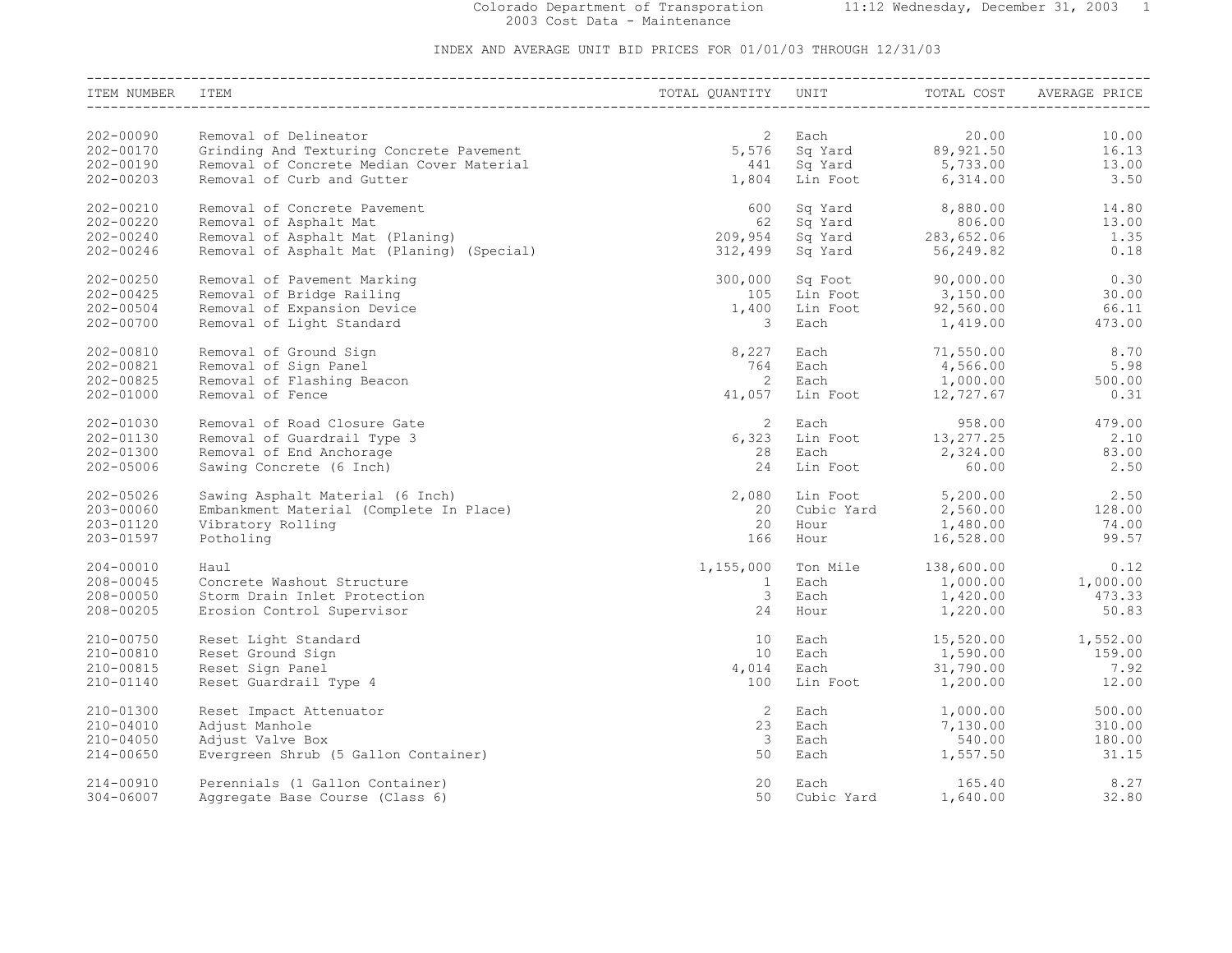#### Colorado Department of Transporation 11:12 Wednesday, December 31, 2003 2 2003 Cost Data - Maintenance

| ITEM NUMBER ITEM         |                                                                                                                    |                |            |                                                                                    |        |
|--------------------------|--------------------------------------------------------------------------------------------------------------------|----------------|------------|------------------------------------------------------------------------------------|--------|
| ________________________ |                                                                                                                    |                |            |                                                                                    |        |
|                          |                                                                                                                    |                |            |                                                                                    |        |
| 304-07005                | Aggregate Base Course (Class 7)                                                                                    | 350            |            |                                                                                    | 30.00  |
| 304-09000                |                                                                                                                    | 674            |            |                                                                                    | 20.00  |
| 403-00720                | Ayyregate Base Course (Class 7)<br>Aggregate Base Course (Special)<br>Hot Bituminous Pavement (Patching) (Asphalt) | 993            |            |                                                                                    | 67.11  |
| 403-00721                | Hot Bituminous Pavement (Patching) (Asphalt)                                                                       | 960            |            | Cubic Yard 10,500.00<br>Cubic Yard 13,480.00<br>Ton 66,640.00<br>Sq Yard 51,150.00 | 53.28  |
|                          |                                                                                                                    |                |            |                                                                                    |        |
| 403-09126                | Stone Mastic Asphalt (Asphalt) (Polymer Modified) 4,608                                                            |                | Ton        | 239,616.00                                                                         | 52.00  |
| 403-09500                | Furnish Hot Bituminous Pavement                                                                                    | 4,834          | Ton        |                                                                                    | 48.00  |
| 403-33741                | Hot Bituminous Pavement (Grading S) (75) (PG 64-22) 22,829                                                         |                | Ton        | 232,032.00<br>855,939.55                                                           | 37.49  |
| 403-33771                | Hot Bituminous Pavement (Grading S) (75) (PG 76-28)                                                                | 1,194          | Ton        | 62,088.00                                                                          | 52.00  |
|                          |                                                                                                                    |                |            |                                                                                    |        |
| 403-33871                | Hot Bituminous Pavement (Grading S) (100) (PG 76-28)                                                               | 42,980         | Ton        | 1,714,933.75                                                                       | 39.90  |
| 403-34621                | $Hot Bituminous Pavenent (Grading SX) (50) (PG 58-28)$ 42,313                                                      |                | Ton        | 1,639,156.22                                                                       | 38.74  |
| 403-34741                | Hot Bituminous Pavement (Grading SX) (75) (PG 64-22) 24,725                                                        |                | Ton        | 967,750.52                                                                         | 39.14  |
| 403-34841                | Hot Bituminous Pavement (Grading SX) $(100)$ (PG 64-22) 9,869                                                      |                |            | Ton 453, 974.00                                                                    | 46.00  |
|                          |                                                                                                                    |                |            |                                                                                    |        |
| 405-00100                | Heating and Remixing Treatment                                                                                     | 193,370        |            |                                                                                    | 3.77   |
| 406-09500                | Cold Bituminous Pavement (Recycle)                                                                                 | 564,000        |            | Sq Yard 729,004.90<br>Sq Yard 270,720.00                                           | 0.48   |
| 406-09501                | Cold Bituminous Pavement (Recycled)                                                                                | 77,000         |            |                                                                                    |        |
|                          |                                                                                                                    |                |            | Ton 577,500.00 7.50<br>Ton 243,216.40 1,737.26                                     |        |
| 408-01000                | Hot Poured Joint and Crack Sealant                                                                                 | 140            |            |                                                                                    |        |
| 409-05000                | Ultrathin Bonded Wearing Course                                                                                    | 239,082        | Sq Yard    | 968,282.10                                                                         | 4.05   |
| 411-03342                | Asphalt Cement Performance Grade (PG 64-28)                                                                        | $\overline{2}$ | <b>Ton</b> |                                                                                    | 450.00 |
| $411 - 03354$            | Asphalt Cement Performance Grade (PG 64-22)                                                                        | 65             | Ton        | $900.00$<br>19,500.00                                                              | 300.00 |
|                          |                                                                                                                    |                |            |                                                                                    |        |
| 411-10253                | Emulsified Asphalt (CSS-1H)                                                                                        | 21,777         |            | Gallon 19, 127.65                                                                  | 0.88   |
| 411-10255                | Emulsified Asphalt (Slow-Setting)                                                                                  | 10,590         |            | 8,681.50                                                                           | 0.82   |
| 411-10275                | Emulsified Asphalt (HFMS-2P) (High Float) (Polymerize                                                              | 280,000        |            | Gallon 8,681.50<br>Gallon 327,600.00                                               | 1.17   |
| 411-90010                | Asphalt Rejuvenating Agent                                                                                         | 11,602         | Gallon     | 13,922.40                                                                          | 1.20   |
| 411-90040                | Recycling Agent                                                                                                    | 244,000        |            | Gallon 346,480.00                                                                  | 1.42   |
|                          |                                                                                                                    |                |            |                                                                                    |        |
| 412-00920                | Concrete Pavement (9 Inch) (Fast Track)                                                                            | 600            |            | Sq Yard 32,040.00<br>Sq Foot 1,098,670.50                                          | 53.40  |
| 412-04000                | Concrete Pavement Panel (Precast)                                                                                  | 50,188         |            |                                                                                    | 21.89  |
| 420-00500                | Geotextile (Paving)                                                                                                | 51,257         |            | $\overline{sq}$ Yard $\overline{83,491.20}$                                        | 1.63   |
| 503-00048                | Drilled Caisson (48 Inch)                                                                                          | 64             | Lin Foot   | 28,736.00                                                                          | 449.00 |
|                          |                                                                                                                    |                |            |                                                                                    |        |
| 503-00054                | Drilled Caisson (54 Inch)                                                                                          | 53             | Lin Foot   | 30, 157.00                                                                         | 569.00 |
| 506-00206                | Riprap (6 Inch)                                                                                                    | 20             |            |                                                                                    | 65.00  |
| 515-00120                | Waterproofing (Membrane)                                                                                           | 300            |            | Cubic Yard 1,300.00<br>Sq Yard 3,900.00                                            | 13.00  |
|                          | Waterproofing (Asphalt)                                                                                            |                |            | $sq$ Yard 29, 345.40                                                               | 6.85   |
| 517-00000                |                                                                                                                    | 4,284          |            |                                                                                    |        |
| 518-00000                | Bridge Compression Joint Sealer                                                                                    | 80             |            |                                                                                    | 18.50  |
| 518-01004                | Bridge Expansion Device (0-4 Inch)                                                                                 | 1,366          |            | Lin Foot 1,480.00<br>Lin Foot 169,230.00                                           | 123.89 |
| 518-01015                | Bridge Expansion Device (0-15 Inch)                                                                                | 34             |            |                                                                                    |        |
| 601-01010                | Concrete Class BZ                                                                                                  | $\mathbf{3}$   |            | Lin Foot 58,548.00 1,722.00<br>Cubic Yard 600.00 200.00                            |        |
|                          |                                                                                                                    |                |            |                                                                                    |        |
| 601-03000                | Concrete Class D                                                                                                   | 110            |            | Cubic Yard 28,600.00                                                               | 260.00 |
| 601-03040                | Concrete Class D (Bridge)                                                                                          | 24             | Cubic Yard | 12,000.00                                                                          | 500.00 |
|                          |                                                                                                                    |                |            |                                                                                    |        |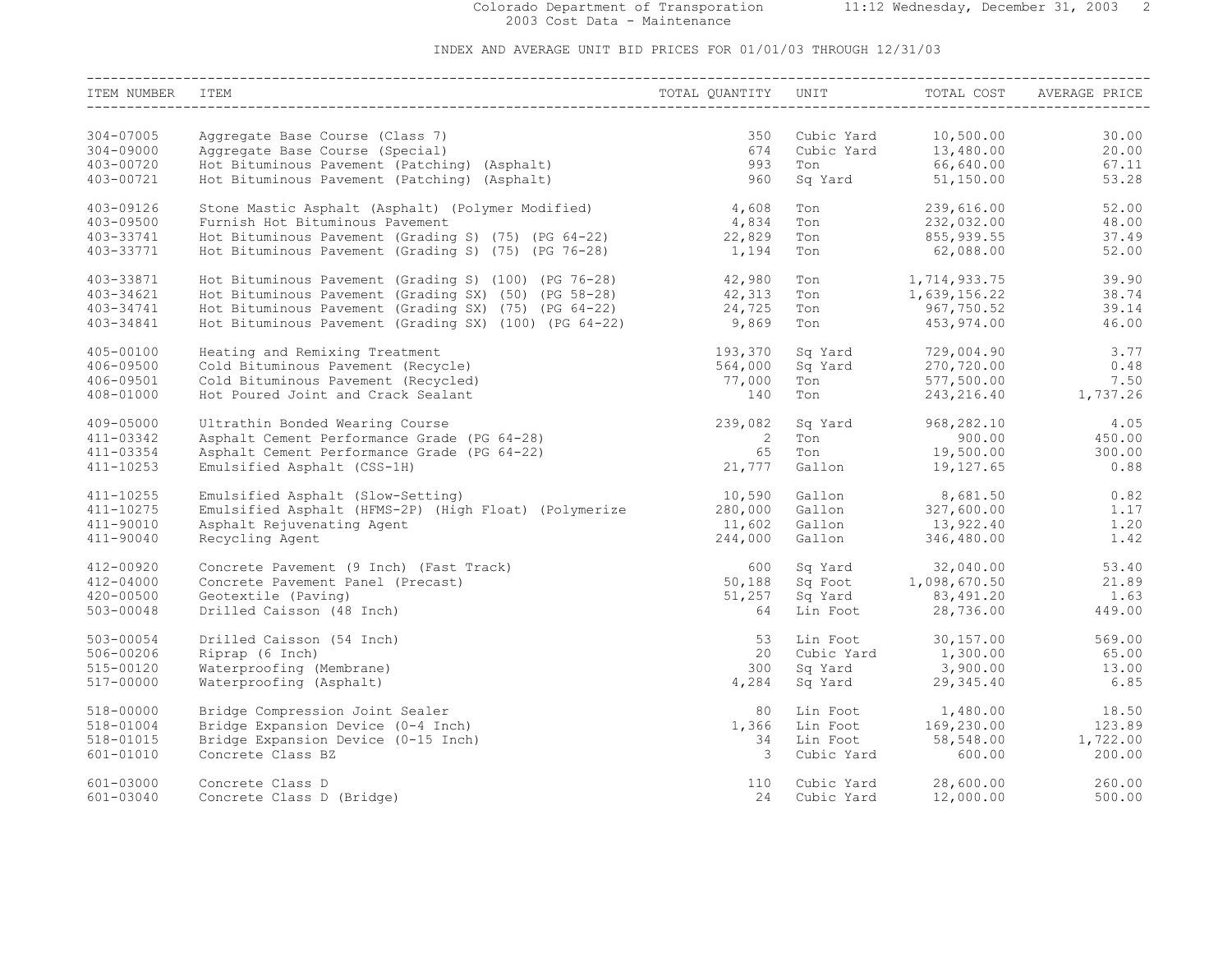#### Colorado Department of Transporation 11:12 Wednesday, December 31, 2003 3 2003 Cost Data - Maintenance

| ITEM NUMBER | ITEM                                       | TOTAL QUANTITY UNIT |                                                                                                                                                                                                                                 | TITY UNIT TOTAL COST AVE                                                            | AVERAGE PRICE                                                                                                           |
|-------------|--------------------------------------------|---------------------|---------------------------------------------------------------------------------------------------------------------------------------------------------------------------------------------------------------------------------|-------------------------------------------------------------------------------------|-------------------------------------------------------------------------------------------------------------------------|
|             |                                            |                     |                                                                                                                                                                                                                                 |                                                                                     |                                                                                                                         |
| 601-03041   | Concrete Class D (Bridge) (Special)        | 120                 |                                                                                                                                                                                                                                 |                                                                                     |                                                                                                                         |
| 601-05040   | Concrete Class S (Bridge)                  | $\overline{7}$      |                                                                                                                                                                                                                                 |                                                                                     |                                                                                                                         |
| 601-06100   | Concrete (Patching)                        | 102                 |                                                                                                                                                                                                                                 |                                                                                     |                                                                                                                         |
| 601-10250   | Slab Jacking                               | 52,500              |                                                                                                                                                                                                                                 |                                                                                     | Cubic Yard 192,000.00 1,600.00<br>Cubic Yard 5,600.00 800.00<br>Cubic Yard 114,920.00 1,126.67<br>Pound 418,560.00 7.97 |
| 602-00020   | Reinforcing Steel (Epoxy Coated)           | 7,410               |                                                                                                                                                                                                                                 | Pound<br>Lin Foot 8,621.60<br>Lin Foot 110,146.63<br>Each 2,620.00                  | 1.16                                                                                                                    |
| 606-00301   | Guardrail Type 3 (6-3 Post Spacing)        | 10,883              |                                                                                                                                                                                                                                 |                                                                                     | 10.12                                                                                                                   |
| 606-01340   | End Anchorage Type 3D                      | 4                   |                                                                                                                                                                                                                                 |                                                                                     | 655.00                                                                                                                  |
|             |                                            |                     |                                                                                                                                                                                                                                 |                                                                                     |                                                                                                                         |
| 606-01385   | Transition Type 3J                         | 6                   | Each                                                                                                                                                                                                                            | 2,820.00                                                                            | 470.00                                                                                                                  |
| 606-01390   | End Anchorage Type 3K                      | 11                  | Each                                                                                                                                                                                                                            |                                                                                     |                                                                                                                         |
| 606-01395   | Transition Type 3L                         | 28                  | Each                                                                                                                                                                                                                            |                                                                                     |                                                                                                                         |
| 606-02001   | End Anchorage (Slotted Rail Terminal)      | $\overline{4}$      | Each                                                                                                                                                                                                                            |                                                                                     |                                                                                                                         |
| 606-02003   | End Anchorage (Nonflared)                  | 59                  | Each and the state of the state of the state of the state of the state of the state of the state of the state of the state of the state of the state of the state of the state of the state of the state of the state of the st |                                                                                     | 6,545.00 595.00<br>11,620.00 415.00<br>6,332.00 1,583.00<br>83,485.00 1,415.00                                          |
| 606-10300   | Bridge Rail Type 3                         | 388                 |                                                                                                                                                                                                                                 |                                                                                     | 68.15                                                                                                                   |
| 606-10405   | Bridge Rail Type 4 (Special)               | 105                 |                                                                                                                                                                                                                                 | Lin Foot 26,442.20<br>Lin Foot 18,900.00                                            | 180.00                                                                                                                  |
| 606-20000   | Wire Rope Safety Fence                     | 2,300               |                                                                                                                                                                                                                                 |                                                                                     | 12.50                                                                                                                   |
| 606-21000   | Wire Rope End Anchorage                    | 2                   | Each                                                                                                                                                                                                                            | Lin Foot 28,750.00                                                                  | $\begin{array}{c} 28,750.00 \\ 4,660.00 \end{array}$ 2,330.00                                                           |
|             |                                            |                     |                                                                                                                                                                                                                                 |                                                                                     |                                                                                                                         |
| 607-00005   | End Post                                   | 48                  |                                                                                                                                                                                                                                 | Each 3,600.00<br>Each 14,875.00<br>Lin Foot 45,573.27                               | 75.00                                                                                                                   |
| 607-00010   | Corner and Line Brace Post                 | 119                 |                                                                                                                                                                                                                                 |                                                                                     | 125.00                                                                                                                  |
| 607-11200   | Fence Combination Wire With Metal Posts    | 41,057              |                                                                                                                                                                                                                                 |                                                                                     | 1.11                                                                                                                    |
| 607-11672   | Fence Wood (Sound Barrier) (72 Inch)       | 100                 |                                                                                                                                                                                                                                 | Lin Foot 4,850.00                                                                   | 48.50                                                                                                                   |
| 607-11696   | Fence Wood (Sound Barrier) (96 Inch)       | 300                 |                                                                                                                                                                                                                                 |                                                                                     | 60.25                                                                                                                   |
| 607-11744   | Fence Wood (Sound Barrier) (144 Inch)      | 200                 |                                                                                                                                                                                                                                 |                                                                                     | 89.50                                                                                                                   |
| 607-32000   | Fence Picket Snow                          | 12,238              |                                                                                                                                                                                                                                 |                                                                                     | 2.25                                                                                                                    |
| 607-53172   | Fence Chain Link (72 Inch)                 | 1,000               |                                                                                                                                                                                                                                 | Lin Foot 18,075.00<br>Lin Foot 17,900.00<br>Lin Foot 27,535.50<br>Lin Foot 9,750.00 | 9.75                                                                                                                    |
|             |                                            |                     |                                                                                                                                                                                                                                 |                                                                                     |                                                                                                                         |
| 607-53196   | Fence Chain Link (96 Inch)                 | 1,000               |                                                                                                                                                                                                                                 |                                                                                     | Lin Foot 11,500.00 11.50<br>Each 21,906.00 10,953.00<br>Lin Foot 9,144.00 12.00                                         |
| 607-60620   | Road Closure Gate                          | $\overline{2}$      |                                                                                                                                                                                                                                 |                                                                                     |                                                                                                                         |
| 609-21010   | Curb and Gutter Type 2 (Section I-B)       | 762                 |                                                                                                                                                                                                                                 |                                                                                     |                                                                                                                         |
| 609-21011   | Curb and Gutter Type 2 (Section I-M)       | 280                 |                                                                                                                                                                                                                                 | Lin Foot 3,920.00                                                                   | 14.00                                                                                                                   |
| 609-21020   | Curb and Gutter Type 2 (Section II-B)      | 350                 |                                                                                                                                                                                                                                 | Lin Foot 5,425.00<br>Sq Foot 1,000.00<br>Sq Foot 110,535.00                         | 15.50                                                                                                                   |
| 610-00020   | Median Cover Material (Patterned Concrete) | 50                  |                                                                                                                                                                                                                                 |                                                                                     | 20.00                                                                                                                   |
| 610-00055   | Median Cover Material (Stone)              | 73,690              |                                                                                                                                                                                                                                 |                                                                                     | 1.50                                                                                                                    |
| 612-00041   | Delineator (Flexible) (Type I)             | 25                  |                                                                                                                                                                                                                                 | Each 700.00                                                                         | 28.00                                                                                                                   |
| 613-00126   | 1-1/4 Inch Electrical Conduit (Jacked)     | 300                 |                                                                                                                                                                                                                                 |                                                                                     | 12.50                                                                                                                   |
| 613-00150   | 1-1/2 Inch Electrical Conduit              | 18,740              |                                                                                                                                                                                                                                 |                                                                                     | 3.75                                                                                                                    |
|             |                                            |                     |                                                                                                                                                                                                                                 |                                                                                     |                                                                                                                         |
| 613-00151   | 1-1/2 Inch Electrical Conduit (Jacked)     | 20,338              |                                                                                                                                                                                                                                 | Lin Foot 3,750.00<br>Lin Foot 70,275.00<br>Lin Foot 177,754.12<br>Lin Foot 5,250.00 | 8.74                                                                                                                    |
| 613-00200   | 2 Inch Electrical Conduit                  | 210                 |                                                                                                                                                                                                                                 |                                                                                     | 25.00                                                                                                                   |
| 613-00201   | 2 Inch Electrical Conduit (Jacked)         | 946                 |                                                                                                                                                                                                                                 | Lin Foot 18,454.00                                                                  | 19.51                                                                                                                   |
| 613-00301   | 3 Inch Electrical Conduit (Jacked)         | 850                 | Lin Foot                                                                                                                                                                                                                        | 17,150.00                                                                           | 20.18                                                                                                                   |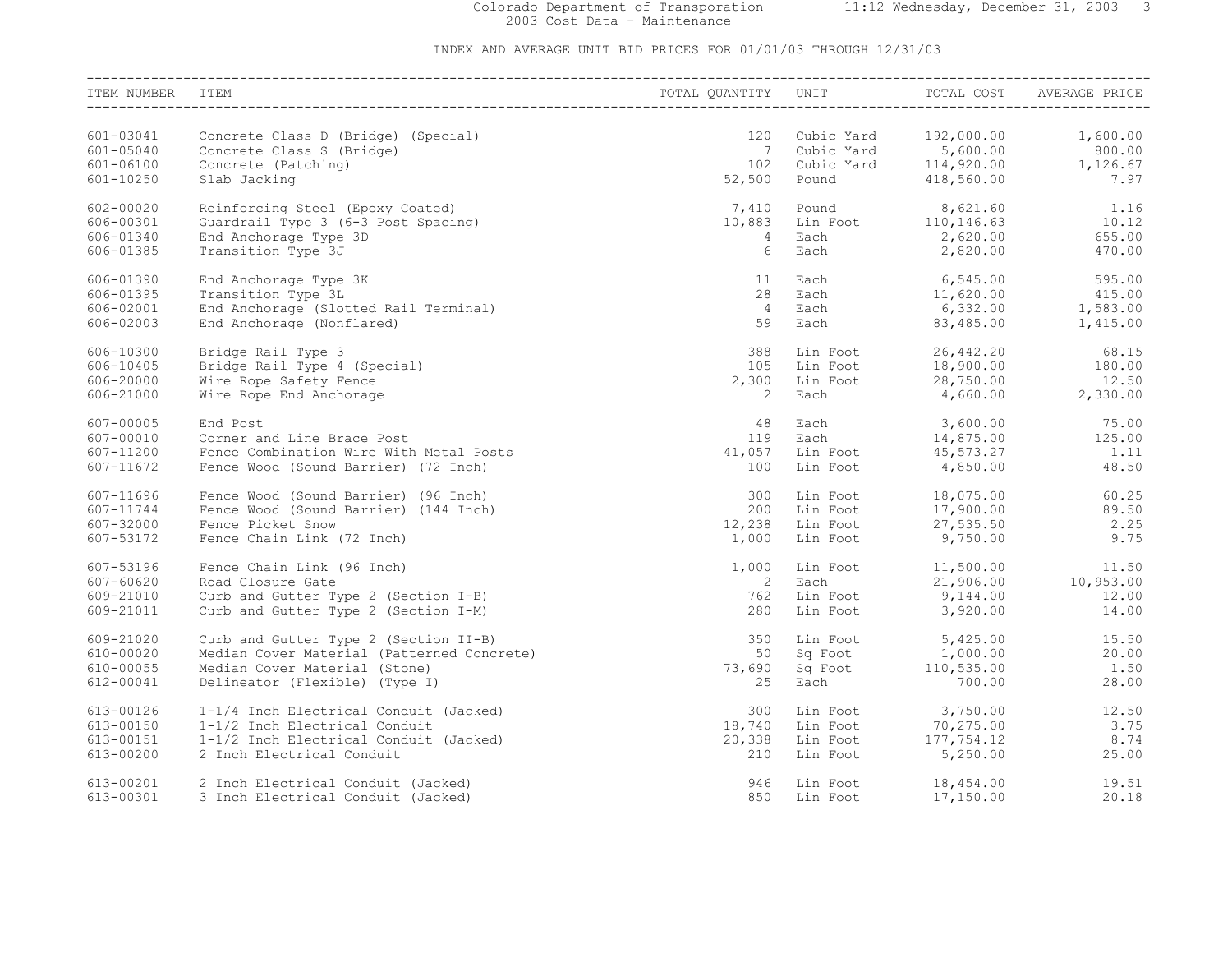#### Colorado Department of Transporation 11:12 Wednesday, December 31, 2003 4 2003 Cost Data - Maintenance

| ITEM NUMBER                                      | ITEM                                                                                                                                                             | TOTAL QUANTITY                   | UNIT                                         | TOTAL COST                                                                     | AVERAGE PRICE                   |
|--------------------------------------------------|------------------------------------------------------------------------------------------------------------------------------------------------------------------|----------------------------------|----------------------------------------------|--------------------------------------------------------------------------------|---------------------------------|
| 613-01125                                        | 1-1/4 Inch Electrical Conduit (Plastic)                                                                                                                          | 300                              | Lin Foot                                     | 2,625.00                                                                       | 8.75                            |
| 613-01200                                        | 2 Inch Electrical Conduit (Plastic)                                                                                                                              | 2,753                            | Lin Foot                                     | 29,007.50                                                                      | 10.54                           |
| 613-01202                                        | 2 Inch Electrical Conduit (Plastic) (Install Only)                                                                                                               | 400                              | Lin Foot                                     | 2,400.00                                                                       | 6.00                            |
| 613-01300                                        | 3 Inch Electrical Conduit (Plastic)                                                                                                                              | 10,390                           | Lin Foot<br>Lin Foot                         | 124,564.50                                                                     | 11.99                           |
| 613-01302                                        | 3 Inch Electrical Conduit (Plastic) (Install Only)                                                                                                               | 300                              | Lin Foot                                     | 2,100.00                                                                       | 7.00                            |
| 613-05000                                        | Direct-Burial Cable                                                                                                                                              | 300                              | Lin Foot                                     | 1,200.00                                                                       | 4.00                            |
| 613-07000                                        | Pull Box (Special)                                                                                                                                               | 14                               | Each                                         | 4,888.00                                                                       | 349.14                          |
| 613-07026                                        | Pull Box (16"x24"x12")                                                                                                                                           | 11                               | Each                                         | 3,762.00                                                                       | 342.00                          |
| 613-07199                                        | Pull Box (Install Only)                                                                                                                                          | 37                               | Each                                         | 7,200.00                                                                       | 194.59                          |
| 613-08200                                        | 2 Inch Fiberglass Cable (Install Only)                                                                                                                           | 130                              | Lin Foot                                     | 2,860.00                                                                       | 22.00                           |
| 613-10000                                        | Wiring                                                                                                                                                           | $\overline{1}$                   | Lump Sum                                     | 53,578.00                                                                      | 53,578.00                       |
| 613-20100                                        | Light Standard (Install Only)                                                                                                                                    | 10                               | Each                                         | 2,850.00                                                                       | 285.00                          |
| 613-32300                                        | Light Standard Steel (30 Foot)                                                                                                                                   | 10                               | Each                                         | 21,390.00                                                                      | 2,139.00                        |
| 613-32400                                        | Light Standard Steel (40 Foot)                                                                                                                                   | 10 <sup>°</sup>                  | Each                                         | 22,030.00                                                                      | 2,203.00                        |
| 613-40010                                        | Light Standard Foundation                                                                                                                                        | 10                               | Each                                         | 7,200.00                                                                       | 720.00                          |
| 613-40020                                        | Transformer Base Aluminum                                                                                                                                        | 10                               | Each                                         | 8,120.00                                                                       | 812.00                          |
| 613-50010                                        | Photoelectric Cell                                                                                                                                               | 100                              | Each                                         | 5,800.00                                                                       | 58.00                           |
| 613-50365                                        | Transformer Base                                                                                                                                                 | 267                              | Each                                         | 126,825.00                                                                     | 475.00                          |
| 613-60000                                        | Lamps                                                                                                                                                            | 100                              | Each                                         | 6,900.00                                                                       | 69.00                           |
| 613-70250                                        | Luminaire High Pressure Sodium (250 Watt)                                                                                                                        | 5                                | Each                                         | 1,680.00                                                                       | 336.00                          |
| 613-70260                                        | Fuse Holder                                                                                                                                                      | 10                               | Each                                         | 1,120.00                                                                       | 112.00                          |
| 613-70400                                        | Luminaire High Pressure Sodium (400 Watt)                                                                                                                        | 10                               | Each                                         | 3,530.00                                                                       | 353.00                          |
| 613-72150                                        | Luminaire High Pressure Sodium (Wall Type) (150 Watt)                                                                                                            | 10                               | Each                                         | 3,710.00                                                                       | 371.00                          |
| 613-80010                                        | Ballast Unit                                                                                                                                                     | 10                               | Each                                         | 3,440.00                                                                       | 344.00                          |
| 614-00011<br>614-00012<br>614-00013<br>614-00200 | Sign Panel (Class I)<br>Sign Panel (Class II)<br>Sign Panel (Class III)<br>Steel Sign Post (U-2)                                                                 | 12,793<br>12,350<br>16,308<br>21 | Sq Foot<br>Sq Foot<br>Lin Foot               | Sq Foot 107,352.49<br>Sq Foot 139.210.63<br>139,210.63<br>262,629.13<br>231.00 | 8.39<br>11.27<br>16.10<br>11.00 |
| 614-00818<br>614-01502<br>614-01552<br>614-01582 | Steel Sign Post (W 8x18)<br>Steel Sign Post (2 Inch Round)<br>Steel Sign Post (2.5 Inch Round) (Slipbase)<br>Steel Sign Post (2.5 Inch Round) (Slipbase Sch. 80) | 104<br>20,597<br>9,552<br>56,978 | Lin Foot<br>Lin Foot<br>Lin Foot<br>Lin Foot | 3,848.00<br>125,630.50<br>191,084.00<br>1,095,202.00                           | 37.00<br>6.10<br>20.00<br>19.22 |
| 614-03003                                        | Concrete Footing (Type 3)                                                                                                                                        | 12                               | Each                                         | 8,016.00                                                                       | 668.00                          |
| 614-10120                                        | Variable Message Sign                                                                                                                                            | $\overline{\mathbf{3}}$          | Each                                         | 460,659.00                                                                     | 153,553.00                      |
| 614-10125                                        | Variable Message Sign (Ground Mounted)                                                                                                                           | $\mathbf{1}$                     | Each                                         | 101,866.00                                                                     | 101,866.00                      |
| 614-10128                                        | Blankout Sign (Fiber Optic)                                                                                                                                      | 12                               | Each                                         | 134,160.00                                                                     | 11,180.00                       |
| 614-10151                                        | 12 Inch LED (Ball) (Green)                                                                                                                                       | 396                              | Each                                         | 46,728.00                                                                      | 118.00                          |
| 614-10152                                        | 12 Inch LED (Ball) (Red)                                                                                                                                         | 167                              | Each                                         | 19,706.00                                                                      | 118.00                          |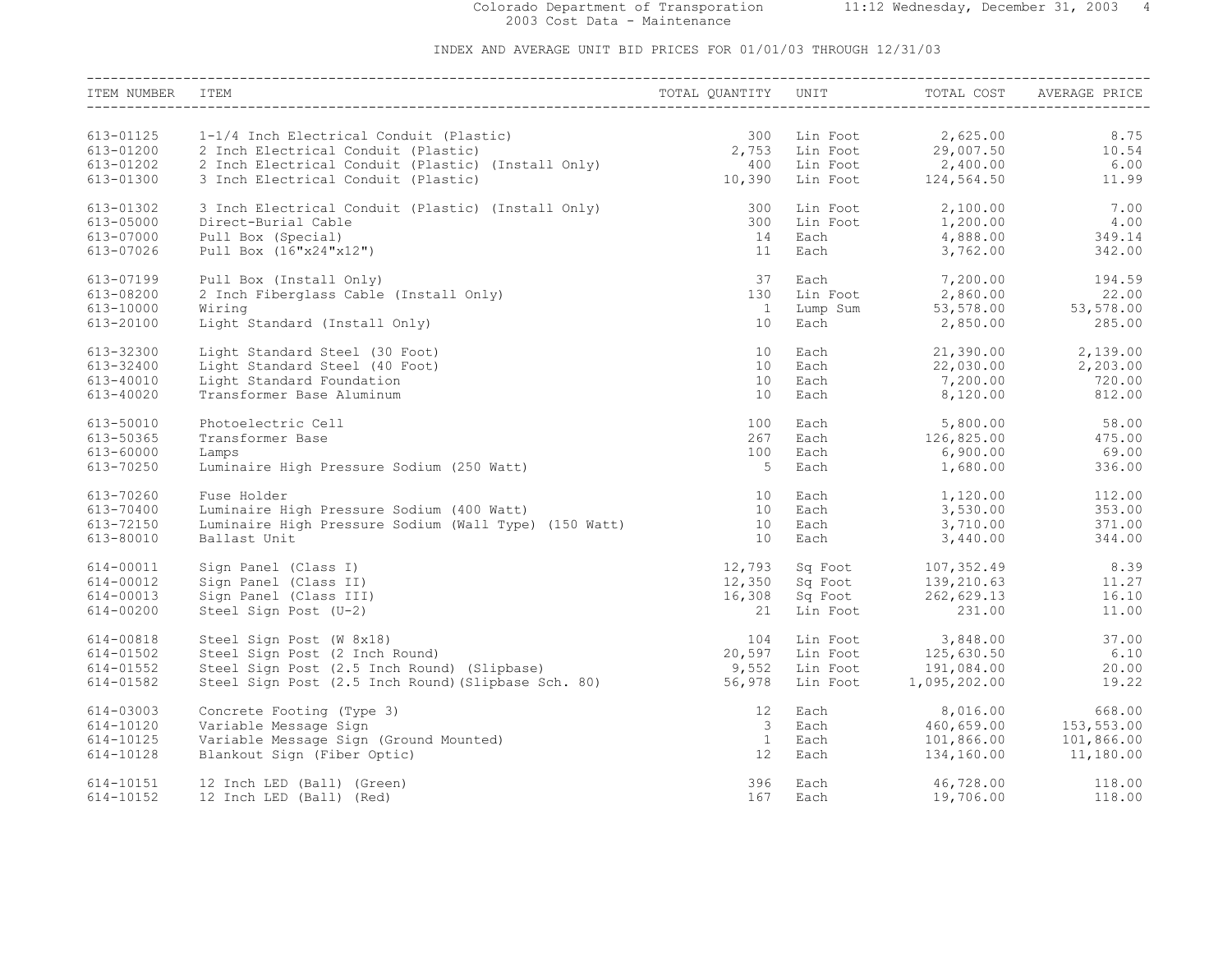#### Colorado Department of Transporation 11:12 Wednesday, December 31, 2003 5 2003 Cost Data - Maintenance

| ITEM NUMBER | ITEM                                                                                                                                                                                                                                | TOTAL QUANTITY UNIT                     |          | TITY UNIT TOTAL COST AVE                                                        | TOTAL COST AVERAGE PRICE                                                               |
|-------------|-------------------------------------------------------------------------------------------------------------------------------------------------------------------------------------------------------------------------------------|-----------------------------------------|----------|---------------------------------------------------------------------------------|----------------------------------------------------------------------------------------|
|             |                                                                                                                                                                                                                                     |                                         |          |                                                                                 |                                                                                        |
| 614-10153   | 12 Inch LED (Ball) (Yellow)                                                                                                                                                                                                         | 396                                     | Each     |                                                                                 | $118.00$<br>$118.00$                                                                   |
| 614-10156   | 12 Inch LED (Arrow) (Green)                                                                                                                                                                                                         | 55                                      | Each     | $46, 728.00$<br>$6, 490.00$<br>$590.00$<br>$6, 490.00$                          |                                                                                        |
| 614-10157   | 12 Inch LED (Arrow) (Red)                                                                                                                                                                                                           | 5 <sup>5</sup>                          | Each     |                                                                                 | 118.00<br>118.00                                                                       |
| 614-10158   | 12 Inch LED (Arrow) (Yellow)                                                                                                                                                                                                        | 55                                      | Each     |                                                                                 |                                                                                        |
| 614-10161   | Signal Head B-Plates (Install Only)                                                                                                                                                                                                 | 12                                      | Each     |                                                                                 |                                                                                        |
| 614-32400   |                                                                                                                                                                                                                                     | $\begin{array}{c} 2 \\ 1 \end{array}$   | Each     |                                                                                 |                                                                                        |
| 614-42400   | Monotube Overhead Sign Cantilever (24 Inch Diameter)<br>Monotube Overhead Sign Bridge (24 Inch Diameter)                                                                                                                            |                                         | Each     |                                                                                 |                                                                                        |
| 614-70020   | Optical Unit Retrofit Kit                                                                                                                                                                                                           | 298                                     | Each     |                                                                                 | $600.00$ 50.00<br>$47,936.00$ 23,968.00<br>$44,395.00$ 44,395.00<br>$53,342.00$ 179.00 |
| 614-70022   | Optical Unit Retrofit Kit (Special)                                                                                                                                                                                                 | $\frac{32}{2,000}$                      |          |                                                                                 | 410.00                                                                                 |
| 614-72875   |                                                                                                                                                                                                                                     |                                         |          | Each 13,120.00<br>Lin Foot 6,000.00                                             |                                                                                        |
| 614-72896   |                                                                                                                                                                                                                                     | $\overline{2}$                          |          |                                                                                 |                                                                                        |
| 614-72897   | Loop Detector Wire<br>Intersection Detection System (Camera) (Install Only)                                                                                                                                                         | 6,000                                   |          |                                                                                 | Lin Foot 6,000.00 3.00<br>Each 1,200.00 600.00<br>Lin Foot 6,000.00 1.00               |
| 614-73010   |                                                                                                                                                                                                                                     |                                         |          |                                                                                 |                                                                                        |
| 614-75336   |                                                                                                                                                                                                                                     | $\begin{array}{c} 37 \\ 18 \end{array}$ |          |                                                                                 | Each 7,400.00 200.00<br>Each 2,370.00 131.67                                           |
| 614-75848   | Piezo Electric Tube, Class 2 (Install Only)<br>Traffic Signal Face (12-12-12) (Install Only)<br>Traffic Signal Controller and Cabinet (Install Only)                                                                                | $\overline{2}$                          |          |                                                                                 |                                                                                        |
| 614-75890   | Span Wire Cable (Install Only)                                                                                                                                                                                                      | 1,600                                   |          |                                                                                 | Each 1,500.00 750.00<br>Lin Foot 1,600.00 1.00                                         |
|             |                                                                                                                                                                                                                                     |                                         |          |                                                                                 |                                                                                        |
| 614-80000   | Flashing Beacon                                                                                                                                                                                                                     | 2                                       | Each     |                                                                                 | $8,000.00$ $4,000.00$                                                                  |
| 614-80355   | Portable Message Sign Panel                                                                                                                                                                                                         | $\sim$ 1                                | Each     |                                                                                 |                                                                                        |
| 614-85001   | Impact Attenuator                                                                                                                                                                                                                   | $\overline{2}$                          | Each     |                                                                                 | $330.00$ $330.00$<br>$38,000.00$ $19,000.00$                                           |
| 614-85040   | Impact Attenuator (Truck Mounted Attenuator)                                                                                                                                                                                        | $\overline{2}$                          | Each     |                                                                                 | 10,000.00 5,000.00                                                                     |
| 614-85045   |                                                                                                                                                                                                                                     |                                         |          |                                                                                 |                                                                                        |
| 614-86106   |                                                                                                                                                                                                                                     |                                         |          |                                                                                 |                                                                                        |
| 614-87010   |                                                                                                                                                                                                                                     |                                         |          |                                                                                 |                                                                                        |
| 614-87424   | Truck with Mounted Attenuator and Flashing Arrow Pane 5 Each 77,528.46 15,505.69<br>Telemetry (Field) (Install Only) 2 Each 77,528.46 15,505.69<br>Fiber Optic Cable (Single Mode) (12 Fiber) 1,000 Lin Foot 2,000.00 2.00<br>Fiber |                                         |          |                                                                                 |                                                                                        |
| 618-00005   | Prestressing Steel Bar                                                                                                                                                                                                              |                                         |          |                                                                                 |                                                                                        |
| 619-00000   | Water Meter and Vault                                                                                                                                                                                                               | 13                                      |          |                                                                                 | 6 M Kip Foot 6,048.00 1,008.00<br>13 Each 254,991.49 19,614.73                         |
| 619-30160   | 2 Inch Galvanized Pipe                                                                                                                                                                                                              | 700                                     |          |                                                                                 |                                                                                        |
| 619-30240   | 3 Inch Galvanized Pipe                                                                                                                                                                                                              | 255                                     |          |                                                                                 | Lin Foot 24,920.00 35.60<br>Lin Foot 11,796.30 46.26                                   |
|             |                                                                                                                                                                                                                                     |                                         |          | Lin Foot 9,498.00<br>Lin Foot 25,064.10<br>Lin Foot 878.40<br>Lin Foot 4,774.00 |                                                                                        |
| 619-30480   | 6 Inch Galvanized Pipe                                                                                                                                                                                                              | 150<br>270                              |          |                                                                                 | 63.32<br>92.83                                                                         |
| 619-30640   | 8 Inch Galvanized Pipe                                                                                                                                                                                                              |                                         |          |                                                                                 |                                                                                        |
| 619-40120   | 1-1/2 Inch Copper Pipe                                                                                                                                                                                                              | 40<br>200                               |          |                                                                                 | 21.96                                                                                  |
| 619-40160   | 2 Inch Copper Pipe                                                                                                                                                                                                                  |                                         |          |                                                                                 | 23.87                                                                                  |
| 619-40240   | 3 Inch Copper Pipe                                                                                                                                                                                                                  | 280                                     |          | Lin Foot 8,019.20<br>Lin Foot 119,496.20                                        | 28.64                                                                                  |
| 619-50080   | 1 Inch Plastic Pipe                                                                                                                                                                                                                 | 66,020                                  |          |                                                                                 | 1.81                                                                                   |
| 619-50100   | 1-1/4 Inch Plastic Pipe                                                                                                                                                                                                             | 14,030                                  |          | Lin Foot 26,236.10<br>Lin Foot 28,789.20                                        | 1.87                                                                                   |
| 619-50120   | 1-1/2 Inch Plastic Pipe                                                                                                                                                                                                             | 14,540                                  |          |                                                                                 | 1.98                                                                                   |
| 619-50160   | 2 Inch Plastic Pipe                                                                                                                                                                                                                 | 8,660                                   |          | Lin Foot 18,532.40                                                              | 2.14                                                                                   |
| 619-50200   | 2-1/2 Inch Plastic Pipe                                                                                                                                                                                                             | 6,660                                   | Lin Foot | 15,451.20                                                                       | 2.32                                                                                   |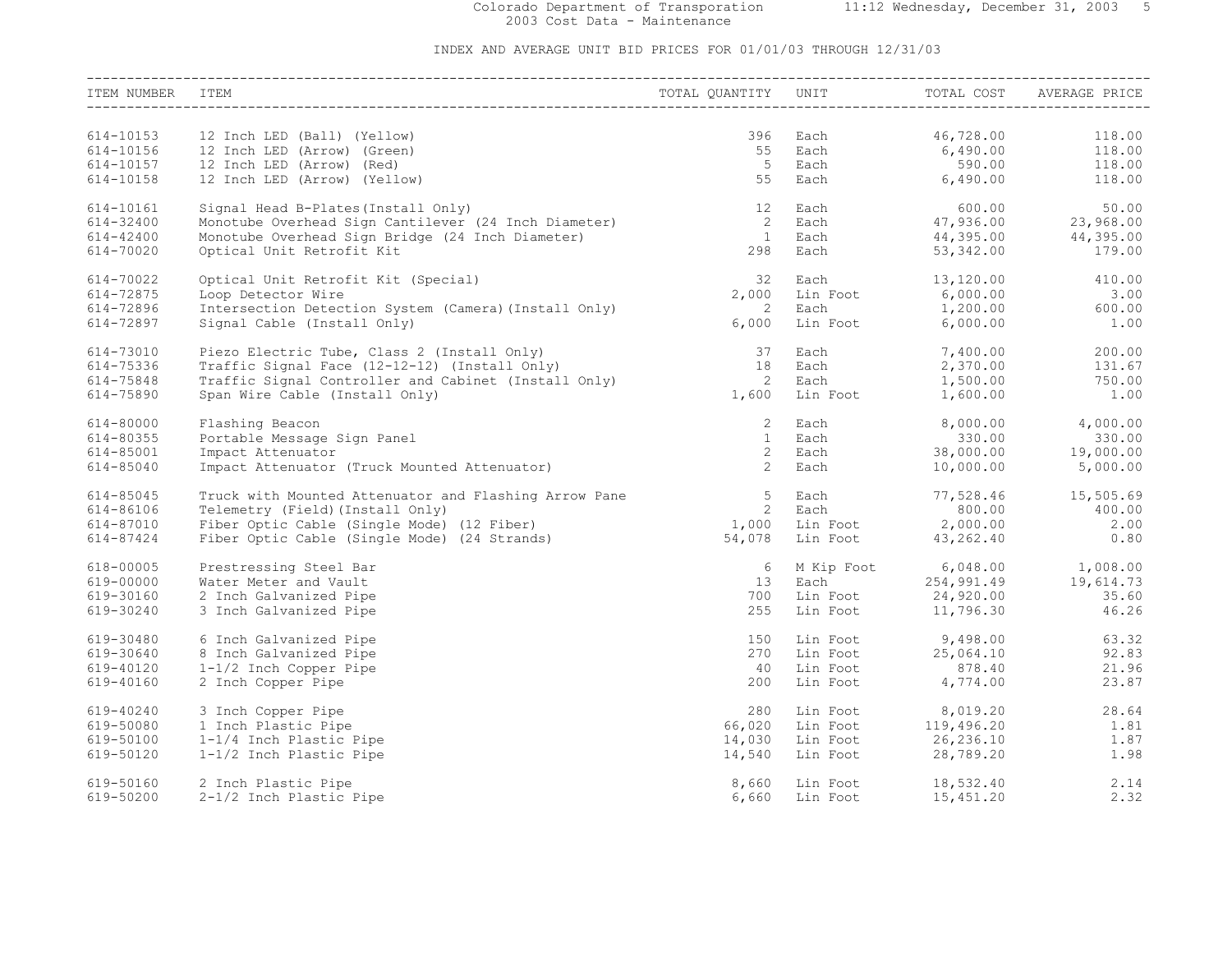#### Colorado Department of Transporation 11:12 Wednesday, December 31, 2003 6 2003 Cost Data - Maintenance

| ITEM NUMBER            | <b>ITEM</b>                                                               | TOTAL QUANTITY          | UNIT                 | TOTAL COST                                | AVERAGE PRICE          |
|------------------------|---------------------------------------------------------------------------|-------------------------|----------------------|-------------------------------------------|------------------------|
|                        |                                                                           |                         |                      |                                           |                        |
| 619-50240<br>619-50320 | 3 Inch Plastic Pipe<br>4 Inch Plastic Pipe                                | 5,640<br>28,380         | Lin Foot<br>Lin Foot | 17,032.80<br>110,114.40                   | 3.02<br>3.88           |
| 620-00020<br>623-00205 | Sanitary Facility<br>4 Inch Pop-Up Spray Sprinkler                        | $\overline{2}$<br>1,145 | Each<br>Each         | 620.00<br>12,331.65                       | 310.00<br>10.77        |
|                        |                                                                           |                         |                      |                                           |                        |
| 623-00306<br>623-00308 | 3/4 Inch Pop-Up Rotary Sprinkler<br>1 Inch Pop-Up Rotary Sprinkler        | 1,319<br>913            | Each<br>Each         | 31,774.71<br>33,580.14                    | 24.09<br>36.78         |
| 623-01712              | 1-1/2 Inch Backflow Preventer                                             | $\mathbf{1}$            | Each                 | 1,789.75                                  | 1,789.75               |
| 623-01716              | 2 Inch Backflow Preventer                                                 | 5                       | Each                 | 9,048.25                                  | 1,809.65               |
| 623-01724              | 3 Inch Backflow Preventer                                                 | $7\phantom{.0}$         | Each                 | 32,971.75                                 | 4,710.25               |
| 623-02006              | 3/4 Inch Drain Valve                                                      | 71                      | Each                 | 6,064.11                                  | 85.41                  |
| 623-03108<br>623-03112 | 1 Inch Automatic Control Valve<br>1-1/2 Inch Automatic Control Valve      | 34<br>82                | Each<br>Each         | 7,098.18<br>22,859.14                     | 208.77<br>278.77       |
|                        |                                                                           |                         |                      |                                           |                        |
| 623-03116              | 2 Inch Automatic Control Valve                                            | 158                     | Each                 | 47,995.66                                 | 303.77                 |
| 623-03124<br>623-04000 | 3 Inch Automatic Control Valve<br>Control Wire 24 Volt                    | 7                       | Each<br>Lin Foot     | 2,474.57                                  | 353.51<br>0.06         |
| 623-04002              | Power Source Wire                                                         | 384,150<br>645          | Lin Foot             | 23,049.00<br>219.30                       | 0.34                   |
|                        |                                                                           |                         |                      |                                           |                        |
| 623-04008              | 1 Inch Quick-Coupler Valve                                                | 43                      | Each                 | 7,125.96                                  | 165.72                 |
| 623-05012              | 1-1/2 Inch Gate Valve                                                     | 19                      | Each                 | 384.37                                    | 20.23                  |
| 623-05016<br>623-05020 | 2 Inch Gate Valve<br>2-1/2 Inch Gate Valve                                | 8<br>2                  | Each<br>Each         | 808.88<br>257.46                          | 101.11<br>128.73       |
|                        |                                                                           |                         |                      |                                           |                        |
| 623-05024              | 3 Inch Gate Valve                                                         | 8                       | Each                 | 1,142.88                                  | 142.86                 |
| 623-05032              | 4 Inch Gate Valve                                                         | 25                      | Each                 | 6,027.00                                  | 241.08                 |
| 623-06900              | Valve Box                                                                 | 389                     | Each                 | 27, 272.79                                | 70.11                  |
| 623-07600              | 1-1/2 Inch Flow Sensor                                                    | $\mathbf{1}$            | Each                 | 459.67                                    | 459.67                 |
| 623-07602              | 2 Inch Flow Sensor                                                        | 5                       | Each                 | 2,381.90                                  | 476.38                 |
| 623-07603              | 3 Inch Flow Sensor                                                        | $7\overline{ }$         | Each                 | 3,510.15                                  | 501.45                 |
| 623-08116<br>623-08124 | 16 Station Automatic Controller<br>24 Station Automatic Controller        | 3<br>6                  | Each<br>Each         | $44,342.40$<br>$109,055.34$<br>109,055.34 | 14,780.80<br>18,175.89 |
|                        |                                                                           |                         |                      |                                           |                        |
| 623-08132              | 32 Station Automatic Controller                                           | 2                       | Each                 | 51,658.34                                 | 25,829.17              |
| 623-08148              | 48 Station Automatic Controller                                           | $\overline{2}$          | Each                 | 77,280.00                                 |                        |
| 625-00000              | Construction Surveying                                                    | $\mathbf{1}$            | Lump Sum             | 4,450.00                                  | $38,0.0$<br>4,450.00   |
| 626-00000              | Mobilization                                                              | 28                      | Lump Sum             | 267,331.01                                | 9,547.54               |
| 626-00005              | Mobilization                                                              | 42                      | Day                  | 14,898.00                                 | 354.71                 |
| 627-00001              | Pavement Marking Paint                                                    | 756                     | Gallon               | 20,412.00                                 | 27.00                  |
| 627-00002<br>627-00003 | Thermoplastic Pavement Marking<br>Thermoplastic Pavement Marking (Inlaid) | 85,314<br>7,000         | Sq Foot<br>Sq Foot   | 122,598.20<br>59,000.00                   | 1.44<br>8.43           |
|                        |                                                                           |                         |                      |                                           |                        |
| 627-00004              | Epoxy Pavement Marking                                                    | 9,174                   | Sq Foot              | 5,504.40                                  | 0.60                   |
| 627-00005              | Epoxy Pavement Marking                                                    | 79,002                  | Gallon               | 2,415,438.00                              | 30.57                  |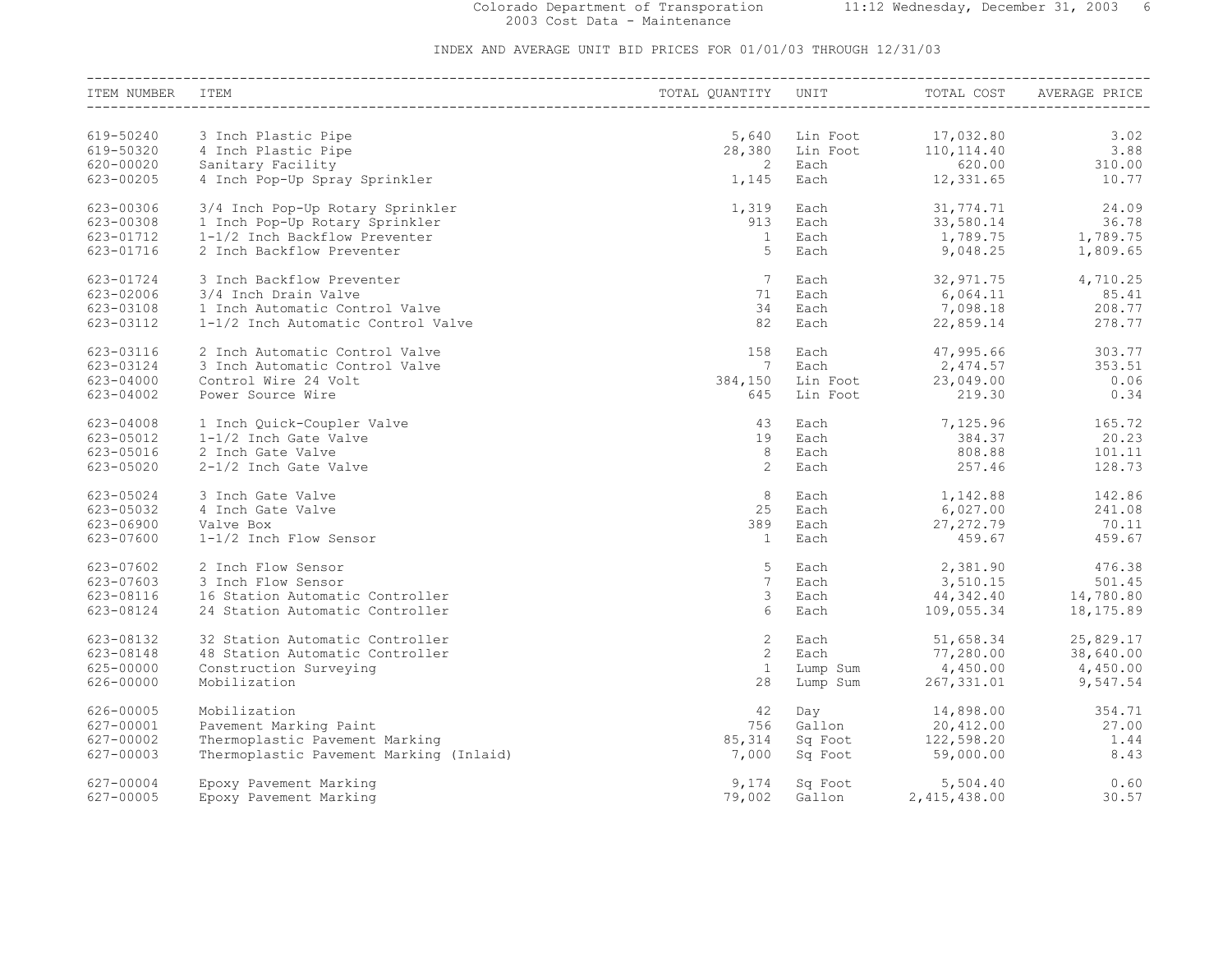#### Colorado Department of Transporation 11:12 Wednesday, December 31, 2003 7 2003 Cost Data - Maintenance

| ITEM NUMBER | ITEM                                                                                    | TOTAL QUANTITY UNIT TOTAL COST AVERAL PORT AND THE RESERVE TO THE |                                                                                                                                                                                                                               |                                                         | AVERAGE PRICE                   |
|-------------|-----------------------------------------------------------------------------------------|-------------------------------------------------------------------|-------------------------------------------------------------------------------------------------------------------------------------------------------------------------------------------------------------------------------|---------------------------------------------------------|---------------------------------|
|             |                                                                                         |                                                                   |                                                                                                                                                                                                                               |                                                         |                                 |
| 627-00012   | Pavement Marking Paint (Low VOC Solvent Base)                                           | 190                                                               |                                                                                                                                                                                                                               | Gallon 7,570.00                                         | 39.84                           |
| 627-00070   | Preformed Thermoplastic Pavement Marking<br>Preformed Plastic Pavement Marking (Type A) | 8,510                                                             |                                                                                                                                                                                                                               | Sq Foot 68,080.00<br>Sq Foot 75,292.00                  | 8.00                            |
| 627-01000   |                                                                                         | 8,974                                                             |                                                                                                                                                                                                                               |                                                         | 8.39                            |
| 627-01003   | Preformed Plastic Pavement Marking (Type A) (Inlaid)                                    | 61,047                                                            |                                                                                                                                                                                                                               | Sq Foot 582,720.00                                      | 9.55                            |
| 627-03000   | Preformed Plastic Pavement Marking (Type C)                                             | 23,662                                                            |                                                                                                                                                                                                                               | Sq Foot 187,465.00<br>Sq Foot 451,250.00                | 7.92                            |
| 627-03003   | Preformed Plastic Pavement Marking (Type C) (Inlaid) 45,000                             |                                                                   |                                                                                                                                                                                                                               |                                                         | 10.03                           |
| 627-30405   | Preformed Thermoplastic Pavement Marking (Word-Symbol 14,795                            |                                                                   |                                                                                                                                                                                                                               | Sq Foot 110,962.50                                      | 7.50                            |
| 627-30410   | Preformed Thermoplastic Pavement Marking (Xwalk-Stop 37,697                             |                                                                   |                                                                                                                                                                                                                               | Sq Foot 138,485.00                                      | 5.00                            |
| 630-00000   | Flaqqinq                                                                                | 6,510                                                             | Hour                                                                                                                                                                                                                          | 113,761.20                                              | 17.47                           |
| 630-00001   | Pilot Car Operation                                                                     | 72                                                                | Hour                                                                                                                                                                                                                          | 5,940.00                                                | 82.50                           |
| 630-00003   | Uniformed Traffic Control                                                               | 400                                                               |                                                                                                                                                                                                                               | Hour 18,000.00                                          | 45.00                           |
| 630-00007   | Traffic Control Inspection                                                              | 28                                                                | Day                                                                                                                                                                                                                           | 1,735.00                                                | 61.96                           |
| 630-00012   | Traffic Control Management                                                              | 624                                                               |                                                                                                                                                                                                                               | Day 207,029.60                                          | 331.78                          |
| 630-10005   | Traffic Control                                                                         | 33                                                                |                                                                                                                                                                                                                               |                                                         | Lump Sum 407, 367.96 12, 344.48 |
| 630-80336   | Barricade (Type 3 M-B) (Temporary)                                                      | 8                                                                 | Each                                                                                                                                                                                                                          | 322.00                                                  | 40.25                           |
| 630-80337   | Barricade (Type 3 M-C) (Temporary)                                                      | 3                                                                 | Each                                                                                                                                                                                                                          | 765.00                                                  | 255.00                          |
| 630-80341   | Construction Traffic Sign (Panel Size A)                                                | 34                                                                |                                                                                                                                                                                                                               | Each 1,347.00                                           | 39.62                           |
| 630-80342   | Construction Traffic Sign (Panel Size B)                                                | 378                                                               | Each                                                                                                                                                                                                                          |                                                         | 33.83                           |
| 630-80343   | Construction Traffic Sign (Panel Size C)                                                | 108                                                               | Each                                                                                                                                                                                                                          | $12,788.00$<br>$7,292,00$<br>7,292.00                   | 67.52                           |
| 630-80344   | Construction Traffic Sign (Special)                                                     | 188                                                               |                                                                                                                                                                                                                               | Sq Foot 3,800.00                                        | 20.21                           |
| 630-80355   | Portable Message Sign Panel                                                             | $\overline{2}$                                                    | Each                                                                                                                                                                                                                          |                                                         | 16,000.00 8,000.00              |
| 630-80356   | Advance Warning Flashing or Sequencing Arrow Panel (A                                   | $\overline{1}$                                                    | Each                                                                                                                                                                                                                          | 350.00                                                  | 350.00                          |
| 630-80358   | Advance Warning Flashing or Sequencing Arrow Panel (C                                   | 29                                                                | Each                                                                                                                                                                                                                          | 10,479.00                                               | 361.34                          |
| 630-80359   | Portable Message Sign Panel                                                             | 173                                                               | Day and the basic control of the basic control of the basic control of the basic control of the basic control of the basic control of the basic control of the basic control of the basic control of the basic control of the | 17,980.00                                               | 103.93                          |
| 630-80360   | Drum Channelizing Device                                                                | 260                                                               | Each                                                                                                                                                                                                                          | 9,080.00                                                | 34.92                           |
| 630-80363   | Drum Channelizing Device (With Light) (Flashing)                                        | $5^{\circ}$                                                       | Each                                                                                                                                                                                                                          | 137.50                                                  | 27.50                           |
| 630-80364   | Drum Channelizing Device (With Light) (Steady Burn)                                     | 100                                                               | Each                                                                                                                                                                                                                          | 1,650.00                                                | 16.50                           |
| 630-80376   | Guardrail Type 7 (Temporary)                                                            | 600                                                               | Lin Foot                                                                                                                                                                                                                      | 7,740.00                                                | 12.90                           |
| 630-80380   | Traffic Cone                                                                            | 3,970                                                             | Each                                                                                                                                                                                                                          | 26,176.00                                               | 6.59                            |
| 630-80510   | Mobile Pavement Marking Zone                                                            | $\overline{2}$                                                    |                                                                                                                                                                                                                               |                                                         | 0.51                            |
| 630-80520   | Mobile Pavement Marking Zone                                                            | 80                                                                |                                                                                                                                                                                                                               |                                                         | 300.00                          |
| 637-00100   | Roadway Sweeping                                                                        | 17,727                                                            |                                                                                                                                                                                                                               | Lump Sum 1.01<br>Day 24,000.00<br>Shoulder M 929,504.70 | 52.43                           |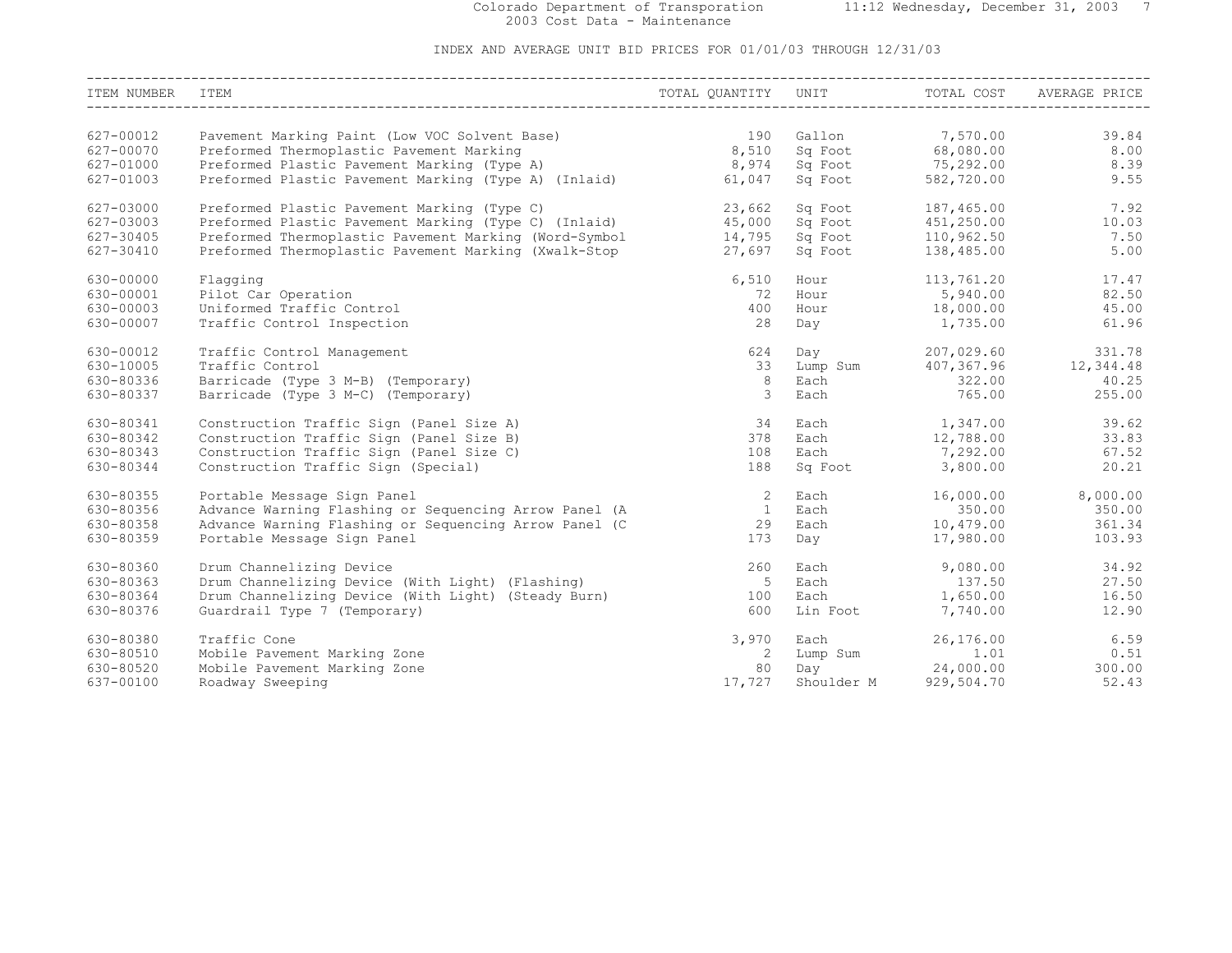|                           |                                                                       | COLORADO DEPARTMENT OF TRANSPORTATION 11:21 Wednesday, December 31, 2003 1<br>ITEM UNIT COSTS BY PROJECTS -- 2003 MAINT. COST DATA<br>----------------------------- |          |       |                                   |       |
|---------------------------|-----------------------------------------------------------------------|---------------------------------------------------------------------------------------------------------------------------------------------------------------------|----------|-------|-----------------------------------|-------|
| PROJECT NUMBER            | ITEM NUMBER/ ITEM DESCRIPTION/<br>PROJECT LOCATION                    | DATE LET    QUANTITY    ENGR. EST.    AVERAGE BID    AWARDED BID                                                                                                    | UNIT/    |       |                                   |       |
|                           | ============== 202-00090 Rem Delineator                               |                                                                                                                                                                     |          |       |                                   |       |
| MTCE 05-022               |                                                                       |                                                                                                                                                                     |          |       |                                   |       |
|                           | WEIGHTED AVERAGE FOR THE FIRST QUARTER                                |                                                                                                                                                                     | 2.00     | 10.00 | 32.00                             | 10.00 |
|                           | WEIGHTED AVERAGE FOR THE YEAR                                         |                                                                                                                                                                     |          |       | $2.00$ $10.00$ $32.00$ $10.00$    |       |
|                           |                                                                       |                                                                                                                                                                     |          |       |                                   |       |
| MTCE 04-024               | CONCRETE SLABS I25 & I76 01/02/03 3,035.00 5.00 10.81 20.00           |                                                                                                                                                                     |          |       |                                   |       |
|                           | WEIGHTED AVERAGE FOR THE FIRST QUARTER                                |                                                                                                                                                                     |          |       | $3,035.00$ $5.00$ $10.81$ $20.00$ |       |
| MTCE 04-040               | CONCRETE SLABS ON I25 $06/26/03$ 2,541.00 11.00 10.61 11.50           |                                                                                                                                                                     |          |       |                                   |       |
|                           | WEIGHTED AVERAGE FOR THE SECOND QUARTER                               |                                                                                                                                                                     | 2,541.00 | 11.00 | 10.61                             | 11.50 |
|                           | WEIGHTED AVERAGE FOR THE YEAR                                         |                                                                                                                                                                     |          |       | 5,576.00 7.73 10.74 16.13         |       |
|                           |                                                                       |                                                                                                                                                                     |          |       |                                   |       |
| MTCE 05-022               | US 160 & 145 CURB REPLACEMENT 02/06/03 441.00 10.00 12.00 12.00 13.00 |                                                                                                                                                                     |          |       |                                   |       |
|                           | WEIGHTED AVERAGE FOR THE FIRST QUARTER                                |                                                                                                                                                                     |          |       |                                   |       |
|                           | WEIGHTED AVERAGE FOR THE YEAR                                         |                                                                                                                                                                     |          |       | $441.00$ $10.00$ $12.00$ $13.00$  |       |
|                           | ============== 202-00203 Rem Curb and Gutter                          |                                                                                                                                                                     |          |       |                                   |       |
| MTCE 05-022               | US 160 & 145 CURB REPLACEMENT 02/06/03 1,804.00 4.00 6.67 6.67 3.50   |                                                                                                                                                                     |          |       |                                   |       |
|                           | WEIGHTED AVERAGE FOR THE FIRST OUARTER                                |                                                                                                                                                                     |          |       | 1,804.00 4.00 6.67                | 3.50  |
|                           | WEIGHTED AVERAGE FOR THE YEAR                                         |                                                                                                                                                                     | 1,804.00 | 4.00  | 6.67                              | 3.50  |
| $============= 202-00210$ | Rem Conc Pavement                                                     |                                                                                                                                                                     |          |       |                                   |       |
| MTCE 03-014               | I 70 NEAR RIFLE                                                       | 04/10/03                                                                                                                                                            | 600.00   | 20.00 | 36.04                             | 14.80 |
|                           | WEIGHTED AVERAGE FOR THE SECOND QUARTER                               |                                                                                                                                                                     | 600.00   | 20.00 | 36.04                             | 14.80 |
|                           | WEIGHTED AVERAGE FOR THE YEAR                                         |                                                                                                                                                                     | 600.00   | 20.00 | 36.04                             | 14.80 |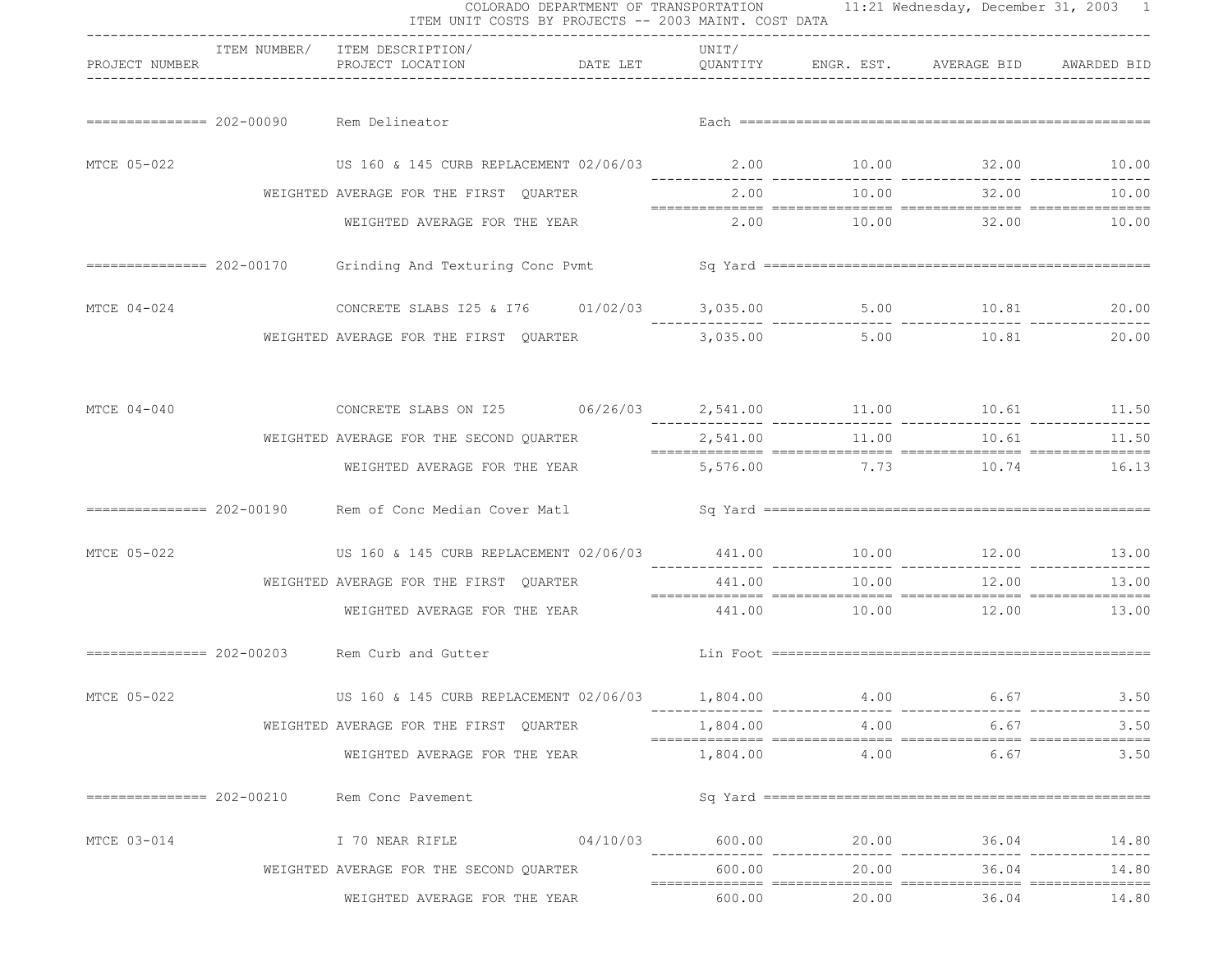|                                                          | COLORADO DEPARTMENT OF TRANSPORTATION 11:21 Wednesday, December 31, 2003 2<br>ITEM UNIT COSTS BY PROJECTS -- 2003 MAINT. COST DATA       |                     |      |                         |                              |
|----------------------------------------------------------|------------------------------------------------------------------------------------------------------------------------------------------|---------------------|------|-------------------------|------------------------------|
| PROJECT NUMBER                                           | ----------------------------------<br>ITEM NUMBER/ ITEM DESCRIPTION/<br>PROJECT LOCATION <b>DATE LET</b> QUANTITY ENGR. EST. AVERAGE BID | UNIT/               |      |                         | AWARDED BID                  |
|                                                          | ============== 202-00220 Rem Asphalt Mat                                                                                                 |                     |      |                         |                              |
| MTCE 05-022                                              | US 160 & 145 CURB REPLACEMENT 02/06/03 62.00 10.00 11.50 13.00                                                                           |                     |      |                         |                              |
|                                                          | WEIGHTED AVERAGE FOR THE FIRST QUARTER                                                                                                   |                     |      | 62.00 10.00 11.50       | 13.00                        |
|                                                          | WEIGHTED AVERAGE FOR THE YEAR                                                                                                            |                     |      | 62.00 10.00 11.50 13.00 |                              |
|                                                          |                                                                                                                                          |                     |      |                         |                              |
| MTCE 04-033                                              |                                                                                                                                          |                     |      |                         |                              |
|                                                          | WEIGHTED AVERAGE FOR THE FIRST QUARTER $4,284.00$ $4.00$ $12.06$                                                                         |                     |      |                         | 8.55                         |
| MTCE 01-028<br>MTCE 01-024                               | I-70, SMITH ROAD DECK REPAIRS 04/10/03 16,214.00 1.50 2.59 1.75<br>3.72 1 70, COPPER MTN. - FRISCO $0.5/15/03$ 5,060.00 3.00 3.84 3.72   |                     |      |                         | 3.72                         |
|                                                          | WEIGHTED AVERAGE FOR THE SECOND QUARTER $21,274.00$ $1.86$ $2.84$                                                                        |                     |      |                         | 2.22                         |
| MTCE 01-030<br>MTCE 04-043<br>MTCE 06-033<br>MTCE 04-045 |                                                                                                                                          |                     |      |                         | 7.00<br>1.79<br>0.70<br>1.21 |
|                                                          |                                                                                                                                          |                     |      |                         |                              |
|                                                          |                                                                                                                                          |                     |      |                         |                              |
|                                                          |                                                                                                                                          |                     |      |                         |                              |
| MTCE 06-014                                              | R-6 MACHINE PATCHING - SH 8, 02/13/03 312,499.00                                                                                         |                     | 2.00 | 0.81                    | 0.18                         |
|                                                          | WEIGHTED AVERAGE FOR THE FIRST QUARTER                                                                                                   | 312,499.00          | 2.00 | 0.81                    | 0.18                         |
|                                                          | WEIGHTED AVERAGE FOR THE YEAR                                                                                                            | 312,499.00          | 2.00 | 0.81                    | 0.18                         |
| ================ 202-00250                               | Rem Pavement Marking                                                                                                                     |                     |      |                         |                              |
| MTCE 06-024                                              | REGION 6 PAVEMENT MARKING                                                                                                                | 03/06/03 150,000.00 |      | 0.75<br>0.47            | 0.35                         |
|                                                          | WEIGHTED AVERAGE FOR THE FIRST QUARTER                                                                                                   | 150,000.00          | 0.75 | 0.47                    | 0.35                         |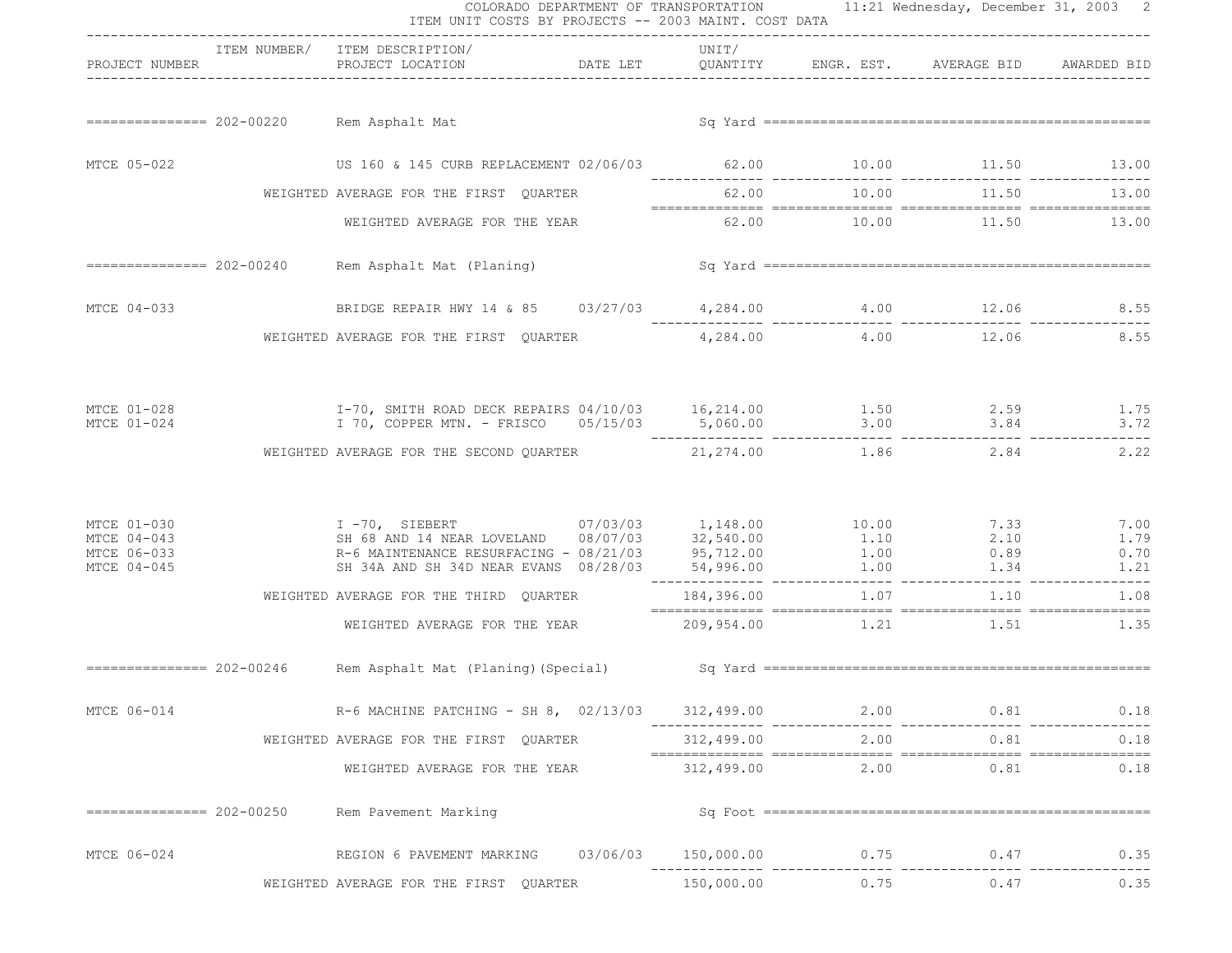|                              | ITEM UNIT COSTS BY PROJECTS -- 2003 MAINT. COST DATA                                                           |               |        |                             |        |
|------------------------------|----------------------------------------------------------------------------------------------------------------|---------------|--------|-----------------------------|--------|
| PROJECT NUMBER               | ITEM NUMBER/ ITEM DESCRIPTION/<br>PROJECT LOCATION <b>DATE LET</b> QUANTITY ENGR. EST. AVERAGE BID AWARDED BID | UNIT/         |        |                             |        |
|                              |                                                                                                                |               |        |                             |        |
| MTCE 06-034                  | REGION 6 STRIPING 08/07/03 150,000.00 1.00 0.31 0.25                                                           |               |        |                             |        |
|                              | WEIGHTED AVERAGE FOR THE THIRD QUARTER                                                                         |               |        | $1.00$ 0.31 0.25            |        |
|                              | WEIGHTED AVERAGE FOR THE YEAR                                                                                  |               |        | $300,000.00$ 0.88 0.39 0.30 |        |
|                              | ============== 202-00425 Rem Bridge Railing                                                                    |               |        |                             |        |
| MTCE 06-032                  |                                                                                                                | ------------- |        |                             | 30.00  |
|                              | WEIGHTED AVERAGE FOR THE THIRD QUARTER                                                                         | 105.00        | 75.00  | 84.36                       | 30.00  |
|                              | WEIGHTED AVERAGE FOR THE YEAR 105.00 75.00 84.36                                                               |               |        |                             | 30.00  |
|                              | ============== 202-00504 Rem Exp Device                                                                        |               |        |                             |        |
| MTCE 03-013                  | GLENWOOD CANYON JOINT REPAIR 03/06/03 34.00 137.00 592.00 990.00                                               |               |        |                             |        |
|                              | WEIGHTED AVERAGE FOR THE FIRST QUARTER                                                                         |               |        | 34.00 137.00 592.00         | 490.00 |
| MTCE 01-028                  | 100.00 98.06 98.06 PECK REPAIRS 04/10/03 152.00 70.00 98.06 100.00                                             |               |        |                             |        |
|                              | WEIGHTED AVERAGE FOR THE SECOND QUARTER                                                                        | 152.00        |        | 70.00 98.06 100.00          |        |
| MTCE 06-032                  |                                                                                                                |               |        |                             |        |
|                              | WEIGHTED AVERAGE FOR THE THIRD QUARTER                                                                         | 1,214.00      | 100.00 | 116.71                      | 50.00  |
|                              | WEIGHTED AVERAGE FOR THE YEAR                                                                                  | 1,400.00      | 97.64  | 122.08                      | 66.11  |
| $============== = 202-00700$ | Rem Light Standard                                                                                             |               |        |                             |        |
| MTCE 01-031                  | REGION 1, HIGHWAY LIGHTING 08/21/03                                                                            | 2.00          | 300.00 | 725.00                      | 470.00 |
|                              | WEIGHTED AVERAGE FOR THE THIRD QUARTER                                                                         | 2.00          | 300.00 | 725.00                      | 470.00 |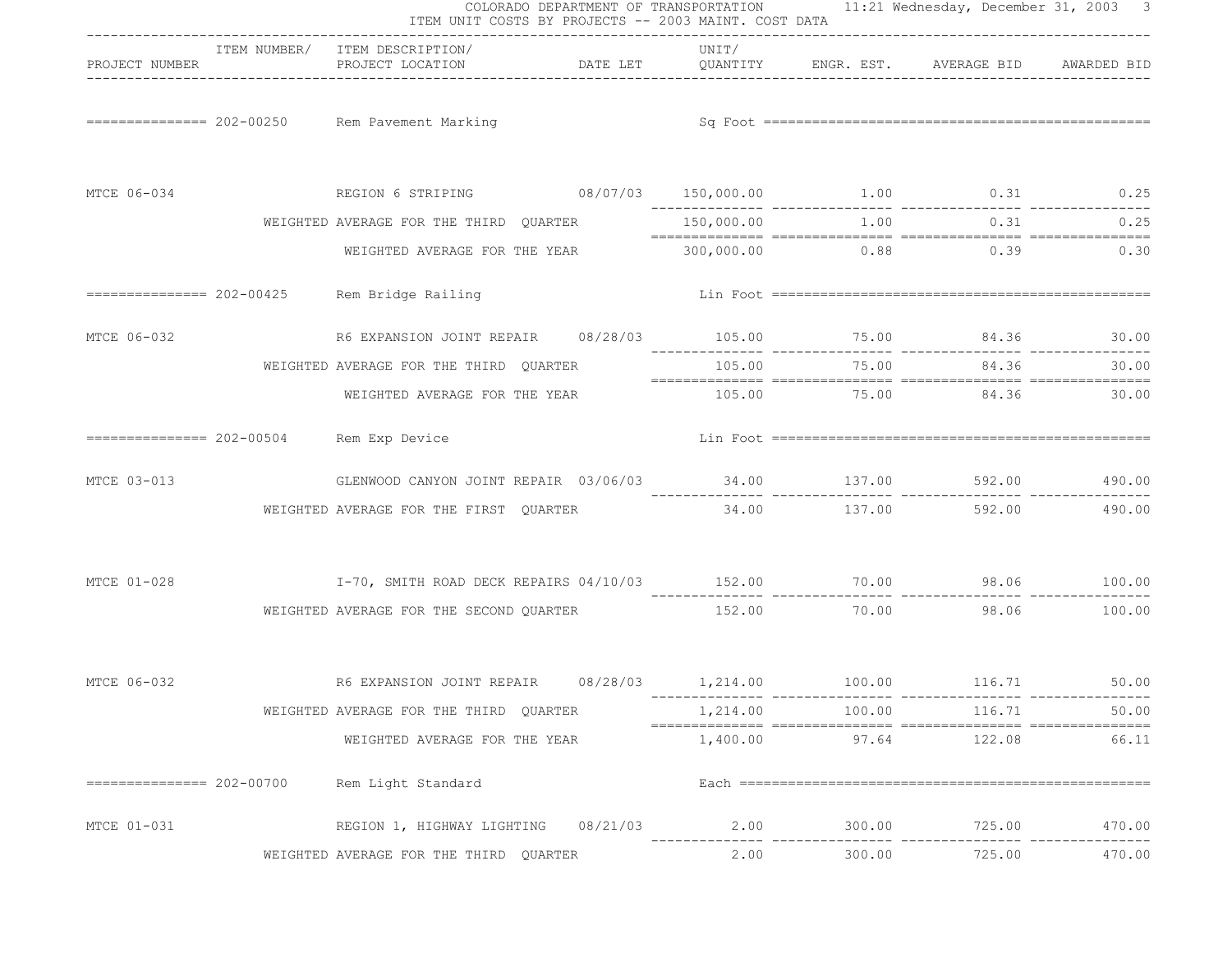|                                                          |                           | ITEM NUMBER/ ITEM DESCRIPTION/                                                                                                                                                                                          |          | UNIT/    |       |                           |                                     |
|----------------------------------------------------------|---------------------------|-------------------------------------------------------------------------------------------------------------------------------------------------------------------------------------------------------------------------|----------|----------|-------|---------------------------|-------------------------------------|
| PROJECT NUMBER                                           |                           | PROJECT LOCATION DATE LET QUANTITY ENGR. EST.                                                                                                                                                                           |          |          |       | AVERAGE BID AWARDED BID   |                                     |
|                                                          |                           | ============== 202-00700 Rem Light Standard                                                                                                                                                                             |          |          |       |                           |                                     |
|                                                          |                           |                                                                                                                                                                                                                         |          |          |       |                           |                                     |
|                                                          |                           | WEIGHTED AVERAGE FOR THE FOURTH QUARTER                                                                                                                                                                                 |          | 1.00     |       | 300.00 456.75             | 479.00                              |
|                                                          |                           | WEIGHTED AVERAGE FOR THE YEAR                                                                                                                                                                                           |          |          |       | 3.00 300.00 590.88 473.00 |                                     |
|                                                          | =============== 202-00810 | Rem Ground Sign                                                                                                                                                                                                         |          |          |       |                           |                                     |
| MTCE 01-022<br>MTCE 05-022<br>MTCE 06-026                |                           | REGION 1 SIGNING 01/09/03 1,787.00 10.00 12.60<br>US 160 & 145 CURB REPLACEMENT 02/06/03<br>R-6 SIGN POST REPLACEMENT 03/13/03 350.00 28.00 30.03                                                                       |          |          |       |                           | 10.00<br>40.00<br>20.48             |
|                                                          |                           | WEIGHTED AVERAGE FOR THE FIRST QUARTER                                                                                                                                                                                  |          | 2,139.00 |       | 12.95 15.18               | 11.74                               |
| MTCE 06-027                                              |                           | SIGN POSTS IN REGION 6 $05/01/03$ 1,600.00 $20.00$ 13.76 $2.00$<br>WEIGHTED AVERAGE FOR THE SECOND QUARTER                                                                                                              |          | 1,600.00 | 20.00 | 13.76                     | 2.00                                |
| MTCE 06-035                                              |                           | REGION 6 SIGN POSTS 08/07/03 2,000.00 20.00 20.00 12.50                                                                                                                                                                 |          |          |       |                           | 10.00                               |
|                                                          |                           | WEIGHTED AVERAGE FOR THE THIRD QUARTER $2,000.00$ 20.00 20.00 12.50                                                                                                                                                     |          |          |       |                           | 10.00                               |
| MTCE 05-028<br>MTCE 05-030<br>MTCE 04-039<br>MTCE 01-029 |                           | R5, SIGN REPLACEMENT - WEST 10/09/03 580.00 10.00 10.00 21.18<br>R5, SIGN REPLACEMENT - EAST 10/09/03 1,496.00 10.00 10.00 20.18<br>FY 04 REGION 4 SIGNS - SH 14 11/13/03 398.00 15.00 19.66<br>I-70, VAIL TO WARD ROAD | 11/13/03 | 14.00    | 65.00 | 58.29                     | $6.00$<br>$10.00$<br>10.00<br>58.00 |
|                                                          |                           | WEIGHTED AVERAGE FOR THE FOURTH QUARTER                                                                                                                                                                                 |          | 2,488.00 | 11.11 | 20.45                     | 9.34                                |
|                                                          |                           | WEIGHTED AVERAGE FOR THE YEAR                                                                                                                                                                                           |          | 8,227.00 | 15.48 | 16.34                     | 8.70                                |
|                                                          |                           | Rem Sign Panel                                                                                                                                                                                                          |          |          |       |                           |                                     |
| MTCE 01-022                                              |                           | REGION 1 SIGNING                                                                                                                                                                                                        | 01/09/03 | 130.00   | 15.00 | 16.71                     | 5.00                                |
|                                                          |                           | WEIGHTED AVERAGE FOR THE FIRST QUARTER                                                                                                                                                                                  |          | 130.00   | 15.00 | 16.71                     | 5.00                                |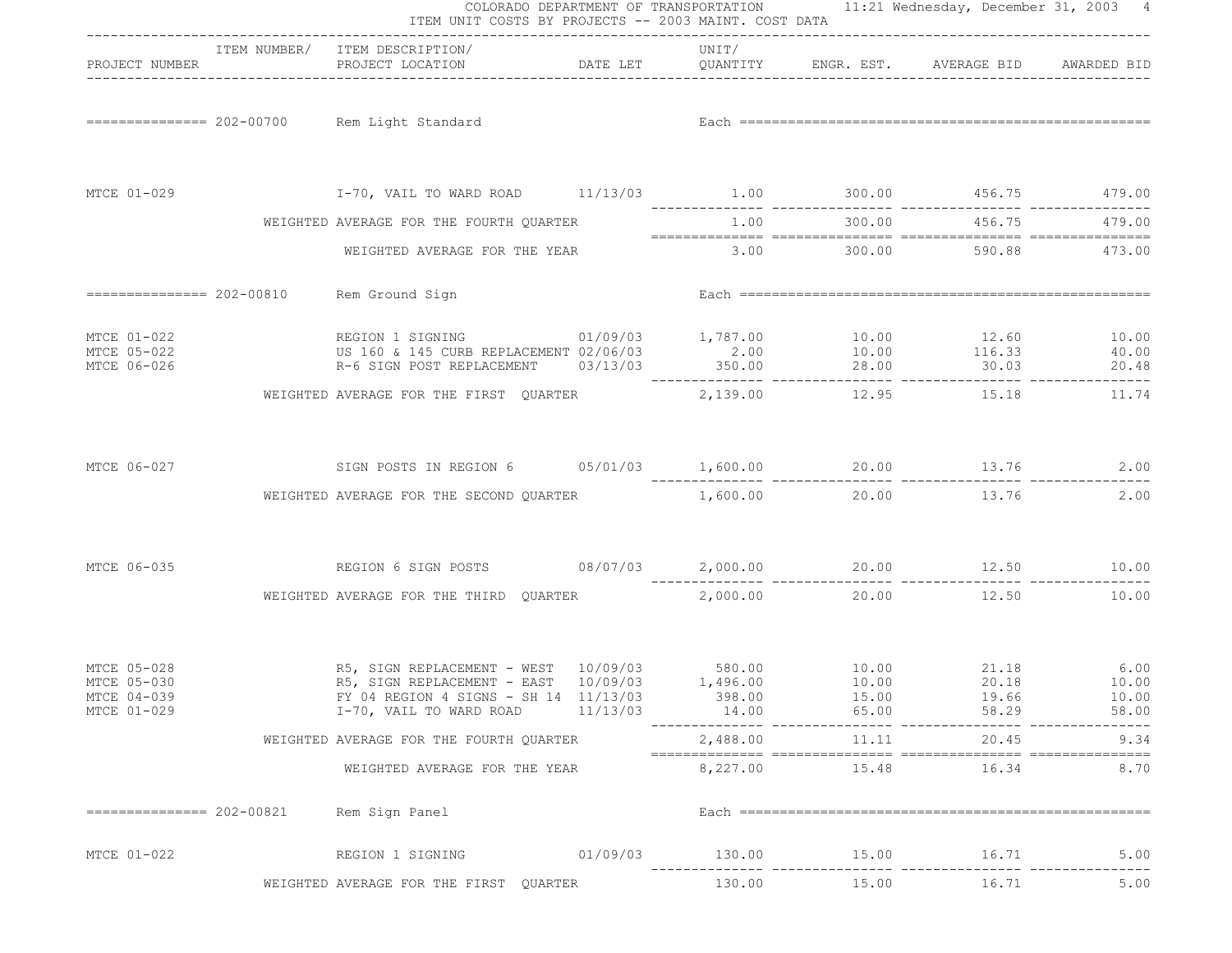|                            |                                    | ITEM UNIT COSTS BY PROJECTS -- 2003 MAINT. COST DATA<br>----------------------------------                                    |           |                    |                                   |               |
|----------------------------|------------------------------------|-------------------------------------------------------------------------------------------------------------------------------|-----------|--------------------|-----------------------------------|---------------|
| PROJECT NUMBER             |                                    | ITEM NUMBER/ ITEM DESCRIPTION/<br>PROJECT LOCATION <b>DATE LET</b> QUANTITY ENGR. EST. AVERAGE BID AWARDED BID                | UNIT/     |                    |                                   |               |
|                            |                                    | ============== 202-00821 Rem Sign Panel                                                                                       |           |                    |                                   |               |
| MTCE 01-028                |                                    | 1.00 16.82 35.00 36.82 1.00 20.00 1.00 20.00 I-100 ECK REPAIRS 04/10/03                                                       |           |                    |                                   |               |
|                            |                                    | WEIGHTED AVERAGE FOR THE SECOND OUARTER                                                                                       |           |                    | 1.00 20.00 36.82                  | 35.00         |
| MTCE 05-028<br>MTCE 04-039 |                                    | R5, SIGN REPLACEMENT - WEST 10/09/03 275.00 10.00 11.68 5.00<br>FY 04 REGION 4 SIGNS - SH 14 11/13/03 358.00 15.00 14.95 7.00 |           |                    |                                   |               |
|                            |                                    | WEIGHTED AVERAGE FOR THE FOURTH QUARTER                                                                                       |           |                    | 633.00 12.83 13.65 6.13           |               |
|                            |                                    | WEIGHTED AVERAGE FOR THE YEAR $764.00$ 13.21 14.29 5.98                                                                       |           |                    |                                   |               |
|                            |                                    | ============== 202-00825 Rem Flashing Beacon                                                                                  |           |                    |                                   |               |
| MTCE 01-022                |                                    | REGION 1 SIGNING 01/09/03 2.00 200.00 323.50                                                                                  |           |                    |                                   | 500.00        |
|                            |                                    | WEIGHTED AVERAGE FOR THE FIRST QUARTER                                                                                        | 2.00      | 200.00             | 323.50                            | 500.00        |
|                            |                                    | WEIGHTED AVERAGE FOR THE YEAR                                                                                                 |           |                    | $2.00$ $200.00$ $323.50$ $500.00$ |               |
|                            | ============== 202-01000 Rem Fence |                                                                                                                               |           |                    |                                   |               |
| MTCE 03-012                |                                    | NORTH OF CRAIG $02/06/03$ 41,057.00 0.50 0.51 0.31                                                                            |           |                    |                                   |               |
|                            |                                    | WEIGHTED AVERAGE FOR THE FIRST QUARTER                                                                                        | 41,057.00 | 0.50               | 0.51                              | 0.31          |
|                            |                                    | WEIGHTED AVERAGE FOR THE YEAR $41,057.00$ 0.50 0.51 0.31 0.31                                                                 |           |                    |                                   |               |
|                            |                                    |                                                                                                                               |           |                    |                                   |               |
| MTCE 01-029                |                                    | I-70, VAIL TO WARD ROAD $11/13/03$ $2.00$ $300.00$ $401.50$ $479.00$                                                          |           |                    |                                   |               |
|                            |                                    | WEIGHTED AVERAGE FOR THE FOURTH QUARTER                                                                                       | 2.00      | 300.00             |                                   | 401.50 479.00 |
|                            |                                    | WEIGHTED AVERAGE FOR THE YEAR                                                                                                 | 2.00      |                    | 300.00 401.50                     | 479.00        |
|                            | ===================== 202-01130    | Rem Gdrail Ty 3                                                                                                               |           |                    |                                   |               |
| MTCE 05-031                |                                    |                                                                                                                               |           |                    |                                   |               |
|                            |                                    | WEIGHTED AVERAGE FOR THE FOURTH QUARTER                                                                                       |           | 6,322.50 1.90      | 1.78                              | 2.10          |
|                            |                                    | WEIGHTED AVERAGE FOR THE YEAR                                                                                                 |           | 6,322.50 1.90 1.78 |                                   | 2.10          |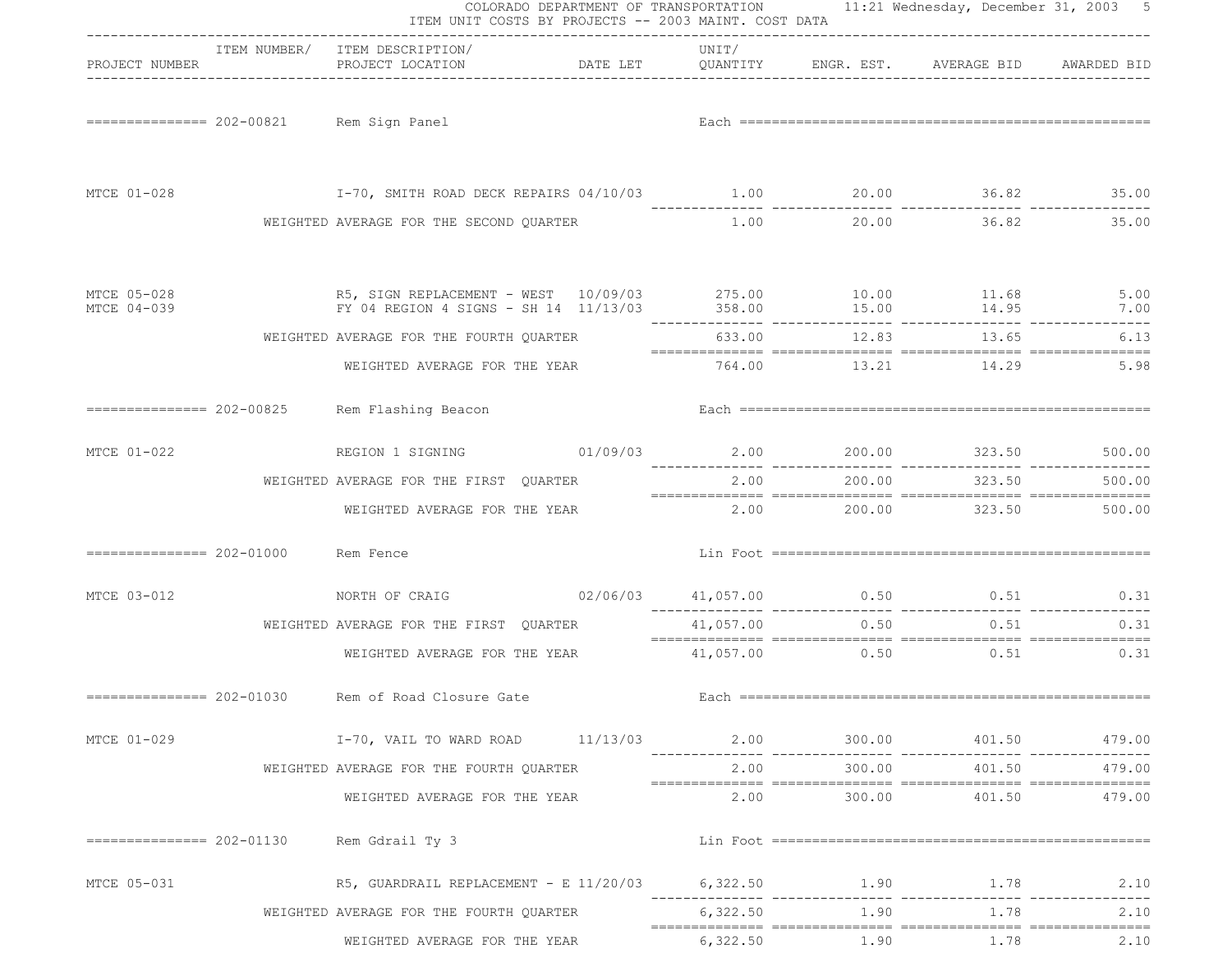|                | COLORADO DEPARTMENT OF TRANSPORTATION 11:21 Wednesday, December 31, 2003 6<br>ITEM UNIT COSTS BY PROJECTS -- 2003 MAINT. COST DATA<br>------------------------------ |                                                                     |                                                      |       |        |                                                                                                                                                                                                                                                                                                                                                                                                                                                                                                           |                               |  |
|----------------|----------------------------------------------------------------------------------------------------------------------------------------------------------------------|---------------------------------------------------------------------|------------------------------------------------------|-------|--------|-----------------------------------------------------------------------------------------------------------------------------------------------------------------------------------------------------------------------------------------------------------------------------------------------------------------------------------------------------------------------------------------------------------------------------------------------------------------------------------------------------------|-------------------------------|--|
| PROJECT NUMBER |                                                                                                                                                                      | ITEM NUMBER/ ITEM DESCRIPTION/<br>PROJECT LOCATION                  | DATE LET QUANTITY ENGR. EST. AVERAGE BID AWARDED BID | UNIT/ |        |                                                                                                                                                                                                                                                                                                                                                                                                                                                                                                           |                               |  |
|                |                                                                                                                                                                      | ============== 202-01300 Rem End Anchorage                          |                                                      |       |        |                                                                                                                                                                                                                                                                                                                                                                                                                                                                                                           |                               |  |
| MTCE 05-031    |                                                                                                                                                                      | R5, GUARDRAIL REPLACEMENT - E 11/20/03 28.00 100.00 155.75 83.00    |                                                      |       |        |                                                                                                                                                                                                                                                                                                                                                                                                                                                                                                           |                               |  |
|                |                                                                                                                                                                      | WEIGHTED AVERAGE FOR THE FOURTH QUARTER                             |                                                      |       |        | 28.00 100.00 155.75                                                                                                                                                                                                                                                                                                                                                                                                                                                                                       | 83.00                         |  |
|                |                                                                                                                                                                      | WEIGHTED AVERAGE FOR THE YEAR                                       |                                                      |       |        | 28.00 100.00 155.75 83.00                                                                                                                                                                                                                                                                                                                                                                                                                                                                                 |                               |  |
|                |                                                                                                                                                                      | ============== 202-05006 Sawing Concrete (6 In)                     |                                                      |       |        |                                                                                                                                                                                                                                                                                                                                                                                                                                                                                                           |                               |  |
| MTCE 05-022    |                                                                                                                                                                      | US 160 & 145 CURB REPLACEMENT 02/06/03 24.00 5.00 6.17 2.50         |                                                      |       |        |                                                                                                                                                                                                                                                                                                                                                                                                                                                                                                           |                               |  |
|                |                                                                                                                                                                      | WEIGHTED AVERAGE FOR THE FIRST QUARTER                              |                                                      | 24.00 |        | 5.00 6.17                                                                                                                                                                                                                                                                                                                                                                                                                                                                                                 | 2.50                          |  |
|                |                                                                                                                                                                      | WEIGHTED AVERAGE FOR THE YEAR                                       |                                                      |       |        | $24.00$ 5.00 6.17 2.50                                                                                                                                                                                                                                                                                                                                                                                                                                                                                    |                               |  |
|                |                                                                                                                                                                      | ============== 202-05026 Sawing Asphalt Mat (6 In)                  |                                                      |       |        |                                                                                                                                                                                                                                                                                                                                                                                                                                                                                                           |                               |  |
| MTCE 05-022    |                                                                                                                                                                      | US 160 & 145 CURB REPLACEMENT 02/06/03 2,080.00 1.00 3.67 3.67 2.50 |                                                      |       |        |                                                                                                                                                                                                                                                                                                                                                                                                                                                                                                           |                               |  |
|                |                                                                                                                                                                      | WEIGHTED AVERAGE FOR THE FIRST QUARTER                              |                                                      |       |        | 2,080.00 1.00 3.67                                                                                                                                                                                                                                                                                                                                                                                                                                                                                        | 2.50                          |  |
|                |                                                                                                                                                                      | WEIGHTED AVERAGE FOR THE YEAR                                       |                                                      |       |        | 2,080.00 1.00 3.67 2.50                                                                                                                                                                                                                                                                                                                                                                                                                                                                                   |                               |  |
|                | $=$ = = = = = = = = = = 203-00060 Emb Matl (CIP)                                                                                                                     |                                                                     |                                                      |       |        |                                                                                                                                                                                                                                                                                                                                                                                                                                                                                                           |                               |  |
| MTCE 01-029    |                                                                                                                                                                      | I-70, VAIL TO WARD ROAD 11/13/03 20.00 50.00 102.60 128.00          |                                                      |       |        |                                                                                                                                                                                                                                                                                                                                                                                                                                                                                                           |                               |  |
|                |                                                                                                                                                                      | WEIGHTED AVERAGE FOR THE FOURTH QUARTER                             |                                                      | 20.00 | 50.00  | 102.60<br>$\begin{minipage}{0.03\textwidth} \begin{tabular}{l} \textbf{0.04\textwidth} \begin{tabular}{l} \textbf{0.04\textwidth} \begin{tabular}{l} \textbf{0.04\textwidth} \begin{tabular}{l} \textbf{0.04\textwidth} \begin{tabular}{l} \textbf{0.04\textwidth} \begin{tabular}{l} \textbf{0.04\textwidth} \begin{tabular}{l} \textbf{0.04\textwidth} \begin{tabular}{l} \textbf{0.04\textwidth} \begin{tabular}{l} \textbf{0.04\textwidth} \begin{tabular}{l} \textbf{0.04\textwidth} \begin{tabular$ | 128.00                        |  |
|                |                                                                                                                                                                      | WEIGHTED AVERAGE FOR THE YEAR                                       |                                                      |       |        | $20.00$ 50.00 $102.60$ 128.00                                                                                                                                                                                                                                                                                                                                                                                                                                                                             |                               |  |
|                |                                                                                                                                                                      | ============== 203-01120    Vibratory Rolling                       |                                                      |       |        |                                                                                                                                                                                                                                                                                                                                                                                                                                                                                                           |                               |  |
| MTCE 03-014    |                                                                                                                                                                      | I 70 NEAR RIFLE 04/10/03                                            |                                                      |       |        | $20.00$ $150.00$ $114.28$ $114.29$                                                                                                                                                                                                                                                                                                                                                                                                                                                                        | 74.00                         |  |
|                |                                                                                                                                                                      | WEIGHTED AVERAGE FOR THE SECOND QUARTER                             |                                                      | 20.00 | 150.00 | 114.28                                                                                                                                                                                                                                                                                                                                                                                                                                                                                                    | 74.00                         |  |
|                |                                                                                                                                                                      | WEIGHTED AVERAGE FOR THE YEAR                                       |                                                      |       |        |                                                                                                                                                                                                                                                                                                                                                                                                                                                                                                           | 74.00                         |  |
|                | $=$ ============== 203-01597 Potholing                                                                                                                               |                                                                     |                                                      |       |        |                                                                                                                                                                                                                                                                                                                                                                                                                                                                                                           |                               |  |
| MTCE 02-012    |                                                                                                                                                                      | PUEBLO - ITS CABLE 02/20/03 90.00 150.00 156.61 100.00              |                                                      |       |        |                                                                                                                                                                                                                                                                                                                                                                                                                                                                                                           | . _ _ _ _ _ _ _ _ _ _ _ _ _ _ |  |
|                |                                                                                                                                                                      | WEIGHTED AVERAGE FOR THE FIRST QUARTER                              |                                                      | 90.00 | 150.00 | 156.61                                                                                                                                                                                                                                                                                                                                                                                                                                                                                                    | 100.00                        |  |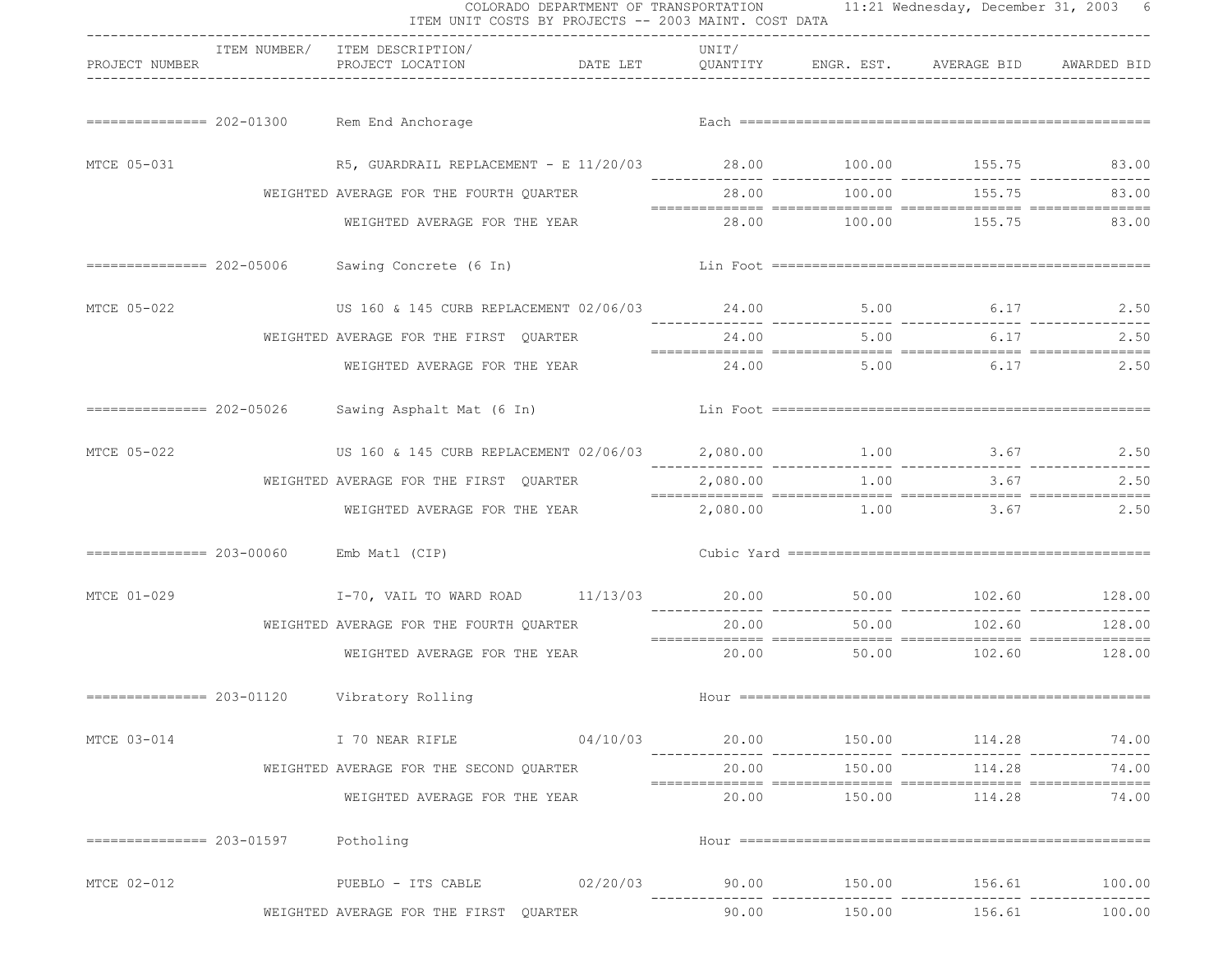|                                    | COLORADO DEPARTMENT OF TRANSPORTATION 11:21 Wednesday, December 31, 2003 7<br>ITEM UNIT COSTS BY PROJECTS -- 2003 MAINT. COST DATA |          |              |                  |                                 |                  |
|------------------------------------|------------------------------------------------------------------------------------------------------------------------------------|----------|--------------|------------------|---------------------------------|------------------|
| PROJECT NUMBER                     | ITEM NUMBER/ ITEM DESCRIPTION/<br>PROJECT LOCATION <b>DATE LET</b> QUANTITY ENGR. EST. AVERAGE BID AWARDED BID                     | UNIT/    |              |                  |                                 |                  |
| ============== 203-01597 Potholing |                                                                                                                                    |          |              |                  |                                 |                  |
| MTCE 06-030                        | WADSWORTH BLVD. AT 44TH AVE. 05/29/03 10.00 175.00 158.21 140.00                                                                   |          |              |                  |                                 |                  |
|                                    | WEIGHTED AVERAGE FOR THE SECOND QUARTER                                                                                            |          |              |                  | 10.00 175.00 158.21 140.00      |                  |
| MTCE 01-029<br>MTCE 05-031         | I-70, VAIL TO WARD ROAD 11/13/03 26.00 120.00 202.00 128.00<br>R5, GUARDRAIL REPLACEMENT - E 11/20/03                              |          |              | 40.00    150.00  | 72.68                           | 70.00            |
|                                    | WEIGHTED AVERAGE FOR THE FOURTH QUARTER                                                                                            |          |              |                  | 66.00 138.18 123.62             | 92.85            |
|                                    | WEIGHTED AVERAGE FOR THE YEAR                                                                                                      |          |              |                  | 166.00 146.81 151.46 99.57      |                  |
| $============= 204-00010$          | Haul                                                                                                                               |          |              |                  |                                 |                  |
| MTCE 07-006                        | STATEWIDE RECYCLED PAVEMENT  05/01/03  1,155,000.00  0.25  0.29  0.29  0.12                                                        |          |              |                  |                                 |                  |
|                                    | WEIGHTED AVERAGE FOR THE SECOND QUARTER $1,155,000.00$ $0.25$ 0.25 0.29                                                            |          |              |                  |                                 | 0.12             |
|                                    | WEIGHTED AVERAGE FOR THE YEAR $1,155,000.00$ $0.25$ 0.29 0.29 0.12                                                                 |          |              |                  |                                 |                  |
|                                    | ============== 208-00045 Conc Washout Str                                                                                          |          |              |                  |                                 |                  |
| MTCE 06-032                        |                                                                                                                                    |          |              |                  |                                 |                  |
|                                    | WEIGHTED AVERAGE FOR THE THIRD QUARTER                                                                                             |          | 1.00         | 500.00           | 1761.73                         | 1000.00          |
|                                    | WEIGHTED AVERAGE FOR THE YEAR                                                                                                      |          |              |                  | $1.00$ 500.00 $1761.73$ 1000.00 |                  |
|                                    | ============== 208-00050 Storm Drain Inlet Protection                                                                              |          |              |                  |                                 |                  |
| MTCE 06-033<br>MTCE 06-032         | R-6 MAINTENANCE RESURFACING - 08/21/03<br>R6 EXPANSION JOINT REPAIR                                                                | 08/28/03 | 2.00<br>1.00 | 250.00<br>300.00 | 360.55<br>503.98                | 360.00<br>700.00 |
|                                    | WEIGHTED AVERAGE FOR THE THIRD QUARTER                                                                                             |          | 3.00         | 266.67           | 408.36                          | .<br>473.33      |
|                                    | WEIGHTED AVERAGE FOR THE YEAR                                                                                                      |          | 3.00         | 266.67           | 408.36                          | 473.33           |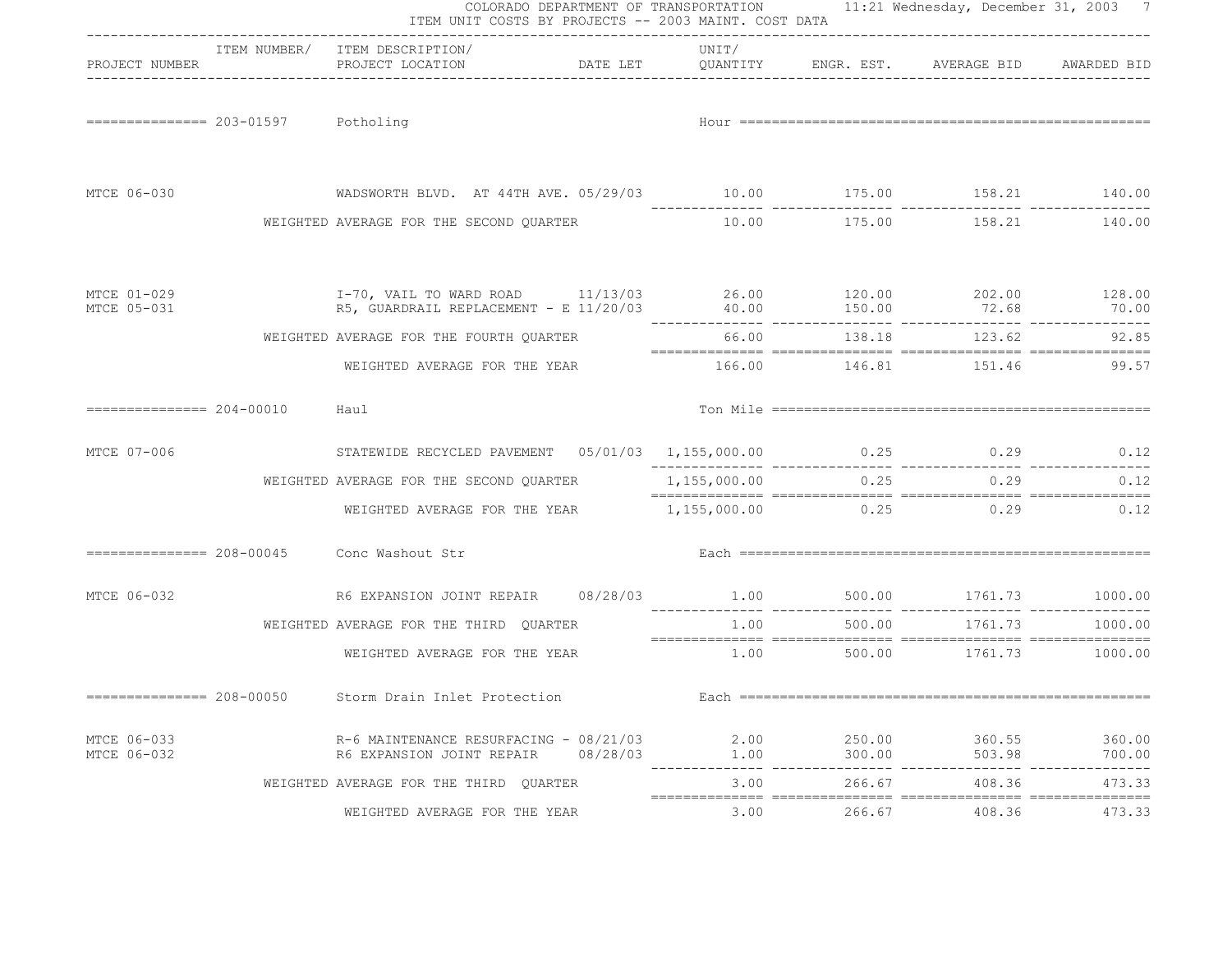|                            | COLORADO DEPARTMENT OF TRANSPORTATION 11:21 Wednesday, December 31, 2003 8<br>ITEM UNIT COSTS BY PROJECTS -- 2003 MAINT. COST DATA<br>------------------------------ |                                                                                                                                       |  |          |              |                                                                                                                                                                                                                               |         |  |
|----------------------------|----------------------------------------------------------------------------------------------------------------------------------------------------------------------|---------------------------------------------------------------------------------------------------------------------------------------|--|----------|--------------|-------------------------------------------------------------------------------------------------------------------------------------------------------------------------------------------------------------------------------|---------|--|
| PROJECT NUMBER             |                                                                                                                                                                      | ITEM NUMBER/ ITEM DESCRIPTION/<br>PROJECT LOCATION                                                                                    |  | UNIT/    |              | DATE LET OUANTITY ENGR. EST. AVERAGE BID AWARDED BID                                                                                                                                                                          |         |  |
|                            |                                                                                                                                                                      | ============== 208-00205 Erosion Control Supervisor                                                                                   |  |          |              |                                                                                                                                                                                                                               |         |  |
| MTCE 06-033<br>MTCE 06-032 |                                                                                                                                                                      | R-6 MAINTENANCE RESURFACING - 08/21/03 4.00 60.00 51.52 55.00                                                                         |  |          |              |                                                                                                                                                                                                                               |         |  |
|                            |                                                                                                                                                                      | WEIGHTED AVERAGE FOR THE THIRD QUARTER                                                                                                |  |          |              | 24.00 60.00 46.41                                                                                                                                                                                                             | 50.83   |  |
|                            |                                                                                                                                                                      | WEIGHTED AVERAGE FOR THE YEAR                                                                                                         |  |          |              | 24.00 60.00 46.41                                                                                                                                                                                                             | 50.83   |  |
|                            |                                                                                                                                                                      | ============== 210-00750 Res Light Standard                                                                                           |  |          |              |                                                                                                                                                                                                                               |         |  |
|                            |                                                                                                                                                                      | MTCE 01-031 6 652.00 REGION 1, HIGHWAY LIGHTING 08/21/03 10.00 300.00 1551.00 1552.00                                                 |  |          |              |                                                                                                                                                                                                                               |         |  |
|                            |                                                                                                                                                                      | WEIGHTED AVERAGE FOR THE THIRD QUARTER                                                                                                |  |          | 10.00 300.00 | 1551.00                                                                                                                                                                                                                       | 1552.00 |  |
|                            |                                                                                                                                                                      | WEIGHTED AVERAGE FOR THE YEAR                                                                                                         |  |          |              |                                                                                                                                                                                                                               |         |  |
|                            |                                                                                                                                                                      | ============== 210-00810 Res Ground Sign                                                                                              |  |          |              |                                                                                                                                                                                                                               |         |  |
| MTCE 01-029                |                                                                                                                                                                      | I-70, VAIL TO WARD ROAD 11/13/03 10.00 150.00 126.75 159.00                                                                           |  |          |              |                                                                                                                                                                                                                               |         |  |
|                            |                                                                                                                                                                      | WEIGHTED AVERAGE FOR THE FOURTH QUARTER                                                                                               |  | 10.00    | 150.00       | 126.75                                                                                                                                                                                                                        | 159.00  |  |
|                            |                                                                                                                                                                      | WEIGHTED AVERAGE FOR THE YEAR                                                                                                         |  |          |              | $10.00$ $150.00$ $126.75$ $159.00$                                                                                                                                                                                            |         |  |
|                            |                                                                                                                                                                      | ============== 210-00815 Res Sign Panel                                                                                               |  |          |              |                                                                                                                                                                                                                               |         |  |
| MTCE 01-022<br>MTCE 06-026 |                                                                                                                                                                      | REGION 1 SIGNING 01/09/03 64.00 100.00 39.74 35.00<br>R-6 SIGN POST REPLACEMENT 03/13/03 350.00 58.00 40.38 25.00<br>REGION 1 SIGNING |  |          |              | 25.00    40.38    40.38    40.38    40.38    40.38    40.38    40.38    40.38    40.38    40.38    40.38    40.38    40.38    40.38    40.38    40.38    40.38    40.38    40.58    40.58    40.58    40.58    40.58    40.58 |         |  |
|                            |                                                                                                                                                                      | WEIGHTED AVERAGE FOR THE FIRST QUARTER                                                                                                |  |          | 414.00 64.49 | 40.27                                                                                                                                                                                                                         | 26.55   |  |
| MTCE 06-027                |                                                                                                                                                                      | SIGN POSTS IN REGION 6 05/01/03 1,600.00                                                                                              |  |          | 25.00        | 15.32                                                                                                                                                                                                                         | 3.00    |  |
|                            |                                                                                                                                                                      | WEIGHTED AVERAGE FOR THE SECOND QUARTER                                                                                               |  | 1,600.00 | 25.00        | 15.32                                                                                                                                                                                                                         | 3.00    |  |
| MTCE 06-035                |                                                                                                                                                                      | REGION 6 SIGN POSTS 08/07/03 2,000.00 25.00 12.67                                                                                     |  |          |              |                                                                                                                                                                                                                               | 8.00    |  |
|                            |                                                                                                                                                                      | WEIGHTED AVERAGE FOR THE THIRD QUARTER                                                                                                |  | 2,000.00 | 25.00        | 12.67                                                                                                                                                                                                                         | 8.00    |  |
|                            |                                                                                                                                                                      | WEIGHTED AVERAGE FOR THE YEAR                                                                                                         |  | 4,014.00 | 29.07        | 18.74                                                                                                                                                                                                                         | 7.92    |  |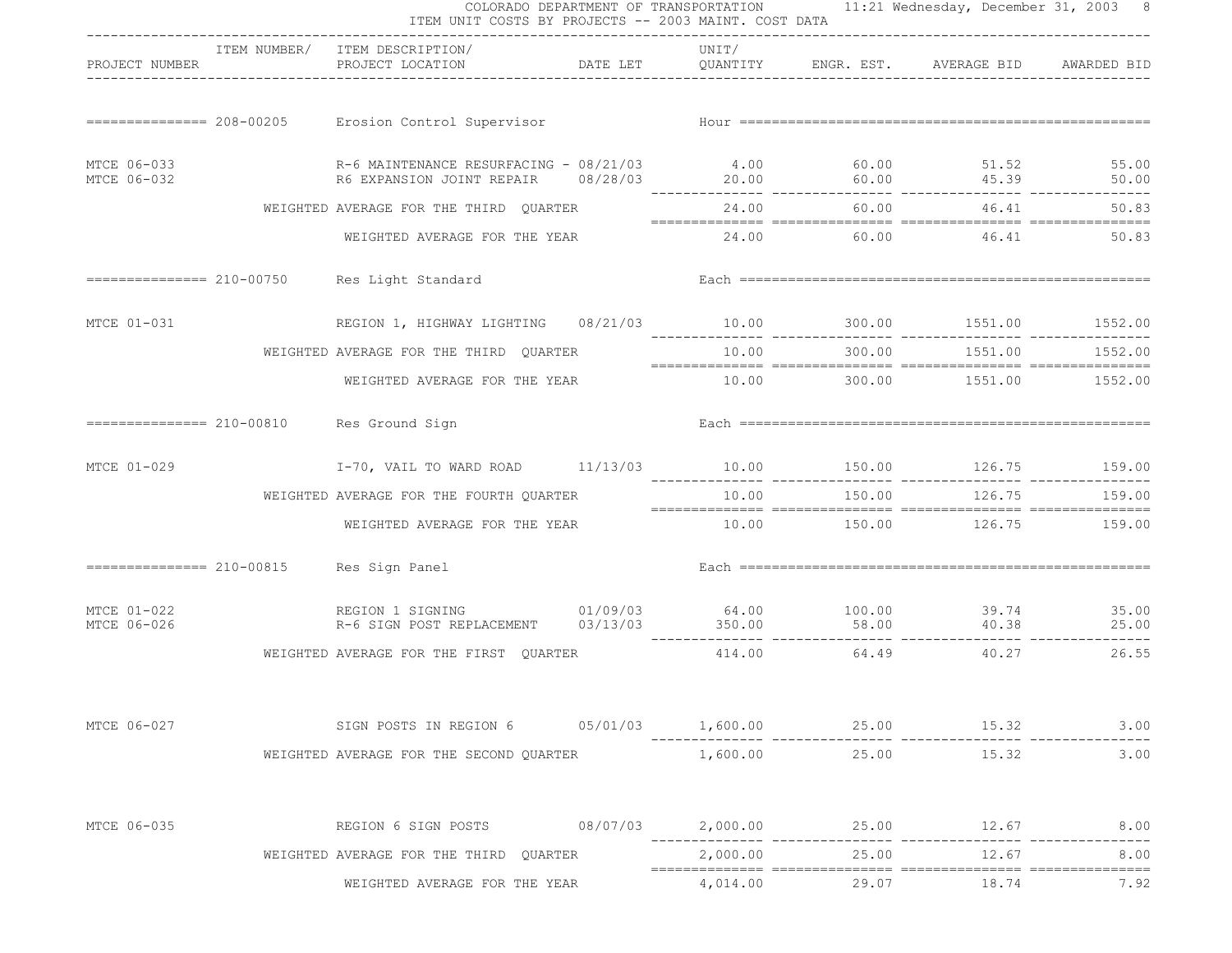|                                        | ITEM NUMBER/ ITEM DESCRIPTION/                                     | ------------------------------                                   | UNIT/          |        |                                 |        |
|----------------------------------------|--------------------------------------------------------------------|------------------------------------------------------------------|----------------|--------|---------------------------------|--------|
| PROJECT NUMBER                         | PROJECT LOCATION                                                   | DATE LET    QUANTITY    ENGR. EST.    AVERAGE BID    AWARDED BID |                |        |                                 |        |
|                                        | ============== 210-01140 Res Gdrail Ty 4                           |                                                                  |                |        |                                 |        |
| MTCE 03-013                            | GLENWOOD CANYON JOINT REPAIR 03/06/03 100.00 7.00 13.63 12.00      |                                                                  |                |        |                                 |        |
|                                        | WEIGHTED AVERAGE FOR THE FIRST QUARTER                             |                                                                  | 100.00         |        | 7.00 13.63                      | 12.00  |
|                                        | WEIGHTED AVERAGE FOR THE YEAR                                      |                                                                  |                |        | $100.00$ $7.00$ $13.63$ $12.00$ |        |
|                                        | ============== 210-01300 Res Impact Attenuator                     |                                                                  |                |        |                                 |        |
| MTCE 03-013                            | GLENWOOD CANYON JOINT REPAIR 03/06/03 2.00 11000.00 2431.25 500.00 |                                                                  |                |        |                                 |        |
|                                        | WEIGHTED AVERAGE FOR THE FIRST QUARTER                             |                                                                  | 2.00           |        | 11000.00 2431.25 500.00         |        |
|                                        | WEIGHTED AVERAGE FOR THE YEAR                                      |                                                                  |                |        | 2.00 11000.00 2431.25 500.00    |        |
|                                        | Adj Manhole                                                        |                                                                  |                |        |                                 |        |
| MTCE 06-014                            |                                                                    |                                                                  |                |        |                                 |        |
|                                        | WEIGHTED AVERAGE FOR THE FIRST QUARTER                             |                                                                  | 23.00          | 300.00 | 382.91                          | 310.00 |
|                                        | WEIGHTED AVERAGE FOR THE YEAR                                      |                                                                  |                |        | 23.00 300.00 382.91 310.00      |        |
| ============== 210-04050 Adj Valve Box |                                                                    |                                                                  |                |        |                                 |        |
| MTCE 06-014                            | R-6 MACHINE PATCHING - SH 8, 02/13/03 3.00 160.00 179.33 180.00    |                                                                  | ______________ |        | ______________                  |        |
|                                        | WEIGHTED AVERAGE FOR THE FIRST QUARTER                             |                                                                  | 3.00           | 160.00 | 179.33                          | 180.00 |
|                                        | WEIGHTED AVERAGE FOR THE YEAR                                      |                                                                  |                |        | $3.00$ 160.00 179.33 180.00     |        |
|                                        |                                                                    |                                                                  |                |        |                                 |        |
| MTCE 06-025                            | $170 - PECOS WEST$ $04/24/03$ $50.00$ $40.00$ $34.72$ $31.15$      |                                                                  |                |        |                                 |        |
|                                        | WEIGHTED AVERAGE FOR THE SECOND QUARTER                            |                                                                  | 50.00          | 40.00  | 34.72                           | 31.15  |
|                                        | WEIGHTED AVERAGE FOR THE YEAR                                      |                                                                  |                |        | $50.00$ $40.00$ $34.72$         | 31.15  |
|                                        | ============== 214-00910 Perennials (1 Gal)                        |                                                                  |                |        |                                 |        |
| MTCE 06-025                            | $I$ 70 - PECOS WEST $04/24/03$ 20.00 $12.00$ 12.00 $16.42$         |                                                                  |                |        |                                 | 8.27   |
|                                        | WEIGHTED AVERAGE FOR THE SECOND QUARTER                            |                                                                  |                |        | 20.00 12.00 16.42               | 8.27   |
|                                        | WEIGHTED AVERAGE FOR THE YEAR                                      |                                                                  |                |        | 20.00 12.00 16.42               | 8.27   |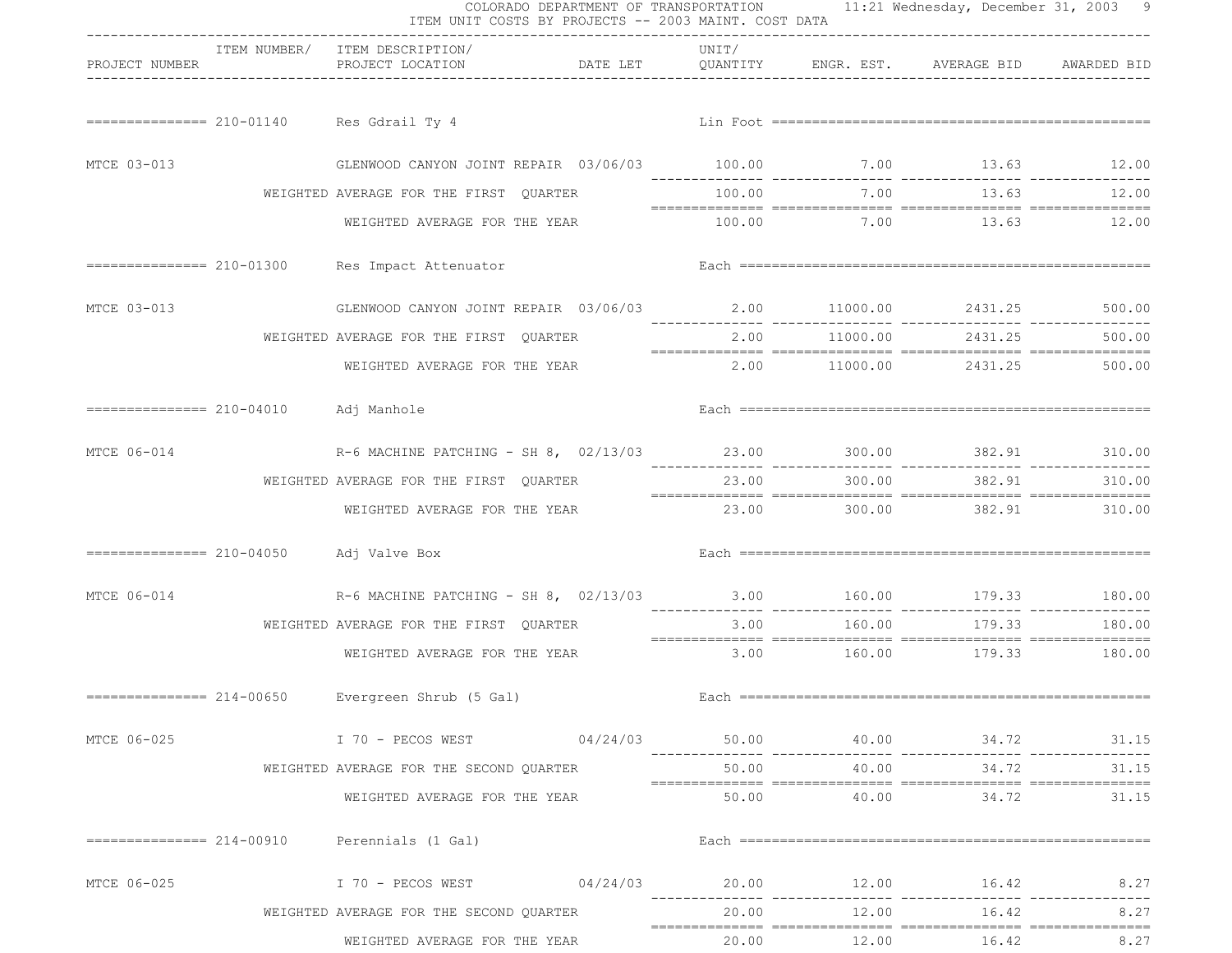| PROJECT NUMBER             |                                      | ITEM NUMBER/ ITEM DESCRIPTION/<br>PROJECT LOCATION                        DATE LET           QUANTITY         ENGR. EST.       AVERAGE BID      AWARDED BID | UNIT/  |                       |                                 |                |
|----------------------------|--------------------------------------|-------------------------------------------------------------------------------------------------------------------------------------------------------------|--------|-----------------------|---------------------------------|----------------|
|                            | $=========== = 304-06007$ ABC (CL 6) |                                                                                                                                                             |        |                       |                                 |                |
| MTCE 03-014                |                                      | I 70 NEAR RIFLE $04/10/03$ 50.00 35.00 50.55 32.80                                                                                                          |        |                       |                                 |                |
|                            |                                      | WEIGHTED AVERAGE FOR THE SECOND OUARTER                                                                                                                     |        |                       | 50.00 35.00 50.55               | 32.80          |
|                            |                                      | WEIGHTED AVERAGE FOR THE YEAR                                                                                                                               |        |                       | $50.00$ $35.00$ $50.55$ $32.80$ |                |
|                            |                                      |                                                                                                                                                             |        |                       |                                 |                |
| MTCE 01-026                |                                      | SH 94, EL PASO COUNTY EAST 05/01/03 350.00 25.00 39.83 30.00                                                                                                |        |                       |                                 |                |
|                            |                                      | WEIGHTED AVERAGE FOR THE SECOND QUARTER                                                                                                                     |        |                       | 350.00 25.00 39.83              | 30.00          |
|                            |                                      | WEIGHTED AVERAGE FOR THE YEAR                                                                                                                               |        |                       | 350.00 25.00 39.83 30.00        |                |
|                            | $=========== = 304-09000$ ABC (Spec) |                                                                                                                                                             |        |                       |                                 |                |
| MTCE 01-023                |                                      | SH 9 - HOOSIER PASS 03/27/03 674.00 23.00 31.48 20.00                                                                                                       |        |                       |                                 |                |
|                            |                                      | WEIGHTED AVERAGE FOR THE FIRST QUARTER                                                                                                                      | 674.00 | 23.00                 | 31.48                           | 20.00          |
|                            |                                      | WEIGHTED AVERAGE FOR THE YEAR                                                                                                                               |        |                       | 674.00 23.00 31.48 20.00        |                |
|                            |                                      | ============== 403-00720 HBP (Patching) (Asph)                                                                                                              |        |                       |                                 |                |
| MTCE 06-014                |                                      | R-6 MACHINE PATCHING - SH 8, 02/13/03 343.00 90.00 90.00 71.52 75.00                                                                                        |        |                       | --------                        |                |
|                            |                                      | WEIGHTED AVERAGE FOR THE FIRST QUARTER                                                                                                                      | 343.00 | 90.00                 | 71.52                           | 75.00          |
| MTCE 01-028                |                                      | I-70, SMITH ROAD DECK REPAIRS 04/10/03 100.00 120.00 120.00 93.20 75.00                                                                                     |        |                       |                                 |                |
|                            |                                      | WEIGHTED AVERAGE FOR THE SECOND OUARTER                                                                                                                     | 100.00 | 120.00                | 93.20                           | 75.00          |
| MTCE 01-030<br>MTCE 06-033 |                                      | I -70, SIEBERT 07/03/03<br>R-6 MAINTENANCE RESURFACING - 08/21/03                                                                                           | 500.00 | 50.00 100.00<br>80.00 | 89.43<br>72.84                  | 68.30<br>60.00 |
|                            |                                      | WEIGHTED AVERAGE FOR THE THIRD QUARTER                                                                                                                      | 550.00 | 81.82                 | 73.52                           | 60.75          |
|                            |                                      | WEIGHTED AVERAGE FOR THE YEAR                                                                                                                               | 993.00 | 88.49                 | 74.44                           | 67.11          |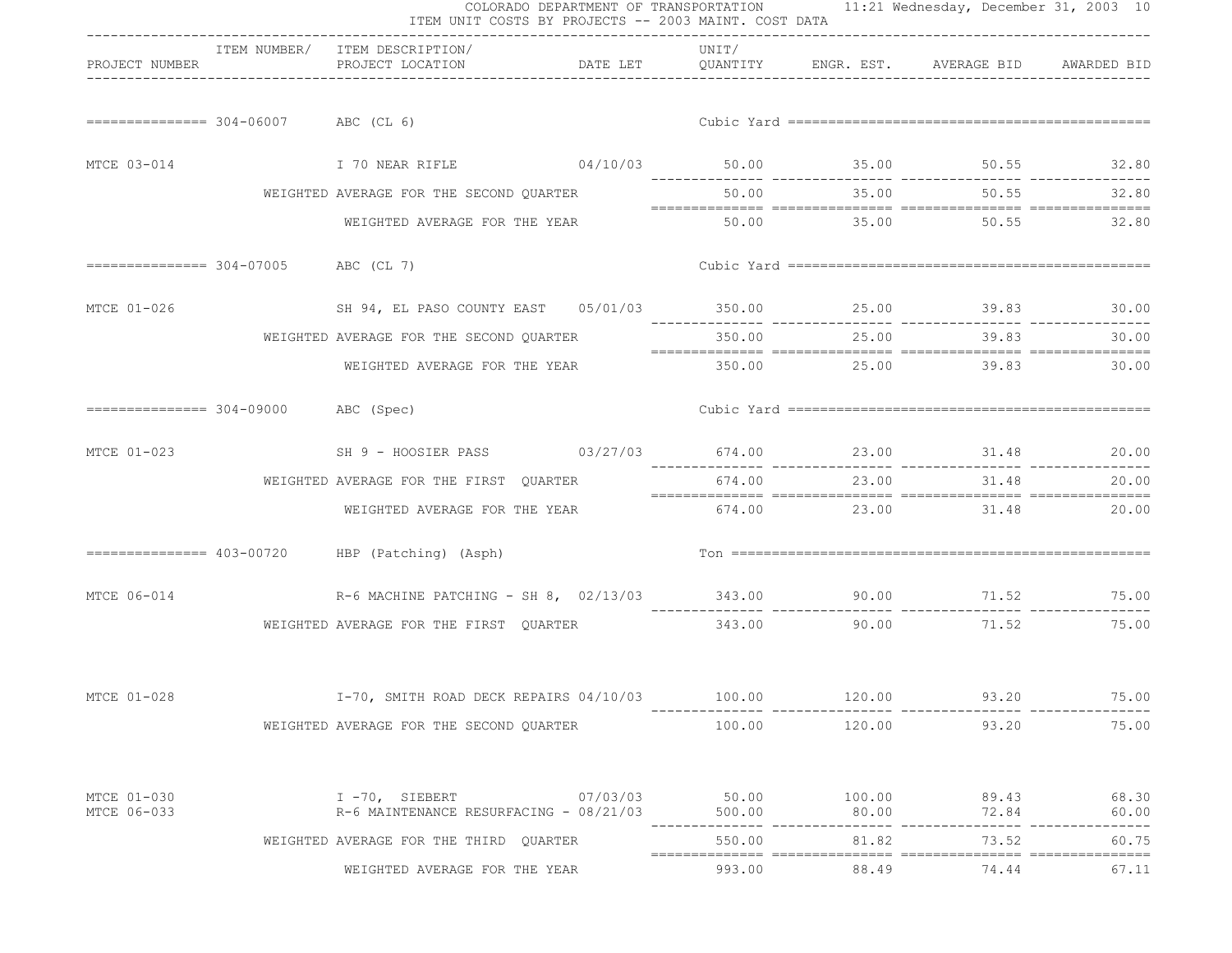|                                                          |                                       | ITEM NUMBER/ ITEM DESCRIPTION/                                                                                                                                                               | UNIT/                                       |                 |                            |                         |
|----------------------------------------------------------|---------------------------------------|----------------------------------------------------------------------------------------------------------------------------------------------------------------------------------------------|---------------------------------------------|-----------------|----------------------------|-------------------------|
| PROJECT NUMBER                                           |                                       | PROJECT LOCATION <b>DATE LET</b> QUANTITY ENGR. EST. AVERAGE BID AWARDED BID                                                                                                                 |                                             |                 |                            |                         |
|                                                          |                                       |                                                                                                                                                                                              |                                             |                 |                            |                         |
| MTCE 05-022                                              |                                       |                                                                                                                                                                                              |                                             |                 |                            |                         |
|                                                          |                                       | WEIGHTED AVERAGE FOR THE FIRST QUARTER                                                                                                                                                       |                                             |                 | 900.00 45.00 35.80 46.90   |                         |
| MTCE 01-029                                              |                                       | 199.00 146.75 149.00 196.00 146.75 149.00 146.75 149.00 146.75 149.00 150.00 146.75                                                                                                          |                                             |                 |                            |                         |
|                                                          |                                       | WEIGHTED AVERAGE FOR THE FOURTH QUARTER                                                                                                                                                      | 60.00                                       | 50.00           |                            | 146.75 149.00           |
|                                                          |                                       | WEIGHTED AVERAGE FOR THE YEAR 6 0 0 0 45.31 44.86 53.28                                                                                                                                      |                                             |                 |                            |                         |
|                                                          |                                       | $=$ ================= 403-09126 SMA (Asph) (P)                                                                                                                                               |                                             |                 |                            |                         |
| MTCE 06-014                                              |                                       | R-6 MACHINE PATCHING - SH 8, $02/13/03$ 4,608.00 55.00 51.41 52.00                                                                                                                           |                                             |                 |                            |                         |
|                                                          |                                       | WEIGHTED AVERAGE FOR THE FIRST QUARTER                                                                                                                                                       |                                             | 4,608.00 55.00  | 51.41                      | 52.00                   |
|                                                          |                                       | WEIGHTED AVERAGE FOR THE YEAR                                                                                                                                                                |                                             |                 | 4,608.00 55.00 51.41 52.00 |                         |
|                                                          | =============== 403-09500 Furnish HBP |                                                                                                                                                                                              |                                             |                 |                            |                         |
| MTCE 05-024                                              |                                       | PAGOSA TO TREASURE FALLS $07/03/03$ 4,834.00  35.00  50.50  48.00                                                                                                                            |                                             |                 |                            |                         |
|                                                          |                                       | WEIGHTED AVERAGE FOR THE THIRD QUARTER                                                                                                                                                       | 4,834.00                                    | 35.00           | 50.50                      | 48.00                   |
|                                                          |                                       | WEIGHTED AVERAGE FOR THE YEAR                                                                                                                                                                |                                             |                 | 4,834.00 35.00 50.50 48.00 |                         |
|                                                          |                                       |                                                                                                                                                                                              |                                             |                 |                            |                         |
| MTCE 04-043<br>MTCE 04-045<br>MTCE 04-044<br>MTCE 04-046 |                                       | SH 68 AND 14 NEAR LOVELAND 08/07/03 6,472.00 40.00 45.04 47.04 40.35<br>SH 34A AND SH 34D NEAR EVANS 08/28/03 6,050.00 40.00<br>SH 144 AND SH 34 NEAR BRUSH 08/28/03<br>SH 14C NEAR STERLING | 4,692.00<br>$08/28/03$ 5,615.00             | 40.00<br>40.00  | 35.03<br>40.96<br>39.53    | 33.75<br>38.60<br>37.31 |
|                                                          |                                       | WEIGHTED AVERAGE FOR THE THIRD OUARTER                                                                                                                                                       | -------------- ---------------<br>22,829.00 | 40.00           | 40.81                      | 37.49                   |
|                                                          |                                       | WEIGHTED AVERAGE FOR THE YEAR                                                                                                                                                                |                                             | 22,829.00 40.00 | 40.81                      | 37.49                   |
|                                                          |                                       | $\text{HBP}$ (Gr S) (75) (PG 76-28)                                                                                                                                                          |                                             |                 |                            |                         |
| MTCE 04-033                                              |                                       | BRIDGE REPAIR HWY 14 & 85 03/27/03                                                                                                                                                           | 1,194.00                                    | 47.00           | 55.32                      | 52.00                   |
|                                                          |                                       | WEIGHTED AVERAGE FOR THE FIRST QUARTER                                                                                                                                                       |                                             | 1, 194.00 47.00 | 55.32                      | 52.00                   |
|                                                          |                                       | WEIGHTED AVERAGE FOR THE YEAR                                                                                                                                                                | 1,194.00                                    | 47.00           | 55.32                      | 52.00                   |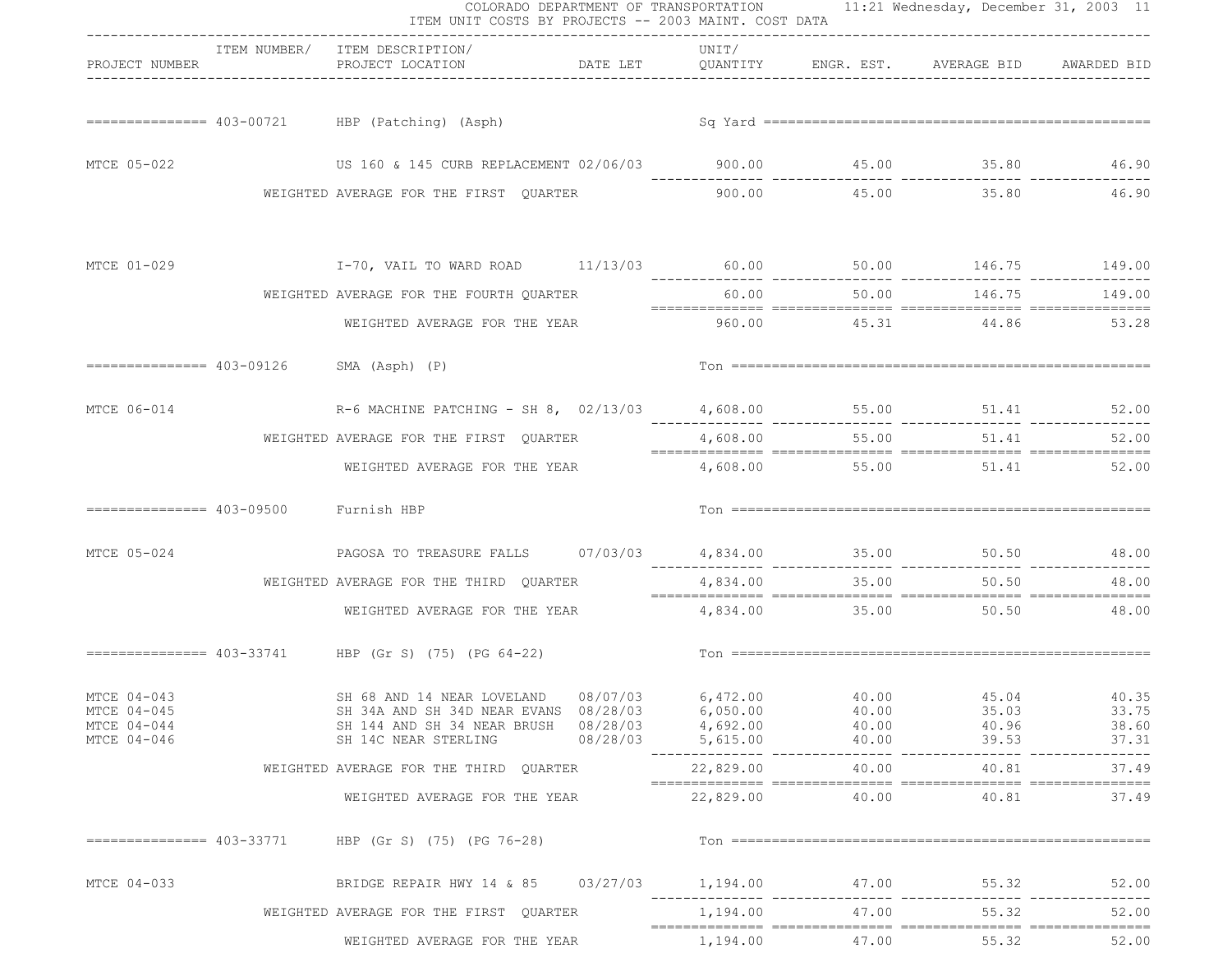|                            |                                        | ITEM UNIT COSTS BY PROJECTS -- 2003 MAINT. COST DATA                                                                    |  |           |                             |                                                                       |       |
|----------------------------|----------------------------------------|-------------------------------------------------------------------------------------------------------------------------|--|-----------|-----------------------------|-----------------------------------------------------------------------|-------|
|                            | PROJECT NUMBER                         | ITEM NUMBER/ ITEM DESCRIPTION/<br>PROJECT LOCATION <b>The STATE OF A SET ARE ARRIES SECULIES</b> PROJECT LOCATION       |  | UNIT/     |                             |                                                                       |       |
|                            |                                        |                                                                                                                         |  |           |                             |                                                                       |       |
|                            | MTCE 06-014                            | R-6 MACHINE PATCHING - SH 8, 02/13/03 29,730.00 44.00 39.88 42.00                                                       |  |           |                             |                                                                       |       |
|                            |                                        | WEIGHTED AVERAGE FOR THE FIRST QUARTER $29,730.00$ 44.00 39.88                                                          |  |           |                             |                                                                       | 42.00 |
| MTCE 01-028                |                                        | 1-70, SMITH ROAD DECK REPAIRS 04/10/03 2,195.00 40.00 52.07 50.00                                                       |  |           |                             |                                                                       |       |
|                            |                                        | WEIGHTED AVERAGE FOR THE SECOND QUARTER $2,195.00$ 40.00 52.07                                                          |  |           |                             |                                                                       | 50.00 |
| MTCE 06-033                |                                        | R-6 MAINTENANCE RESURFACING - 08/21/03 11,055.00 41.00 38.90 38.90 32.25                                                |  |           |                             |                                                                       |       |
|                            | WEIGHTED AVERAGE FOR THE THIRD QUARTER |                                                                                                                         |  |           | 11,055.00 41.00 38.90 32.25 |                                                                       |       |
|                            |                                        | WEIGHTED AVERAGE FOR THE YEAR $42,980.00$ $43.02$ $40.10$                                                               |  |           |                             |                                                                       | 39.90 |
|                            |                                        |                                                                                                                         |  |           |                             |                                                                       |       |
|                            | MTCE 01-023                            | SH 9 - HOOSIER PASS 03/27/03 13,989.00 37.00 46.00 46.00 42.30                                                          |  |           |                             |                                                                       |       |
|                            |                                        | WEIGHTED AVERAGE FOR THE FIRST QUARTER 13,989.00 37.00 46.00                                                            |  |           |                             |                                                                       | 42.30 |
|                            |                                        | MTCE 01-024 1 70, COPPER MTN. - FRISCO 05/15/03 28,324.00 42.00 39.64 16.00 39.64 16.98                                 |  |           |                             |                                                                       |       |
|                            |                                        | WEIGHTED AVERAGE FOR THE SECOND QUARTER                                                                                 |  |           |                             | 28,324.00   42.00   42.00   42.00   42.00   59.64   28,324.00   56.98 |       |
|                            |                                        | WEIGHTED AVERAGE FOR THE YEAR 42,313.00                                                                                 |  |           |                             | 40.35 42.06                                                           | 38.74 |
|                            |                                        | $\text{HBP}$ (Gr SX) (75) (PG 64-22)                                                                                    |  |           |                             |                                                                       |       |
| MTCE 01-025<br>MTCE 01-026 |                                        | SH 83 & SH 67 IN DOUGLAS CO. 04/24/03 11,980.00<br>SH 94, EL PASO COUNTY EAST 05/01/03 7,324.00 43.00 51.08 51.08 47.00 |  |           | 43.00                       | 38.50                                                                 | 35.25 |
|                            |                                        | WEIGHTED AVERAGE FOR THE SECOND QUARTER 19,304.00                                                                       |  |           |                             | 43.00 41.45                                                           | 39.71 |
| MTCE 04-042                |                                        | SH 7 NEAR LYONS 08/07/03 5,421.00 41.00 39.20                                                                           |  |           |                             |                                                                       | 37.12 |
|                            |                                        | WEIGHTED AVERAGE FOR THE THIRD QUARTER                                                                                  |  | 5,421.00  | 41.00                       | 39.20                                                                 | 37.12 |
|                            |                                        | WEIGHTED AVERAGE FOR THE YEAR                                                                                           |  | 24,725.00 | 42.56                       | 41.12                                                                 | 39.14 |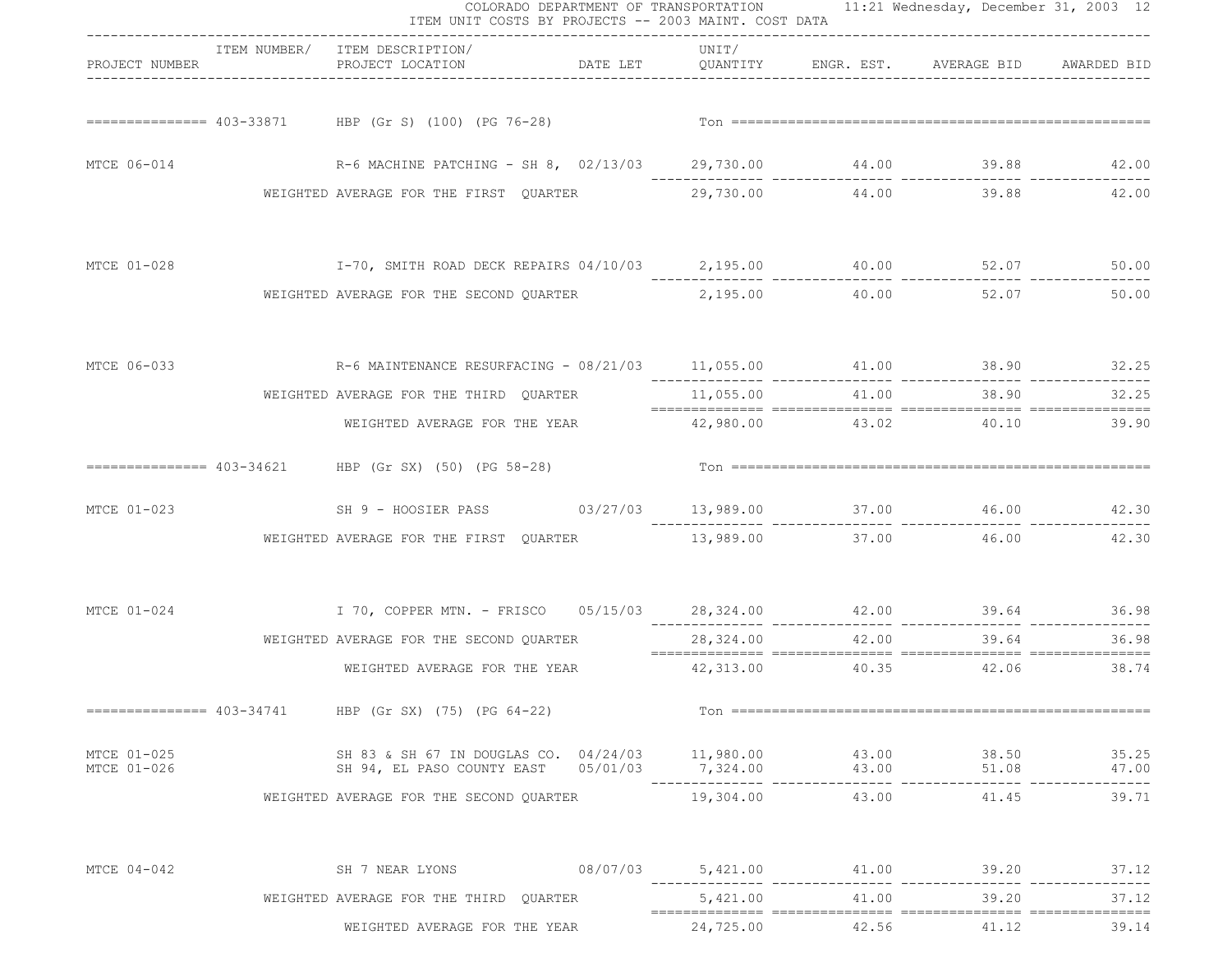|                |                            | ITEM NUMBER/ ITEM DESCRIPTION/                                      | ------------------------------- | UNIT/      |         |                                                      |         |
|----------------|----------------------------|---------------------------------------------------------------------|---------------------------------|------------|---------|------------------------------------------------------|---------|
| PROJECT NUMBER |                            | PROJECT LOCATION                                                    |                                 |            |         | DATE LET QUANTITY ENGR. EST. AVERAGE BID AWARDED BID |         |
|                |                            |                                                                     |                                 |            |         |                                                      |         |
| MTCE 01-030    |                            | I -70, SIEBERT 07/03/03 9,869.00 44.00 50.92 46.00                  |                                 |            |         |                                                      |         |
|                |                            | WEIGHTED AVERAGE FOR THE THIRD QUARTER                              |                                 |            |         | 9,869.00 44.00 50.92                                 | 46.00   |
|                |                            | WEIGHTED AVERAGE FOR THE YEAR                                       |                                 |            |         | 9,869.00 44.00 50.92 46.00                           |         |
|                | ================ 405-00100 |                                                                     |                                 |            |         |                                                      |         |
| MTCE 05-024    |                            | PAGOSA TO TREASURE FALLS 07/03/03 193,370.00 3.15 3.81 3.77         |                                 |            |         |                                                      |         |
|                |                            | WEIGHTED AVERAGE FOR THE THIRD QUARTER                              |                                 |            |         | 193, 370.00 3.15 3.81                                | 3.77    |
|                |                            | WEIGHTED AVERAGE FOR THE YEAR 193,370.00 3.15 3.81 3.77             |                                 |            |         |                                                      |         |
|                |                            | ============== 406-09500    Cold Bitum Pvmt (Recycle)               |                                 |            |         |                                                      |         |
| MTCE 07-006    |                            | STATEWIDE RECYCLED PAVEMENT  05/01/03  564,000.00  0.50  0.75  0.48 |                                 |            |         |                                                      |         |
|                |                            | WEIGHTED AVERAGE FOR THE SECOND QUARTER                             |                                 | 564,000.00 |         | $0.50$ 0.75 0.48                                     |         |
|                |                            | WEIGHTED AVERAGE FOR THE YEAR                                       |                                 |            |         | 564,000.00 0.50 0.75 0.48                            |         |
|                |                            | ============== 406-09501    Cold Bitum Pvmt (Recycled)              |                                 |            |         |                                                      |         |
| MTCE 07-006    |                            | STATEWIDE RECYCLED PAVEMENT  05/01/03  77,000.00  10.00  6.93  7.50 |                                 |            |         | _______________                                      |         |
|                |                            | WEIGHTED AVERAGE FOR THE SECOND QUARTER                             |                                 | 77,000.00  | 10.00   | 6.93                                                 | 7.50    |
|                |                            | WEIGHTED AVERAGE FOR THE YEAR $77,000.00$ $10.00$ $6.93$ $7.50$     |                                 |            |         |                                                      |         |
|                |                            | =============== 408-01000 Hot Joint-Crack Sealant                   |                                 |            |         |                                                      |         |
| MTCE 04-041    |                            | REGION 4 CRACK SEAL 07/10/03 140.00 1500.00 1969.32 1737.26         |                                 |            |         |                                                      |         |
|                |                            | WEIGHTED AVERAGE FOR THE THIRD QUARTER                              |                                 | 140.00     | 1500.00 | 1969.32                                              | 1737.26 |
|                |                            | WEIGHTED AVERAGE FOR THE YEAR                                       |                                 |            |         | $140.00$ $1500.00$ $1969.32$                         | 1737.26 |
|                |                            | ============== 409-05000 Ultrath Bond Wearing Course                |                                 |            |         |                                                      |         |
| MTCE 06-029    |                            | SH 58, GOLDEN TO MP 5.07 05/01/03 239,082.00 4.00 4.10              |                                 |            |         |                                                      | 4.05    |
|                |                            | WEIGHTED AVERAGE FOR THE SECOND QUARTER                             |                                 |            |         | 239,082.00 4.00 4.10                                 | 4.05    |
|                |                            | WEIGHTED AVERAGE FOR THE YEAR                                       |                                 | 239,082.00 | 4.00    | 4.10                                                 | 4.05    |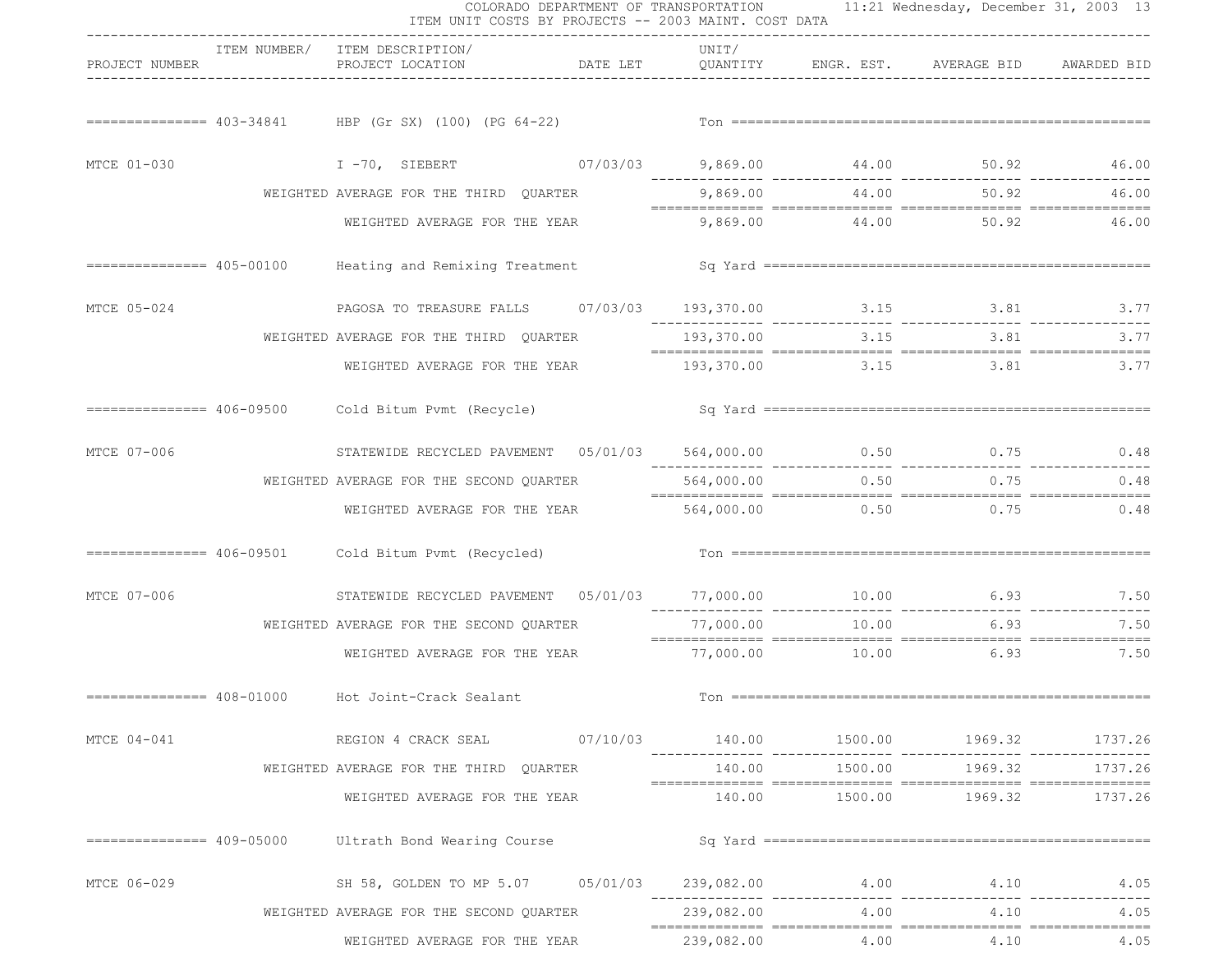|                                                            | ITEM UNIT COSTS BY PROJECTS -- 2003 MAINT. COST DATA                                                           |                                    |                    |              | COLORADO DEPARTMENT OF TRANSPORTATION 11:21 Wednesday, December 31, 2003 14  |              |
|------------------------------------------------------------|----------------------------------------------------------------------------------------------------------------|------------------------------------|--------------------|--------------|------------------------------------------------------------------------------|--------------|
| PROJECT NUMBER                                             | ITEM NUMBER/ ITEM DESCRIPTION/<br>PROJECT LOCATION                                                             | __________________________________ | UNIT/              |              | DATE LET         QUANTITY        ENGR. EST.      AVERAGE BID     AWARDED BID |              |
|                                                            | $=========== 411-03342$ Asph Cem (PG 64-28)                                                                    |                                    |                    |              |                                                                              |              |
| MTCE 01-030                                                | I -70, SIEBERT 67/03/03 2.00 400.00 391.33 450.00                                                              |                                    |                    |              |                                                                              |              |
|                                                            | WEIGHTED AVERAGE FOR THE THIRD QUARTER                                                                         |                                    |                    |              | 2.00 400.00 391.33 450.00                                                    |              |
|                                                            | WEIGHTED AVERAGE FOR THE YEAR                                                                                  |                                    |                    |              | 2.00 400.00 391.33 450.00                                                    |              |
|                                                            | $=========== 411-03354$ Asph Cem (PG 64-22)                                                                    |                                    |                    |              |                                                                              |              |
|                                                            |                                                                                                                |                                    |                    |              |                                                                              |              |
|                                                            | WEIGHTED AVERAGE FOR THE THIRD QUARTER                                                                         |                                    |                    |              | 65.00  275.00  264.83  300.00                                                |              |
|                                                            | WEIGHTED AVERAGE FOR THE YEAR                                                                                  |                                    |                    |              | $65.00$ $275.00$ $264.83$ $300.00$                                           |              |
|                                                            | $=$ = = = = = = = = = = 411-10253 Emul Asph (CSS-1H)                                                           |                                    |                    |              |                                                                              |              |
| MTCE 01-025<br>MTCE 01-024                                 | SH 83 & SH 67 IN DOUGLAS CO. 04/24/03 6,172.00 1.00 1.37 0.95<br>I 70, COPPER MTN. - FRISCO 05/15/03 15,605.00 |                                    |                    | 1.00         | 1.40                                                                         | 0.85         |
|                                                            | WEIGHTED AVERAGE FOR THE SECOND QUARTER                                                                        |                                    | 21,777.00          | 1.00         | 1.38                                                                         | 0.88         |
|                                                            | WEIGHTED AVERAGE FOR THE YEAR $21,777.00$ $1.00$ $1.38$ 0.88                                                   |                                    |                    |              |                                                                              |              |
| $=$ $=$ $=$ $=$ $=$ $=$ $=$ $=$ $411-10255$ Emul Asph (SS) |                                                                                                                |                                    |                    |              |                                                                              |              |
| MTCE 01-023                                                |                                                                                                                |                                    |                    |              |                                                                              |              |
|                                                            | WEIGHTED AVERAGE FOR THE FIRST QUARTER $5,529.00$ 1.00 1.45 1.00                                               |                                    |                    |              |                                                                              |              |
| MTCE 01-028<br>MTCE 01-026                                 | I-70, SMITH ROAD DECK REPAIRS 04/10/03<br>SH 94, EL PASO COUNTY EAST                                           | 05/01/03                           | 622.00<br>4,439.00 | 1.00<br>1.30 | 1.51<br>1.87                                                                 | 1.50<br>0.50 |
|                                                            | WEIGHTED AVERAGE FOR THE SECOND QUARTER                                                                        |                                    | 5,061.00           | 1.26         | ______  _________________  _<br>1.80                                         | 0.62         |
|                                                            | WEIGHTED AVERAGE FOR THE YEAR                                                                                  |                                    | 10,590.00          | 1.13         | 1.58                                                                         | 0.82         |
| ================ 411-10275                                 | Emul Asph (HFMS-2P)                                                                                            |                                    |                    |              |                                                                              |              |
| MTCE 07-006                                                | STATEWIDE RECYCLED PAVEMENT 05/01/03                                                                           |                                    | 280,000.00         | 1.15         | 1.31                                                                         | 1.17         |
|                                                            | WEIGHTED AVERAGE FOR THE SECOND QUARTER                                                                        |                                    | 280,000.00         | 1.15         | 1.31                                                                         | 1.17         |
|                                                            | WEIGHTED AVERAGE FOR THE YEAR                                                                                  |                                    | 280,000.00         | 1.15         | 1.31                                                                         | 1.17         |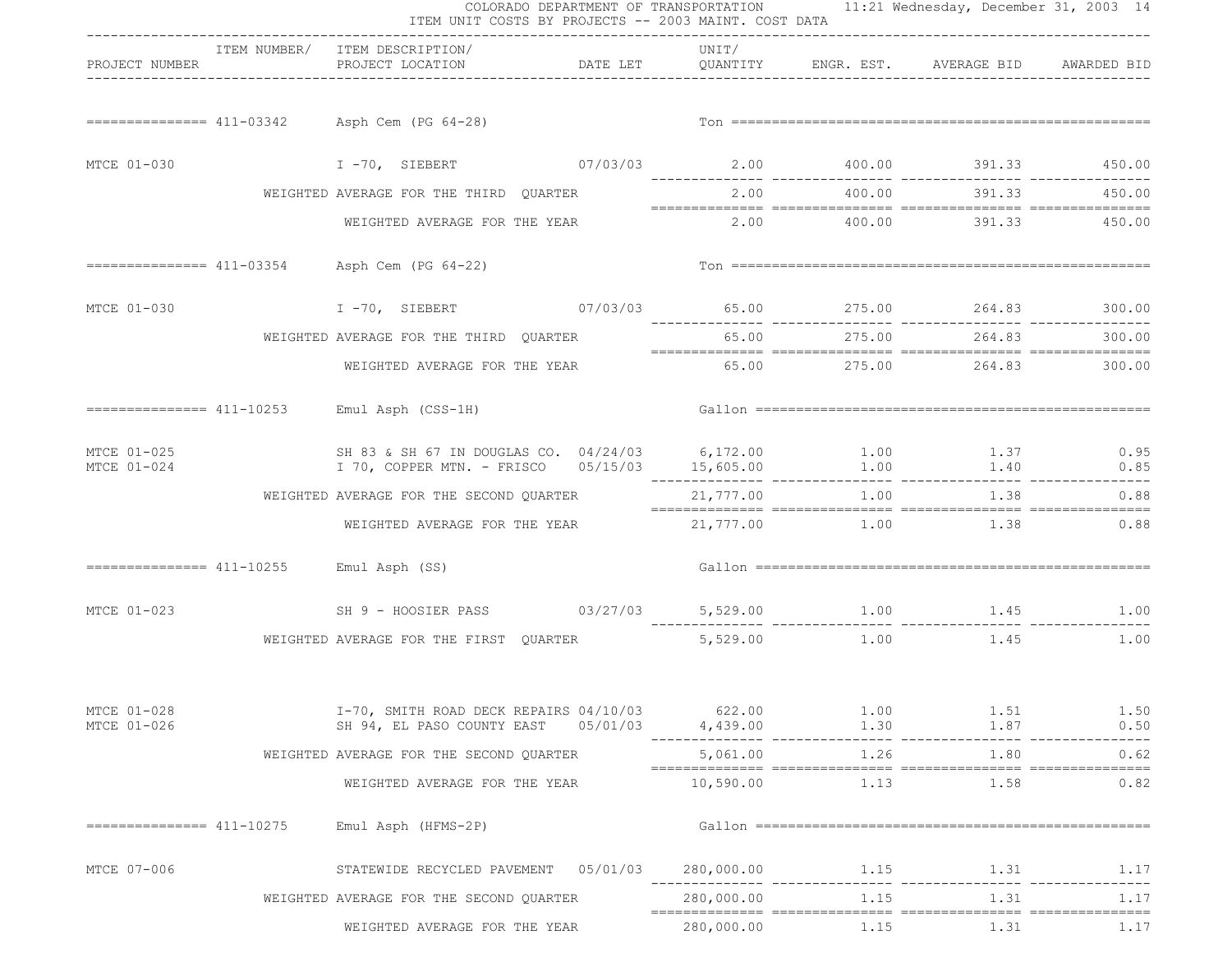|                            | ITEM UNIT COSTS BY PROJECTS -- 2003 MAINT. COST DATA                |           |       | COLORADO DEPARTMENT OF TRANSPORTATION 11:21 Wednesday, December 31, 2003 15 |           |
|----------------------------|---------------------------------------------------------------------|-----------|-------|-----------------------------------------------------------------------------|-----------|
| PROJECT NUMBER             | ITEM NUMBER/ ITEM DESCRIPTION/                                      | UNIT/     |       |                                                                             |           |
|                            |                                                                     |           |       |                                                                             |           |
|                            |                                                                     |           |       |                                                                             |           |
| MTCE 05-024                | PAGOSA TO TREASURE FALLS 07/03/03 11,602.00 1.20 1.80 1.80 1.20     |           |       |                                                                             |           |
|                            | WEIGHTED AVERAGE FOR THE THIRD QUARTER                              |           |       | $11,602.00$ $1.20$ $1.80$ $1.20$                                            |           |
|                            | WEIGHTED AVERAGE FOR THE YEAR                                       |           |       | $11,602.00$ $1.20$ $1.80$ $1.20$                                            |           |
|                            | ============== 411-90040 Recycling Agent                            |           |       |                                                                             |           |
| MTCE 07-006                | STATEWIDE RECYCLED PAVEMENT  05/01/03  244,000.00  1.30  1.60  1.42 |           |       |                                                                             |           |
|                            | WEIGHTED AVERAGE FOR THE SECOND QUARTER                             |           |       | 244,000.00 1.30 1.60 1.42                                                   |           |
|                            | WEIGHTED AVERAGE FOR THE YEAR $244,000.00$ $1.30$ $1.60$ $1.42$     |           |       |                                                                             |           |
|                            |                                                                     |           |       |                                                                             |           |
| MTCE 03-014                | I 70 NEAR RIFLE 694/10/03 600.00 65.00 65.00 90.67 53.40            |           |       |                                                                             |           |
|                            | WEIGHTED AVERAGE FOR THE SECOND QUARTER                             |           |       | 600.00 65.00 90.67                                                          | 53.40     |
|                            | WEIGHTED AVERAGE FOR THE YEAR                                       |           |       | 600.00 65.00 90.67 53.40                                                    |           |
|                            |                                                                     |           |       |                                                                             |           |
| MTCE 04-024                | CONCRETE SLABS I25 & I76 $01/02/03$ 27,318.00 $21.00$ 28.22 20.00   |           |       |                                                                             |           |
|                            | WEIGHTED AVERAGE FOR THE FIRST QUARTER                              |           |       | 27,318.00 31.00 28.22                                                       | 20.00     |
| MTCE 04-040                | CONCRETE SLABS ON 125  06/26/03  22,870.00  23.00  30.06  24.15     |           |       |                                                                             |           |
|                            | WEIGHTED AVERAGE FOR THE SECOND QUARTER                             | 22,870.00 |       | 23.00<br>30.06                                                              | 24.15     |
|                            | WEIGHTED AVERAGE FOR THE YEAR                                       | 50,188.00 | 27.35 | 28.88                                                                       | 21.89     |
| ================ 420-00500 | Geotextile (Paving)                                                 |           |       |                                                                             |           |
| MTCE 01-028                | $I-70$ , SMITH ROAD DECK REPAIRS $04/10/03$ 200.00                  |           | 4.00  |                                                                             | 7.71 9.00 |
|                            | WEIGHTED AVERAGE FOR THE SECOND QUARTER                             |           |       | 200.00 4.00 7.71                                                            | 9.00      |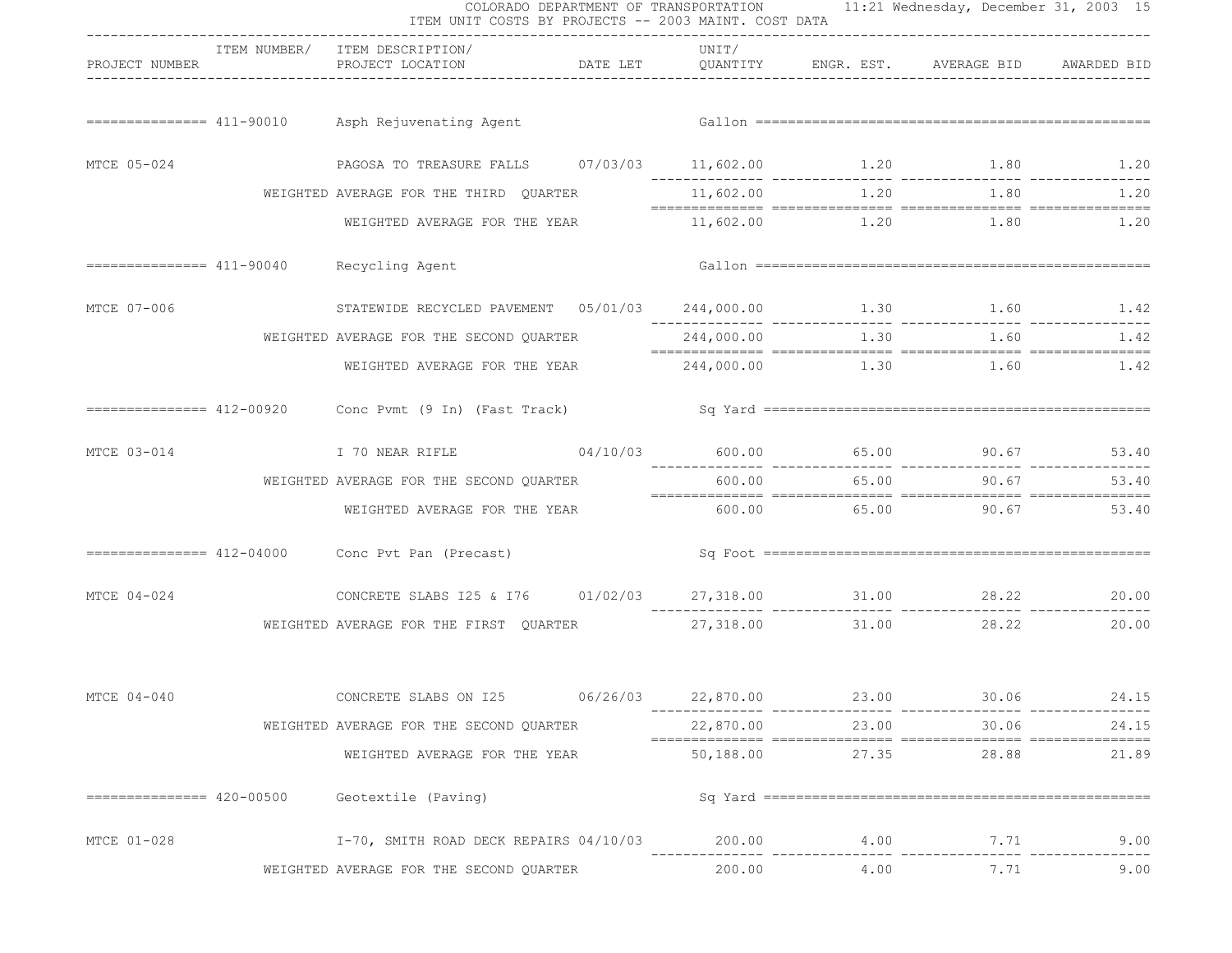|                |                                         | COLORADO DEPARTMENT OF TRANSPORTATION 11:21 Wednesday, December 31, 2003 16<br>ITEM UNIT COSTS BY PROJECTS -- 2003 MAINT. COST DATA<br>----------------------------------- |  |                                    |        |                                |        |  |  |
|----------------|-----------------------------------------|----------------------------------------------------------------------------------------------------------------------------------------------------------------------------|--|------------------------------------|--------|--------------------------------|--------|--|--|
| PROJECT NUMBER |                                         | ITEM NUMBER/ ITEM DESCRIPTION/<br>PROJECT LOCATION <b>DATE LET</b> QUANTITY ENGR. EST. AVERAGE BID AWARDED BID                                                             |  | UNIT/                              |        |                                |        |  |  |
|                |                                         | $=$ $=$ $=$ $=$ $=$ $=$ $=$ $=$ $= 420 - 00500$ Geotextile (Paving)                                                                                                        |  |                                    |        |                                |        |  |  |
|                |                                         | MTCE 01-030 1.48 1.60 1 1 -70, SIEBERT 07/03/03 51,057.00 1.25 1.48 1.60                                                                                                   |  |                                    |        |                                |        |  |  |
|                |                                         | WEIGHTED AVERAGE FOR THE THIRD QUARTER                                                                                                                                     |  |                                    |        | 51,057.00 1.25 1.48 1.60       |        |  |  |
|                |                                         | WEIGHTED AVERAGE FOR THE YEAR                                                                                                                                              |  |                                    |        | 51,257.00 1.26 1.52 1.63       |        |  |  |
|                |                                         |                                                                                                                                                                            |  |                                    |        |                                |        |  |  |
| MTCE 01-029    |                                         | I-70, VAIL TO WARD ROAD 11/13/03 64.00 500.00 540.25 449.00                                                                                                                |  | __________________________________ |        |                                |        |  |  |
|                |                                         | WEIGHTED AVERAGE FOR THE FOURTH QUARTER                                                                                                                                    |  | 64.00                              | 500.00 | 540.25                         | 449.00 |  |  |
|                |                                         | WEIGHTED AVERAGE FOR THE YEAR 64.00 500.00 540.25 449.00                                                                                                                   |  |                                    |        |                                |        |  |  |
|                |                                         |                                                                                                                                                                            |  |                                    |        |                                |        |  |  |
| MTCE 01-029    |                                         |                                                                                                                                                                            |  |                                    |        |                                |        |  |  |
|                |                                         | WEIGHTED AVERAGE FOR THE FOURTH QUARTER                                                                                                                                    |  |                                    |        | 53.00 600.00 457.75 569.00     |        |  |  |
|                |                                         | WEIGHTED AVERAGE FOR THE YEAR                                                                                                                                              |  |                                    |        | $53.00$ 600.00 $457.75$ 569.00 |        |  |  |
|                | =============== 506-00206 Riprap (6 In) |                                                                                                                                                                            |  |                                    |        |                                |        |  |  |
| MTCE 01-028    |                                         | I-70, SMITH ROAD DECK REPAIRS 04/10/03 20.00 50.00 50.00 73.84 65.00                                                                                                       |  |                                    |        |                                |        |  |  |
|                |                                         | WEIGHTED AVERAGE FOR THE SECOND QUARTER                                                                                                                                    |  | 20.00                              | 50.00  | 73.84                          | 65.00  |  |  |
|                |                                         | WEIGHTED AVERAGE FOR THE YEAR                                                                                                                                              |  |                                    |        | 20.00 50.00 73.84 65.00        |        |  |  |
|                |                                         | Waterproofing (Membrane)                                                                                                                                                   |  |                                    |        |                                |        |  |  |
| MTCE 01-028    |                                         | I-70, SMITH ROAD DECK REPAIRS 04/10/03                                                                                                                                     |  | 300.00                             | 8.00   | 17.97                          | 13.00  |  |  |
|                |                                         | WEIGHTED AVERAGE FOR THE SECOND QUARTER                                                                                                                                    |  | 300.00                             | 8.00   | 17.97                          | 13.00  |  |  |
|                |                                         | WEIGHTED AVERAGE FOR THE YEAR                                                                                                                                              |  | 300.00                             | 8.00   | 17.97                          | 13.00  |  |  |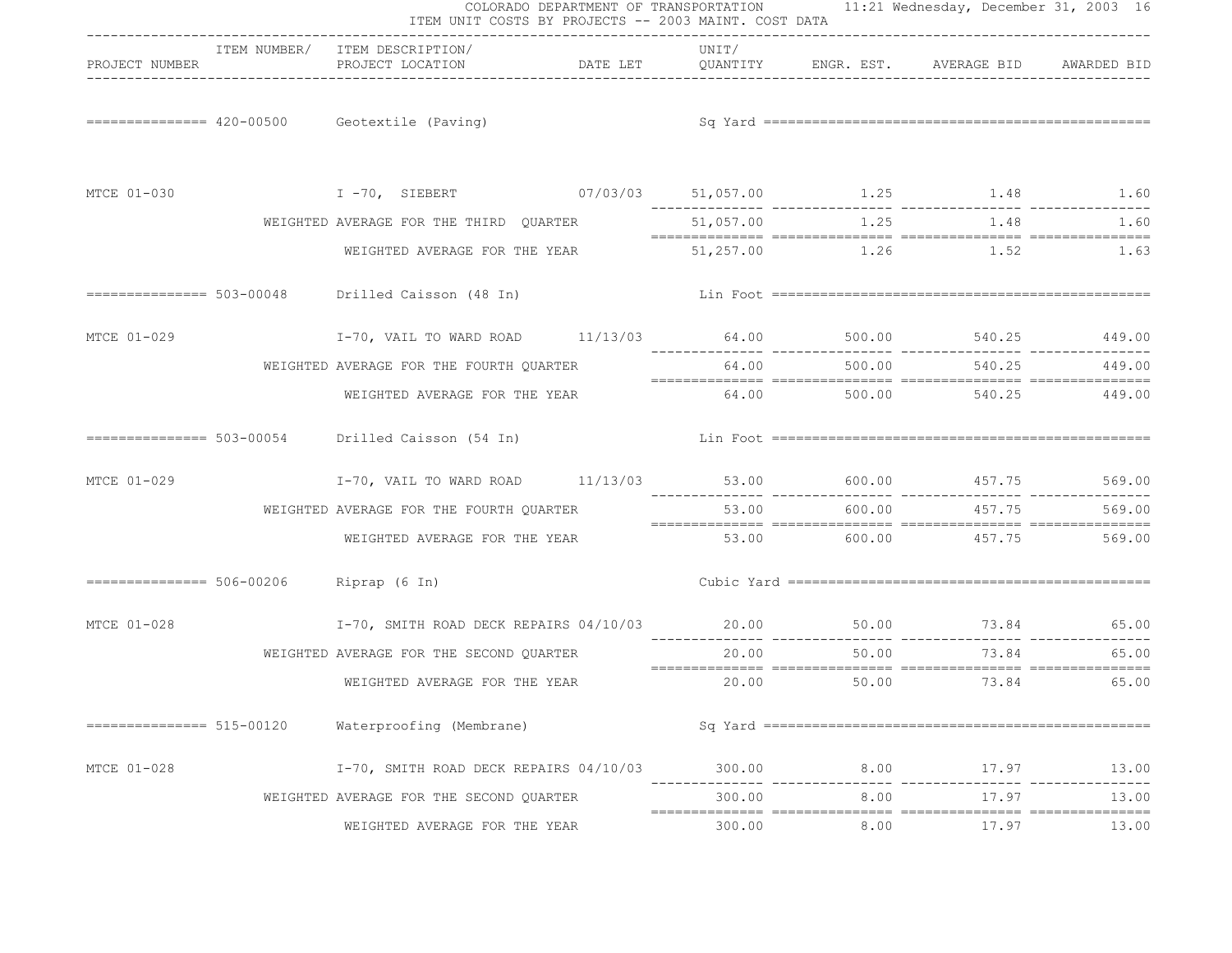|                |             | ITEM UNIT COSTS BY PROJECTS -- 2003 MAINT. COST DATA                           |       |        | COLORADO DEPARTMENT OF TRANSPORTATION 11:21 Wednesday, December 31, 2003 17 |                 |
|----------------|-------------|--------------------------------------------------------------------------------|-------|--------|-----------------------------------------------------------------------------|-----------------|
| PROJECT NUMBER |             | ITEM NUMBER/ ITEM DESCRIPTION/                                                 | UNIT/ |        |                                                                             |                 |
|                |             |                                                                                |       |        |                                                                             |                 |
| MTCE 04-033    |             | BRIDGE REPAIR HWY 14 & 85 03/27/03 4, 284.00 10.00 8.67 6.85                   |       |        |                                                                             |                 |
|                |             | WEIGHTED AVERAGE FOR THE FIRST QUARTER                                         |       |        | 4,284.00 10.00 8.67 6.85                                                    |                 |
|                |             | WEIGHTED AVERAGE FOR THE YEAR                                                  |       |        | $4,284.00$ 10.00 8.67 6.85                                                  |                 |
|                |             |                                                                                |       |        |                                                                             |                 |
|                |             | MTCE 03-014 170 NEAR RIFLE 04/10/03 80.00 35.00 38.51 18.50                    |       |        |                                                                             |                 |
|                |             | WEIGHTED AVERAGE FOR THE SECOND QUARTER                                        |       |        | 80.00 35.00 38.51 18.50                                                     |                 |
|                |             | WEIGHTED AVERAGE FOR THE YEAR 60.00 35.00 38.51 18.50                          |       |        |                                                                             |                 |
|                |             |                                                                                |       |        |                                                                             |                 |
|                | MTCE 01-028 | I-70, SMITH ROAD DECK REPAIRS 04/10/03 152.00 120.00 151.06 115.00 151.06      |       |        |                                                                             |                 |
|                |             | WEIGHTED AVERAGE FOR THE SECOND QUARTER $152.00$ $120.00$ $151.06$ $115.00$    |       |        |                                                                             |                 |
|                |             | MTCE 06-032 66 EXPANSION JOINT REPAIR $08/28/03$ 1,214.00 150.00 169.99 125.00 |       |        |                                                                             |                 |
|                |             | WEIGHTED AVERAGE FOR THE THIRD QUARTER                                         |       |        | 1,214.00 150.00 169.99 125.00                                               |                 |
|                |             | WEIGHTED AVERAGE FOR THE YEAR 1,366.00 146.66 168.44 123.89                    |       |        |                                                                             |                 |
|                |             |                                                                                |       |        |                                                                             |                 |
| MTCE 03-013    |             | GLENWOOD CANYON JOINT REPAIR  03/06/03  34.00  1500.00  2239.25  1722.00       |       |        |                                                                             |                 |
|                |             | WEIGHTED AVERAGE FOR THE FIRST QUARTER                                         |       |        | 2239.25                                                                     | 1722.00         |
|                |             | WEIGHTED AVERAGE FOR THE YEAR                                                  |       |        |                                                                             | 2239.25 1722.00 |
|                |             | Conc CL BZ                                                                     |       |        |                                                                             |                 |
| MTCE 02-013    |             | 125 & BAPTIST RD. SIGNALS 03/13/03 3.00 260.00 465.23                          |       |        |                                                                             | 200.00          |
|                |             | WEIGHTED AVERAGE FOR THE FIRST QUARTER                                         | 3.00  | 260.00 | 465.23                                                                      | 200.00          |
|                |             | WEIGHTED AVERAGE FOR THE YEAR                                                  | 3.00  |        | 260.00 465.23                                                               | 200.00          |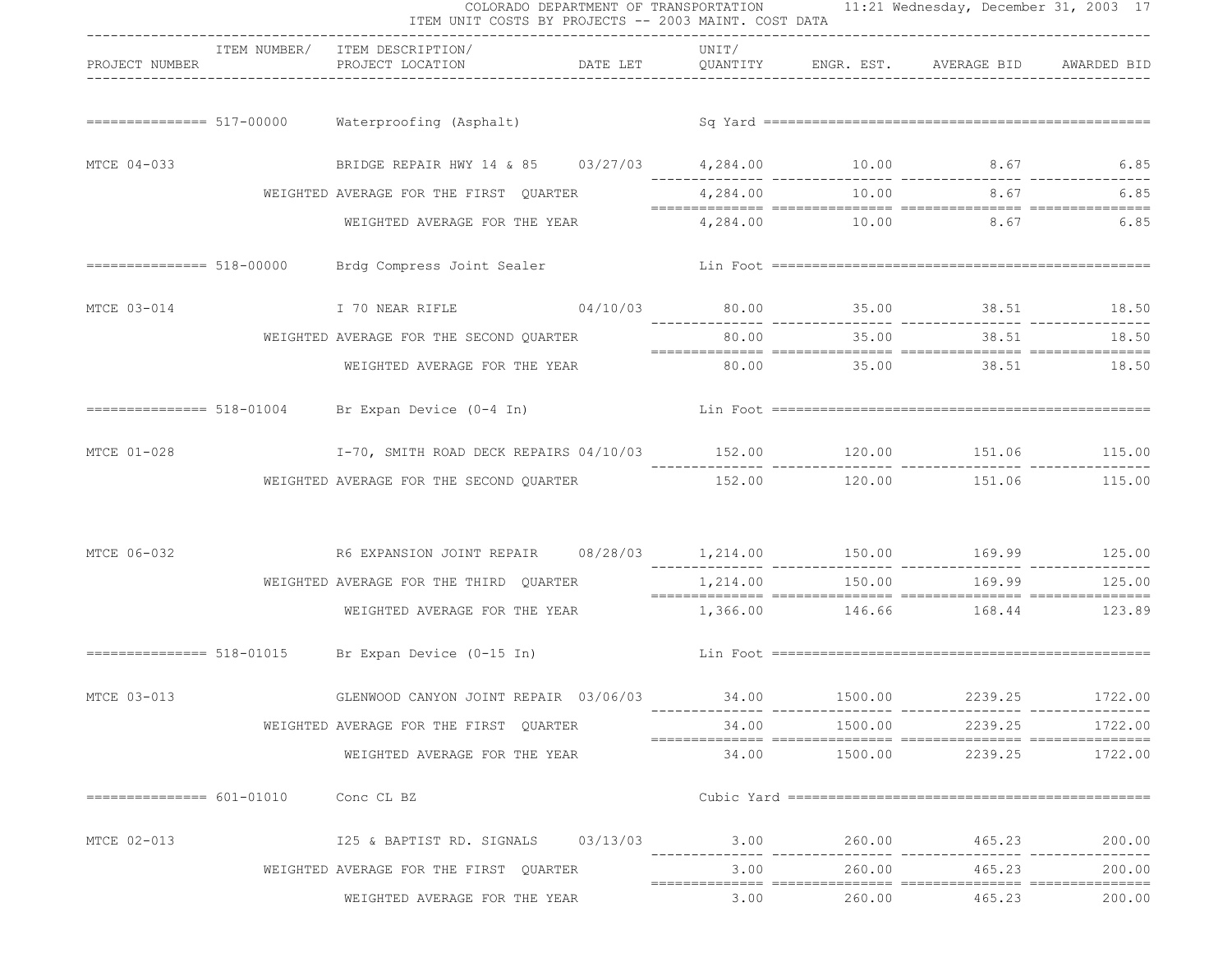|                |                                    |                                                                          | ITEM UNIT COSTS BY PROJECTS -- 2003 MAINT. COST DATA<br>------------------------------ |       |               |                                  |               |  |  |
|----------------|------------------------------------|--------------------------------------------------------------------------|----------------------------------------------------------------------------------------|-------|---------------|----------------------------------|---------------|--|--|
| PROJECT NUMBER |                                    | ITEM NUMBER/ ITEM DESCRIPTION/<br>PROJECT LOCATION                       | DATE LET QUANTITY ENGR. EST. AVERAGE BID AWARDED BID                                   | UNIT/ |               |                                  |               |  |  |
|                | $============ 601-03000$ Conc CL D |                                                                          |                                                                                        |       |               |                                  |               |  |  |
|                |                                    |                                                                          |                                                                                        |       |               |                                  |               |  |  |
| MTCE 05-022    |                                    | US 160 & 145 CURB REPLACEMENT 02/06/03 110.00 350.00 243.33 260.00       |                                                                                        |       |               |                                  |               |  |  |
|                |                                    | WEIGHTED AVERAGE FOR THE FIRST QUARTER                                   |                                                                                        |       | 110.00 350.00 |                                  | 243.33 260.00 |  |  |
|                |                                    | WEIGHTED AVERAGE FOR THE YEAR                                            |                                                                                        |       |               | 110.00 350.00 243.33 260.00      |               |  |  |
|                |                                    | $=$ ============== $601-03040$ Conc CL D (Bridge)                        |                                                                                        |       |               |                                  |               |  |  |
| MTCE 01-028    |                                    | I-70, SMITH ROAD DECK REPAIRS 04/10/03 24.00 400.00 448.22 500.00        |                                                                                        |       |               |                                  |               |  |  |
|                |                                    | WEIGHTED AVERAGE FOR THE SECOND QUARTER                                  |                                                                                        |       | 24.00 400.00  |                                  | 448.22 500.00 |  |  |
|                |                                    | WEIGHTED AVERAGE FOR THE YEAR                                            |                                                                                        |       |               | 24.00  400.00  448.22  500.00    |               |  |  |
|                |                                    | ============== 601-03041 Conc CL D (Bridge) (Spec)                       |                                                                                        |       |               |                                  |               |  |  |
| MTCE 06-032    |                                    |                                                                          |                                                                                        |       |               |                                  |               |  |  |
|                |                                    | WEIGHTED AVERAGE FOR THE THIRD QUARTER                                   |                                                                                        |       | 120.00 600.00 | 1276.83                          | 1600.00       |  |  |
|                |                                    | WEIGHTED AVERAGE FOR THE YEAR                                            |                                                                                        |       |               | 120.00 600.00 1276.83 1600.00    |               |  |  |
|                |                                    | ============== 601-05040 Conc CL S (Bridge)                              |                                                                                        |       |               |                                  |               |  |  |
| MTCE 03-013    |                                    | GLENWOOD CANYON JOINT REPAIR 03/06/03                                    |                                                                                        |       |               | 7.00 700.00 1007.50 800.00       |               |  |  |
|                |                                    | WEIGHTED AVERAGE FOR THE FIRST QUARTER                                   |                                                                                        | 7.00  | 700.00        | 1007.50                          | 800.00        |  |  |
|                |                                    | WEIGHTED AVERAGE FOR THE YEAR                                            |                                                                                        |       |               | $7.00$ $700.00$ $1007.50$ 800.00 |               |  |  |
|                |                                    | $=$ ============== $601-06100$ Conc (Patching)                           |                                                                                        |       |               |                                  |               |  |  |
| MTCE 04-033    |                                    | BRIDGE REPAIR HWY 14 & 85 03/27/03 94.60 1800.00 1192.00 1200.00 1200.00 |                                                                                        |       |               |                                  |               |  |  |
|                |                                    | WEIGHTED AVERAGE FOR THE FIRST QUARTER                                   |                                                                                        | 94.60 |               | 1800.00    1192.00               | 1200.00       |  |  |
| MTCE 03-014    |                                    |                                                                          |                                                                                        |       |               |                                  |               |  |  |
|                |                                    | WEIGHTED AVERAGE FOR THE SECOND QUARTER                                  |                                                                                        | 7.00  |               | 2000.00 499.28                   | 200.00        |  |  |
|                |                                    | WEIGHTED AVERAGE FOR THE YEAR                                            |                                                                                        |       |               | 101.60 1813.78 1135.51           | 1131.10       |  |  |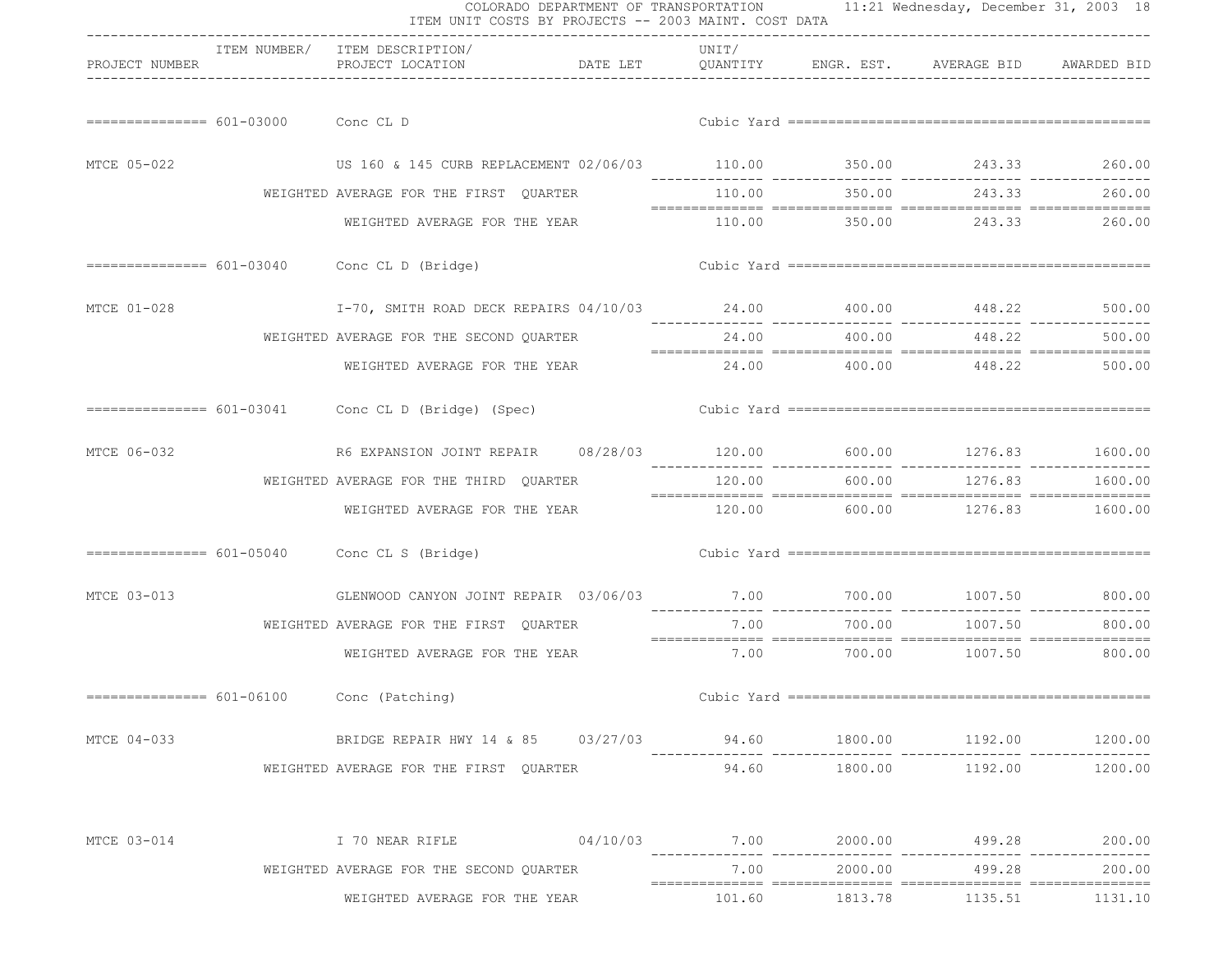|                            |                                                                                                               | ITEM UNIT COSTS BY PROJECTS -- 2003 MAINT. COST DATA                                                           |  |                     |                | COLORADO DEPARTMENT OF TRANSPORTATION 11:21 Wednesday, December 31, 2003 19 |                        |
|----------------------------|---------------------------------------------------------------------------------------------------------------|----------------------------------------------------------------------------------------------------------------|--|---------------------|----------------|-----------------------------------------------------------------------------|------------------------|
|                            | PROJECT NUMBER THE STATE OF THE STATE OF THE STATE OF THE STATE OF THE STATE OF THE STATE OF THE STATE OF THE | ITEM NUMBER/ ITEM DESCRIPTION/<br>PROJECT LOCATION <b>DATE LET</b> QUANTITY ENGR. EST. AVERAGE BID AWARDED BID |  | UNIT/               |                |                                                                             |                        |
|                            | =============== 601-10250 Slab Jacking                                                                        |                                                                                                                |  |                     |                |                                                                             |                        |
| MTCE 04-024                |                                                                                                               |                                                                                                                |  |                     |                |                                                                             |                        |
|                            |                                                                                                               | WEIGHTED AVERAGE FOR THE FIRST QUARTER 30,300.00 7.00 8.61 7.00                                                |  |                     |                |                                                                             |                        |
| MTCE 04-040                |                                                                                                               |                                                                                                                |  |                     |                |                                                                             |                        |
|                            |                                                                                                               | WEIGHTED AVERAGE FOR THE SECOND QUARTER                                                                        |  |                     | 22,200.00 7.50 |                                                                             | 9.36 9.30              |
|                            |                                                                                                               | WEIGHTED AVERAGE FOR THE YEAR 52,500.00 7.21 8.86 7.97                                                         |  |                     |                |                                                                             |                        |
|                            |                                                                                                               | ============== 602-00020 Reinf Steel (Epoxy)                                                                   |  |                     |                |                                                                             |                        |
| MTCE 03-013                |                                                                                                               | GLENWOOD CANYON JOINT REPAIR 03/06/03 154.00 1.00 1.00 4.49 1.00                                               |  |                     |                |                                                                             |                        |
|                            |                                                                                                               | WEIGHTED AVERAGE FOR THE FIRST QUARTER                                                                         |  |                     |                |                                                                             | 1.00                   |
| MTCE 01-028                |                                                                                                               | 1-70, SMITH ROAD DECK REPAIRS 04/10/03 5,256.00 0.50 0.80 0.80                                                 |  |                     |                |                                                                             |                        |
|                            |                                                                                                               | WEIGHTED AVERAGE FOR THE SECOND QUARTER $5,256.00$ 0.50 0.80 0.80 0.85                                         |  |                     |                |                                                                             |                        |
| MTCE 06-032                |                                                                                                               |                                                                                                                |  |                     |                |                                                                             |                        |
|                            |                                                                                                               | WEIGHTED AVERAGE FOR THE THIRD QUARTER                                                                         |  |                     |                | 2,000.00 1.00 1.94                                                          |                        |
|                            |                                                                                                               | WEIGHTED AVERAGE FOR THE YEAR $7,410.00$ 0.65 1.25 1.16                                                        |  |                     |                |                                                                             |                        |
| =============== 606-00301  |                                                                                                               | Gdrail Ty $3(6-3)$                                                                                             |  |                     |                |                                                                             |                        |
| MTCE 01-029<br>MTCE 05-031 |                                                                                                               | $I-70$ , VAIL TO WARD ROAD $11/13/03$<br>R5, GUARDRAIL REPLACEMENT - E 11/20/03                                |  | 703.00<br>10,179.50 | 15.00<br>11.00 | 14.95<br>10.96                                                              | 15.50<br>9.75          |
|                            |                                                                                                               | WEIGHTED AVERAGE FOR THE FOURTH QUARTER                                                                        |  | 10,882.50           | 11.26          | 11.22                                                                       | $- - - - - -$<br>10.12 |
|                            |                                                                                                               | WEIGHTED AVERAGE FOR THE YEAR                                                                                  |  | 10,882.50           | 11.26          | 11.22                                                                       | 10.12                  |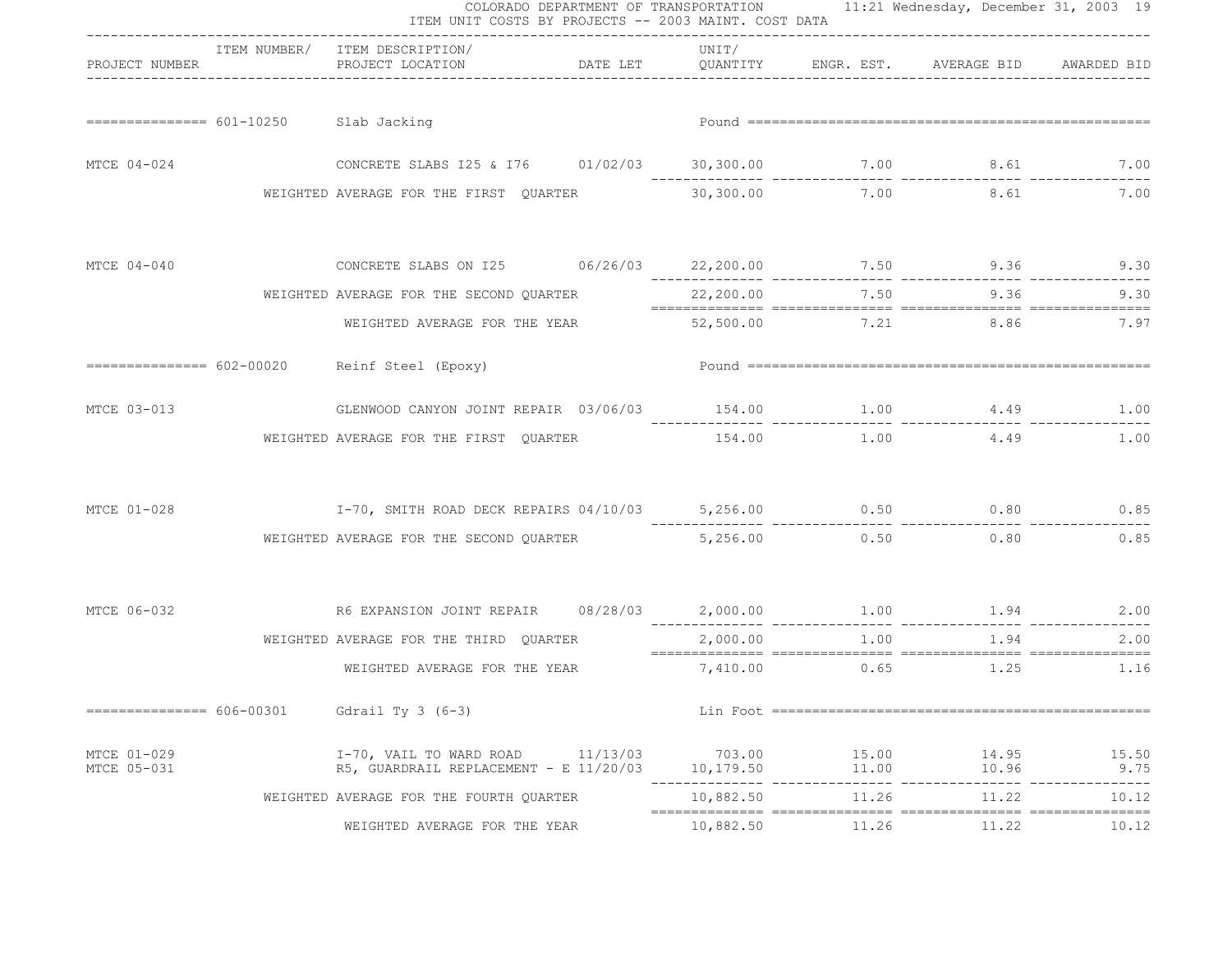|                | COLORADO DEPARTMENT OF TRANSPORTATION 11:21 Wednesday, December 31, 2003 20<br>ITEM UNIT COSTS BY PROJECTS -- 2003 MAINT. COST DATA |                                                                                     |  |       |                                |                                                      |               |  |  |
|----------------|-------------------------------------------------------------------------------------------------------------------------------------|-------------------------------------------------------------------------------------|--|-------|--------------------------------|------------------------------------------------------|---------------|--|--|
| PROJECT NUMBER |                                                                                                                                     | -----------------------------<br>ITEM NUMBER/ ITEM DESCRIPTION/<br>PROJECT LOCATION |  | UNIT/ |                                | DATE LET OUANTITY ENGR. EST. AVERAGE BID AWARDED BID |               |  |  |
|                |                                                                                                                                     | ============== 606-01340 End Anchor Ty 3D                                           |  |       |                                |                                                      |               |  |  |
| MTCE 01-029    |                                                                                                                                     | I-70, VAIL TO WARD ROAD 11/13/03 4.00 500.00 680.75 655.00                          |  |       |                                |                                                      |               |  |  |
|                |                                                                                                                                     | WEIGHTED AVERAGE FOR THE FOURTH QUARTER                                             |  |       | 4.00 500.00                    |                                                      | 680.75 655.00 |  |  |
|                |                                                                                                                                     | WEIGHTED AVERAGE FOR THE YEAR                                                       |  |       |                                | 4.00 500.00 680.75 655.00                            |               |  |  |
|                |                                                                                                                                     | ============== 606-01385  Transition Ty 3J                                          |  |       |                                |                                                      |               |  |  |
| MTCE 05-031    |                                                                                                                                     | R5, GUARDRAIL REPLACEMENT - E 11/20/03 6.00 600.00 600.00 594.44 470.00             |  |       |                                |                                                      |               |  |  |
|                |                                                                                                                                     | WEIGHTED AVERAGE FOR THE FOURTH QUARTER                                             |  |       | $6.00$ $600.00$                |                                                      | 594.44 470.00 |  |  |
|                |                                                                                                                                     | WEIGHTED AVERAGE FOR THE YEAR                                                       |  |       |                                | $6.00$ $600.00$ $594.44$ $470.00$                    |               |  |  |
|                |                                                                                                                                     | ============== 606-01390 End Anchor Ty 3K                                           |  |       |                                |                                                      |               |  |  |
| MTCE 05-031    |                                                                                                                                     | R5, GUARDRAIL REPLACEMENT - E 11/20/03 11.00 825.00 682.45 595.00                   |  |       |                                |                                                      |               |  |  |
|                |                                                                                                                                     | WEIGHTED AVERAGE FOR THE FOURTH QUARTER                                             |  |       | 11.00 825.00                   | 682.45                                               | 595.00        |  |  |
|                |                                                                                                                                     | WEIGHTED AVERAGE FOR THE YEAR                                                       |  |       |                                | 11.00 825.00 682.45 595.00                           |               |  |  |
|                |                                                                                                                                     | ============== 606-01395 Transition Ty 3L                                           |  |       |                                |                                                      |               |  |  |
| MTCE 05-031    |                                                                                                                                     | R5, GUARDRAIL REPLACEMENT - E 11/20/03 28.00 250.00 416.83 415.00                   |  |       | --------------- -------------- | _____________                                        |               |  |  |
|                |                                                                                                                                     | WEIGHTED AVERAGE FOR THE FOURTH QUARTER                                             |  | 28.00 | 250.00                         | 416.83                                               | 415.00        |  |  |
|                |                                                                                                                                     | WEIGHTED AVERAGE FOR THE YEAR                                                       |  |       |                                | 28.00 250.00 416.83 415.00                           |               |  |  |
|                |                                                                                                                                     | $=$ =============== $606-02001$ End Anchor (SRT)                                    |  |       |                                |                                                      |               |  |  |
| MTCE 01-029    |                                                                                                                                     | $I-70$ , VAIL TO WARD ROAD $11/13/03$ $4.00$ $1500.00$ $1401.00$ $1583.00$          |  |       |                                |                                                      |               |  |  |
|                |                                                                                                                                     | WEIGHTED AVERAGE FOR THE FOURTH QUARTER                                             |  | 4.00  | 1500.00                        | 1401.00                                              | 1583.00       |  |  |
|                |                                                                                                                                     | WEIGHTED AVERAGE FOR THE YEAR                                                       |  |       |                                | 4.00    1500.00    1401.00                           | 1583.00       |  |  |
|                |                                                                                                                                     | $=========== 606-02003$ End Anchor (Nonflared)                                      |  |       |                                |                                                      |               |  |  |
| MTCE 05-031    |                                                                                                                                     | R5, GUARDRAIL REPLACEMENT - E 11/20/03 59.00 1500.00 1518.36                        |  |       |                                |                                                      | 1415.00       |  |  |
|                |                                                                                                                                     | WEIGHTED AVERAGE FOR THE FOURTH QUARTER                                             |  | 59.00 | 1500.00                        | 1518.36                                              | 1415.00       |  |  |
|                |                                                                                                                                     | WEIGHTED AVERAGE FOR THE YEAR                                                       |  | 59.00 |                                | 1500.00 1518.36                                      | 1415.00       |  |  |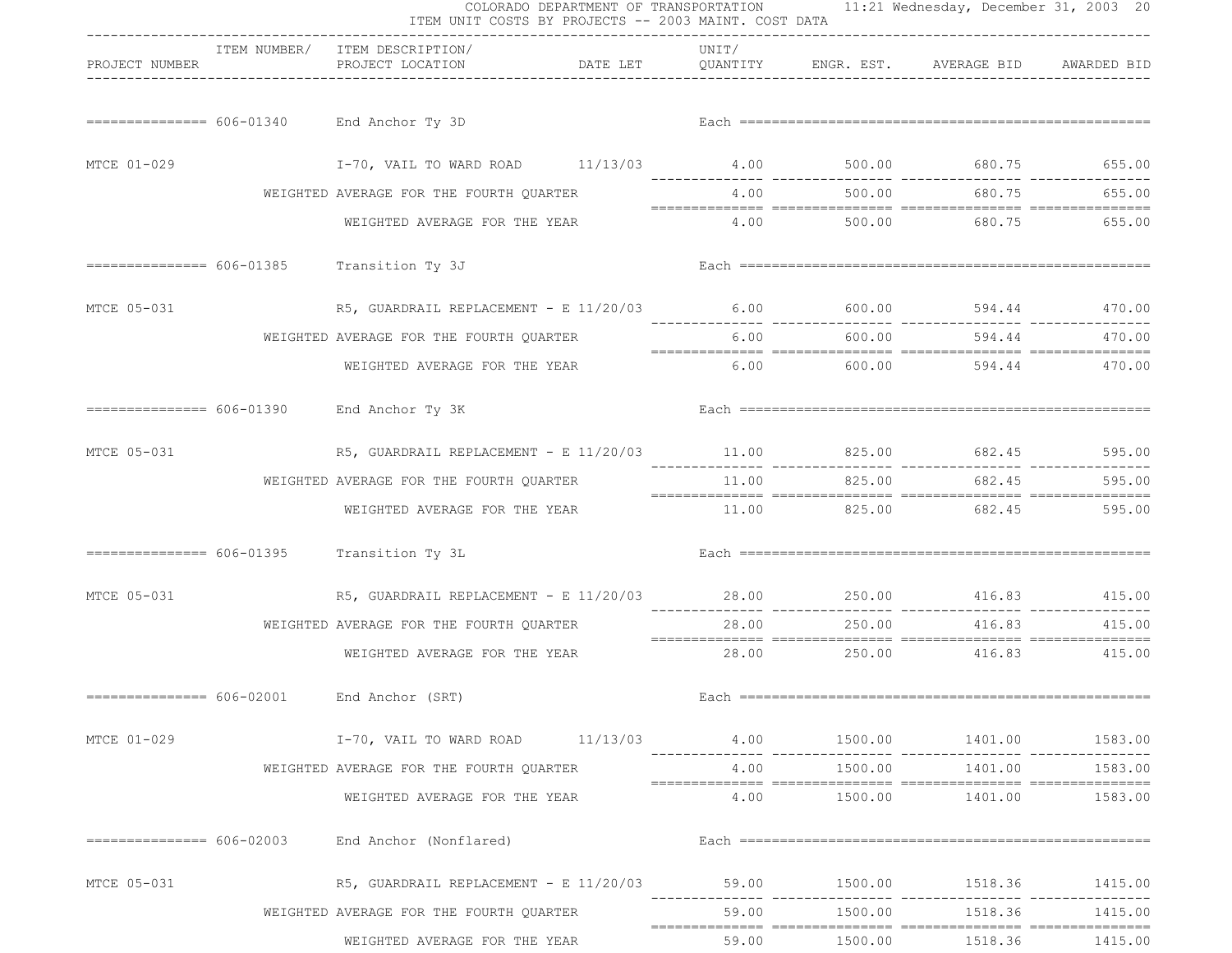|                                    |                                         | COLORADO DEPARTMENT OF TRANSPORTATION 11:21 Wednesday, December 31, 2003 21<br>ITEM UNIT COSTS BY PROJECTS -- 2003 MAINT. COST DATA<br>------------------------------ |                                                      |          |                    |                                     |               |  |  |  |
|------------------------------------|-----------------------------------------|-----------------------------------------------------------------------------------------------------------------------------------------------------------------------|------------------------------------------------------|----------|--------------------|-------------------------------------|---------------|--|--|--|
| PROJECT NUMBER                     |                                         | ITEM NUMBER/ ITEM DESCRIPTION/<br>PROJECT LOCATION                                                                                                                    | DATE LET OUANTITY ENGR. EST. AVERAGE BID AWARDED BID | UNIT/    |                    |                                     |               |  |  |  |
|                                    |                                         | ============== 606-10300 Brdg Rail Ty 3                                                                                                                               |                                                      |          |                    |                                     |               |  |  |  |
| MTCE 05-031                        |                                         | R5, GUARDRAIL REPLACEMENT - E 11/20/03 388.00 90.00 308.40 82.40 68.15                                                                                                |                                                      |          |                    |                                     |               |  |  |  |
|                                    | WEIGHTED AVERAGE FOR THE FOURTH OUARTER |                                                                                                                                                                       |                                                      |          | 388.00 90.00 82.40 | 68.15                               |               |  |  |  |
|                                    |                                         | WEIGHTED AVERAGE FOR THE YEAR                                                                                                                                         |                                                      |          |                    | 388.00 90.00 82.40 68.15            |               |  |  |  |
|                                    |                                         | $=========== 606-10405$ Brdg Rail Ty 4 (Spec)                                                                                                                         |                                                      |          |                    |                                     |               |  |  |  |
| MTCE 06-032                        |                                         |                                                                                                                                                                       |                                                      |          |                    |                                     |               |  |  |  |
|                                    |                                         | WEIGHTED AVERAGE FOR THE THIRD QUARTER                                                                                                                                |                                                      |          | 105.00 150.00      |                                     | 216.76 180.00 |  |  |  |
|                                    |                                         | WEIGHTED AVERAGE FOR THE YEAR                                                                                                                                         |                                                      |          |                    | 105.00 150.00 216.76 180.00         |               |  |  |  |
|                                    |                                         | ============== 606-20000 Wire Rope Safety Fence                                                                                                                       |                                                      |          |                    |                                     |               |  |  |  |
| MTCE 06-023                        |                                         | SH 285, SB, MP 255 - MP 244.3 01/09/03 2, 300.00 12.00 17.58 12.50                                                                                                    |                                                      |          |                    |                                     |               |  |  |  |
|                                    |                                         | WEIGHTED AVERAGE FOR THE FIRST QUARTER                                                                                                                                |                                                      | 2,300.00 | 12.00              |                                     | 17.58 12.50   |  |  |  |
|                                    |                                         | WEIGHTED AVERAGE FOR THE YEAR                                                                                                                                         |                                                      |          |                    | 2,300.00 12.00 17.58 12.50          |               |  |  |  |
|                                    |                                         | ============== 606-21000 Wire Rope End Anchorage                                                                                                                      |                                                      |          |                    |                                     |               |  |  |  |
| MTCE 06-023                        |                                         | SH 285, SB, MP 255 - MP 244.3 01/09/03 2.00 350.00 350.00 3009.71 2330.00                                                                                             |                                                      |          |                    |                                     |               |  |  |  |
|                                    |                                         | WEIGHTED AVERAGE FOR THE FIRST QUARTER                                                                                                                                |                                                      | 2.00     | 350.00             | 3009.71                             | 2330.00       |  |  |  |
|                                    |                                         | WEIGHTED AVERAGE FOR THE YEAR                                                                                                                                         |                                                      |          |                    | $2.00$ $350.00$ $3009.71$ $2330.00$ |               |  |  |  |
| =============== 607-00005 End Post |                                         |                                                                                                                                                                       |                                                      |          |                    |                                     |               |  |  |  |
| MTCE 03-012                        |                                         | NORTH OF CRAIG 02/06/03                                                                                                                                               |                                                      |          |                    |                                     |               |  |  |  |
|                                    |                                         | WEIGHTED AVERAGE FOR THE FIRST OUARTER                                                                                                                                |                                                      | 48.00    | 100.00             | 89.83                               | 75.00         |  |  |  |
|                                    |                                         | WEIGHTED AVERAGE FOR THE YEAR                                                                                                                                         |                                                      |          |                    | 48.00 100.00 89.83                  | 75.00         |  |  |  |
|                                    |                                         | ============== 607-00010 Corner and Line Br Post                                                                                                                      |                                                      |          |                    |                                     |               |  |  |  |
| MTCE 03-012                        |                                         |                                                                                                                                                                       |                                                      |          |                    |                                     |               |  |  |  |
|                                    |                                         | WEIGHTED AVERAGE FOR THE FIRST QUARTER                                                                                                                                |                                                      |          |                    |                                     | 125.00        |  |  |  |
|                                    |                                         | WEIGHTED AVERAGE FOR THE YEAR                                                                                                                                         |                                                      |          |                    | $119.00$ $150.00$ $119.50$ $125.00$ |               |  |  |  |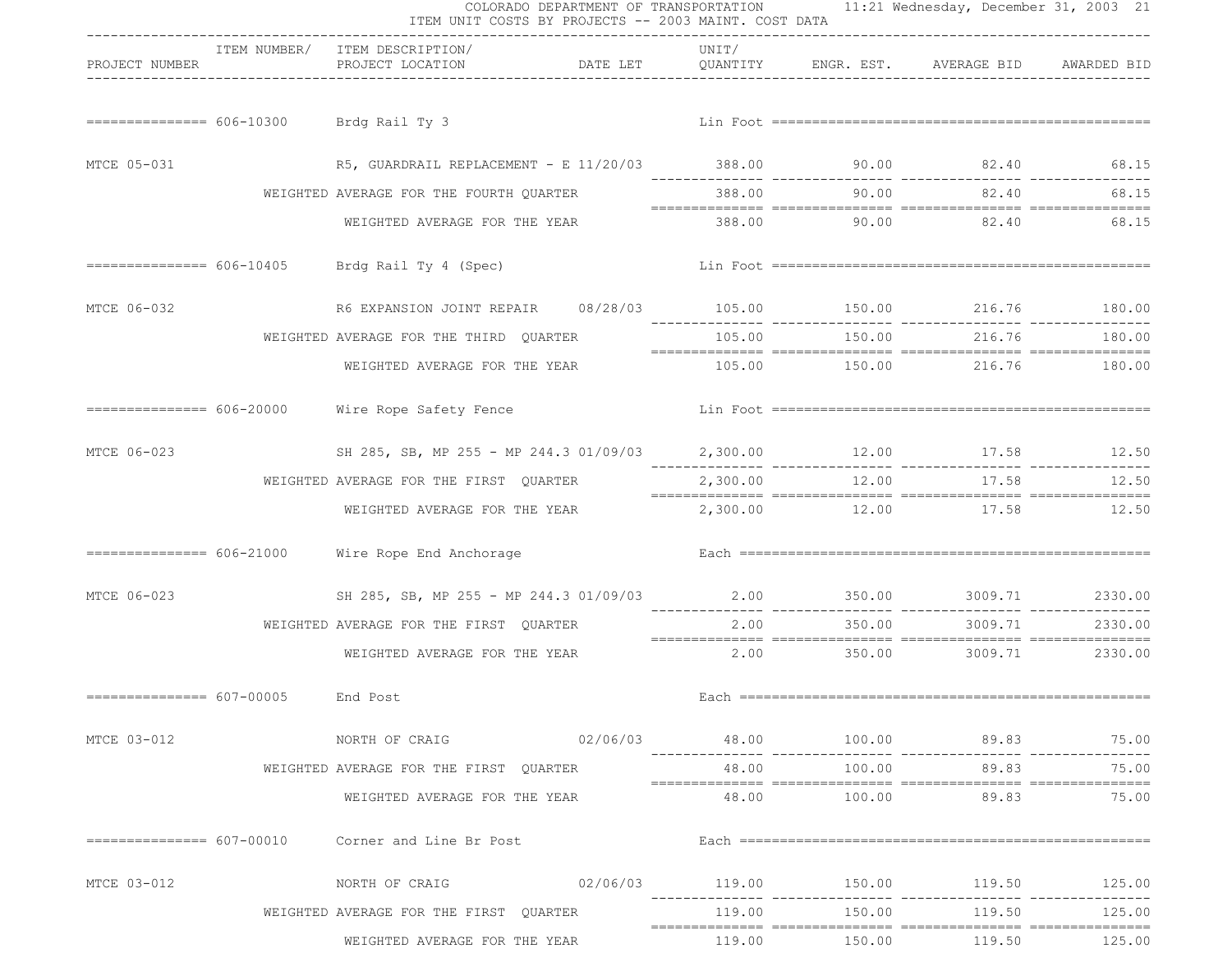|                                      |                                                                                                                | COLORADO DEPARTMENT OF TRANSPORTATION 11:21 Wednesday, December 31, 2003 22<br>ITEM UNIT COSTS BY PROJECTS -- 2003 MAINT. COST DATA |        |                |                                                                                                                                                                                                                                                                                                                                                                                                                                                                                                               |       |
|--------------------------------------|----------------------------------------------------------------------------------------------------------------|-------------------------------------------------------------------------------------------------------------------------------------|--------|----------------|---------------------------------------------------------------------------------------------------------------------------------------------------------------------------------------------------------------------------------------------------------------------------------------------------------------------------------------------------------------------------------------------------------------------------------------------------------------------------------------------------------------|-------|
| PROJECT NUMBER                       | ITEM NUMBER/ ITEM DESCRIPTION/<br>PROJECT LOCATION <b>DATE LET</b> QUANTITY ENGR. EST. AVERAGE BID AWARDED BID | ------------------------------                                                                                                      | UNIT/  |                |                                                                                                                                                                                                                                                                                                                                                                                                                                                                                                               |       |
| ============== 607-11200 Fence CW MP |                                                                                                                |                                                                                                                                     |        |                |                                                                                                                                                                                                                                                                                                                                                                                                                                                                                                               |       |
| MTCE 03-012                          | NORTH OF CRAIG 62/06/03 41,057.00 2.00 1.55 1.11                                                               |                                                                                                                                     |        |                |                                                                                                                                                                                                                                                                                                                                                                                                                                                                                                               |       |
|                                      | WEIGHTED AVERAGE FOR THE FIRST QUARTER                                                                         |                                                                                                                                     |        |                | 41,057.00 2.00 1.55                                                                                                                                                                                                                                                                                                                                                                                                                                                                                           | 1.11  |
|                                      | WEIGHTED AVERAGE FOR THE YEAR                                                                                  |                                                                                                                                     |        |                | 41,057.00 2.00 1.55 1.11                                                                                                                                                                                                                                                                                                                                                                                                                                                                                      |       |
|                                      |                                                                                                                |                                                                                                                                     |        |                |                                                                                                                                                                                                                                                                                                                                                                                                                                                                                                               |       |
| MTCE 06-022                          |                                                                                                                |                                                                                                                                     |        |                |                                                                                                                                                                                                                                                                                                                                                                                                                                                                                                               |       |
|                                      | WEIGHTED AVERAGE FOR THE SECOND QUARTER                                                                        |                                                                                                                                     |        |                | 100.00 50.00 62.38                                                                                                                                                                                                                                                                                                                                                                                                                                                                                            | 48.50 |
|                                      | WEIGHTED AVERAGE FOR THE YEAR                                                                                  |                                                                                                                                     |        |                | 100.00 50.00 62.38 48.50                                                                                                                                                                                                                                                                                                                                                                                                                                                                                      |       |
|                                      | =============== 607-11696 Fence Wood (Sound) (96 In)                                                           |                                                                                                                                     |        |                |                                                                                                                                                                                                                                                                                                                                                                                                                                                                                                               |       |
| MTCE 06-022                          |                                                                                                                |                                                                                                                                     |        |                |                                                                                                                                                                                                                                                                                                                                                                                                                                                                                                               |       |
|                                      | WEIGHTED AVERAGE FOR THE SECOND QUARTER                                                                        |                                                                                                                                     | 300.00 |                | 70.00 69.68                                                                                                                                                                                                                                                                                                                                                                                                                                                                                                   | 60.25 |
|                                      | WEIGHTED AVERAGE FOR THE YEAR                                                                                  |                                                                                                                                     |        |                | $\begin{minipage}{0.9\linewidth} \begin{tabular}{l} \multicolumn{2}{c}{\textbf{1}} & \multicolumn{2}{c}{\textbf{2}} & \multicolumn{2}{c}{\textbf{3}} & \multicolumn{2}{c}{\textbf{4}} & \multicolumn{2}{c}{\textbf{5}} & \multicolumn{2}{c}{\textbf{6}} & \multicolumn{2}{c}{\textbf{7}} & \multicolumn{2}{c}{\textbf{8}} & \multicolumn{2}{c}{\textbf{9}} & \multicolumn{2}{c}{\textbf{1}} & \multicolumn{2}{c}{\textbf{1}} & \multicolumn{2}{c}{\textbf{1}} & \multicolumn{2}{$<br>300.00 70.00 69.68 60.25 |       |
|                                      |                                                                                                                |                                                                                                                                     |        |                |                                                                                                                                                                                                                                                                                                                                                                                                                                                                                                               |       |
| MTCE 06-022                          |                                                                                                                |                                                                                                                                     |        |                |                                                                                                                                                                                                                                                                                                                                                                                                                                                                                                               |       |
|                                      | WEIGHTED AVERAGE FOR THE SECOND QUARTER                                                                        |                                                                                                                                     | 200.00 | 110.00         | 104.78                                                                                                                                                                                                                                                                                                                                                                                                                                                                                                        | 89.50 |
|                                      | WEIGHTED AVERAGE FOR THE YEAR                                                                                  |                                                                                                                                     |        |                | 200.00 110.00 104.78 89.50                                                                                                                                                                                                                                                                                                                                                                                                                                                                                    |       |
|                                      | =============== 607-32000 Fence Picket Snow                                                                    |                                                                                                                                     |        |                |                                                                                                                                                                                                                                                                                                                                                                                                                                                                                                               |       |
| MTCE 06-022                          | R6 FENCE REPAIR $04/03/03$ $12,238.00$ $2.00$ $3.61$                                                           |                                                                                                                                     |        |                |                                                                                                                                                                                                                                                                                                                                                                                                                                                                                                               | 2.25  |
|                                      | WEIGHTED AVERAGE FOR THE SECOND QUARTER                                                                        |                                                                                                                                     |        | 12,238.00 2.00 | 3.61                                                                                                                                                                                                                                                                                                                                                                                                                                                                                                          | 2.25  |
|                                      | WEIGHTED AVERAGE FOR THE YEAR                                                                                  |                                                                                                                                     |        |                | $12,238.00$ 2.00 3.61                                                                                                                                                                                                                                                                                                                                                                                                                                                                                         | 2.25  |
|                                      | $=$ =============== $607-53172$ Fence CL (72 In)                                                               |                                                                                                                                     |        |                |                                                                                                                                                                                                                                                                                                                                                                                                                                                                                                               |       |
| MTCE 06-022                          | R6 FENCE REPAIR $04/03/03$ 1,000.00 10.00 11.53 9.75                                                           |                                                                                                                                     |        |                |                                                                                                                                                                                                                                                                                                                                                                                                                                                                                                               | 9.75  |
|                                      | WEIGHTED AVERAGE FOR THE SECOND QUARTER                                                                        |                                                                                                                                     |        | 1,000.00 10.00 | 11.53                                                                                                                                                                                                                                                                                                                                                                                                                                                                                                         | 9.75  |
|                                      | WEIGHTED AVERAGE FOR THE YEAR                                                                                  |                                                                                                                                     |        |                | 1,000.00 10.00 11.53                                                                                                                                                                                                                                                                                                                                                                                                                                                                                          | 9.75  |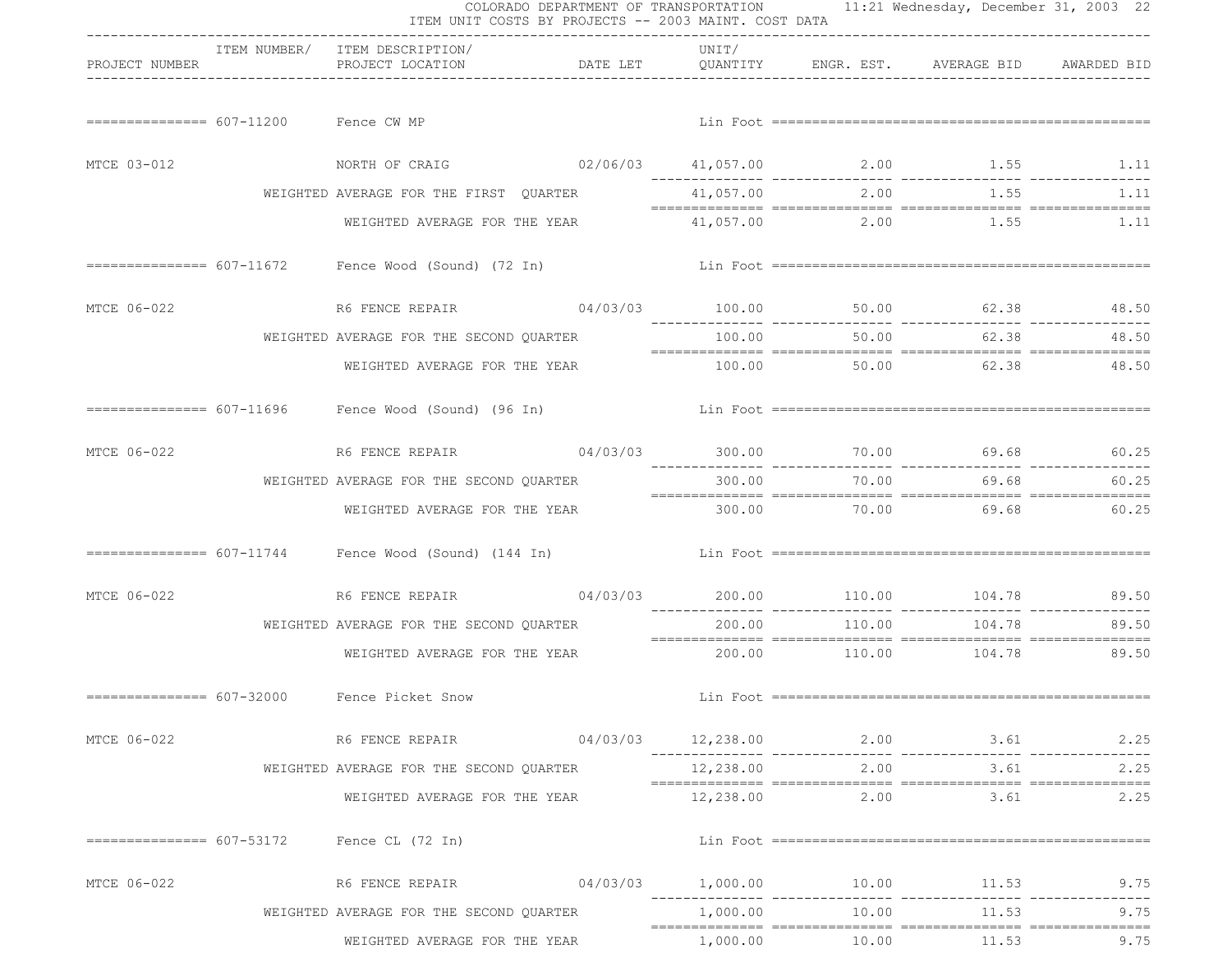|                | ITEM UNIT COSTS BY PROJECTS -- 2003 MAINT. COST DATA                  |                                |        |              | COLORADO DEPARTMENT OF TRANSPORTATION 11:21 Wednesday, December 31, 2003 23 |          |
|----------------|-----------------------------------------------------------------------|--------------------------------|--------|--------------|-----------------------------------------------------------------------------|----------|
| PROJECT NUMBER | ITEM NUMBER/ ITEM DESCRIPTION/<br>PROJECT LOCATION                    | ------------------------------ | UNIT/  |              | DATE LET    QUANTITY    ENGR. EST.    AVERAGE BID    AWARDED BID            |          |
|                | $=$ =============== 607-53196 Fence CL (96 In)                        |                                |        |              |                                                                             |          |
| MTCE 06-022    |                                                                       |                                |        |              |                                                                             |          |
|                | WEIGHTED AVERAGE FOR THE SECOND OUARTER                               |                                |        |              | 1,000.00 17.00 14.24                                                        | 11.50    |
|                | WEIGHTED AVERAGE FOR THE YEAR                                         |                                |        |              | 1,000.00 17.00 14.24 11.50                                                  |          |
|                | ============== 607-60620 Road Closure Gate                            |                                |        |              |                                                                             |          |
| MTCE 01-029    | I-70, VAIL TO WARD ROAD 11/13/03 2.00 8000.00 8570.00 10953.00        |                                |        |              |                                                                             |          |
|                | WEIGHTED AVERAGE FOR THE FOURTH QUARTER                               |                                | 2.00   |              | 8000.00 8570.00                                                             | 10953.00 |
|                | WEIGHTED AVERAGE FOR THE YEAR                                         |                                |        |              | $2.00$ $8000.00$ $8570.00$ $10953.00$                                       |          |
|                |                                                                       |                                |        |              |                                                                             |          |
| MTCE 05-022    | US 160 & 145 CURB REPLACEMENT 02/06/03 762.00 12.00 12.00 19.00 12.00 |                                |        |              |                                                                             |          |
|                | WEIGHTED AVERAGE FOR THE FIRST QUARTER                                |                                |        | 762.00 12.00 | 19.00                                                                       | 12.00    |
|                | WEIGHTED AVERAGE FOR THE YEAR                                         |                                |        |              | 762.00    12.00    19.00    19.00    12.00                                  |          |
|                | ============== 609-21011 C and G Ty 2 I-M                             |                                |        |              |                                                                             |          |
| MTCE 05-022    | US 160 & 145 CURB REPLACEMENT 02/06/03 280.00 21.00 21.00 20.67 14.00 |                                |        |              |                                                                             |          |
|                | WEIGHTED AVERAGE FOR THE FIRST QUARTER                                |                                | 280.00 | 21.00        | 20.67                                                                       | 14.00    |
|                | WEIGHTED AVERAGE FOR THE YEAR                                         |                                |        |              | $280.00$ $21.00$ $20.67$ $14.00$                                            |          |
|                | ============== 609-21020 C and G Ty 2 II-B                            |                                |        |              |                                                                             |          |
| MTCE 05-022    | US 160 & 145 CURB REPLACEMENT 02/06/03 350.00 21.00 21.17 15.50       |                                |        |              |                                                                             |          |
|                | WEIGHTED AVERAGE FOR THE FIRST OUARTER                                |                                | 350.00 | 21.00        | 21.17                                                                       | 15.50    |
|                | WEIGHTED AVERAGE FOR THE YEAR                                         |                                |        |              | 350.00 21.00 21.17                                                          | 15.50    |
|                | ============== 610-00020 Median Cover (Pattern Conc)                  |                                |        |              |                                                                             |          |
| MTCE 05-022    | US 160 & 145 CURB REPLACEMENT 02/06/03 50.00 12.00 12.00 15.00        |                                |        |              |                                                                             | 20.00    |
|                | WEIGHTED AVERAGE FOR THE FIRST QUARTER                                |                                | 50.00  | 12.00        | 15.00                                                                       | 20.00    |
|                | WEIGHTED AVERAGE FOR THE YEAR                                         |                                |        |              | 50.00 12.00 15.00                                                           | 20.00    |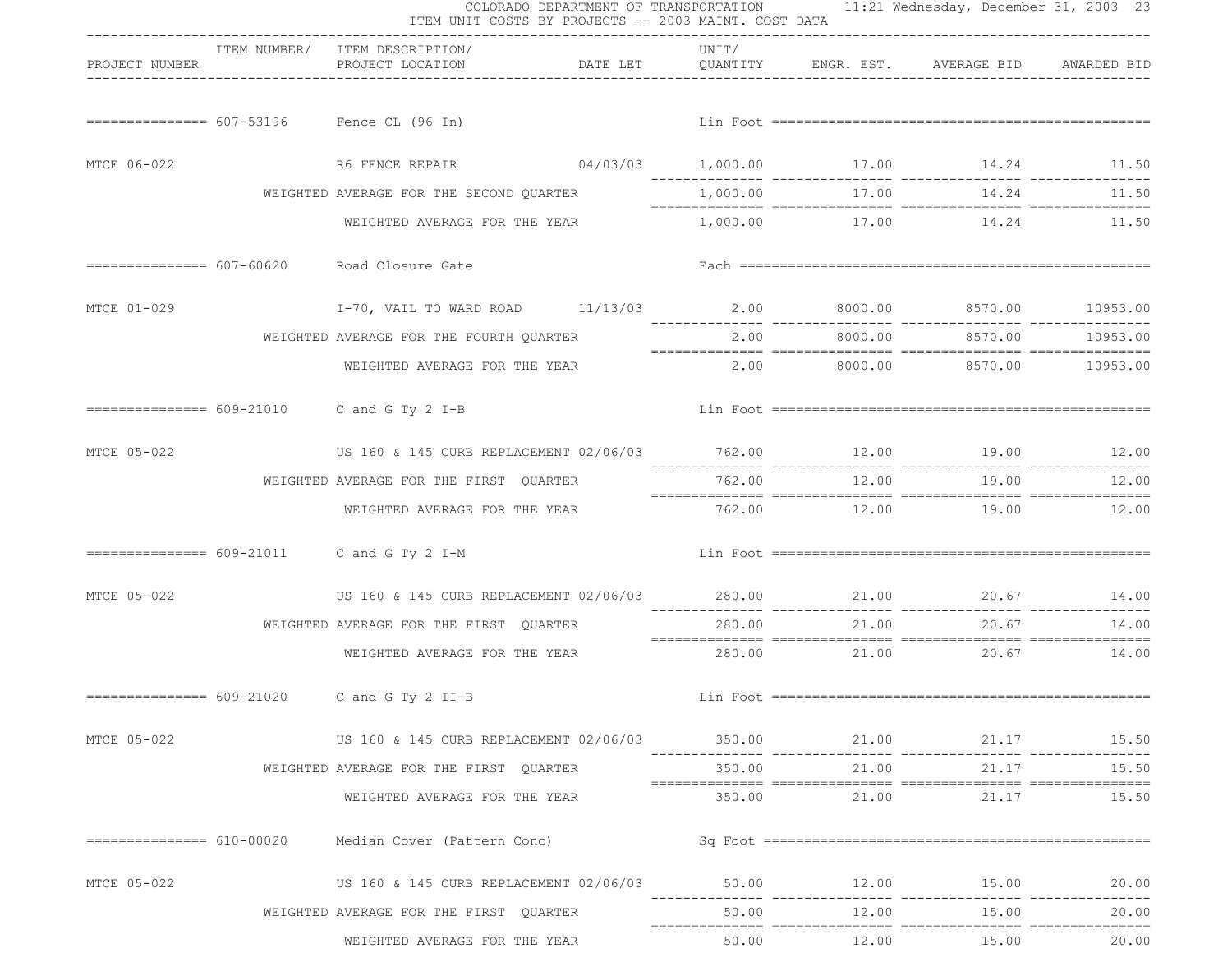|                | ITEM UNIT COSTS BY PROJECTS -- 2003 MAINT. COST DATA                                                           |                                |           |                 | COLORADO DEPARTMENT OF TRANSPORTATION 11:21 Wednesday, December 31, 2003 24 |             |
|----------------|----------------------------------------------------------------------------------------------------------------|--------------------------------|-----------|-----------------|-----------------------------------------------------------------------------|-------------|
| PROJECT NUMBER | ITEM NUMBER/ ITEM DESCRIPTION/<br>PROJECT LOCATION <b>DATE LET</b> QUANTITY ENGR. EST. AVERAGE BID AWARDED BID | ------------------------------ | UNIT/     |                 |                                                                             |             |
|                |                                                                                                                |                                |           |                 |                                                                             |             |
| MTCE 06-025    | I 70 - PECOS WEST 09/24/03 73,690.00 1.50 2.20 1.50                                                            |                                |           |                 |                                                                             |             |
|                | WEIGHTED AVERAGE FOR THE SECOND QUARTER                                                                        |                                |           |                 | 73,690.00 1.50 2.20                                                         | 1.50        |
|                | WEIGHTED AVERAGE FOR THE YEAR                                                                                  |                                |           |                 | $73,690.00$ $1.50$ $2.20$ $1.50$                                            |             |
|                | ============== 612-00041 Delin (Flex) (Ty I)                                                                   |                                |           |                 |                                                                             |             |
| MTCE 01-029    | 1-70, VAIL TO WARD ROAD 11/13/03 25.00 30.00 30.00 27.68 28.00                                                 |                                |           |                 |                                                                             |             |
|                | WEIGHTED AVERAGE FOR THE FOURTH QUARTER                                                                        |                                |           |                 | 25.00 30.00 27.68                                                           | 28.00       |
|                | WEIGHTED AVERAGE FOR THE YEAR                                                                                  |                                |           |                 | 25.00 30.00 27.68 28.00                                                     |             |
|                | $=$ $=$ $=$ $=$ $=$ $=$ $=$ $=$ $=$ $=$ $613-00126$ $1-1/4$ In Elec Cond (Jacked)                              |                                |           |                 |                                                                             |             |
| MTCE 01-031    | REGION 1, HIGHWAY LIGHTING  08/21/03  300.00  20.00  18.75  12.50                                              |                                |           |                 |                                                                             |             |
|                | WEIGHTED AVERAGE FOR THE THIRD QUARTER                                                                         |                                | 300.00    | 20.00 00        |                                                                             | 18.75 12.50 |
|                | WEIGHTED AVERAGE FOR THE YEAR                                                                                  |                                |           |                 | 300.00 20.00 18.75 12.50                                                    |             |
|                | $=========== 613-00150$ $1-1/2$ In Elec Cond                                                                   |                                |           |                 |                                                                             |             |
| MTCE 02-012    | PUEBLO - ITS CABLE 02/20/03 18,740.00 8.00 5.34 3.75                                                           |                                |           |                 |                                                                             |             |
|                | WEIGHTED AVERAGE FOR THE FIRST QUARTER                                                                         |                                | 18,740.00 | 8.00            | 5.34                                                                        | 3.75        |
|                | WEIGHTED AVERAGE FOR THE YEAR 18,740.00 8.00 5.34 3.75                                                         |                                |           |                 |                                                                             |             |
|                |                                                                                                                |                                |           |                 |                                                                             |             |
| MTCE 02-012    | 8.74 PUEBLO - ITS CABLE 02/20/03 02/20/03 00 11.00 12.71 8.74                                                  |                                |           |                 |                                                                             | 8.74        |
|                | WEIGHTED AVERAGE FOR THE FIRST QUARTER                                                                         |                                |           | 20,338.00 11.00 | 12.71                                                                       | 8.74        |
|                | WEIGHTED AVERAGE FOR THE YEAR                                                                                  |                                |           |                 | 20,338.00 11.00 12.71                                                       | 8.74        |
|                | $============ 613-00200$ 2 In Elec Cond                                                                        |                                |           |                 |                                                                             |             |
| MTCE 06-032    |                                                                                                                |                                |           |                 |                                                                             | 25.00       |
|                | WEIGHTED AVERAGE FOR THE THIRD QUARTER                                                                         |                                |           |                 | 210.00 10.00 26.58                                                          | 25.00       |
|                | WEIGHTED AVERAGE FOR THE YEAR                                                                                  |                                |           |                 |                                                                             | 25.00       |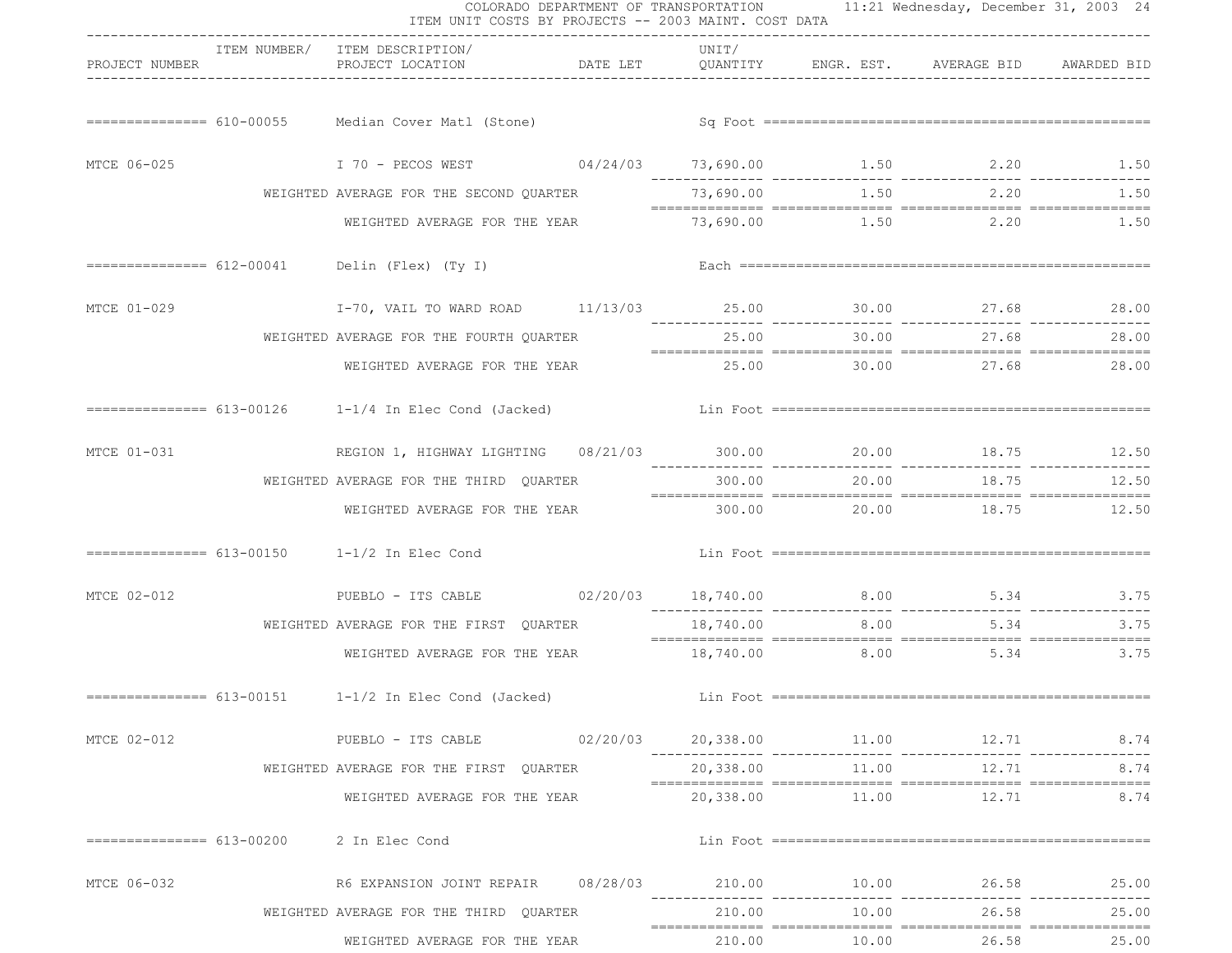|                |                                                                                      |          | COLORADO DEPARTMENT OF TRANSPORTATION 11:21 Wednesday, December 31, 2003 25<br>ITEM UNIT COSTS BY PROJECTS -- 2003 MAINT. COST DATA |              |                          |                |
|----------------|--------------------------------------------------------------------------------------|----------|-------------------------------------------------------------------------------------------------------------------------------------|--------------|--------------------------|----------------|
| PROJECT NUMBER | ITEM NUMBER/ ITEM DESCRIPTION/<br>PROJECT LOCATION                                   | DATE LET | UNIT/<br>QUANTITY                                                                                                                   |              | ENGR. EST. AVERAGE BID   | AWARDED BID    |
|                | ============== 613-00201 2 In Elec Cond (Jacked)                                     |          |                                                                                                                                     |              |                          |                |
| MTCE 07-005    | STATEWIDE TRAFFIC LOOP REPAIR 04/03/03 246.00 30.00 30.00 30.60                      |          |                                                                                                                                     |              |                          | 24.00          |
|                | WEIGHTED AVERAGE FOR THE SECOND QUARTER                                              |          | 246.00                                                                                                                              | 30.00        | 30.60                    | 24.00          |
| MTCE 01-031    | REGION 1, HIGHWAY LIGHTING 08/21/03 300.00 21.00 19.05 12.50                         |          |                                                                                                                                     |              |                          |                |
|                | WEIGHTED AVERAGE FOR THE THIRD QUARTER                                               |          |                                                                                                                                     | 300.00 21.00 | 19.05                    | 12.50          |
| MTCE 01-029    | I-70, VAIL TO WARD ROAD 11/13/03 400.00 15.00 49.90 49.90 22.00                      |          |                                                                                                                                     |              |                          |                |
|                | WEIGHTED AVERAGE FOR THE FOURTH QUARTER                                              |          |                                                                                                                                     | 400.00 15.00 |                          | 49.90<br>22.00 |
|                | WEIGHTED AVERAGE FOR THE YEAR                                                        |          |                                                                                                                                     |              | 946.00 20.80 37.58 19.51 |                |
|                | ============== 613-00301 3 In Elec Cond (Jacked)                                     |          |                                                                                                                                     |              |                          |                |
| MTCE 01-031    | REGION 1, HIGHWAY LIGHTING 08/21/03 300.00 22.00 21.45 15.00                         |          |                                                                                                                                     |              |                          |                |
|                | WEIGHTED AVERAGE FOR THE THIRD QUARTER                                               |          |                                                                                                                                     | 300.00 22.00 | 21.45                    | 15.00          |
| MTCE 01-029    | I-70, VAIL TO WARD ROAD     11/13/03      550.00       20.00       50.46       23.00 |          |                                                                                                                                     |              |                          |                |
|                | WEIGHTED AVERAGE FOR THE FOURTH OUARTER                                              |          | 550.00                                                                                                                              | 20.00        | 50.46                    | 23.00          |
|                | WEIGHTED AVERAGE FOR THE YEAR                                                        |          | 850.00                                                                                                                              | 20.71        | 44.24                    | 20.18          |
|                | $=$ $=$ $=$ $=$ $=$ $=$ $=$ $=$ $613-01125$ $1-1/4$ In Elec Cond (P)                 |          |                                                                                                                                     |              |                          |                |
| MTCE 01-031    | REGION 1, HIGHWAY LIGHTING $08/21/03$ 300.00 15.00 12.48 8.75                        |          |                                                                                                                                     |              |                          |                |
|                | WEIGHTED AVERAGE FOR THE THIRD QUARTER                                               |          | 300.00                                                                                                                              | 15.00        | 12.48                    | 8.75           |
|                | WEIGHTED AVERAGE FOR THE YEAR                                                        |          |                                                                                                                                     |              |                          | 8.75           |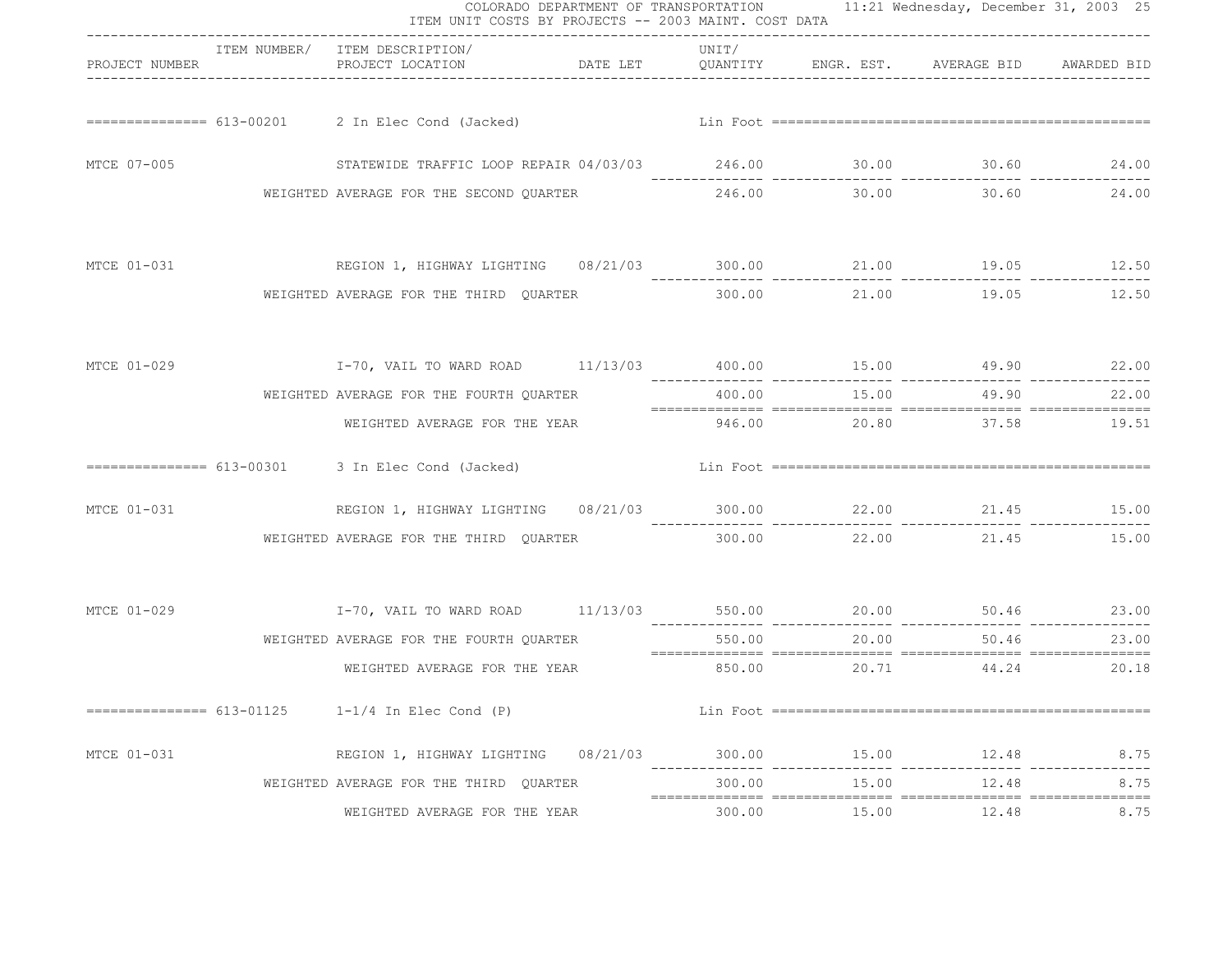|                            | ITEM NUMBER/ ITEM DESCRIPTION/                                                                                                                                                     | UNIT/       |                                  |                               |       |
|----------------------------|------------------------------------------------------------------------------------------------------------------------------------------------------------------------------------|-------------|----------------------------------|-------------------------------|-------|
| PROJECT NUMBER             | PROJECT LOCATION <b>DATE LET</b> QUANTITY ENGR. EST. AVERAGE BID AWARDED BID                                                                                                       |             |                                  |                               |       |
|                            |                                                                                                                                                                                    |             |                                  |                               |       |
| MTCE 07-005<br>MTCE 06-030 | STATEWIDE TRAFFIC LOOP REPAIR 04/03/03 128.00 10.00 10.00 10.60 10.00 10.00 NADSWORTH BLVD. AT 44TH AVE. 05/29/03 135.00 12.00 13.96 9.50<br>WADSWORTH BLVD. AT 44TH AVE. 05/29/03 |             |                                  |                               |       |
|                            | WEIGHTED AVERAGE FOR THE SECOND OUARTER                                                                                                                                            |             |                                  | 443.00 11.42 13.11            | 9.64  |
| MTCE 01-031                | REGION 1, HIGHWAY LIGHTING  08/21/03  300.00  12.00  13.13  8.75                                                                                                                   |             |                                  |                               |       |
|                            | WEIGHTED AVERAGE FOR THE THIRD QUARTER                                                                                                                                             | 300.00      | 12.00                            | 13.13                         | 8.75  |
|                            |                                                                                                                                                                                    |             |                                  |                               |       |
|                            | WEIGHTED AVERAGE FOR THE FOURTH QUARTER                                                                                                                                            |             |                                  | 2,010.00 8.00 21.66 11.00     |       |
|                            | WEIGHTED AVERAGE FOR THE YEAR                                                                                                                                                      |             |                                  | 2,753.00 8.99 19.27 10.54     |       |
|                            | =============== 613-01202 Inst 2 In Elec Cond (P)                                                                                                                                  |             |                                  |                               |       |
| MTCE 02-013                | 125 & BAPTIST RD. SIGNALS 03/13/03 400.00 6.00 6.00 8.51 6.00                                                                                                                      |             | -------------- --------------- - |                               |       |
|                            | WEIGHTED AVERAGE FOR THE FIRST QUARTER                                                                                                                                             | 400.00      | 6.00                             | 8.51                          | 6.00  |
|                            | WEIGHTED AVERAGE FOR THE YEAR                                                                                                                                                      |             |                                  | $400.00$ $6.00$ $8.51$ $6.00$ |       |
|                            | $=$ $=$ $=$ $=$ $=$ $=$ $=$ $=$ $613-01300$ 3 In Elec Cond (P)                                                                                                                     |             |                                  |                               |       |
| MTCE 06-030                | WADSWORTH BLVD. AT 44TH AVE. 05/29/03 630.00 15.00 16.62 12.65                                                                                                                     |             |                                  |                               |       |
|                            | WEIGHTED AVERAGE FOR THE SECOND QUARTER                                                                                                                                            |             |                                  | 630.00 15.00 16.62 12.65      |       |
| MTCE 01-031                | REGION 1, HIGHWAY LIGHTING 08/21/03 300.00 14.00 14.68 10.25                                                                                                                       |             |                                  |                               |       |
|                            | WEIGHTED AVERAGE FOR THE THIRD OUARTER                                                                                                                                             | 300.00      | 14.00                            | 14.68                         | 10.25 |
| MTCE 01-029                | $I-70$ , VAIL TO WARD ROAD $11/13/03$ $9,460.00$ $11.00$ $23.17$                                                                                                                   | ___________ |                                  |                               | 12.00 |
|                            | WEIGHTED AVERAGE FOR THE FOURTH QUARTER                                                                                                                                            | 9,460.00    | 11.00                            | 23.17                         | 12.00 |
|                            | WEIGHTED AVERAGE FOR THE YEAR                                                                                                                                                      | 10,390.00   | 11.33                            | 22.46                         | 11.99 |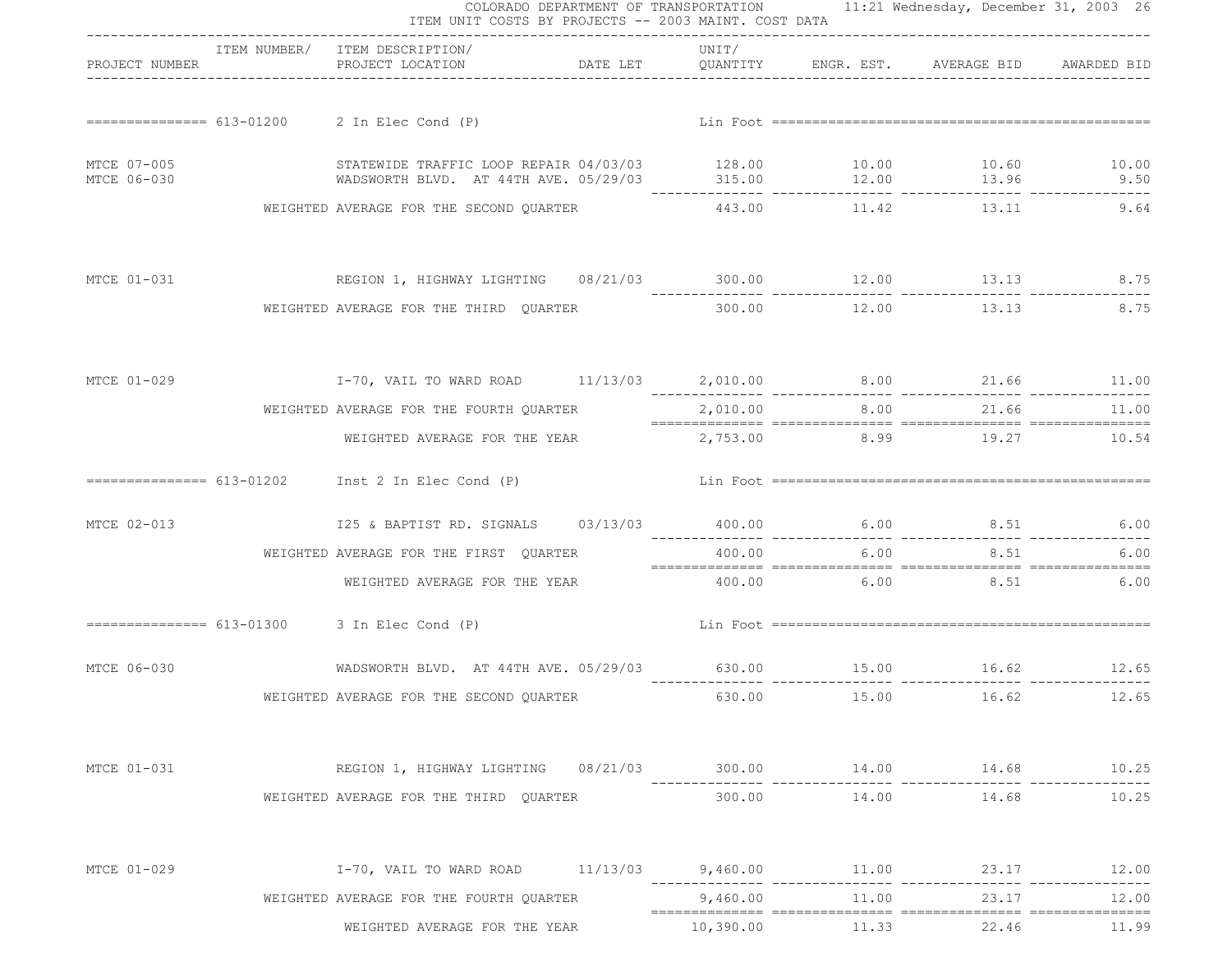|                | ITEM UNIT COSTS BY PROJECTS -- 2003 MAINT. COST DATA                                                                                                     | COLORADO DEPARTMENT OF TRANSPORTATION 11:21 Wednesday, December 31, 2003 27 |       |             |                                   |        |
|----------------|----------------------------------------------------------------------------------------------------------------------------------------------------------|-----------------------------------------------------------------------------|-------|-------------|-----------------------------------|--------|
| PROJECT NUMBER | ITEM NUMBER/ ITEM DESCRIPTION/<br>PROJECT LOCATION                       DATE LET          QUANTITY        ENGR. EST.       AVERAGE BID      AWARDED BID | ----------------------------------                                          | UNIT/ |             |                                   |        |
|                |                                                                                                                                                          |                                                                             |       |             |                                   |        |
| MTCE 02-013    | 125 & BAPTIST RD. SIGNALS 03/13/03 300.00 6.00 10.10 7.00                                                                                                |                                                                             |       |             |                                   |        |
|                | WEIGHTED AVERAGE FOR THE FIRST OUARTER                                                                                                                   |                                                                             |       |             | 300.00 6.00 10.10                 | 7.00   |
|                | WEIGHTED AVERAGE FOR THE YEAR                                                                                                                            |                                                                             |       |             | $300.00$ $6.00$ $10.10$ $7.00$    |        |
|                | =============== 613-05000 Dir Burial Cable                                                                                                               |                                                                             |       |             |                                   |        |
| MTCE 01-031    | REGION 1, HIGHWAY LIGHTING  08/21/03  300.00  9.00  7.50  4.00                                                                                           |                                                                             |       |             |                                   |        |
|                | WEIGHTED AVERAGE FOR THE THIRD QUARTER                                                                                                                   |                                                                             |       | 300.00 9.00 | 7.50                              | 4.00   |
|                | WEIGHTED AVERAGE FOR THE YEAR                                                                                                                            |                                                                             |       |             | $300.00$ 9.00 7.50 4.00           |        |
|                | $=$ ============== $613-07000$ Pull Box (Spec)                                                                                                           |                                                                             |       |             |                                   |        |
|                | MTCE 01-031 REGION 1, HIGHWAY LIGHTING $08/21/03$ 2.00 300.00 592.00 434.00                                                                              |                                                                             |       |             |                                   |        |
|                | WEIGHTED AVERAGE FOR THE THIRD QUARTER                                                                                                                   |                                                                             |       |             | $2.00$ $300.00$ $592.00$ $434.00$ |        |
|                |                                                                                                                                                          |                                                                             |       |             |                                   |        |
|                | WEIGHTED AVERAGE FOR THE FOURTH QUARTER                                                                                                                  |                                                                             |       |             | 12.00 50.00 496.75 335.00         |        |
|                | WEIGHTED AVERAGE FOR THE YEAR 14.00 85.71 504.08 349.14                                                                                                  |                                                                             |       |             |                                   |        |
|                |                                                                                                                                                          |                                                                             |       |             |                                   |        |
| MTCE 07-005    | STATEWIDE TRAFFIC LOOP REPAIR 04/03/03 11.00 300.00 351.60 351.60 342.00                                                                                 |                                                                             |       |             |                                   |        |
|                | WEIGHTED AVERAGE FOR THE SECOND QUARTER                                                                                                                  |                                                                             | 11.00 | 300.00      | 351.60                            | 342.00 |
|                | WEIGHTED AVERAGE FOR THE YEAR                                                                                                                            |                                                                             | 11.00 | 300.00      | 351.60                            | 342.00 |
|                | Inst Pull Box                                                                                                                                            |                                                                             |       |             |                                   |        |
| MTCE 02-012    | PUEBLO - ITS CABLE                                                                                                                                       | 02/20/03                                                                    | 33.00 | 150.00      | 382.31                            | 200.00 |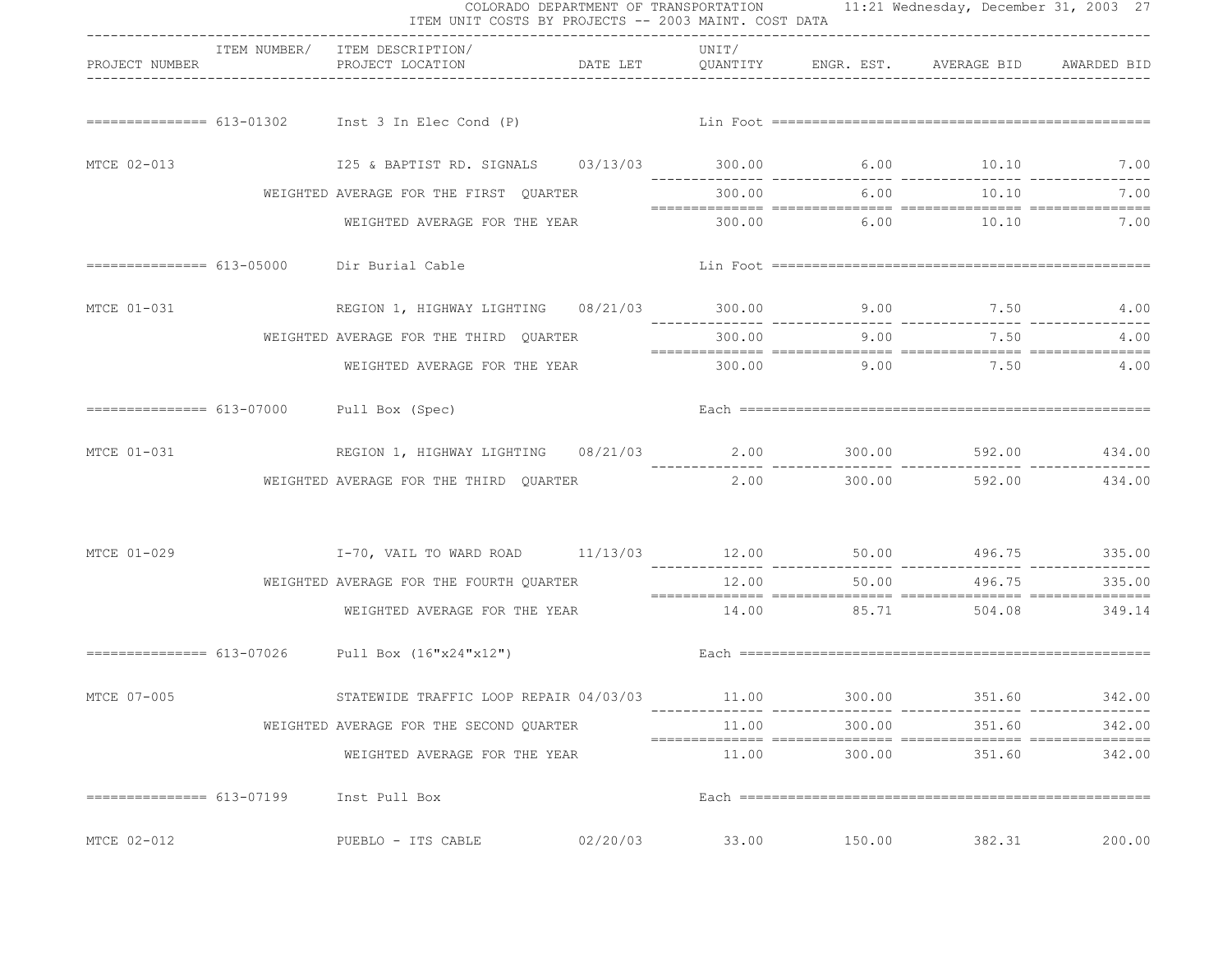|                            |                                 | ITEM UNIT COSTS BY PROJECTS -- 2003 MAINT. COST DATA             |        |         | COLORADO DEPARTMENT OF TRANSPORTATION 11:21 Wednesday, December 31, 2003 28 |                |
|----------------------------|---------------------------------|------------------------------------------------------------------|--------|---------|-----------------------------------------------------------------------------|----------------|
| PROJECT NUMBER             |                                 | ITEM NUMBER/ ITEM DESCRIPTION/<br>PROJECT LOCATION               | UNIT/  |         | DATE LET QUANTITY ENGR. EST. AVERAGE BID AWARDED BID                        |                |
|                            | $\frac{1}{2}$                   | 125 & BAPTIST RD. SIGNALS 03/13/03 4.00 200.00 352.98 150.00     |        |         |                                                                             |                |
| MTCE 02-013                |                                 |                                                                  |        |         |                                                                             |                |
|                            |                                 | WEIGHTED AVERAGE FOR THE FIRST QUARTER                           | 37.00  | 155.41  | 380.53                                                                      | 194.59         |
|                            |                                 | WEIGHTED AVERAGE FOR THE YEAR                                    |        |         | 37.00    155.41    380.53    194.59                                         |                |
|                            |                                 | =============== 613-08200  2 In Fiber Cable (Install)            |        |         |                                                                             |                |
| MTCE 02-012                |                                 | PUEBLO - ITS CABLE 02/20/03 130.00 25.00 65.42 22.00             |        |         |                                                                             | ______________ |
|                            |                                 | WEIGHTED AVERAGE FOR THE FIRST QUARTER                           | 130.00 | 25.00   | 65.42                                                                       | 22.00          |
|                            |                                 | WEIGHTED AVERAGE FOR THE YEAR 130.00 25.00 65.42 22.00           |        |         |                                                                             |                |
|                            | ============== 613-10000 Wiring |                                                                  |        |         |                                                                             |                |
| MTCE 01-029                |                                 | I-70, VAIL TO WARD ROAD 11/13/03 1.00 10000.00 19187.75 53578.00 |        |         |                                                                             |                |
|                            |                                 | WEIGHTED AVERAGE FOR THE FOURTH QUARTER                          |        |         | $1.00$ $10000.00$ $19187.75$ 53578.00                                       |                |
|                            |                                 | WEIGHTED AVERAGE FOR THE YEAR                                    |        |         | $1.00$ $10000.00$ $19187.75$                                                | 53578.00       |
|                            |                                 | $=$ $=$ $=$ $=$ $=$ $=$ $=$ $=$ $=$ $613-20100$ Inst Light Std   |        |         |                                                                             |                |
| MTCE 01-031                |                                 | REGION 1, HIGHWAY LIGHTING 08/21/03 10.00 560.00 467.50 285.00   |        |         |                                                                             |                |
|                            |                                 | WEIGHTED AVERAGE FOR THE THIRD QUARTER                           | 10.00  | 560.00  | 467.50                                                                      | 285.00         |
|                            |                                 | WEIGHTED AVERAGE FOR THE YEAR                                    |        |         | $10.00$ 560.00 $467.50$ 285.00                                              |                |
|                            |                                 | =============== 613-32300 Light Std Steel (30 Ft)                |        |         |                                                                             |                |
| MTCE 01-031                |                                 | REGION 1, HIGHWAY LIGHTING 08/21/03                              | 10.00  | 1800.00 | 1994.50                                                                     | 2139.00        |
|                            |                                 | WEIGHTED AVERAGE FOR THE THIRD QUARTER                           | 10.00  | 1800.00 | 1994.50                                                                     | 2139.00        |
|                            |                                 | WEIGHTED AVERAGE FOR THE YEAR                                    | 10.00  | 1800.00 | 1994.50                                                                     | 2139.00        |
| ================ 613-32400 |                                 | Light Std Steel (40 Ft)                                          |        |         |                                                                             |                |
| MTCE 01-031                |                                 | REGION 1, HIGHWAY LIGHTING 08/21/03 10.00                        |        | 2000.00 | 2106.50                                                                     | 2203.00        |
|                            |                                 | WEIGHTED AVERAGE FOR THE THIRD QUARTER                           | 10.00  | 2000.00 | 2106.50                                                                     | 2203.00        |
|                            |                                 | WEIGHTED AVERAGE FOR THE YEAR                                    | 10.00  | 2000.00 | 2106.50                                                                     | 2203.00        |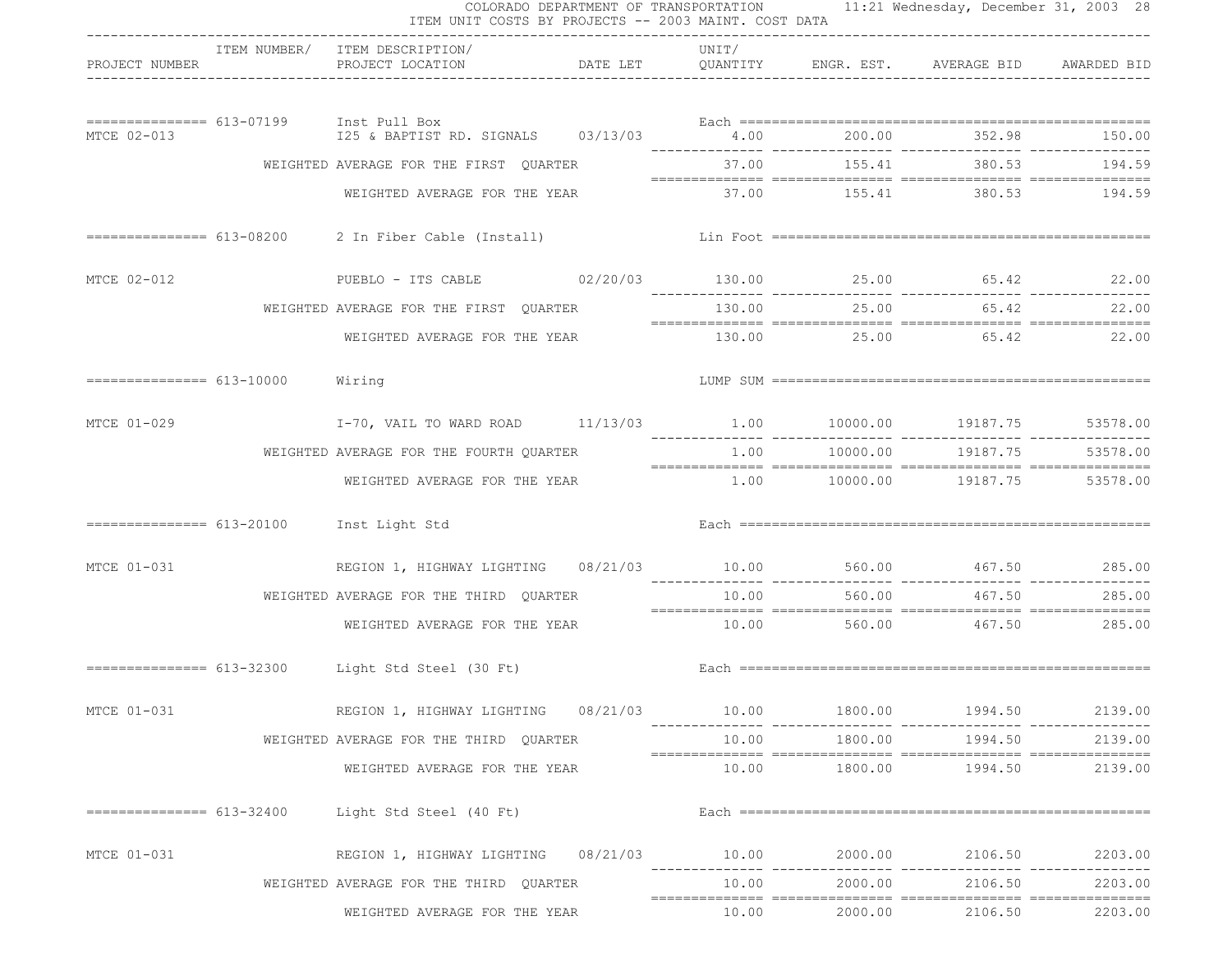|                                        | ------------------------------                                        |        |                |                                      |        |
|----------------------------------------|-----------------------------------------------------------------------|--------|----------------|--------------------------------------|--------|
| PROJECT NUMBER                         | ITEM NUMBER/ ITEM DESCRIPTION/<br>PROJECT LOCATION                    | UNIT/  |                |                                      |        |
|                                        | ============== 613-40010 Light Std Foundation                         |        |                |                                      |        |
| MTCE 01-031                            | REGION 1, HIGHWAY LIGHTING 08/21/03 10.00 650.00 810.00 810.00 720.00 |        |                |                                      |        |
|                                        | WEIGHTED AVERAGE FOR THE THIRD QUARTER                                |        | 10.00 650.00   | 810.00                               | 720.00 |
|                                        | WEIGHTED AVERAGE FOR THE YEAR                                         |        |                | $10.00$ 650.00 810.00 720.00         |        |
|                                        | Transformer Base Alum                                                 |        |                |                                      |        |
| MTCE 01-031                            | REGION 1, HIGHWAY LIGHTING 08/21/03 10.00 400.00 706.00 812.00        |        |                |                                      |        |
|                                        | WEIGHTED AVERAGE FOR THE THIRD QUARTER                                |        | 10.00 400.00   | 706.00                               | 812.00 |
|                                        | WEIGHTED AVERAGE FOR THE YEAR                                         |        |                | $10.00$ $400.00$ $706.00$ $812.00$   |        |
| =============== 613-50010 Photoel Cell |                                                                       |        |                |                                      |        |
| MTCE 01-031                            |                                                                       |        |                |                                      |        |
|                                        | WEIGHTED AVERAGE FOR THE THIRD QUARTER                                |        | 100.00 100.00  | 96.50                                | 58.00  |
|                                        | WEIGHTED AVERAGE FOR THE YEAR                                         |        |                | 100.00 100.00 96.50 58.00            |        |
|                                        | ============== 613-50365 Transformer Base                             |        |                |                                      |        |
| MTCE 03-011                            | I70, LUMINAIRE REPLACEMENT 02/27/03 267.00 1000.00 721.24 475.00      |        |                | _______________                      |        |
|                                        | WEIGHTED AVERAGE FOR THE FIRST QUARTER                                | 267.00 | 1000.00        | 721.24                               | 475.00 |
|                                        | WEIGHTED AVERAGE FOR THE YEAR                                         |        |                | $267.00$ $1000.00$ $721.24$ $475.00$ |        |
| =============== 613-60000 Lmps         |                                                                       |        |                |                                      |        |
| MTCE 01-031                            |                                                                       |        |                |                                      | 69.00  |
|                                        | WEIGHTED AVERAGE FOR THE THIRD QUARTER                                | 100.00 | 90.00          | 104.50                               | 69.00  |
|                                        | WEIGHTED AVERAGE FOR THE YEAR                                         |        | $100.00$ 90.00 | 104.50                               | 69.00  |
|                                        | ============== 613-70250 Lumin HPS (250 W)                            |        |                |                                      |        |
| MTCE 01-031                            | REGION 1, HIGHWAY LIGHTING  08/21/03  5.00  550.00  443.00  336.00    |        |                |                                      |        |
|                                        | WEIGHTED AVERAGE FOR THE THIRD QUARTER                                |        |                | 5.00 550.00 443.00                   | 336.00 |
|                                        | WEIGHTED AVERAGE FOR THE YEAR                                         |        |                | $5.00$ $550.00$ $443.00$             | 336.00 |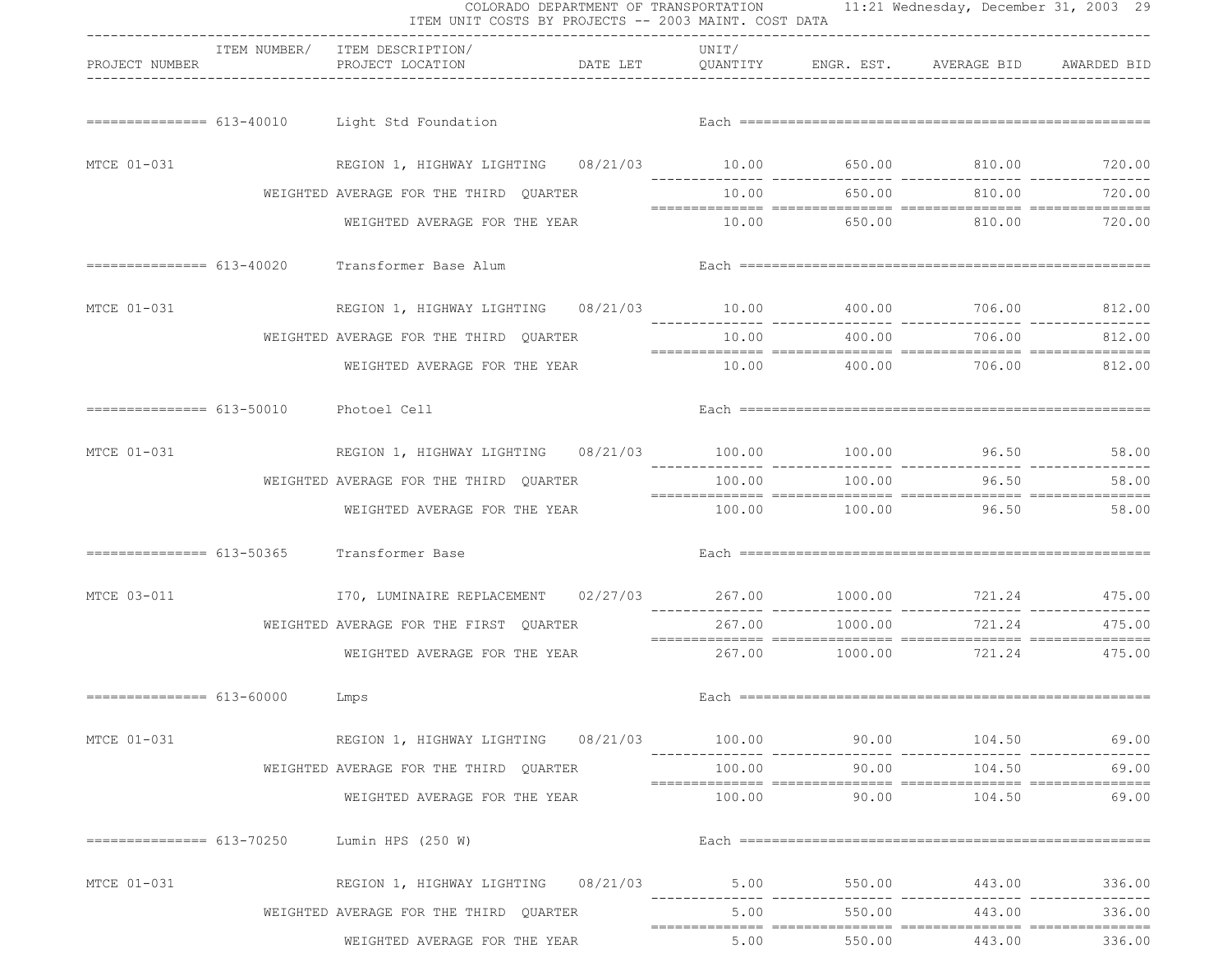|                                      | ITEM UNIT COSTS BY PROJECTS -- 2003 MAINT. COST DATA                |                                    |       |              | COLORADO DEPARTMENT OF TRANSPORTATION 11:21 Wednesday, December 31, 2003 30  |               |
|--------------------------------------|---------------------------------------------------------------------|------------------------------------|-------|--------------|------------------------------------------------------------------------------|---------------|
| PROJECT NUMBER                       | ITEM NUMBER/ ITEM DESCRIPTION/<br>PROJECT LOCATION                  | ---------------------------------- | UNIT/ |              | DATE LET         QUANTITY        ENGR. EST.      AVERAGE BID     AWARDED BID |               |
| ============== 613-70260 Fus Holder  |                                                                     |                                    |       |              |                                                                              |               |
| MTCE 01-031                          |                                                                     |                                    |       |              |                                                                              |               |
|                                      | WEIGHTED AVERAGE FOR THE THIRD QUARTER                              |                                    |       | 10.00 200.00 |                                                                              | 136.00 112.00 |
|                                      | WEIGHTED AVERAGE FOR THE YEAR                                       |                                    |       |              | 10.00  200.00  136.00  112.00                                                |               |
|                                      | $=========== 613-70400$ Lumin HPS (400 W)                           |                                    |       |              |                                                                              |               |
| MTCE 01-031                          | REGION 1, HIGHWAY LIGHTING 08/21/03 10.00 450.00 459.00 353.00      |                                    |       |              |                                                                              |               |
|                                      | WEIGHTED AVERAGE FOR THE THIRD QUARTER                              |                                    |       |              | 10.00  450.00  459.00                                                        | 353.00        |
|                                      | WEIGHTED AVERAGE FOR THE YEAR                                       |                                    |       |              | $10.00$ $450.00$ $459.00$ $353.00$                                           |               |
|                                      | $=$ = = = = = = = = = = = 613-72150 Lumin HPS (WT) (150 W)          |                                    |       |              |                                                                              |               |
| MTCE 01-031                          | REGION 1, HIGHWAY LIGHTING  08/21/03  10.00  700.00  455.50  371.00 |                                    |       |              |                                                                              |               |
|                                      | WEIGHTED AVERAGE FOR THE THIRD QUARTER                              |                                    | 10.00 | 700.00       |                                                                              | 455.50 371.00 |
|                                      | WEIGHTED AVERAGE FOR THE YEAR                                       |                                    |       |              | 10.00 700.00 455.50 371.00                                                   |               |
| =============== 613-80010 Ballast Un |                                                                     |                                    |       |              |                                                                              |               |
| MTCE 01-031                          | REGION 1, HIGHWAY LIGHTING  08/21/03  10.00  400.00  252.00  344.00 |                                    |       |              |                                                                              |               |
|                                      | WEIGHTED AVERAGE FOR THE THIRD QUARTER                              |                                    | 10.00 | 400.00       | 252.00                                                                       | 344.00        |
|                                      | WEIGHTED AVERAGE FOR THE YEAR                                       |                                    |       |              | $10.00$ $400.00$ $252.00$ $344.00$                                           |               |
|                                      | =============== 614-00011 Sign Panel (CL I)                         |                                    |       |              |                                                                              |               |
| MTCE 01-022                          | REGION 1 SIGNING $01/09/03$ 6,573.44 $10.00$ 10.18                  |                                    |       |              |                                                                              | 8.50          |
|                                      | WEIGHTED AVERAGE FOR THE FIRST QUARTER                              |                                    |       |              | 6,573.44 10.00 10.18                                                         | 8.50          |
| MTCE 05-028                          | R5, SIGN REPLACEMENT - WEST 10/09/03 1,070.00                       |                                    |       | 12.00        | 11.60                                                                        | 8.75          |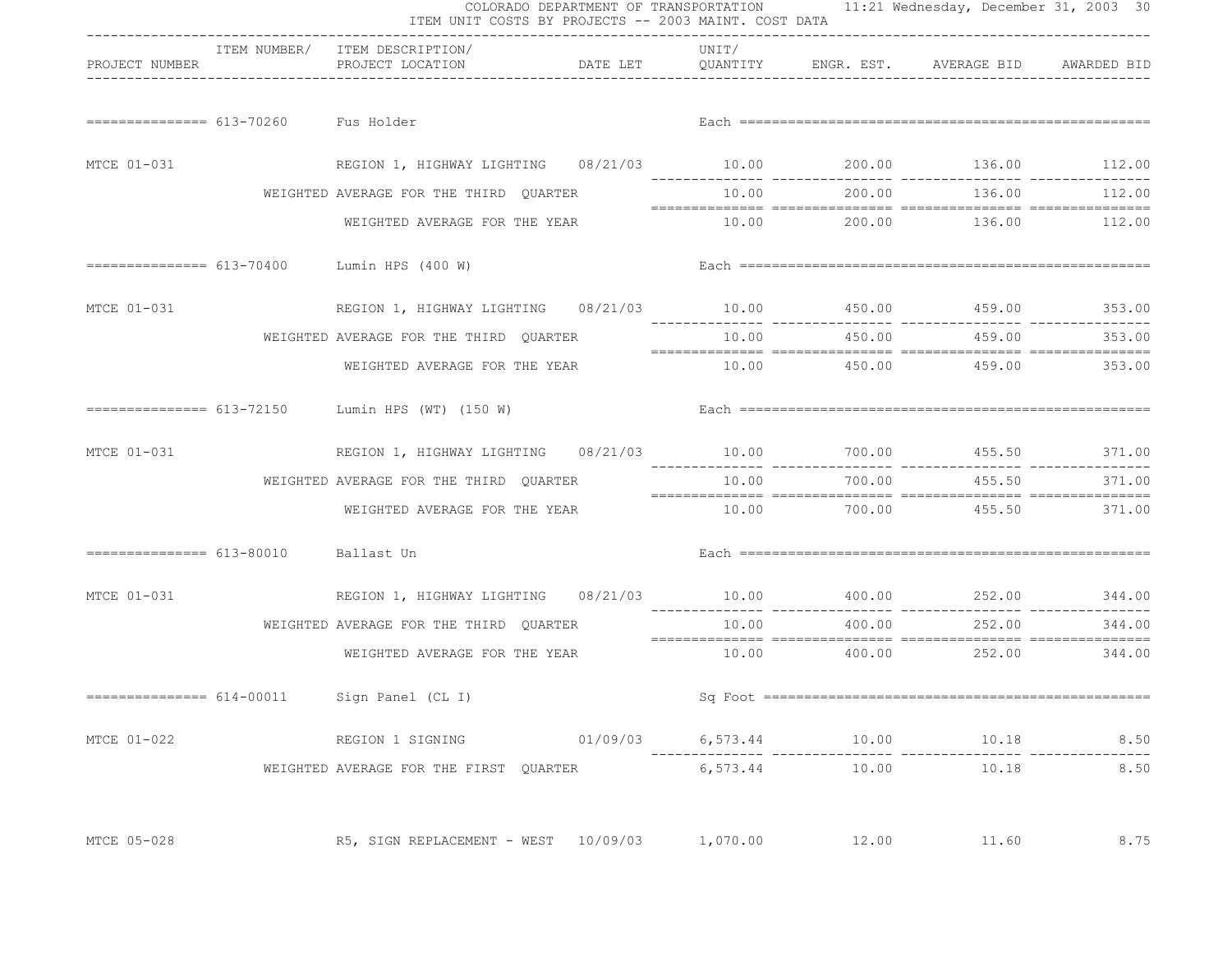|                            | ITEM NUMBER/ ITEM DESCRIPTION/                                                                                                                                                                               |          | UNIT/                |                |                             |                |
|----------------------------|--------------------------------------------------------------------------------------------------------------------------------------------------------------------------------------------------------------|----------|----------------------|----------------|-----------------------------|----------------|
|                            | PROJECT NUMBER THE PROJECT LOCATION DATE LET QUANTITY ENGR. EST. AVERAGE BID AWARDED BID                                                                                                                     |          |                      |                |                             |                |
|                            |                                                                                                                                                                                                              |          |                      |                |                             |                |
|                            |                                                                                                                                                                                                              |          |                      |                |                             |                |
|                            |                                                                                                                                                                                                              |          |                      |                |                             |                |
|                            |                                                                                                                                                                                                              |          |                      |                |                             |                |
|                            | 8.28 EDGETED AVERAGE FOR THE FOURTH QUARTER $6,219.50$ 11.50 $11.50$ 11.02 $8.28$                                                                                                                            |          |                      |                |                             |                |
|                            | WEIGHTED AVERAGE FOR THE YEAR 12,792.94 10.73 10.54 10.54 8.39                                                                                                                                               |          |                      |                |                             |                |
|                            | $=$ = = = = = = = = = = $614-00012$ Sign Panel (CL II)                                                                                                                                                       |          |                      |                |                             |                |
|                            |                                                                                                                                                                                                              |          |                      |                |                             |                |
| MTCE 01-022                | REGION 1 SIGNING $01/09/03$ 7,429.62 14.00 13.78 11.50 11.50                                                                                                                                                 |          |                      |                |                             |                |
|                            | WEIGHTED AVERAGE FOR THE FIRST QUARTER                                                                                                                                                                       |          |                      |                | 7,429.62 14.00 13.78        | 11.50          |
|                            |                                                                                                                                                                                                              |          |                      |                |                             |                |
| MTCE 05-028                |                                                                                                                                                                                                              |          |                      |                |                             |                |
| MTCE 05-030<br>MTCE 04-039 | R5, SIGN REPLACEMENT - WEST 10/09/03 1,060.00 15.00 14.74 12.00<br>R5, SIGN REPLACEMENT - EAST 10/09/03 1,225.00 15.00 15.00 14.61 12.00<br>FY 04 REGION 4 SIGNS - SH 14 11/13/03 2,635.00 13.00 14.28 10.00 |          |                      |                |                             |                |
|                            |                                                                                                                                                                                                              |          |                      |                |                             |                |
|                            | WEIGHTED AVERAGE FOR THE FOURTH QUARTER                                                                                                                                                                      |          |                      |                | 4,920.00 13.93 14.45        | 10.93          |
|                            | WEIGHTED AVERAGE FOR THE YEAR                                                                                                                                                                                |          |                      |                | 12,349.62 13.97 14.01 11.27 |                |
|                            | ============== 614-00013 Sign Panel (CL III)                                                                                                                                                                 |          |                      |                |                             |                |
|                            | MTCE 01-022 REGION 1 SIGNING 01/09/03 3,672.25 18.00 17.41 17.50                                                                                                                                             |          |                      |                |                             |                |
|                            | WEIGHTED AVERAGE FOR THE FIRST QUARTER $3,672.25$ 18.00 17.41 17.50                                                                                                                                          |          |                      |                |                             |                |
|                            |                                                                                                                                                                                                              |          |                      |                |                             |                |
|                            |                                                                                                                                                                                                              |          |                      |                |                             |                |
|                            | WEIGHTED AVERAGE FOR THE SECOND QUARTER                                                                                                                                                                      |          | 121.00               | 18.00          | 35.00                       | 34.00          |
|                            |                                                                                                                                                                                                              |          |                      |                |                             |                |
| MTCE 05-028                | R5, SIGN REPLACEMENT - WEST                                                                                                                                                                                  | 10/09/03 | 6,705.00             | 20.00          | 21.11                       | 16.00          |
| MTCE 05-030<br>MTCE 04-039 | R5, SIGN REPLACEMENT - EAST<br>FY 04 REGION 4 SIGNS - SH 14 11/13/03                                                                                                                                         | 10/09/03 | 4,059.00<br>1,751.00 | 20.00<br>18.00 | 20.94<br>19.68              | 16.25<br>12.00 |
|                            |                                                                                                                                                                                                              |          |                      |                |                             |                |
|                            | WEIGHTED AVERAGE FOR THE FOURTH QUARTER                                                                                                                                                                      |          | 12,515.00            | 19.72          | 20.83                       | 15.52          |
|                            | WEIGHTED AVERAGE FOR THE YEAR                                                                                                                                                                                |          | 16,308.25            | 19.32          | 19.97                       | 16.10          |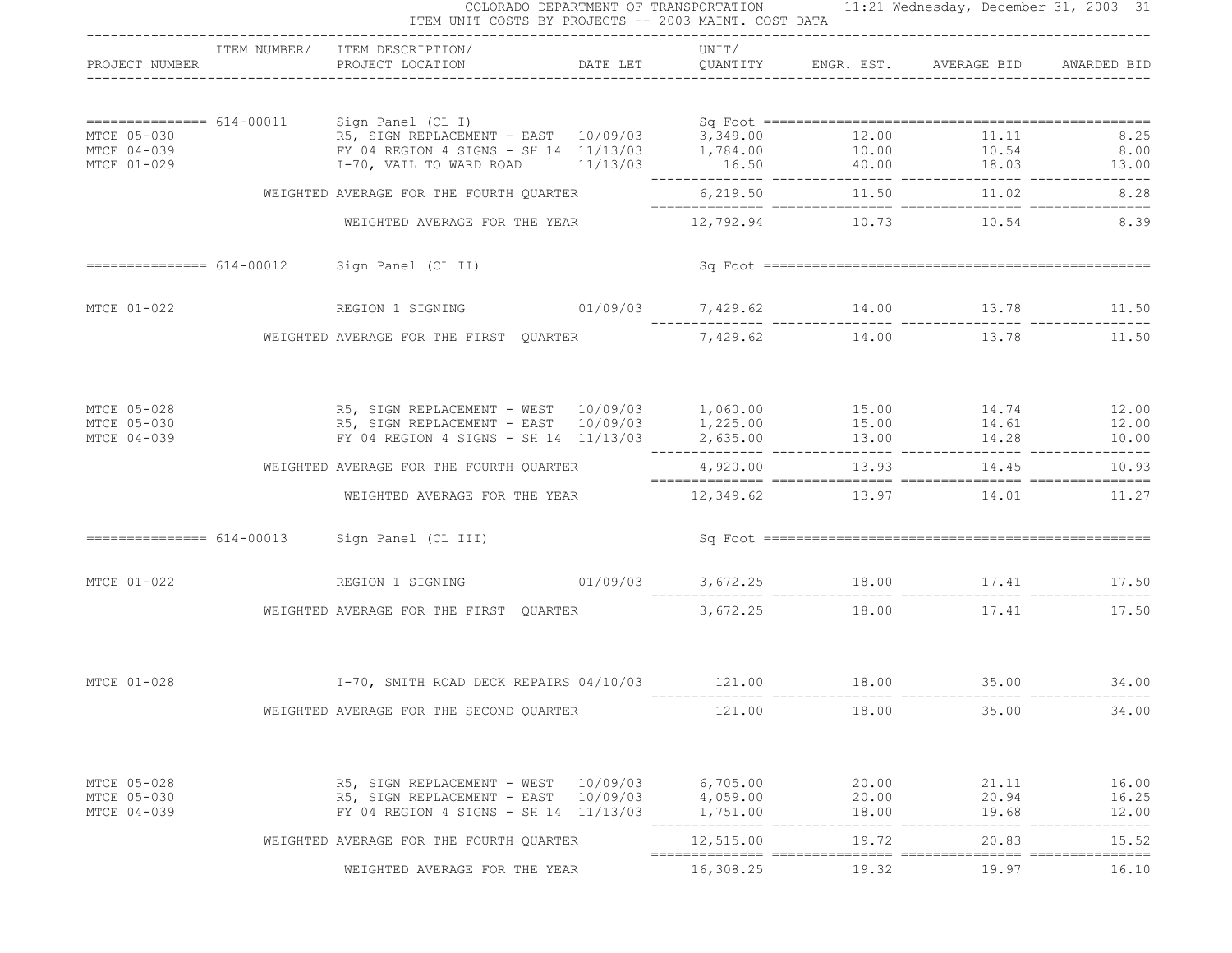| PROJECT NUMBER                            |                           | ITEM NUMBER/ ITEM DESCRIPTION/<br>PROJECT LOCATION DATE LET QUANTITY                                                                                                                               |  | UNIT/       |                                                          | ENGR. EST. AVERAGE BID   | AWARDED BID    |
|-------------------------------------------|---------------------------|----------------------------------------------------------------------------------------------------------------------------------------------------------------------------------------------------|--|-------------|----------------------------------------------------------|--------------------------|----------------|
|                                           |                           |                                                                                                                                                                                                    |  |             |                                                          |                          |                |
|                                           |                           |                                                                                                                                                                                                    |  |             |                                                          |                          |                |
| MTCE 01-029                               |                           | $I-70$ , VAIL TO WARD ROAD $11/13/03$ $21.00$ $10.00$ $12.13$ $11.00$                                                                                                                              |  |             |                                                          |                          |                |
|                                           |                           | WEIGHTED AVERAGE FOR THE FOURTH QUARTER                                                                                                                                                            |  | 21.00 10.00 | 12.13<br>$21.00$ $10.00$ $12.13$ $11.00$ $12.13$ $11.00$ |                          |                |
|                                           |                           | WEIGHTED AVERAGE FOR THE YEAR 21.00 10.00 12.13 11.00                                                                                                                                              |  |             |                                                          |                          |                |
|                                           |                           | ============== 614-00818 Steel Sign Post (W 8x18)                                                                                                                                                  |  |             |                                                          |                          |                |
|                                           |                           | 17.00 11/13/03 104.00 10.00 37.63 37.00 17.00 17.00 17.00 17.00 17.00 17.00 17.00 17.00 17.00 17.00 17.00 17.00                                                                                    |  |             |                                                          |                          |                |
|                                           |                           | WEIGHTED AVERAGE FOR THE FOURTH QUARTER                                                                                                                                                            |  |             | 104.00 40.00                                             | 37.63                    | 37.00          |
|                                           |                           | WEIGHTED AVERAGE FOR THE YEAR 104.00 40.00 40.00 37.63 37.00                                                                                                                                       |  |             |                                                          |                          |                |
|                                           |                           | ============== 614-01502 Steel Sign Post (2 In Rd)                                                                                                                                                 |  |             |                                                          |                          |                |
| MTCE 01-022                               |                           | REGION 1 SIGNING $01/09/03$ 9,453.00 8.00 7.32 7.00                                                                                                                                                |  |             |                                                          |                          |                |
|                                           |                           | WEIGHTED AVERAGE FOR THE FIRST QUARTER                                                                                                                                                             |  | 9,453.00    |                                                          | 8.00 7.32                | 7.00           |
| MTCE 05-028                               |                           |                                                                                                                                                                                                    |  |             |                                                          |                          |                |
| MTCE 05-030<br>MTCE 04-039                |                           | R5, SIGN REPLACEMENT - WEST 10/09/03 2,955.00 8.00 8.18 5.50<br>R5, SIGN REPLACEMENT - EAST 10/09/03 7,058.00 8.00 8.11 5.00<br>FY 04 REGION 4 SIGNS - SH 14 11/13/03 1,131.00 7.00 9.00 9.00 7.00 |  |             |                                                          |                          |                |
|                                           |                           | WEIGHTED AVERAGE FOR THE FOURTH QUARTER                                                                                                                                                            |  |             |                                                          | $11, 144.00$ 7.90 8.23   | 5.34           |
|                                           |                           | WEIGHTED AVERAGE FOR THE YEAR                                                                                                                                                                      |  |             |                                                          | 20,597.00 7.95 7.75 6.10 |                |
|                                           | =============== 614-01552 |                                                                                                                                                                                                    |  |             |                                                          |                          |                |
| MTCE 05-028<br>MTCE 05-030<br>MTCE 01-029 |                           |                                                                                                                                                                                                    |  |             |                                                          |                          |                |
|                                           |                           | WEIGHTED AVERAGE FOR THE FOURTH QUARTER                                                                                                                                                            |  | 9,552.00    | 24.55                                                    | 25.17                    | 20.00          |
|                                           |                           | WEIGHTED AVERAGE FOR THE YEAR                                                                                                                                                                      |  |             | 9,552.00 24.55                                           |                          | 25.17<br>20.00 |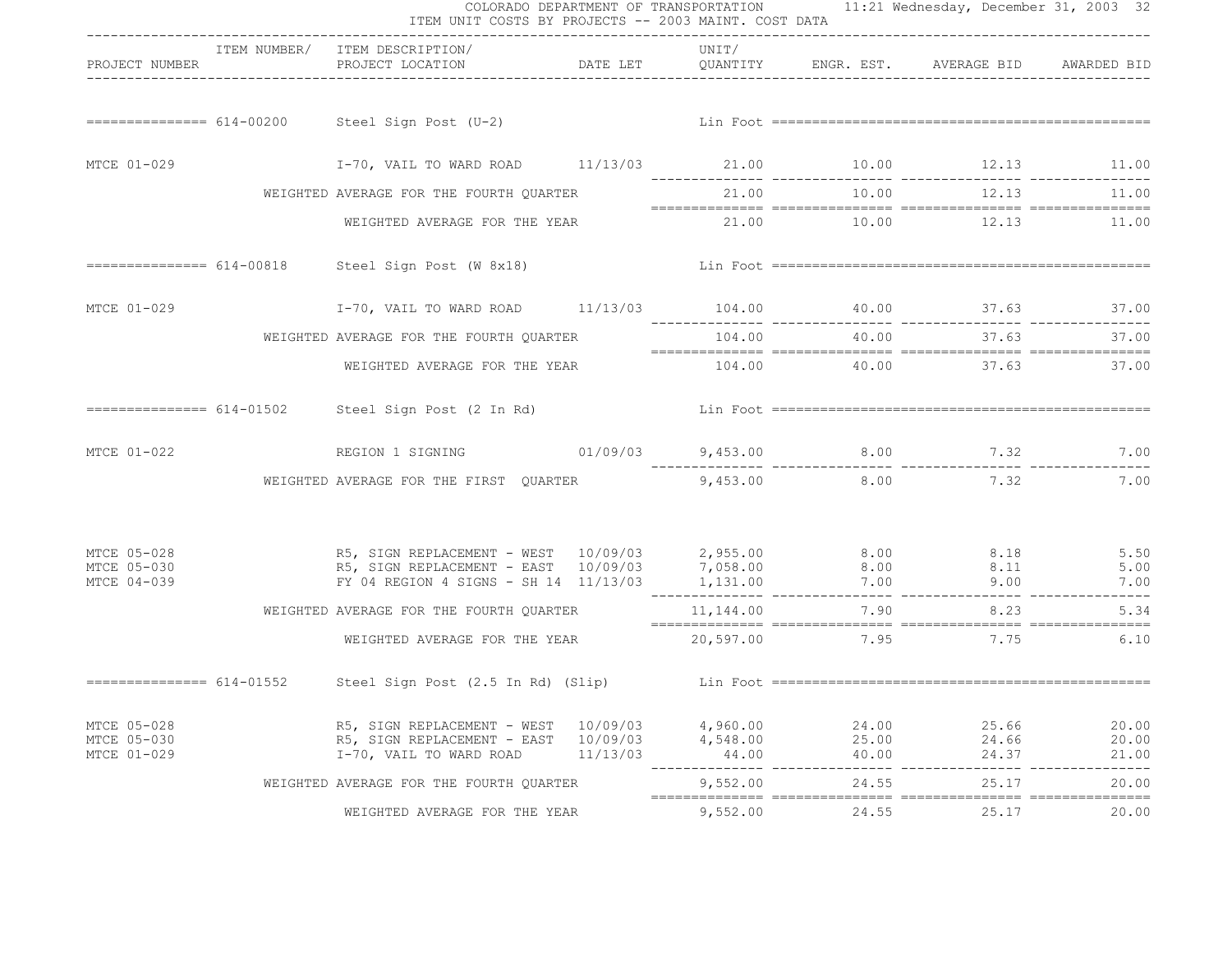|                            | ITEM UNIT COSTS BY PROJECTS -- 2003 MAINT. COST DATA                                                                                                     |          |       |           | COLORADO DEPARTMENT OF TRANSPORTATION 11:21 Wednesday, December 31, 2003 33 |           |
|----------------------------|----------------------------------------------------------------------------------------------------------------------------------------------------------|----------|-------|-----------|-----------------------------------------------------------------------------|-----------|
| PROJECT NUMBER             | ITEM NUMBER/ ITEM DESCRIPTION/<br>PROJECT LOCATION                       DATE LET          QUANTITY        ENGR. EST.       AVERAGE BID      AWARDED BID |          | UNIT/ |           |                                                                             |           |
|                            |                                                                                                                                                          |          |       |           |                                                                             |           |
| MTCE 01-022<br>MTCE 06-026 | REGION 1 SIGNING 01/09/03 14, 142.00 26.00 20.41 21.00<br>R-6 SIGN POST REPLACEMENT 03/13/03 3,500.00 28.00 26.47 23.00                                  |          |       |           |                                                                             | 23.00     |
|                            | WEIGHTED AVERAGE FOR THE FIRST OUARTER                                                                                                                   |          |       |           | 17,642.00 26.40 21.48                                                       | 21.40     |
| MTCE 06-027                | SIGN POSTS IN REGION 6  05/01/03  16,000.00  22.00  20.39  16.00                                                                                         |          |       |           | -------------                                                               |           |
|                            | WEIGHTED AVERAGE FOR THE SECOND QUARTER                                                                                                                  |          |       |           | 16,000.00 22.00 20.39                                                       | 16.00     |
|                            | MTCE 06-035 6 22.25 REGION 6 SIGN POSTS 08/07/03 20,000.00 22.00 22.25 19.75                                                                             |          |       |           |                                                                             |           |
|                            | WEIGHTED AVERAGE FOR THE THIRD QUARTER $20,000.00$ $22.00$ $22.25$                                                                                       |          |       |           |                                                                             | 19.75     |
|                            | MTCE 04-039 6 EY 04 REGION 4 SIGNS - SH 14 11/13/03 3,336.00 19.00 22.50 20.00                                                                           |          |       |           |                                                                             |           |
|                            | WEIGHTED AVERAGE FOR THE FOURTH QUARTER                                                                                                                  |          |       |           | 3,336.00 19.00 22.50 20.00                                                  |           |
|                            | WEIGHTED AVERAGE FOR THE YEAR                                                                                                                            |          |       |           | 56,978.00 23.19 21.42                                                       | 19.22     |
|                            | ============== 614-03003 Conc Footing (Ty 3)                                                                                                             |          |       |           |                                                                             |           |
|                            |                                                                                                                                                          |          |       |           |                                                                             |           |
|                            | WEIGHTED AVERAGE FOR THE FOURTH QUARTER                                                                                                                  |          | 12.00 | 1000.00   | 1065.25                                                                     | 668,00    |
|                            | WEIGHTED AVERAGE FOR THE YEAR                                                                                                                            |          |       |           | 12.00    1000.00    1065.25    668.00                                       |           |
|                            | Var Mesg Sign                                                                                                                                            |          |       |           |                                                                             |           |
| MTCE 01-029                | I-70, VAIL TO WARD ROAD                                                                                                                                  | 11/13/03 | 3.00  | 110000.00 | 137439.00                                                                   | 153553.00 |
|                            | WEIGHTED AVERAGE FOR THE FOURTH QUARTER                                                                                                                  |          | 3.00  | 110000.00 | 137439.00                                                                   | 153553.00 |
|                            | WEIGHTED AVERAGE FOR THE YEAR                                                                                                                            |          | 3.00  | 110000.00 | 137439.00                                                                   | 153553.00 |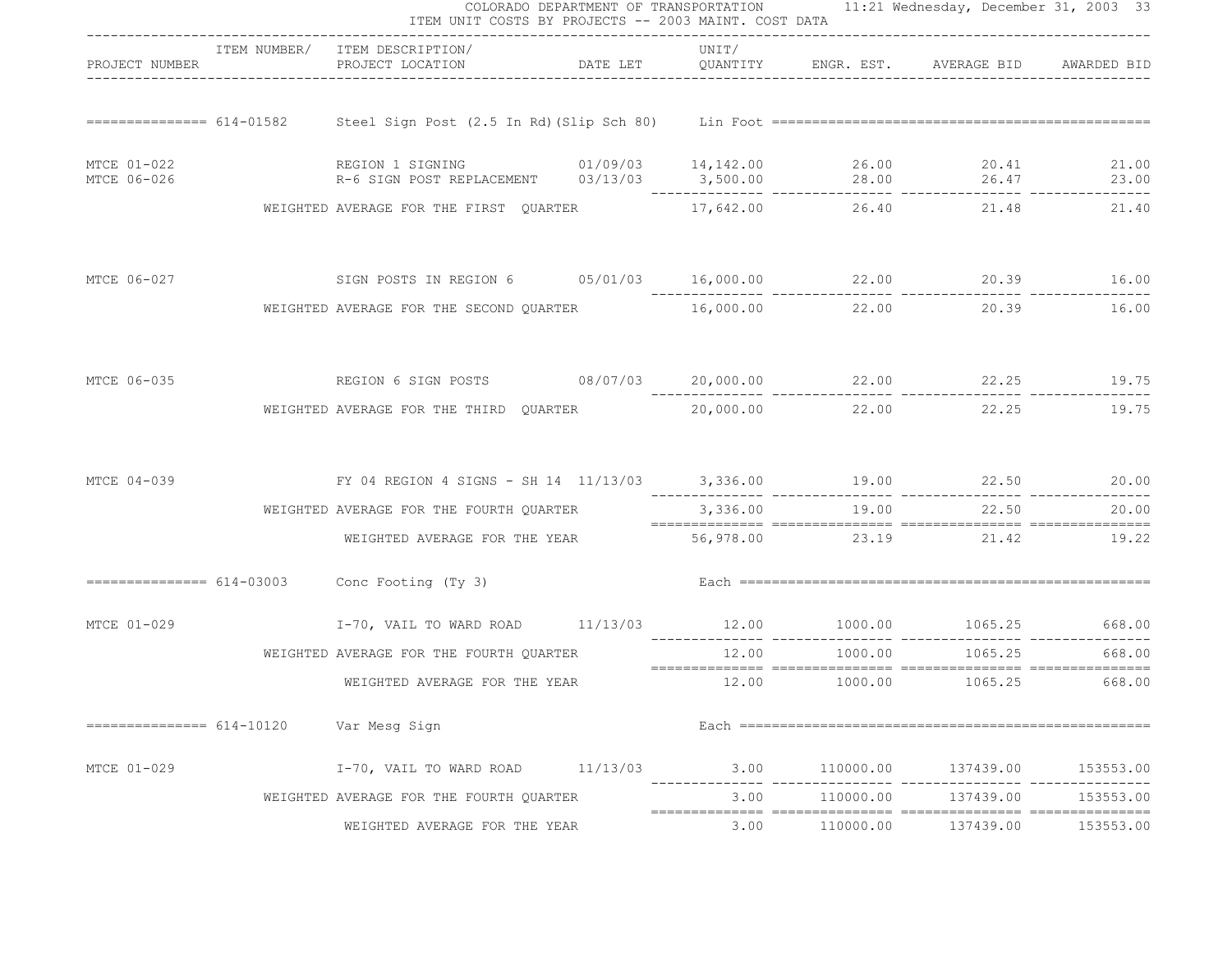|                | ITEM NUMBER/ ITEM DESCRIPTION/                                            | ------------------------------ | UNIT/                           |              |                                                      |               |
|----------------|---------------------------------------------------------------------------|--------------------------------|---------------------------------|--------------|------------------------------------------------------|---------------|
| PROJECT NUMBER | PROJECT LOCATION                                                          |                                |                                 |              | DATE LET QUANTITY ENGR. EST. AVERAGE BID AWARDED BID |               |
|                |                                                                           |                                |                                 |              |                                                      |               |
| MTCE 01-029    | I-70, VAIL TO WARD ROAD 11/13/03 1.00 120000.00 95689.00 101866.00        |                                |                                 |              |                                                      |               |
|                | WEIGHTED AVERAGE FOR THE FOURTH QUARTER                                   |                                |                                 |              | $1.00$ $120000.00$ $95689.00$ $101866.00$            |               |
|                | WEIGHTED AVERAGE FOR THE YEAR                                             |                                |                                 |              | $1.00$ $120000.00$ $95689.00$ $101866.00$            |               |
|                | ============== 614-10128 Blankout Sign (Fib Opt)                          |                                |                                 |              |                                                      |               |
| MTCE 01-029    | I-70, VAIL TO WARD ROAD 11/13/03 12.00 13000.00 10965.75 11180.00         |                                |                                 |              |                                                      |               |
|                | WEIGHTED AVERAGE FOR THE FOURTH OUARTER                                   |                                | 12.00                           | 13000.00     | 10965.75                                             | 11180.00      |
|                | WEIGHTED AVERAGE FOR THE YEAR                                             |                                |                                 |              | 12.00   13000.00   10965.75   11180.00               |               |
|                | $=========== 614-10151$ 12 In LED (Ball) (Green)                          |                                |                                 |              |                                                      |               |
| MTCE 06-038    | TRAFFIC SIGNALS - LED REPLACE 11/13/03 396.00 210.00 166.69 118.00        |                                |                                 |              |                                                      |               |
|                | WEIGHTED AVERAGE FOR THE FOURTH QUARTER                                   |                                |                                 |              | 396.00 210.00 166.69 118.00                          |               |
|                | WEIGHTED AVERAGE FOR THE YEAR                                             |                                |                                 |              | 396.00 210.00 166.69 118.00                          |               |
|                | $========== == 614-10152$ 12 In LED (Ball) (Red)                          |                                |                                 |              |                                                      |               |
| MTCE 06-038    | TRAFFIC SIGNALS - LED REPLACE 11/13/03 167.00 125.00 125.00 120.63 118.00 |                                | --------------- --------------- |              |                                                      |               |
|                | WEIGHTED AVERAGE FOR THE FOURTH QUARTER                                   |                                | 167.00                          | 125.00       | 120.63                                               | 118.00        |
|                | WEIGHTED AVERAGE FOR THE YEAR                                             |                                |                                 |              | $167.00$ $125.00$ $120.63$ $118.00$                  |               |
|                |                                                                           |                                |                                 |              |                                                      |               |
| MTCE 06-038    | TRAFFIC SIGNALS - LED REPLACE 11/13/03 396.00 145.00 121.73 118.00        |                                |                                 |              |                                                      |               |
|                | WEIGHTED AVERAGE FOR THE FOURTH QUARTER                                   |                                | 396.00                          | 145.00       |                                                      | 121.73 118.00 |
|                | WEIGHTED AVERAGE FOR THE YEAR                                             |                                |                                 |              | $396.00$ 145.00 121.73 118.00                        |               |
|                | $=$ $=$ $=$ $=$ $=$ $=$ $=$ $=$ $=$ $614-10156$ 12 In LED (Arr) (Green)   |                                |                                 |              |                                                      |               |
| MTCE 06-038    | TRAFFIC SIGNALS - LED REPLACE 11/13/03 55.00 120.00 124.43 118.00         |                                |                                 |              |                                                      |               |
|                | WEIGHTED AVERAGE FOR THE FOURTH QUARTER                                   |                                |                                 | 55.00 120.00 | 124.43                                               | 118.00        |
|                | WEIGHTED AVERAGE FOR THE YEAR                                             |                                |                                 |              |                                                      |               |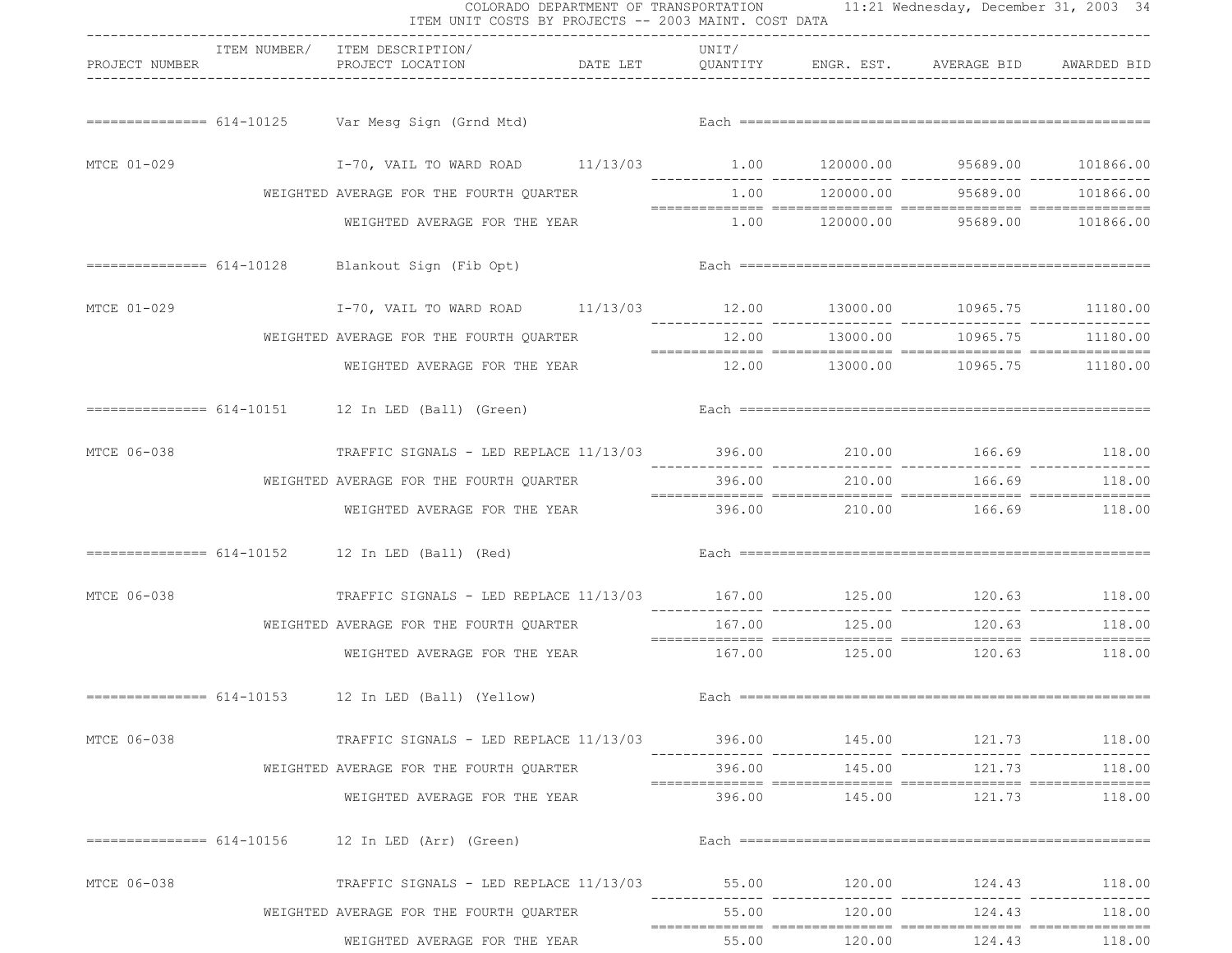|                             | ITEM UNIT COSTS BY PROJECTS -- 2003 MAINT. COST DATA                                                           | --------------------------------- |       |               |                                  |          |
|-----------------------------|----------------------------------------------------------------------------------------------------------------|-----------------------------------|-------|---------------|----------------------------------|----------|
| PROJECT NUMBER              | ITEM NUMBER/ ITEM DESCRIPTION/<br>PROJECT LOCATION <b>DATE LET</b> QUANTITY ENGR. EST. AVERAGE BID AWARDED BID |                                   | UNIT/ |               |                                  |          |
|                             | ============== 614-10157   12 In LED (Arr) (Red)                                                               |                                   |       |               |                                  |          |
| MTCE 06-038                 | TRAFFIC SIGNALS - LED REPLACE 11/13/03 5.00 100.00 98.43 118.00                                                |                                   |       |               |                                  |          |
|                             | WEIGHTED AVERAGE FOR THE FOURTH QUARTER                                                                        |                                   |       |               | $5.00$ $100.00$ $98.43$ $118.00$ |          |
|                             | WEIGHTED AVERAGE FOR THE YEAR                                                                                  |                                   |       |               | $5.00$ $100.00$ $98.43$ $118.00$ |          |
|                             | $=========== 614-10158$ 12 In LED (Arr) (Yellow)                                                               |                                   |       |               |                                  |          |
| MTCE 06-038                 | TRAFFIC SIGNALS - LED REPLACE 11/13/03 55.00 100.00 99.53 118.00                                               |                                   |       |               |                                  |          |
|                             | WEIGHTED AVERAGE FOR THE FOURTH QUARTER                                                                        |                                   |       |               |                                  |          |
|                             | WEIGHTED AVERAGE FOR THE YEAR 55.00 100.00 99.53 118.00                                                        |                                   |       |               |                                  |          |
|                             | Signal Head B-Plates (Install Only)                                                                            |                                   |       |               |                                  |          |
| MTCE 02-013                 | 125 & BAPTIST RD. SIGNALS 03/13/03 12.00 50.00 198.07 50.00                                                    |                                   |       |               |                                  |          |
|                             | WEIGHTED AVERAGE FOR THE FIRST QUARTER                                                                         |                                   | 12.00 |               |                                  | 50.00    |
|                             | WEIGHTED AVERAGE FOR THE YEAR                                                                                  |                                   |       |               | 12.00 50.00 198.07 50.00         |          |
| =============== $614-32400$ |                                                                                                                |                                   |       |               |                                  |          |
| MTCE 01-029                 | I-70, VAIL TO WARD ROAD 11/13/03 2.00 45000.00 24333.50 23968.00                                               |                                   |       |               |                                  |          |
|                             | WEIGHTED AVERAGE FOR THE FOURTH QUARTER                                                                        |                                   | 2.00  | 45000.00      | 24333.50                         | 23968.00 |
|                             | WEIGHTED AVERAGE FOR THE YEAR                                                                                  |                                   |       |               | 2.00 45000.00 24333.50           | 23968.00 |
|                             |                                                                                                                |                                   |       |               |                                  |          |
| MTCE 01-029                 | $I-70$ , VAIL TO WARD ROAD $11/13/03$ $1.00$ $30$                                                              |                                   |       |               | 30000.00 46346.75                | 44395.00 |
|                             | WEIGHTED AVERAGE FOR THE FOURTH QUARTER                                                                        |                                   | 1.00  | 30000.00      | 46346.75                         | 44395.00 |
|                             | WEIGHTED AVERAGE FOR THE YEAR                                                                                  |                                   | 1.00  |               | 30000.00 46346.75                | 44395.00 |
|                             |                                                                                                                |                                   |       |               |                                  |          |
| MTCE 01-027                 | REGION 1 PEDESTRIAN SIGNALS 08/07/03 298.00 300.00 229.34 179.00                                               |                                   |       |               |                                  |          |
|                             | WEIGHTED AVERAGE FOR THE THIRD QUARTER                                                                         |                                   |       | 298.00 300.00 | 229.34                           | 179.00   |
|                             | WEIGHTED AVERAGE FOR THE YEAR                                                                                  |                                   |       |               | 298.00 300.00 229.34 179.00      |          |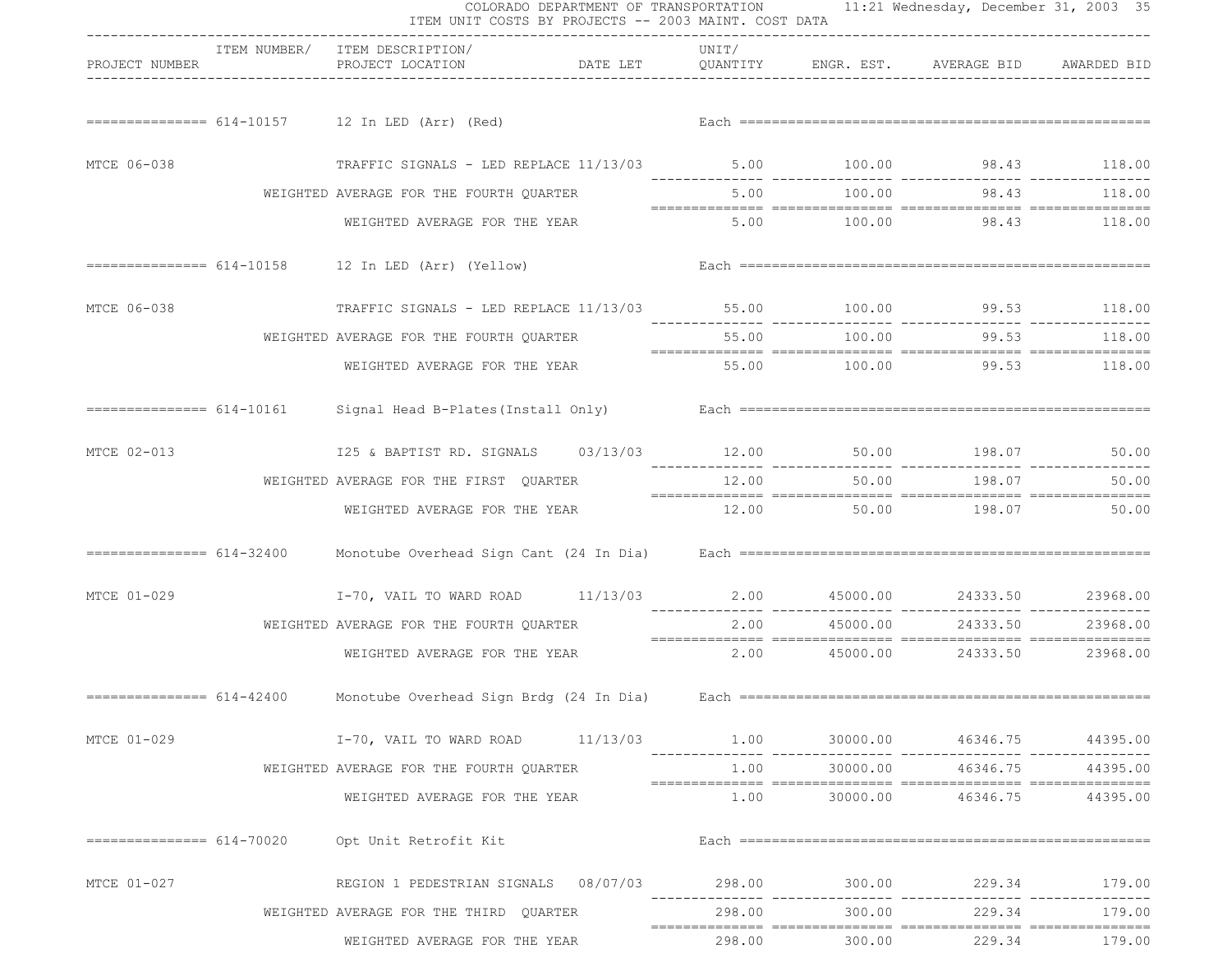|                |                           | ITEM UNIT COSTS BY PROJECTS -- 2003 MAINT. COST DATA<br>------------------------------                                                                                                                                         | COLORADO DEPARTMENT OF TRANSPORTATION 11:21 Wednesday, December 31, 2003 36 |                               |               |                 |
|----------------|---------------------------|--------------------------------------------------------------------------------------------------------------------------------------------------------------------------------------------------------------------------------|-----------------------------------------------------------------------------|-------------------------------|---------------|-----------------|
| PROJECT NUMBER |                           | ITEM NUMBER/ ITEM DESCRIPTION/<br>PROJECT LOCATION                                                                                                                                                                             | UNIT/<br>DATE LET QUANTITY ENGR. EST. AVERAGE BID AWARDED BID               |                               |               |                 |
|                |                           | Each discussed and the set of the Minimum Section of the Minimum Section of the Minimum Section of the Minimum Section of the Minimum Section of the Minimum Section of the Minimum Section of the Minimum Section of the Mini |                                                                             |                               |               |                 |
| MTCE 01-027    |                           | REGION 1 PEDESTRIAN SIGNALS 08/07/03 32.00 450.00 385.32 410.00                                                                                                                                                                |                                                                             |                               |               |                 |
|                |                           | WEIGHTED AVERAGE FOR THE THIRD QUARTER                                                                                                                                                                                         |                                                                             | 32.00 450.00                  |               | 385.32 410.00   |
|                |                           | WEIGHTED AVERAGE FOR THE YEAR                                                                                                                                                                                                  |                                                                             | 32.00  450.00  385.32  410.00 |               |                 |
|                |                           | ============== 614-72875 Loop Detect Wire                                                                                                                                                                                      |                                                                             |                               |               |                 |
| MTCE 07-005    |                           | STATEWIDE TRAFFIC LOOP REPAIR 04/03/03  2,000.00  3.00  3.00  3.03  3.00                                                                                                                                                       |                                                                             |                               |               | --------------- |
|                |                           | WEIGHTED AVERAGE FOR THE SECOND QUARTER                                                                                                                                                                                        | 2,000.00                                                                    |                               | $3.00$ $3.03$ | 3.00            |
|                |                           | WEIGHTED AVERAGE FOR THE YEAR                                                                                                                                                                                                  |                                                                             | 2,000.00 3.00 3.03 3.00       |               |                 |
|                |                           |                                                                                                                                                                                                                                |                                                                             |                               |               |                 |
| MTCE 02-013    |                           | 125 & BAPTIST RD. SIGNALS 03/13/03 2.00 600.00 1773.04 600.00                                                                                                                                                                  |                                                                             |                               |               |                 |
|                |                           | WEIGHTED AVERAGE FOR THE FIRST QUARTER                                                                                                                                                                                         | 2.00                                                                        | 600.00                        |               | 1773.04 600.00  |
|                |                           | WEIGHTED AVERAGE FOR THE YEAR                                                                                                                                                                                                  | $2.00$ 600.00 $1773.04$ 600.00                                              |                               |               |                 |
|                | =============== 614-72897 | Signal Cable (Install Only)                                                                                                                                                                                                    |                                                                             |                               |               |                 |
| MTCE 02-013    |                           | 125 & BAPTIST RD. SIGNALS 03/13/03 6,000.00 1.30 0.94 1.00                                                                                                                                                                     |                                                                             |                               |               |                 |
|                |                           | WEIGHTED AVERAGE FOR THE FIRST QUARTER                                                                                                                                                                                         | 6,000.00                                                                    | 1.30                          | 0.94          | 1.00            |
|                |                           | WEIGHTED AVERAGE FOR THE YEAR 6,000.00 1.30 0.94 1.00                                                                                                                                                                          |                                                                             |                               |               |                 |
|                |                           |                                                                                                                                                                                                                                |                                                                             |                               |               |                 |
| MTCE 07-005    |                           | 500.00 500.60 500.00 500.00 500.00 500.00 500.00 STATEWIDE TRAFFIC LOOP REPAIR 04/03/03                                                                                                                                        |                                                                             |                               |               |                 |
|                |                           | WEIGHTED AVERAGE FOR THE SECOND QUARTER                                                                                                                                                                                        | 37.00                                                                       | 500.00                        | 500.60        | 200.00          |
|                |                           | WEIGHTED AVERAGE FOR THE YEAR                                                                                                                                                                                                  |                                                                             | $37.00$ 500.00 500.60         |               | 200.00          |
|                |                           |                                                                                                                                                                                                                                |                                                                             |                               |               |                 |
| MTCE 02-013    |                           | 125 & BAPTIST RD. SIGNALS 03/13/03 18.00 250.00 240.33 131.67                                                                                                                                                                  |                                                                             |                               |               |                 |
|                |                           | WEIGHTED AVERAGE FOR THE FIRST QUARTER                                                                                                                                                                                         | 18.00                                                                       | 250.00                        | 240.33        | 131.67          |
|                |                           | WEIGHTED AVERAGE FOR THE YEAR                                                                                                                                                                                                  | 18.00                                                                       | 250.00                        |               | 240.33 131.67   |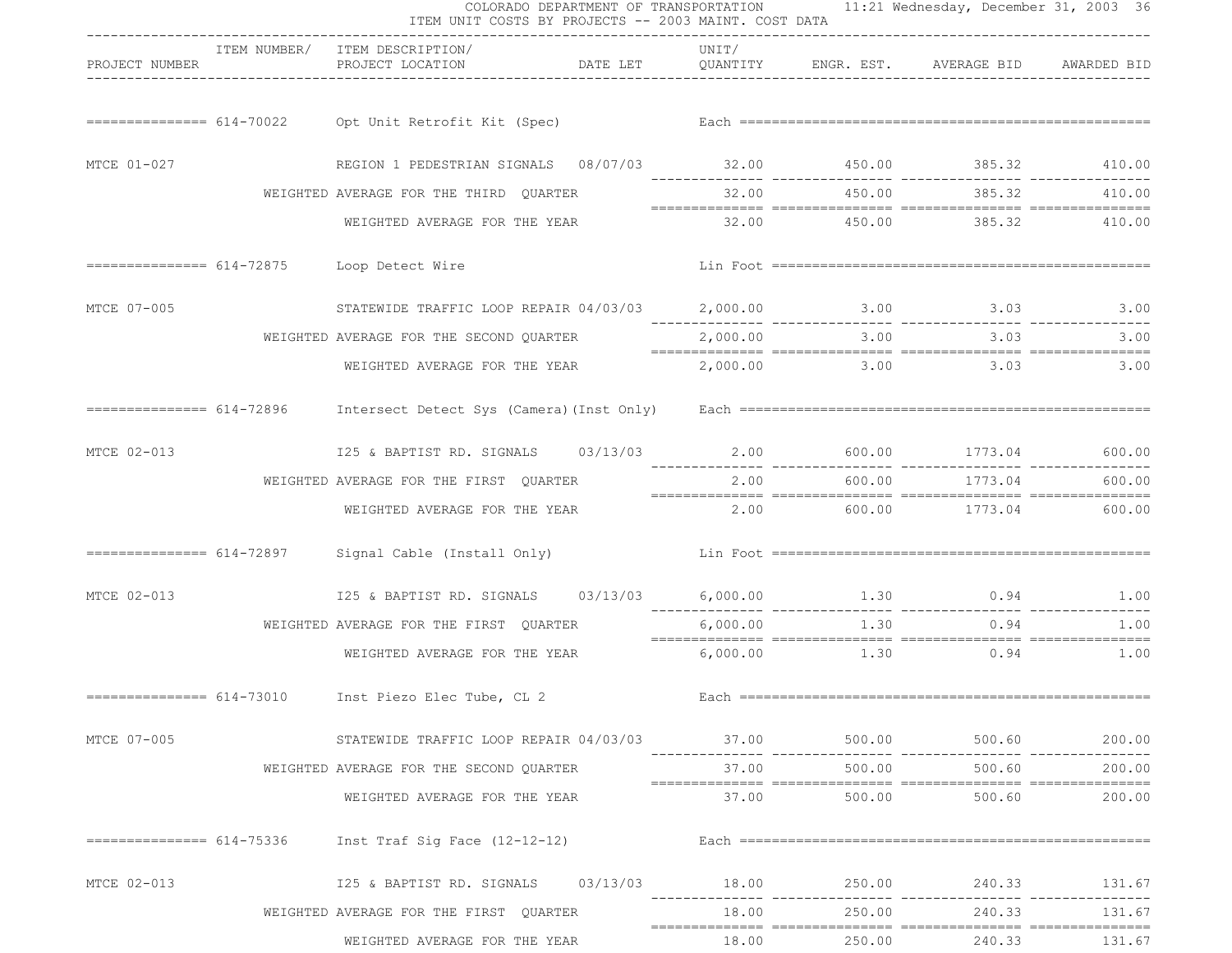|                                       | ITEM UNIT COSTS BY PROJECTS -- 2003 MAINT. COST DATA                  | ------------------------------ |                               |              |                                                                  |                |
|---------------------------------------|-----------------------------------------------------------------------|--------------------------------|-------------------------------|--------------|------------------------------------------------------------------|----------------|
| PROJECT NUMBER                        | ITEM NUMBER/ ITEM DESCRIPTION/<br>PROJECT LOCATION                    |                                | UNIT/                         |              | DATE LET    QUANTITY    ENGR. EST.    AVERAGE BID    AWARDED BID |                |
|                                       |                                                                       |                                |                               |              |                                                                  |                |
| MTCE 02-013                           | 125 & BAPTIST RD. SIGNALS  03/13/03  2.00  1850.00  2964.79  750.00   |                                |                               |              |                                                                  |                |
|                                       | WEIGHTED AVERAGE FOR THE FIRST QUARTER                                |                                |                               | 2.00 1850.00 |                                                                  | 2964.79 750.00 |
|                                       | WEIGHTED AVERAGE FOR THE YEAR                                         |                                |                               |              | 2.00 1850.00 2964.79 750.00                                      |                |
|                                       | ============== 614-75890 Inst Span Wire Cable                         |                                |                               |              |                                                                  |                |
| MTCE 02-013                           | 125 & BAPTIST RD. SIGNALS 03/13/03 1,600.00 1.40 4.16 1.00            |                                |                               |              |                                                                  |                |
|                                       | WEIGHTED AVERAGE FOR THE FIRST QUARTER                                |                                | 1,600.00                      |              | $1.40$ $4.16$                                                    | 1.00           |
|                                       | WEIGHTED AVERAGE FOR THE YEAR                                         |                                |                               |              | $1,600.00$ $1.40$ $4.16$ $1.00$                                  |                |
| ============== 614-80000 Flash Beacon |                                                                       |                                |                               |              |                                                                  |                |
| MTCE 01-022                           | REGION 1 SIGNING 01/09/03 2.00 2000.00 3256.25 4000.00                |                                |                               |              |                                                                  |                |
|                                       | WEIGHTED AVERAGE FOR THE FIRST QUARTER                                |                                | 2.00                          | 2000.00      | 3256.25                                                          | 4000.00        |
|                                       | WEIGHTED AVERAGE FOR THE YEAR                                         |                                |                               |              | $2.00$ $2000.00$ $3256.25$ $4000.00$                             |                |
|                                       | ============== 614-80355 Portable Mesg Panel                          |                                |                               |              |                                                                  |                |
| MTCE 03-013                           | GLENWOOD CANYON JOINT REPAIR 03/06/03 1.00 32000.00 321.25 330.00     |                                | --------------- ------------- |              |                                                                  |                |
|                                       | WEIGHTED AVERAGE FOR THE FIRST QUARTER                                |                                | 1.00                          | 32000.00     | 321.25                                                           | 330.00         |
|                                       | WEIGHTED AVERAGE FOR THE YEAR                                         |                                |                               |              | $1.00$ $32000.00$ $321.25$ $330.00$                              |                |
|                                       | ============== 614-85001 Impact Atten                                 |                                |                               |              |                                                                  |                |
| MTCE 06-031                           | 1 25 & 88 AND I 70 & VASQUEZ 05/15/03 2.00 22000.00 21304.42 19000.00 |                                |                               |              |                                                                  |                |
|                                       | WEIGHTED AVERAGE FOR THE SECOND OUARTER                               |                                | 2.00                          | 22000.00     | 21304.42                                                         | 19000.00       |
|                                       | WEIGHTED AVERAGE FOR THE YEAR                                         |                                | 2.00                          |              | 22000.00 21304.42                                                | 19000.00       |
|                                       | $=$ ============== $614-85040$ Impact Atten (T-M-A)                   |                                |                               |              |                                                                  |                |
| MTCE 06-032                           | R6 EXPANSION JOINT REPAIR 08/28/03 2.00 10000.00 9658.01              |                                |                               |              |                                                                  | 5000.00        |
|                                       | WEIGHTED AVERAGE FOR THE THIRD QUARTER                                |                                | 2.00                          | 10000.00     | 9658.01                                                          | 5000.00        |
|                                       | WEIGHTED AVERAGE FOR THE YEAR                                         |                                | 2.00                          |              | 10000.00 9658.01                                                 | 5000.00        |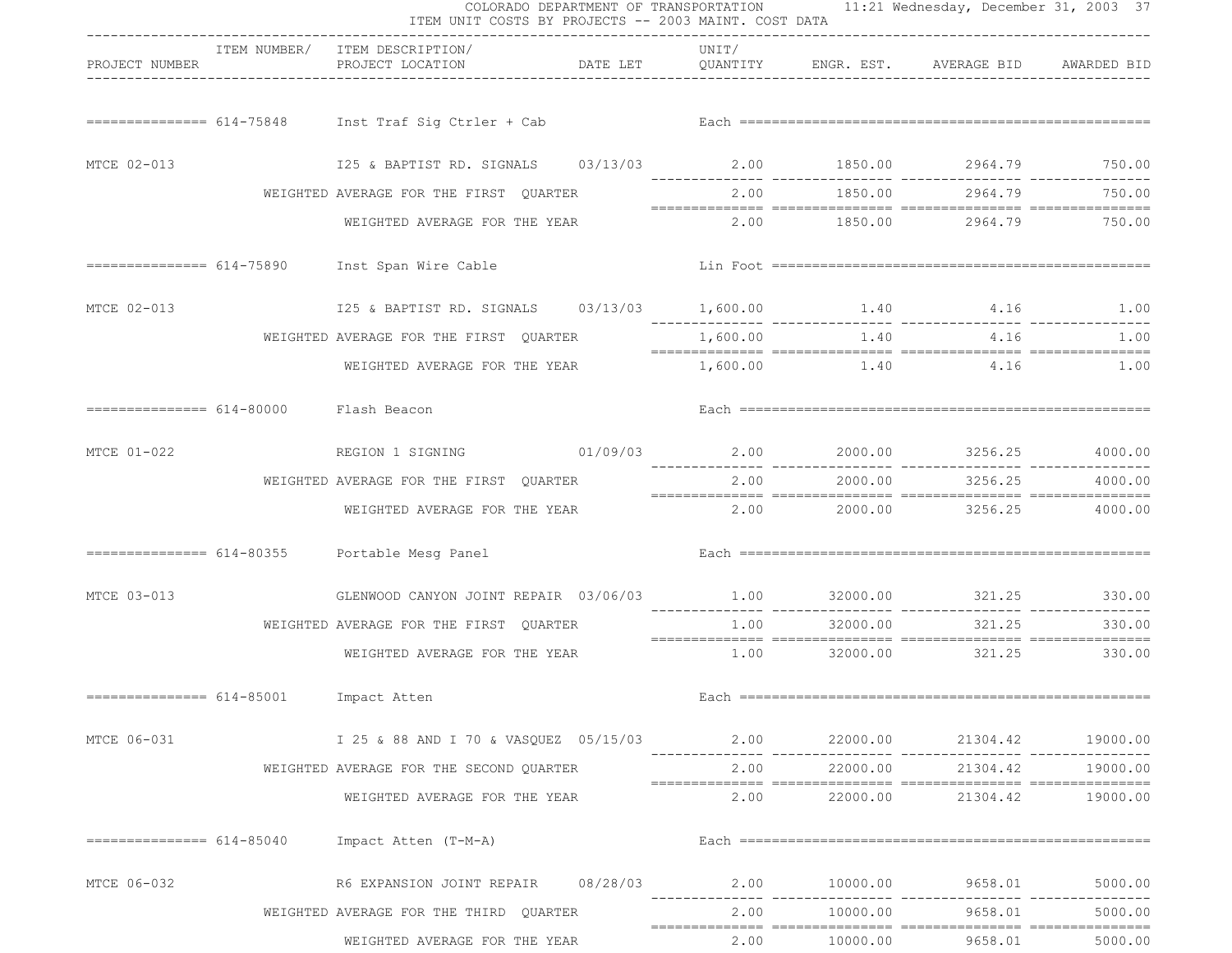| PROJECT NUMBER            | ITEM NUMBER/ ITEM DESCRIPTION/                                                    |          |           |             |                                        |                |
|---------------------------|-----------------------------------------------------------------------------------|----------|-----------|-------------|----------------------------------------|----------------|
|                           |                                                                                   |          |           |             |                                        |                |
|                           |                                                                                   |          |           |             |                                        |                |
| MTCE 04-024               | CONCRETE SLABS I25 & I76 01/02/03 2.00 8000.00 11768.09 25000.00                  |          |           |             |                                        |                |
|                           | WEIGHTED AVERAGE FOR THE FIRST QUARTER                                            |          |           |             | $2.00$ $8000.00$ $11768.09$ $25000.00$ |                |
|                           | MTCE 04-040 CONCRETE SLABS ON I25 06/26/03 2.00 11000.00 11970.34 9000.00         |          |           |             |                                        |                |
|                           | WEIGHTED AVERAGE FOR THE SECOND QUARTER $2.00$ 11000.00 11970.34 9000.00          |          |           |             |                                        |                |
|                           | MTCE 04-041 6528.46                                                               |          |           |             |                                        |                |
|                           | WEIGHTED AVERAGE FOR THE THIRD QUARTER                                            |          |           |             | $1.00$ $11000.00$ $25132.12$ $9528.46$ |                |
|                           | WEIGHTED AVERAGE FOR THE YEAR 69 00000 5.00 9800.00 13411.71 15505.69             |          |           |             |                                        |                |
|                           |                                                                                   |          |           |             |                                        |                |
| MTCE 02-013               | 125 & BAPTIST RD. SIGNALS 03/13/03 2.00 600.00 2043.01 400.00                     |          |           |             |                                        |                |
|                           | WEIGHTED AVERAGE FOR THE FIRST QUARTER                                            |          |           | 2.00 600.00 |                                        | 2043.01 400.00 |
|                           | WEIGHTED AVERAGE FOR THE YEAR                                                     |          |           |             | $2.00$ 600.00 $2043.01$ 400.00         |                |
|                           |                                                                                   |          |           |             |                                        |                |
|                           | MTCE 02-012 602/2000 9100000 1000000 92/20000 1000000 92/2000 92/2000 93.000 5.94 |          |           |             |                                        |                |
|                           | WEIGHTED AVERAGE FOR THE FIRST QUARTER                                            |          | 1,000.00  | 3.00        | 5.94                                   | 2.00           |
|                           | WEIGHTED AVERAGE FOR THE YEAR                                                     |          | 1,000.00  | 3.00        | 5.94                                   | 2.00           |
| =============== 614-87424 | Fiber Optic Cable (S Mode) (24 S)                                                 |          |           |             |                                        |                |
| MTCE 02-012               | PUEBLO - ITS CABLE                                                                | 02/20/03 | 54,078.00 | 2.50        | 1.39                                   | 0.80           |
|                           | WEIGHTED AVERAGE FOR THE FIRST QUARTER                                            |          | 54,078.00 | 2.50        | 1.39                                   | 0.80           |
|                           | WEIGHTED AVERAGE FOR THE YEAR                                                     |          | 54,078.00 | 2.50        | 1.39                                   | 0.80           |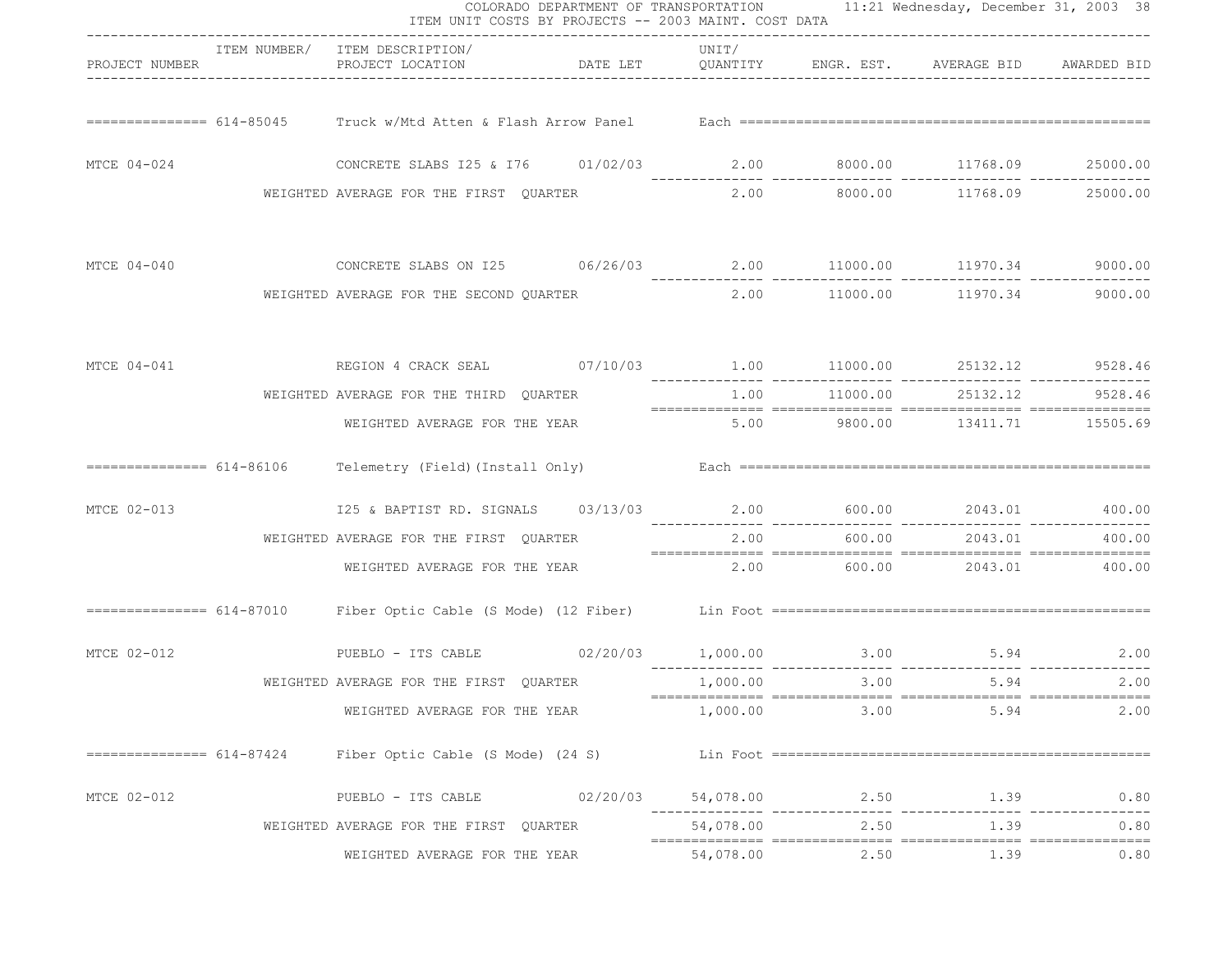|                | ITEM UNIT COSTS BY PROJECTS -- 2003 MAINT. COST DATA                                                                                                                                                                           | ---------------------------------- |        |       |                                         |       |
|----------------|--------------------------------------------------------------------------------------------------------------------------------------------------------------------------------------------------------------------------------|------------------------------------|--------|-------|-----------------------------------------|-------|
| PROJECT NUMBER | ITEM NUMBER/ ITEM DESCRIPTION/<br>PROJECT LOCATION                        DATE LET           QUANTITY         ENGR. EST.       AVERAGE BID      AWARDED BID                                                                    |                                    | UNIT/  |       |                                         |       |
|                | ============== 618-00005 Prestress Steel Bar                                                                                                                                                                                   |                                    |        |       |                                         |       |
| MTCE 03-013    | GLENWOOD CANYON JOINT REPAIR 03/06/03 6.30 6.30 300.00 1080.00 960.00                                                                                                                                                          |                                    |        |       |                                         |       |
|                | WEIGHTED AVERAGE FOR THE FIRST QUARTER                                                                                                                                                                                         |                                    |        |       | $6.30$ $300.00$ $1080.00$ $960.00$      |       |
|                | WEIGHTED AVERAGE FOR THE YEAR                                                                                                                                                                                                  |                                    |        |       | $6.30$ $300.00$ $1080.00$ $960.00$      |       |
|                | ============== 619-00000 Water Meter and Vault                                                                                                                                                                                 |                                    |        |       |                                         |       |
|                | MTCE 06-025 170 - PECOS WEST 04/24/03 13.00 3500.00 16934.91 19614.73                                                                                                                                                          |                                    |        |       |                                         |       |
|                | WEIGHTED AVERAGE FOR THE SECOND QUARTER                                                                                                                                                                                        |                                    |        |       | $13.00$ $3500.00$ $16934.91$ $19614.73$ |       |
|                | WEIGHTED AVERAGE FOR THE YEAR                                                                                                                                                                                                  |                                    |        |       | 13.00 3500.00 16934.91 19614.73         |       |
|                | ============== 619-30160 2 In Galv Pipe                                                                                                                                                                                        |                                    |        |       |                                         |       |
|                | MTCE 06-025 170 - PECOS WEST 04/24/03 700.00 20.00 32.87 35.60                                                                                                                                                                 |                                    |        |       |                                         |       |
|                | WEIGHTED AVERAGE FOR THE SECOND QUARTER                                                                                                                                                                                        |                                    | 700.00 |       | 20.00 32.87                             | 35.60 |
|                | WEIGHTED AVERAGE FOR THE YEAR                                                                                                                                                                                                  |                                    |        |       | 700.00 20.00 32.87 35.60                |       |
|                | $============ 619-30240$ 3 In Galv Pipe                                                                                                                                                                                        |                                    |        |       |                                         |       |
| MTCE 06-025    | I 70 - PECOS WEST 694/24/03 255.00 25.00 25.00 39.75 46.26                                                                                                                                                                     |                                    |        |       |                                         |       |
|                | WEIGHTED AVERAGE FOR THE SECOND QUARTER                                                                                                                                                                                        |                                    | 255.00 | 25.00 | 39.75                                   | 46.26 |
|                | WEIGHTED AVERAGE FOR THE YEAR $255.00$ $25.00$ $39.75$ $46.26$                                                                                                                                                                 |                                    |        |       |                                         |       |
|                | ============== 619-30480 6 In Galv Pipe                                                                                                                                                                                        |                                    |        |       |                                         |       |
| MTCE 06-025    | . 53 . 1 70 - PECOS WEST 04/24/03 150.00 30.00 55.44 50.00 55.44 50.00 55.44 50.00 55.44 50.00 55.44 50.00 55.44 50.00 55.44 50.00 55.44 50.00 55.44 50.00 55.44 50.00 55.44 50.00 50.00 50.00 55.44 50.00 50.00 50.00 50.00 5 |                                    |        |       |                                         | 63.32 |
|                | WEIGHTED AVERAGE FOR THE SECOND QUARTER                                                                                                                                                                                        |                                    | 150.00 | 30.00 | 55.44                                   | 63.32 |
|                | WEIGHTED AVERAGE FOR THE YEAR                                                                                                                                                                                                  |                                    |        |       | 150.00 30.00 55.44                      | 63.32 |
|                | $=$ ============== $619-30640$ 8 In Galv Pipe                                                                                                                                                                                  |                                    |        |       |                                         |       |
| MTCE 06-025    |                                                                                                                                                                                                                                |                                    |        |       |                                         | 92.83 |
|                | WEIGHTED AVERAGE FOR THE SECOND QUARTER                                                                                                                                                                                        |                                    |        |       | 270.00 40.00 69.61                      | 92.83 |
|                | WEIGHTED AVERAGE FOR THE YEAR                                                                                                                                                                                                  |                                    |        |       | 270.00 40.00 69.61                      | 92.83 |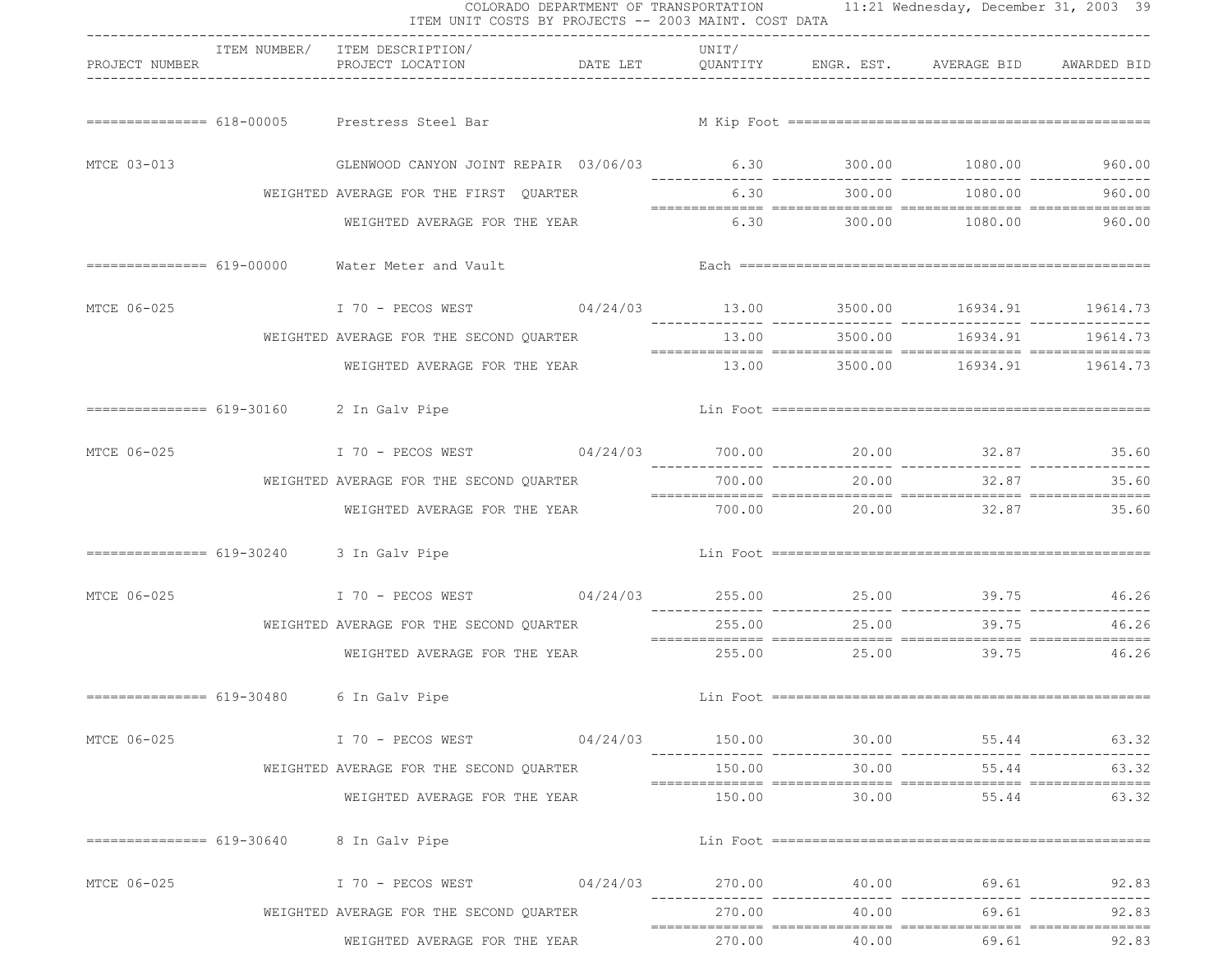|                |                                                                                                                | COLORADO DEPARTMENT OF TRANSPORTATION 11:21 Wednesday, December 31, 2003 40<br>ITEM UNIT COSTS BY PROJECTS -- 2003 MAINT. COST DATA |           |      |                          |       |
|----------------|----------------------------------------------------------------------------------------------------------------|-------------------------------------------------------------------------------------------------------------------------------------|-----------|------|--------------------------|-------|
| PROJECT NUMBER | ITEM NUMBER/ ITEM DESCRIPTION/<br>PROJECT LOCATION <b>DATE LET</b> QUANTITY ENGR. EST. AVERAGE BID AWARDED BID | -----------------------------------                                                                                                 | UNIT/     |      |                          |       |
|                | $=========== 619-40120$ $1-1/2$ In Copper Pipe                                                                 |                                                                                                                                     |           |      |                          |       |
| MTCE 06-025    | I 70 - PECOS WEST 09/24/03 40.00 25.00 16.65 21.96                                                             |                                                                                                                                     |           |      |                          |       |
|                | WEIGHTED AVERAGE FOR THE SECOND QUARTER                                                                        |                                                                                                                                     |           |      | 40.00 25.00 16.65 21.96  |       |
|                | WEIGHTED AVERAGE FOR THE YEAR                                                                                  |                                                                                                                                     |           |      | 40.00 25.00 16.65 21.96  |       |
|                | ============== 619-40160 2 In Copper Pipe                                                                      |                                                                                                                                     |           |      |                          |       |
|                | MTCE 06-025 170 - PECOS WEST 04/24/03 200.00 20.00 18.96 23.87                                                 |                                                                                                                                     |           |      |                          |       |
|                | WEIGHTED AVERAGE FOR THE SECOND QUARTER                                                                        |                                                                                                                                     | 200.00    |      | 20.00 18.96              | 23.87 |
|                | WEIGHTED AVERAGE FOR THE YEAR $200.00$ $20.00$ $18.96$ $23.87$                                                 |                                                                                                                                     |           |      |                          |       |
|                | ============== 619-40240 3 In Copper Pipe                                                                      |                                                                                                                                     |           |      |                          |       |
|                | MTCE 06-025 170 - PECOS WEST 04/24/03 280.00 30.00 26.88 28.64                                                 |                                                                                                                                     |           |      |                          |       |
|                | WEIGHTED AVERAGE FOR THE SECOND QUARTER                                                                        |                                                                                                                                     | 280.00    |      | 30.00 26.88              | 28.64 |
|                | WEIGHTED AVERAGE FOR THE YEAR                                                                                  |                                                                                                                                     |           |      | 280.00 30.00 26.88 28.64 |       |
|                | ============== 619-50080    1 In Plastic Pipe                                                                  |                                                                                                                                     |           |      |                          |       |
| MTCE 06-025    | I 70 - PECOS WEST 04/24/03 66,020.00 1.75 2.37 1.81                                                            |                                                                                                                                     |           |      |                          |       |
|                | WEIGHTED AVERAGE FOR THE SECOND QUARTER                                                                        |                                                                                                                                     | 66,020.00 | 1.75 | 2.37                     | 1.81  |
|                | WEIGHTED AVERAGE FOR THE YEAR 66,020.00 1.75 2.37 1.81                                                         |                                                                                                                                     |           |      |                          |       |
|                |                                                                                                                |                                                                                                                                     |           |      |                          |       |
| MTCE 06-025    |                                                                                                                |                                                                                                                                     |           |      |                          |       |
|                | WEIGHTED AVERAGE FOR THE SECOND QUARTER                                                                        |                                                                                                                                     |           |      | 14,030.00 2.50 2.49      | 1.87  |
|                | WEIGHTED AVERAGE FOR THE YEAR                                                                                  |                                                                                                                                     |           |      | 14,030.00 2.50 2.49      | 1.87  |
|                | $1 - 1/2$ In Plastic Pipe                                                                                      |                                                                                                                                     |           |      |                          |       |
| MTCE 06-025    | I 70 - PECOS WEST 09/24/03 14,540.00 3.00 2.58 1.98                                                            |                                                                                                                                     |           |      |                          |       |
|                | WEIGHTED AVERAGE FOR THE SECOND QUARTER                                                                        |                                                                                                                                     | 14,540.00 |      | $3.00$ 2.58              | 1.98  |
|                | WEIGHTED AVERAGE FOR THE YEAR                                                                                  |                                                                                                                                     | 14,540.00 | 3.00 | 2.58                     | 1.98  |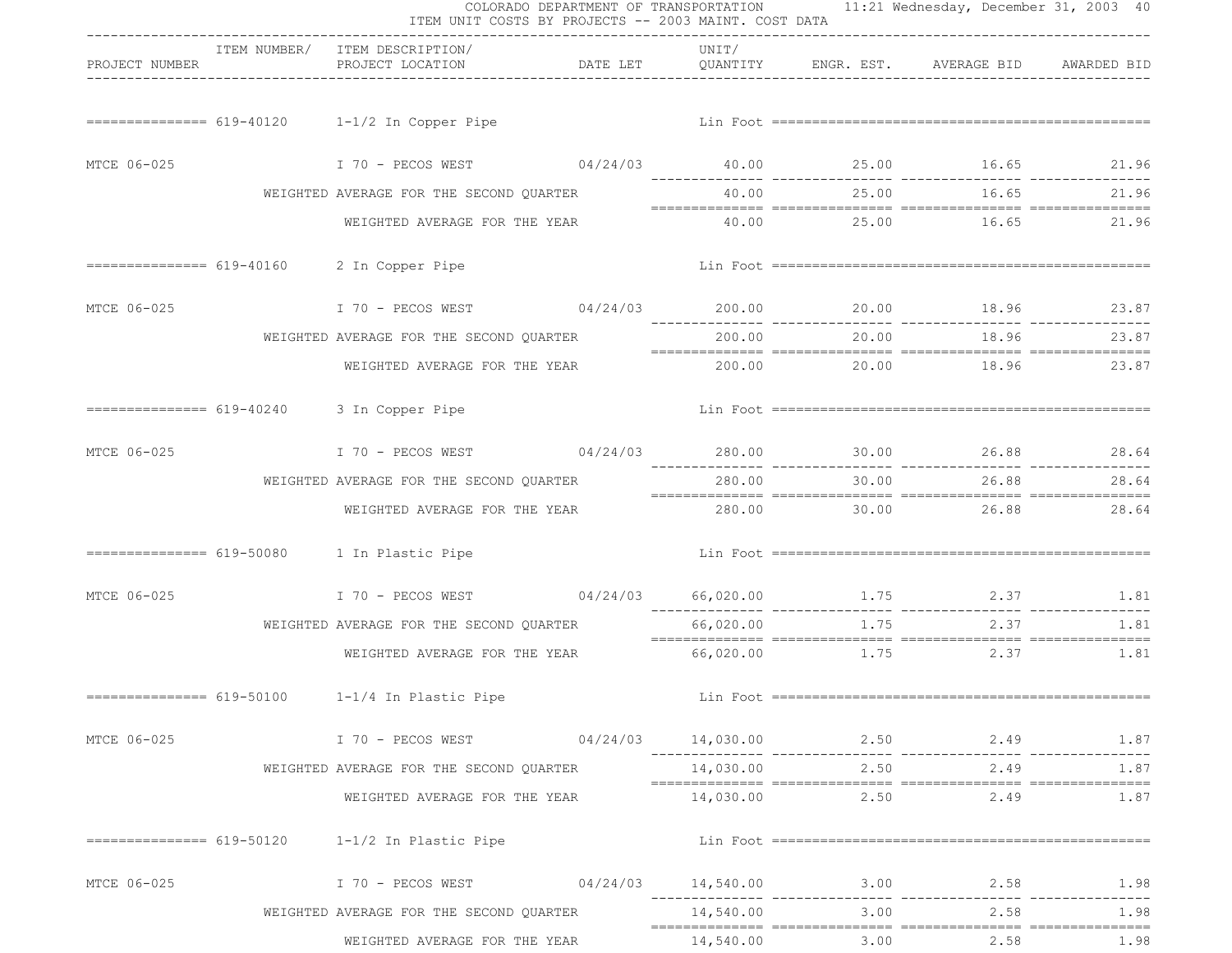|                |                                                                                                                | COLORADO DEPARTMENT OF TRANSPORTATION 11:21 Wednesday, December 31, 2003 41<br>ITEM UNIT COSTS BY PROJECTS -- 2003 MAINT. COST DATA |           |           |                                 |        |
|----------------|----------------------------------------------------------------------------------------------------------------|-------------------------------------------------------------------------------------------------------------------------------------|-----------|-----------|---------------------------------|--------|
| PROJECT NUMBER | ITEM NUMBER/ ITEM DESCRIPTION/<br>PROJECT LOCATION <b>DATE LET</b> QUANTITY ENGR. EST. AVERAGE BID AWARDED BID | --------------------------------                                                                                                    | UNIT/     |           |                                 |        |
|                | ============== 619-50160 2 In Plastic Pipe                                                                     |                                                                                                                                     |           |           |                                 |        |
| MTCE 06-025    | 1 70 - PECOS WEST 09/24/03 8,660.00 2.00 2.83 2.14                                                             |                                                                                                                                     |           |           |                                 |        |
|                | WEIGHTED AVERAGE FOR THE SECOND QUARTER                                                                        |                                                                                                                                     |           |           | $8,660.00$ 2.00 2.83            | 2.14   |
|                | WEIGHTED AVERAGE FOR THE YEAR                                                                                  |                                                                                                                                     |           |           | $8,660.00$ 2.00 2.83 2.14       |        |
|                | ============== 619-50200  2-1/2 In Plastic Pipe                                                                |                                                                                                                                     |           |           |                                 |        |
|                | MTCE 06-025 170 - PECOS WEST 04/24/03 6,660.00 2.00 3.14 2.32                                                  |                                                                                                                                     |           |           |                                 |        |
|                | WEIGHTED AVERAGE FOR THE SECOND QUARTER                                                                        |                                                                                                                                     |           |           | 6,660.00 2.00 3.14              | 2.32   |
|                | WEIGHTED AVERAGE FOR THE YEAR 6,660.00 2.00 3.14 2.32                                                          |                                                                                                                                     |           |           |                                 |        |
|                | ============== 619-50240 3 In Plastic Pipe                                                                     |                                                                                                                                     |           |           |                                 |        |
|                | MTCE 06-025 170 - PECOS WEST 04/24/03 5,640.00 4.00 3.87 3.02                                                  |                                                                                                                                     |           |           |                                 |        |
|                | WEIGHTED AVERAGE FOR THE SECOND QUARTER                                                                        | 5,640.00                                                                                                                            |           | 4.00 3.87 | 3.02                            |        |
|                | WEIGHTED AVERAGE FOR THE YEAR                                                                                  |                                                                                                                                     |           |           | $5,640.00$ $4.00$ $3.87$ $3.02$ |        |
|                | ============== 619-50320 4 In Plastic Pipe                                                                     |                                                                                                                                     |           |           |                                 |        |
| MTCE 06-025    | 1 70 - PECOS WEST 04/24/03 28,380.00 8.00 4.84 3.88                                                            |                                                                                                                                     |           |           |                                 |        |
|                | WEIGHTED AVERAGE FOR THE SECOND QUARTER                                                                        |                                                                                                                                     | 28,380.00 | 8.00      | 4.84                            | 3.88   |
|                | WEIGHTED AVERAGE FOR THE YEAR $28,380.00$ 8.00 $4.84$                                                          |                                                                                                                                     |           |           |                                 |        |
|                | =============== 620-00020 Sanitary Facility                                                                    |                                                                                                                                     |           |           |                                 |        |
| MTCE 01-028    |                                                                                                                |                                                                                                                                     |           |           |                                 |        |
|                | WEIGHTED AVERAGE FOR THE SECOND QUARTER                                                                        |                                                                                                                                     | 1.00      |           | 1000.00 423.35                  | 400.00 |
| MTCE 06-033    | R-6 MAINTENANCE RESURFACING - 08/21/03 1.00 500.00 538.46 220.00                                               |                                                                                                                                     |           |           |                                 |        |
|                | WEIGHTED AVERAGE FOR THE THIRD OUARTER                                                                         |                                                                                                                                     | 1.00      | 500.00    | 538.46                          | 220.00 |
|                | WEIGHTED AVERAGE FOR THE YEAR                                                                                  |                                                                                                                                     | 2.00      | 750.00    | 490.50                          | 310.00 |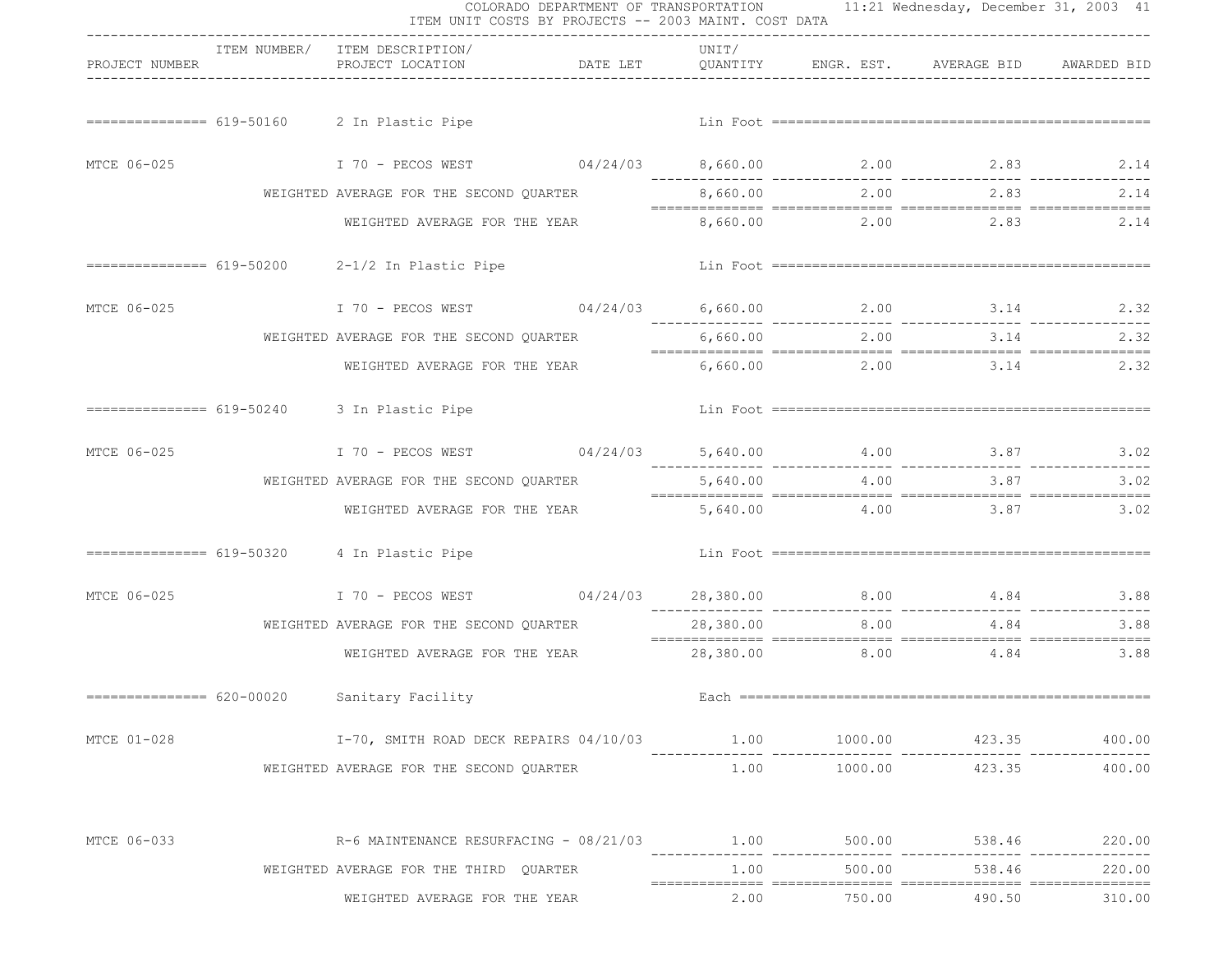|                | ITEM UNIT COSTS BY PROJECTS -- 2003 MAINT. COST DATA                                                                            | -------------------------------- |       |         |                                      |         |
|----------------|---------------------------------------------------------------------------------------------------------------------------------|----------------------------------|-------|---------|--------------------------------------|---------|
| PROJECT NUMBER | ITEM NUMBER/ ITEM DESCRIPTION/<br>PROJECT LOCATION <b>DATE LET</b> QUANTITY ENGR. EST. AVERAGE BID AWARDED BID                  |                                  | UNIT/ |         |                                      |         |
|                | ============== 623-00205 4 In Pop-Up Spray Spr                                                                                  |                                  |       |         |                                      |         |
| MTCE 06-025    | I 70 - PECOS WEST 09/24/03 1,145.00 18.00 11.92 10.77                                                                           |                                  |       |         |                                      |         |
|                | WEIGHTED AVERAGE FOR THE SECOND OUARTER                                                                                         |                                  |       |         | 1,145.00 18.00 11.92                 | 10.77   |
|                | WEIGHTED AVERAGE FOR THE YEAR                                                                                                   |                                  |       |         | 1, 145.00    18.00    11.92    10.77 |         |
|                | ============== 623-00306 3/4 In Pop-Up Rotary Spr                                                                               |                                  |       |         |                                      |         |
|                | MTCE 06-025 170 - PECOS WEST 04/24/03 1,319.00 32.00 29.36 24.09                                                                |                                  |       |         |                                      |         |
|                | WEIGHTED AVERAGE FOR THE SECOND QUARTER                                                                                         |                                  |       |         | 1,319.00 32.00 29.36                 | 24.09   |
|                | WEIGHTED AVERAGE FOR THE YEAR 1,319.00 32.00 29.36 24.09                                                                        |                                  |       |         |                                      |         |
|                | ============== 623-00308 1 In Pop-Up Rotary Spr                                                                                 |                                  |       |         |                                      |         |
|                | MTCE 06-025 170 - PECOS WEST 04/24/03 913.00 40.00 42.93 36.78                                                                  |                                  |       |         |                                      |         |
|                | WEIGHTED AVERAGE FOR THE SECOND QUARTER                                                                                         |                                  |       |         | 913.00 40.00 42.93 36.78             |         |
|                | WEIGHTED AVERAGE FOR THE YEAR                                                                                                   |                                  |       |         |                                      |         |
|                | $=========== 623-01712$ $1-1/2$ In Backflow Preventer                                                                           |                                  |       |         |                                      |         |
| MTCE 06-025    | I 70 - PECOS WEST $04/24/03$ 1.00 1800.00 2596.58 1789.75                                                                       |                                  |       |         | ____________                         |         |
|                | WEIGHTED AVERAGE FOR THE SECOND QUARTER                                                                                         |                                  | 1.00  | 1800.00 | 2596.58                              | 1789.75 |
|                | WEIGHTED AVERAGE FOR THE YEAR                                                                                                   |                                  |       |         | $1.00$ 1800.00 2596.58 1789.75       |         |
|                | =============== 623-01716 2 In Backflow Preventer                                                                               |                                  |       |         |                                      |         |
| MTCE 06-025    | 1809.65 1 2703.22 1809.65 1 2500.00 2703.22 1809.65 1 2600.00 PECOS WEST                                                        |                                  |       |         |                                      |         |
|                | WEIGHTED AVERAGE FOR THE SECOND QUARTER                                                                                         |                                  | 5.00  | 2500.00 | 2703.22                              | 1809.65 |
|                | WEIGHTED AVERAGE FOR THE YEAR                                                                                                   |                                  |       |         | 5.00 2500.00 2703.22 1809.65         |         |
|                | ============== 623-01724 3 In Backflow Preventer                                                                                |                                  |       |         |                                      |         |
| MTCE 06-025    | I 70 - PECOS WEST                         04/24/03               7.00             3000.00             4836.75           4710.25 |                                  |       |         |                                      |         |
|                | WEIGHTED AVERAGE FOR THE SECOND QUARTER                                                                                         |                                  | 7.00  |         | 3000.00 4836.75                      | 4710.25 |
|                | WEIGHTED AVERAGE FOR THE YEAR                                                                                                   |                                  |       |         | 7.00 3000.00 4836.75 4710.25         |         |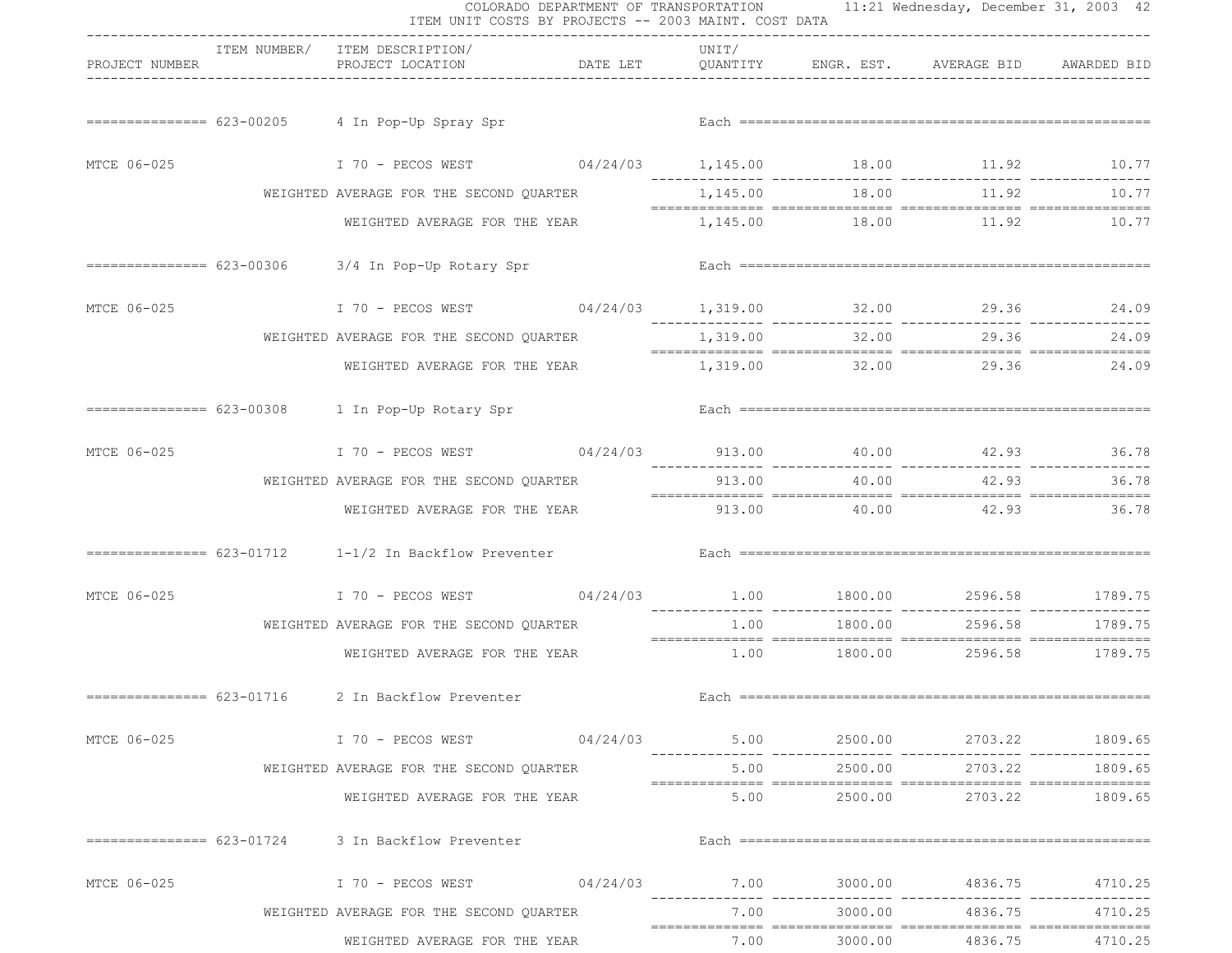|                |                                                                                                                | COLORADO DEPARTMENT OF TRANSPORTATION 11:21 Wednesday, December 31, 2003 43<br>ITEM UNIT COSTS BY PROJECTS -- 2003 MAINT. COST DATA |                 |                            |                                    |               |
|----------------|----------------------------------------------------------------------------------------------------------------|-------------------------------------------------------------------------------------------------------------------------------------|-----------------|----------------------------|------------------------------------|---------------|
| PROJECT NUMBER | ITEM NUMBER/ ITEM DESCRIPTION/<br>PROJECT LOCATION <b>DATE LET</b> QUANTITY ENGR. EST. AVERAGE BID AWARDED BID | ----------------------------------                                                                                                  | UNIT/           |                            |                                    |               |
|                | $=$ ============== 623-02006 3/4 In Drain Valve                                                                |                                                                                                                                     |                 |                            |                                    |               |
| MTCE 06-025    | I 70 - PECOS WEST 09/24/03 71.00 40.00 82.14 85.41                                                             |                                                                                                                                     |                 |                            |                                    |               |
|                | WEIGHTED AVERAGE FOR THE SECOND QUARTER                                                                        |                                                                                                                                     |                 |                            | 71.00 40.00 82.14                  | 85.41         |
|                | WEIGHTED AVERAGE FOR THE YEAR                                                                                  |                                                                                                                                     |                 |                            | 71.00  40.00  82.14  85.41         |               |
|                | ============== 623-03108    1 In Auto Ctrl Valve                                                               |                                                                                                                                     |                 |                            |                                    |               |
|                | MTCE 06-025 170 - PECOS WEST 04/24/03 34.00 150.00 218.59 208.77                                               |                                                                                                                                     |                 |                            |                                    |               |
|                | WEIGHTED AVERAGE FOR THE SECOND QUARTER                                                                        |                                                                                                                                     |                 |                            | $34.00$ $150.00$ $218.59$ $208.77$ |               |
|                | WEIGHTED AVERAGE FOR THE YEAR                                                                                  |                                                                                                                                     |                 |                            | $34.00$ $150.00$ $218.59$ $208.77$ |               |
|                |                                                                                                                |                                                                                                                                     |                 |                            |                                    |               |
| MTCE 06-025    | I 70 - PECOS WEST 694/24/03 82.00 180.00 262.92 278.77                                                         |                                                                                                                                     |                 |                            |                                    |               |
|                | WEIGHTED AVERAGE FOR THE SECOND QUARTER                                                                        |                                                                                                                                     |                 |                            | 82.00 180.00 262.92                | 278.77        |
|                | WEIGHTED AVERAGE FOR THE YEAR                                                                                  |                                                                                                                                     |                 | 82.00 180.00 262.92 278.77 |                                    |               |
|                | ============== 623-03116 2 In Auto Ctrl Valve                                                                  |                                                                                                                                     |                 |                            |                                    |               |
| MTCE 06-025    | I 70 - PECOS WEST 04/24/03 158.00 225.00 299.59 303.77                                                         |                                                                                                                                     |                 |                            |                                    |               |
|                | WEIGHTED AVERAGE FOR THE SECOND QUARTER                                                                        |                                                                                                                                     | 158.00          | 225.00                     | 299.59                             | 303.77        |
|                | WEIGHTED AVERAGE FOR THE YEAR                                                                                  |                                                                                                                                     |                 |                            | 158.00 225.00 299.59 303.77        |               |
|                | ============== 623-03124 3 In Auto Ctrl Valve                                                                  |                                                                                                                                     |                 |                            |                                    |               |
| MTCE 06-025    |                                                                                                                |                                                                                                                                     |                 |                            |                                    |               |
|                | WEIGHTED AVERAGE FOR THE SECOND QUARTER                                                                        |                                                                                                                                     | 7.00            | 900.00                     |                                    | 389.50 353.51 |
|                | WEIGHTED AVERAGE FOR THE YEAR                                                                                  |                                                                                                                                     |                 |                            | $7.00$ $900.00$ $389.50$ $353.51$  |               |
|                | =============== 623-04000 Ctrl Wire 24 Volt                                                                    |                                                                                                                                     |                 |                            |                                    |               |
| MTCE 06-025    | I 70 - PECOS WEST 04/24/03                                                                                     |                                                                                                                                     |                 |                            | 384,150.00 0.11 0.07               | 0.06          |
|                | WEIGHTED AVERAGE FOR THE SECOND QUARTER                                                                        |                                                                                                                                     | 384,150.00 0.11 |                            | 0.07                               | 0.06          |
|                | WEIGHTED AVERAGE FOR THE YEAR                                                                                  |                                                                                                                                     |                 |                            | 384,150.00 0.11 0.07               | 0.06          |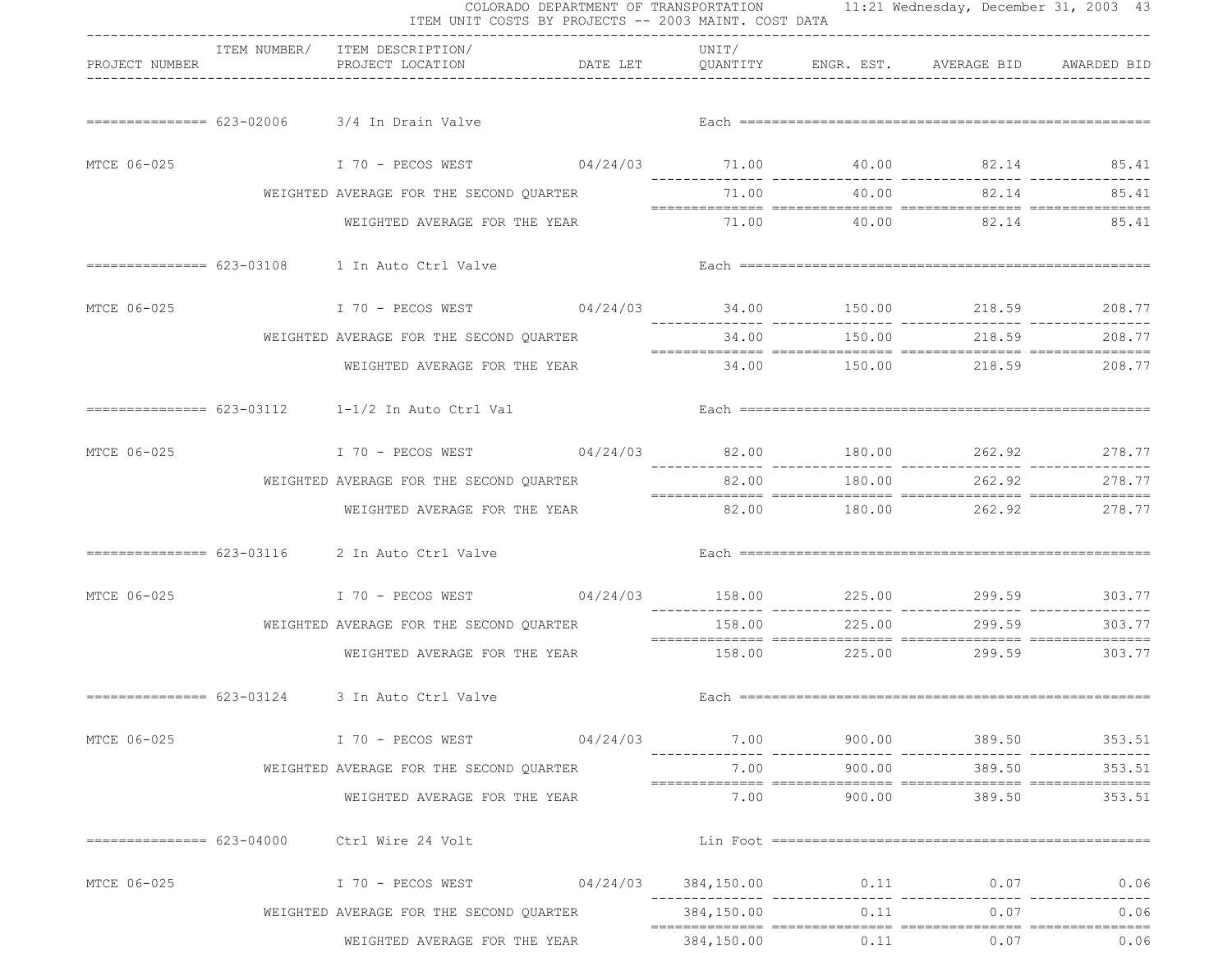|                | ITEM NUMBER/ ITEM DESCRIPTION/                                               | --------------------------------- | UNIT/ |                            |                                   |               |
|----------------|------------------------------------------------------------------------------|-----------------------------------|-------|----------------------------|-----------------------------------|---------------|
| PROJECT NUMBER | PROJECT LOCATION <b>DATE LET</b> QUANTITY ENGR. EST. AVERAGE BID AWARDED BID |                                   |       |                            |                                   |               |
|                | ============== 623-04002 Power Source Wire                                   |                                   |       |                            |                                   |               |
| MTCE 06-025    | I 70 - PECOS WEST 69/24/03 645.00 2.00 2.75 0.34                             |                                   |       |                            |                                   |               |
|                | WEIGHTED AVERAGE FOR THE SECOND QUARTER                                      |                                   |       |                            | 645.00 2.00 2.75                  | 0.34          |
|                | WEIGHTED AVERAGE FOR THE YEAR                                                |                                   |       |                            | $645.00$ 2.00 2.75 0.34           |               |
|                | ============== 623-04008  1 In Quick-Coupler                                 |                                   |       |                            |                                   |               |
|                | MTCE 06-025 170 - PECOS WEST 04/24/03 43.00 100.00 282.24 165.72             |                                   |       |                            |                                   |               |
|                | WEIGHTED AVERAGE FOR THE SECOND OUARTER                                      |                                   |       |                            | 43.00 100.00 282.24 165.72        |               |
|                | WEIGHTED AVERAGE FOR THE YEAR                                                |                                   |       | 43.00 100.00 282.24 165.72 |                                   |               |
|                | $============ 623-05012$ 1-1/2 In Gate Valve                                 |                                   |       |                            |                                   |               |
|                | MTCE 06-025 1 70 - PECOS WEST 04/24/03 19.00 60.00 115.08 20.23              |                                   |       |                            |                                   |               |
|                | WEIGHTED AVERAGE FOR THE SECOND QUARTER                                      |                                   |       |                            | $19.00$ 60.00 $115.08$ 20.23      |               |
|                | WEIGHTED AVERAGE FOR THE YEAR                                                |                                   |       | 19.00 60.00 115.08 20.23   |                                   |               |
|                | ============== 623-05016 2 In Gate Valve                                     |                                   |       |                            |                                   |               |
| MTCE 06-025    | I 70 - PECOS WEST 09/24/03 8.00 110.00 162.04 101.11                         |                                   |       |                            | ______________                    |               |
|                | WEIGHTED AVERAGE FOR THE SECOND QUARTER                                      |                                   | 8.00  | 110.00                     | 162.04                            | 101.11        |
|                | WEIGHTED AVERAGE FOR THE YEAR                                                |                                   |       |                            | $8.00$ $110.00$ $162.04$ $101.11$ |               |
|                | $=$ ============== $623-05020$ 2-1/2 In Gate Valve                           |                                   |       |                            |                                   |               |
| MTCE 06-025    | $170$ – PECOS WEST $04/24/03$ $2.00$ $200.00$ $194.58$ $128.73$              |                                   |       |                            |                                   |               |
|                | WEIGHTED AVERAGE FOR THE SECOND QUARTER                                      |                                   | 2.00  | 200.00                     |                                   | 194.58 128.73 |
|                | WEIGHTED AVERAGE FOR THE YEAR                                                |                                   |       |                            | $2.00$ $200.00$ $194.58$ $128.73$ |               |
|                | ============== 623-05024 3 In Gate Valve                                     |                                   |       |                            |                                   |               |
| MTCE 06-025    |                                                                              |                                   |       |                            |                                   |               |
|                | WEIGHTED AVERAGE FOR THE SECOND QUARTER                                      |                                   |       |                            | 8.00 250.00 225.95                | 142.86        |
|                | WEIGHTED AVERAGE FOR THE YEAR                                                |                                   | 8.00  |                            | 250.00 225.95 142.86              |               |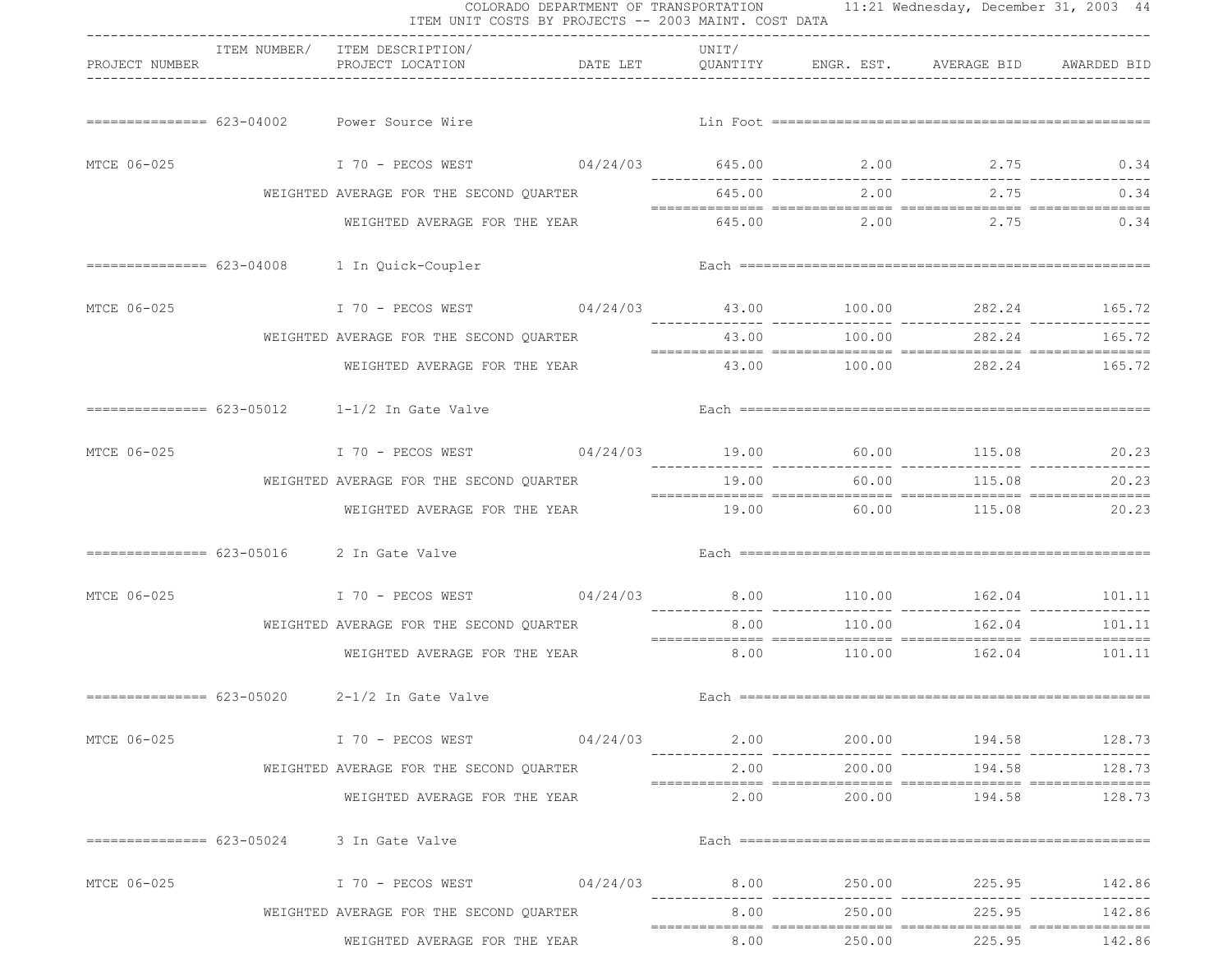|                                    |                                                                                                                                | COLORADO DEPARTMENT OF TRANSPORTATION 11:21 Wednesday, December 31, 2003 45<br>ITEM UNIT COSTS BY PROJECTS -- 2003 MAINT. COST DATA |        |               |                                   |               |
|------------------------------------|--------------------------------------------------------------------------------------------------------------------------------|-------------------------------------------------------------------------------------------------------------------------------------|--------|---------------|-----------------------------------|---------------|
| PROJECT NUMBER                     | ITEM NUMBER/ ITEM DESCRIPTION/<br>PROJECT LOCATION <b>DATE LET</b> QUANTITY ENGR. EST. AVERAGE BID AWARDED BID                 | ----------------------------------                                                                                                  | UNIT/  |               |                                   |               |
|                                    | ============== 623-05032 4 In Gate Valve                                                                                       |                                                                                                                                     |        |               |                                   |               |
| MTCE 06-025                        | I 70 - PECOS WEST 69/24/03 25.00 250.00 293.69 241.08                                                                          |                                                                                                                                     |        |               |                                   |               |
|                                    | WEIGHTED AVERAGE FOR THE SECOND QUARTER                                                                                        |                                                                                                                                     |        |               | 25.00 250.00 293.69 241.08        |               |
|                                    | WEIGHTED AVERAGE FOR THE YEAR                                                                                                  |                                                                                                                                     |        |               | 25.00 250.00 293.69 241.08        |               |
| ============== 623-06900 Valve Box |                                                                                                                                |                                                                                                                                     |        |               |                                   |               |
|                                    | MTCE 06-025 170 - PECOS WEST 04/24/03 389.00 50.00 38.70 70.11                                                                 |                                                                                                                                     |        |               |                                   |               |
|                                    | WEIGHTED AVERAGE FOR THE SECOND QUARTER                                                                                        |                                                                                                                                     | 389.00 |               | 50.00 38.70                       | 70.11         |
|                                    |                                                                                                                                | WEIGHTED AVERAGE FOR THE YEAR 600 389.00 50.00 38.70 70.11                                                                          |        |               |                                   |               |
|                                    | $=$ ============== $623-07600$ 1-1/2 In Flow Sensor                                                                            |                                                                                                                                     |        |               |                                   |               |
| MTCE 06-025                        | I 70 - PECOS WEST 64/24/03 1.00 500.00 518.22 459.67                                                                           |                                                                                                                                     |        |               |                                   |               |
|                                    | WEIGHTED AVERAGE FOR THE SECOND QUARTER                                                                                        |                                                                                                                                     |        | $1.00$ 500.00 |                                   | 518.22 459.67 |
|                                    | WEIGHTED AVERAGE FOR THE YEAR                                                                                                  |                                                                                                                                     |        |               | 1.00 500.00 518.22 459.67         |               |
|                                    | $=$ ============== 623-07602 2 In Flow Sensor                                                                                  |                                                                                                                                     |        |               |                                   |               |
| MTCE 06-025                        | I 70 - PECOS WEST 69/24/03 5.00 500.00 537.13 476.38                                                                           |                                                                                                                                     |        | _____________ | ______________                    |               |
|                                    | WEIGHTED AVERAGE FOR THE SECOND QUARTER                                                                                        |                                                                                                                                     | 5.00   | 500.00        | 537.13                            | 476.38        |
|                                    | WEIGHTED AVERAGE FOR THE YEAR                                                                                                  |                                                                                                                                     |        |               | $5.00$ $500.00$ $537.13$ $476.38$ |               |
|                                    |                                                                                                                                |                                                                                                                                     |        |               |                                   |               |
| MTCE 06-025                        | 501.45 600.00 698.82 501.45 600.00 698.82 501.45 600.00 ECOS WEST                                                              |                                                                                                                                     |        |               |                                   |               |
|                                    | WEIGHTED AVERAGE FOR THE SECOND QUARTER                                                                                        |                                                                                                                                     | 7.00   | 600.00        | 698.82                            | 501.45        |
|                                    | WEIGHTED AVERAGE FOR THE YEAR                                                                                                  |                                                                                                                                     |        |               | 7.00 600.00 698.82                | 501.45        |
|                                    | =============== 623-08116    16 Station Auto Ctrler                                                                            |                                                                                                                                     |        |               |                                   |               |
| MTCE 06-025                        | I 70 - PECOS WEST                        04/24/03               3.00              3500.00           14126.93          14780.80 |                                                                                                                                     |        |               |                                   |               |
|                                    | WEIGHTED AVERAGE FOR THE SECOND QUARTER                                                                                        |                                                                                                                                     |        |               | $3.00$ $3500.00$ $14126.93$       | 14780.80      |
|                                    | WEIGHTED AVERAGE FOR THE YEAR                                                                                                  |                                                                                                                                     |        |               | 3.00 3500.00 14126.93 14780.80    |               |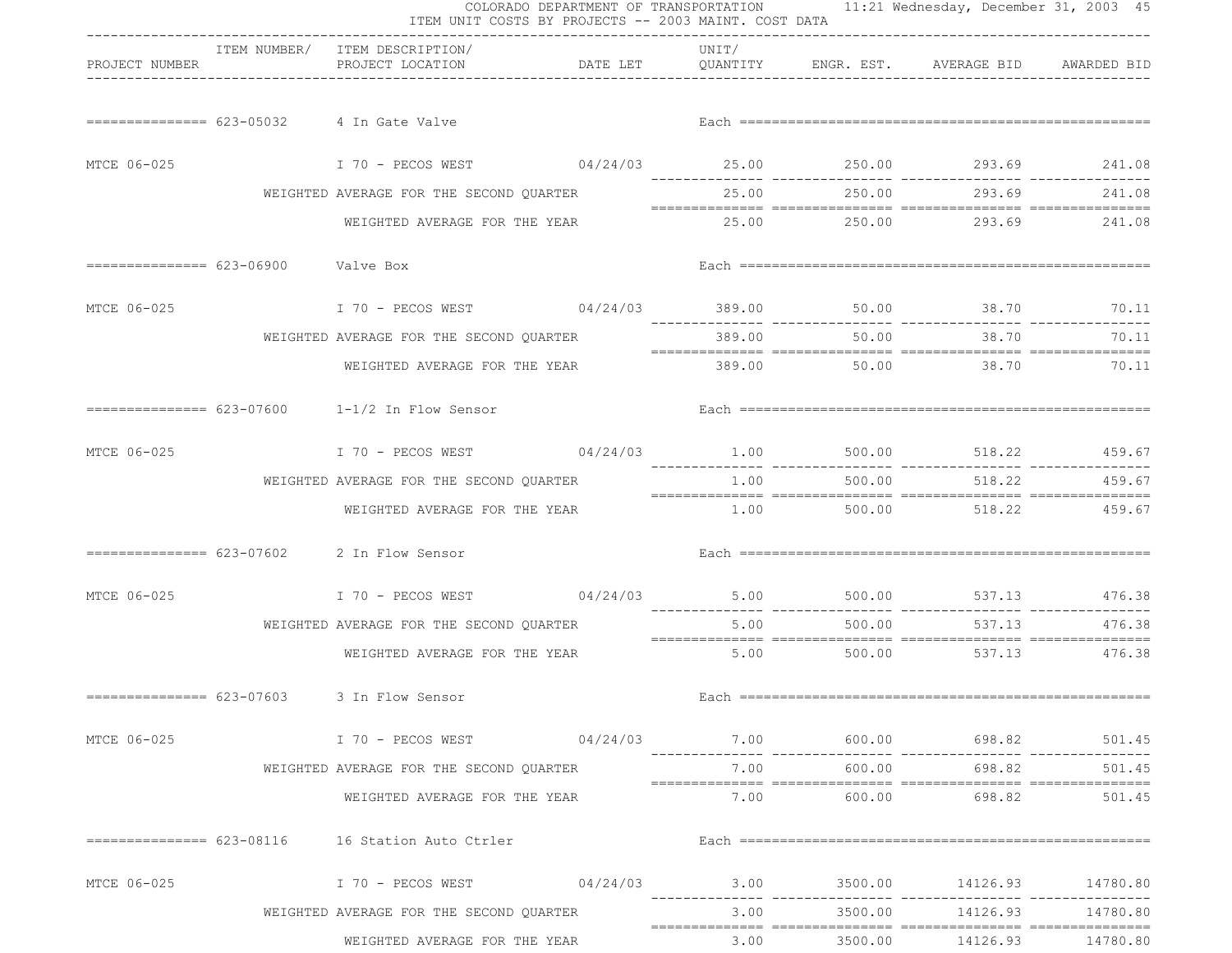|                                                                         | ITEM UNIT COSTS BY PROJECTS -- 2003 MAINT. COST DATA                                                                                                                                                                           |                                              |                                      |                                                         | COLORADO DEPARTMENT OF TRANSPORTATION 11:21 Wednesday, December 31, 2003 46 |                                                     |
|-------------------------------------------------------------------------|--------------------------------------------------------------------------------------------------------------------------------------------------------------------------------------------------------------------------------|----------------------------------------------|--------------------------------------|---------------------------------------------------------|-----------------------------------------------------------------------------|-----------------------------------------------------|
| PROJECT NUMBER                                                          | ITEM NUMBER/ ITEM DESCRIPTION/<br>PROJECT LOCATION <b>The CONSTRUCTER SET ARE CONSTRUCTED AT ALL ANE</b> AND AN ANARDED BID                                                                                                    |                                              | UNIT/                                |                                                         |                                                                             |                                                     |
|                                                                         |                                                                                                                                                                                                                                |                                              |                                      |                                                         |                                                                             |                                                     |
|                                                                         | MTCE 06-025 18175.89 18175.89 18175.89 18175.89 18175.89 18175.89 18175.89 - T 70 - PECOS WEST 18424/03                                                                                                                        |                                              |                                      |                                                         |                                                                             |                                                     |
|                                                                         | WEIGHTED AVERAGE FOR THE SECOND QUARTER                                                                                                                                                                                        |                                              |                                      |                                                         | 6.00 3500.00 16998.63 18175.89                                              |                                                     |
|                                                                         | WEIGHTED AVERAGE FOR THE YEAR                                                                                                                                                                                                  |                                              |                                      |                                                         | $6.00$ $3500.00$ $16998.63$ $18175.89$                                      |                                                     |
|                                                                         |                                                                                                                                                                                                                                |                                              |                                      |                                                         |                                                                             |                                                     |
| MTCE 06-025                                                             | I 70 - PECOS WEST 64/24/03 2.00 5000.00 23443.06 25829.17                                                                                                                                                                      |                                              |                                      |                                                         |                                                                             |                                                     |
|                                                                         | WEIGHTED AVERAGE FOR THE SECOND QUARTER                                                                                                                                                                                        |                                              |                                      |                                                         | 2.00 5000.00 23443.06 25829.17                                              |                                                     |
|                                                                         | WEIGHTED AVERAGE FOR THE YEAR                                                                                                                                                                                                  |                                              |                                      |                                                         | $2.00$ 5000.00 $23443.06$ 25829.17                                          |                                                     |
|                                                                         | Each and the continuum continuum of the contract of the contract of the contract of the contract of the contract of the contract of the contract of the contract of the contract of the contract of the contract of the contra |                                              |                                      |                                                         |                                                                             |                                                     |
|                                                                         |                                                                                                                                                                                                                                |                                              |                                      |                                                         |                                                                             |                                                     |
|                                                                         | WEIGHTED AVERAGE FOR THE SECOND QUARTER                                                                                                                                                                                        |                                              |                                      | 2.00 6000.00                                            | 32413.33 38640.00                                                           |                                                     |
|                                                                         | WEIGHTED AVERAGE FOR THE YEAR                                                                                                                                                                                                  |                                              |                                      |                                                         | $2.00$ 6000.00 32413.33 38640.00                                            |                                                     |
|                                                                         |                                                                                                                                                                                                                                |                                              |                                      |                                                         |                                                                             |                                                     |
|                                                                         |                                                                                                                                                                                                                                |                                              |                                      |                                                         |                                                                             |                                                     |
|                                                                         | WEIGHTED AVERAGE FOR THE FOURTH QUARTER                                                                                                                                                                                        |                                              |                                      |                                                         | 1.00    10000.00    6902.75    4450.00                                      |                                                     |
|                                                                         | WEIGHTED AVERAGE FOR THE YEAR                                                                                                                                                                                                  |                                              |                                      |                                                         | 1.00    10000.00    6902.75    4450.00                                      |                                                     |
| ============== 626-00000 Mobilization                                   |                                                                                                                                                                                                                                |                                              |                                      |                                                         |                                                                             |                                                     |
| MTCE 04-024<br>MTCE 01-022<br>MTCE 05-022<br>MTCE 05-023<br>MTCE 06-024 | CONCRETE SLABS 125 & 176<br>REGION 1 SIGNING<br>US 160 & 145 CURB REPLACEMENT 02/06/03<br>R-5 EPOXY PAVEMENT MARKING<br>REGION 6 PAVEMENT MARKING                                                                              | 01/02/03<br>01/09/03<br>02/27/03<br>03/06/03 | 1.00<br>1.00<br>1.00<br>1.00<br>1.00 | 60000.00<br>40000.00<br>5000.00<br>10000.00<br>10000.00 | 100915.33<br>22749.55<br>15883.67<br>3333.67<br>3667.00                     | 50000.00<br>10000.00<br>3471.00<br>1.00<br>10000.00 |
|                                                                         | WEIGHTED AVERAGE FOR THE FIRST QUARTER                                                                                                                                                                                         |                                              | 5.00                                 | 25000.00                                                | 44572.59                                                                    | 14694.40                                            |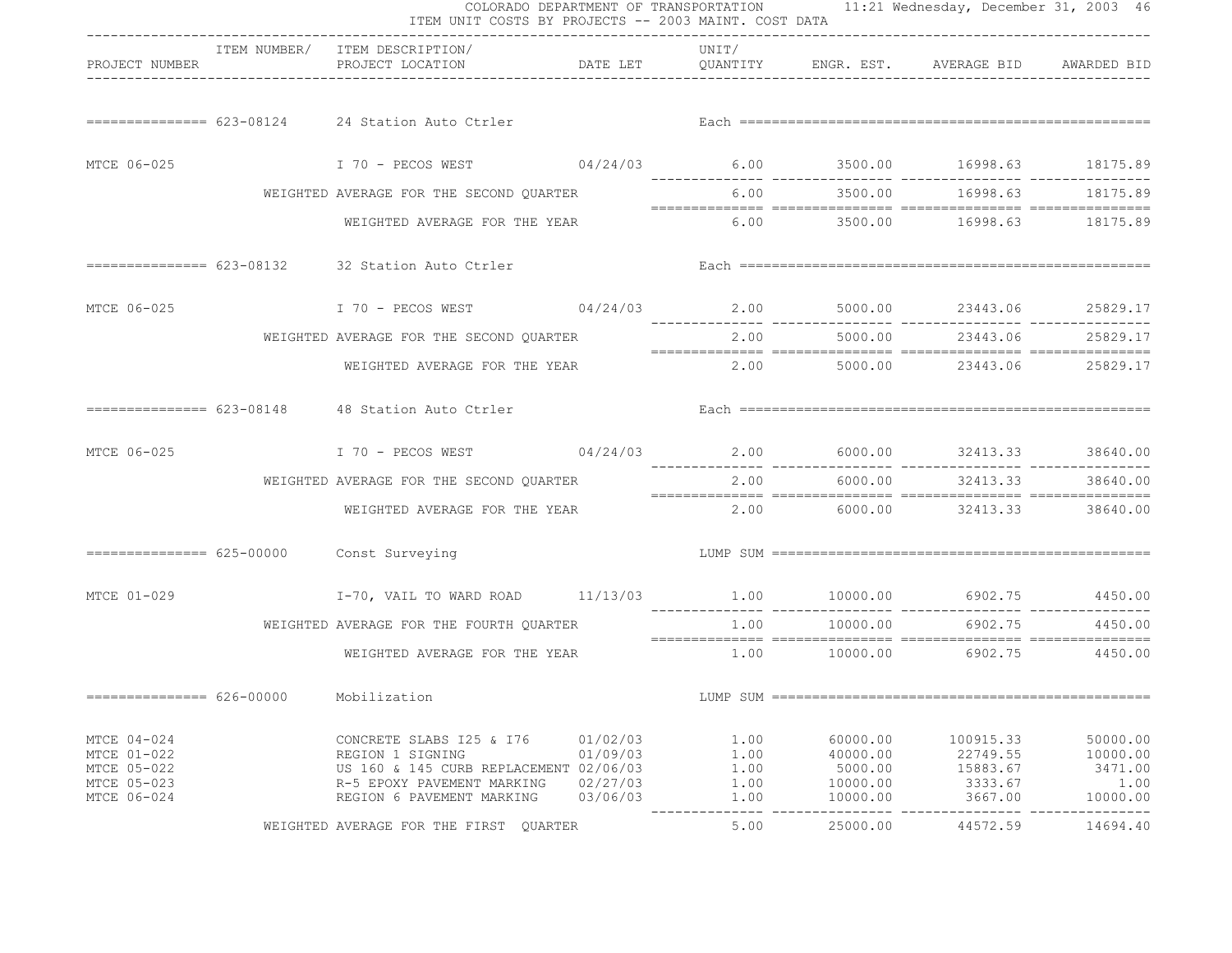|                            |                                        | ITEM NUMBER/ ITEM DESCRIPTION/                                                                                                                                                                                                                 | UNIT/  |          |                                                                     |                  |
|----------------------------|----------------------------------------|------------------------------------------------------------------------------------------------------------------------------------------------------------------------------------------------------------------------------------------------|--------|----------|---------------------------------------------------------------------|------------------|
|                            |                                        |                                                                                                                                                                                                                                                |        |          |                                                                     |                  |
|                            | =============== 626-00000 Mobilization |                                                                                                                                                                                                                                                |        |          |                                                                     |                  |
|                            |                                        |                                                                                                                                                                                                                                                |        |          |                                                                     |                  |
| MTCE 01-028<br>MTCE 07-006 |                                        |                                                                                                                                                                                                                                                |        |          |                                                                     |                  |
| MTCE 04-040                |                                        | 1-70, SMITH ROAD DECK REPAIRS 04/10/03<br>STATEWIDE RECYCLED PAVEMENT 05/01/03<br>CONCRETE SLABS ON I25<br>CONCRETE SLABS ON I25<br>CONCRETE SLABS ON I25<br>CONCRETE SLABS ON I25<br>CONCRETE SLABS ON I25<br>CONCRETE SLABS ON I25<br>CONCRE |        |          |                                                                     |                  |
|                            |                                        | WEIGHTED AVERAGE FOR THE SECOND QUARTER                                                                                                                                                                                                        |        |          | 3.00 12916.67 28307.19 9250.00                                      |                  |
| MTCE 04-038                |                                        |                                                                                                                                                                                                                                                |        |          |                                                                     |                  |
| MTCE 04-036                |                                        | REGION 4 STENCIL MARKING 07/10/03 1.00 10000.00 12400.20 1.00<br>FY 04 REGION 4 EPOXY EAST 07/24/03 1.00 45000.00 666.67 0.01                                                                                                                  |        |          |                                                                     |                  |
| MTCE 06-034<br>MTCE 04-037 |                                        | REGION 6 STRIPING<br>REGION 6 STRIPING<br>FY 04 EPOXY WEST 08/21/03<br>TY 04 EPOXY WEST 08/21/03<br>TY 04 EPOXY WEST 08/21/03<br>TY 04 EPOXY WEST 08/21/03<br>THE CONFIDENT CONFIDENT 1.00<br>THE CONFIDENT OR THE CONFIDENT OF THE CONFIDEN   |        |          |                                                                     |                  |
|                            |                                        | WEIGHTED AVERAGE FOR THE THIRD QUARTER                                                                                                                                                                                                         |        |          | 4.00 18750.00 7966.93 2500.50                                       |                  |
| MTCE 05-027                |                                        | REGION 5, MAINT. SECTION 3  10/09/03  1.00                                                                                                                                                                                                     |        |          | 10000.00 2789.25 1.00                                               |                  |
| MTCE 05-028                |                                        | R5, SIGN REPLACEMENT - WEST 10/09/03 1.00<br>REGION 5, EPOXY EAST 10/09/03 1.00                                                                                                                                                                |        |          | $20000.00$ $18943.33$ $8000.00$<br>$10000.00$ $15000.50$ $1.00$     |                  |
| MTCE 05-029<br>MTCE 05-030 |                                        |                                                                                                                                                                                                                                                |        |          |                                                                     |                  |
| MTCE 04-039                |                                        | R5, SIGN REPLACEMENT - EAST 10/09/03 1.00<br>FY 04 REGION 4 SIGNS - SH 14 11/13/03 1.00                                                                                                                                                        |        |          | $20000.00$ $23991.67$ $12000.00$<br>$10000.00$ $10480.07$ $6600.00$ |                  |
| MTCE 01-029<br>MTCE 05-031 |                                        | 1-70, VAIL TO WARD ROAD 11/13/03 1.00 50000.00<br>R5, GUARDRAIL REPLACEMENT - E 11/20/03 1.00 20000.00                                                                                                                                         |        | 50000.00 | 45215.90 33855.00<br>22412.00 12400.00                              |                  |
|                            |                                        | WEIGHTED AVERAGE FOR THE FOURTH QUARTER                                                                                                                                                                                                        | 7.00   |          | 20000.00 19218.32                                                   | 10408.14         |
|                            |                                        | WEIGHTED AVERAGE FOR THE YEAR 19.00 17678.57 26729.92 9547.54                                                                                                                                                                                  |        |          |                                                                     |                  |
|                            | ============== 626-00005 Mobilization  |                                                                                                                                                                                                                                                |        |          |                                                                     |                  |
| MTCE 06-022<br>MTCE 07-005 |                                        | R6 FENCE REPAIR 04/03/03 30.00<br>STATEWIDE TRAFFIC LOOP REPAIR 04/03/03                                                                                                                                                                       | 12.00  | 500.00   | 500.00 662.50<br>1559.80                                            | 75.00<br>1054.00 |
|                            |                                        | WEIGHTED AVERAGE FOR THE SECOND QUARTER                                                                                                                                                                                                        | 42.00  | 500.00   | 961.60                                                              | 354.71           |
|                            |                                        | WEIGHTED AVERAGE FOR THE YEAR                                                                                                                                                                                                                  | 42.00  | 500.00   | 961.60                                                              | 354.71           |
| $============= 627-00001$  |                                        | Pvmt Mkg Paint                                                                                                                                                                                                                                 |        |          |                                                                     |                  |
| MTCE 06-014                |                                        | R-6 MACHINE PATCHING - SH 8, 02/13/03 756.00                                                                                                                                                                                                   |        | 35.00    | 27.31                                                               | 27.00            |
|                            |                                        | WEIGHTED AVERAGE FOR THE FIRST QUARTER                                                                                                                                                                                                         | 756.00 | 35.00    | 27.31                                                               | 27.00            |
|                            |                                        | WEIGHTED AVERAGE FOR THE YEAR                                                                                                                                                                                                                  | 756.00 | 35.00    | 27.31                                                               | 27.00            |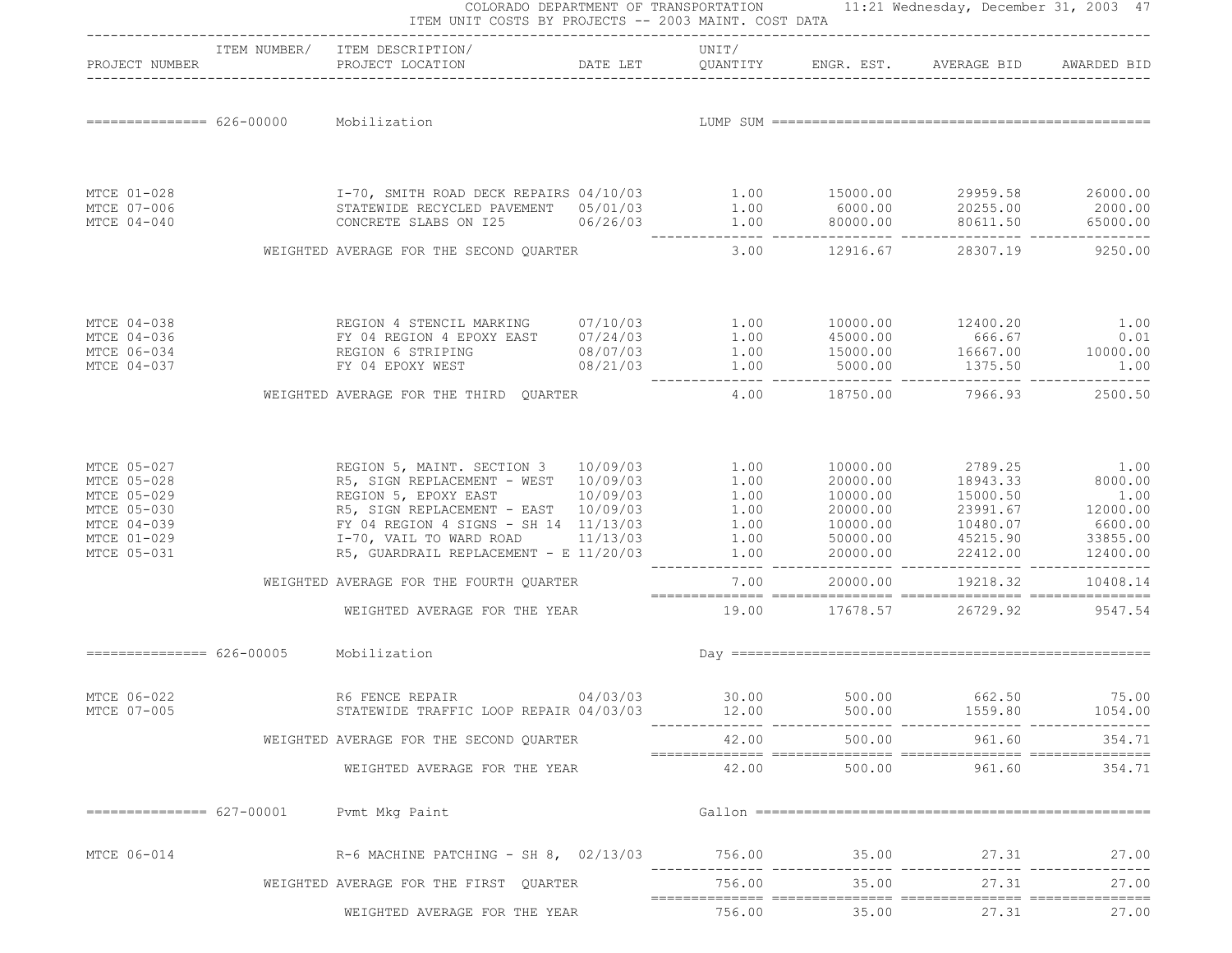|                             |                           | ITEM UNIT COSTS BY PROJECTS -- 2003 MAINT. COST DATA                                                           |                                |                   |                 | COLORADO DEPARTMENT OF TRANSPORTATION 11:21 Wednesday, December 31, 2003 48 |                           |
|-----------------------------|---------------------------|----------------------------------------------------------------------------------------------------------------|--------------------------------|-------------------|-----------------|-----------------------------------------------------------------------------|---------------------------|
| PROJECT NUMBER              |                           | ITEM NUMBER/ ITEM DESCRIPTION/<br>PROJECT LOCATION <b>DATE LET</b> QUANTITY ENGR. EST. AVERAGE BID AWARDED BID | ------------------------------ | UNIT/             |                 |                                                                             |                           |
|                             |                           | ============== 627-00002 Thermoplastic Pvmt Mkg                                                                |                                |                   |                 |                                                                             |                           |
| MTCE 06-014                 |                           | R-6 MACHINE PATCHING - SH 8, 02/13/03 69,521.00 1.50 1.44 1.40                                                 |                                |                   |                 |                                                                             | . <b>--------------</b> - |
|                             |                           | WEIGHTED AVERAGE FOR THE FIRST QUARTER 69,521.00 1.50 1.44                                                     |                                |                   |                 |                                                                             | 1.40                      |
| MTCE 06-033                 |                           | R-6 MAINTENANCE RESURFACING - 08/21/03 15,793.00 1.50 1.51 1.60                                                |                                |                   |                 |                                                                             |                           |
|                             |                           | WEIGHTED AVERAGE FOR THE THIRD QUARTER                                                                         |                                |                   |                 | $1.50$ $1.51$ $1.60$                                                        |                           |
|                             |                           | WEIGHTED AVERAGE FOR THE YEAR 65,314.00 1.50 1.44                                                              |                                |                   |                 |                                                                             |                           |
|                             | =============== 627-00003 |                                                                                                                |                                |                   |                 |                                                                             |                           |
| MTCE 06-024                 |                           | REGION 6 PAVEMENT MARKING  03/06/03  2,000.00  11.50  12.83                                                    |                                | $\frac{1}{2}$     | ______________  |                                                                             | 12.00                     |
|                             |                           | WEIGHTED AVERAGE FOR THE FIRST OUARTER                                                                         |                                | 2,000.00          |                 | --------------<br>11.50 12.83                                               | 12.00                     |
| MTCE 06-034                 |                           | REGION 6 STRIPING 08/07/03 5,000.00 12.00 10.00 7.00                                                           |                                |                   |                 |                                                                             |                           |
|                             |                           | WEIGHTED AVERAGE FOR THE THIRD QUARTER                                                                         |                                |                   |                 | 5,000.00 12.00 10.00                                                        | 7.00                      |
|                             |                           | WEIGHTED AVERAGE FOR THE YEAR                                                                                  |                                |                   |                 | 7,000.00 11.86 10.81 8.43                                                   |                           |
|                             |                           | =============== 627-00004 Epoxy Pvmt Mkg                                                                       |                                |                   |                 |                                                                             |                           |
| MTCE 06-014                 |                           | R-6 MACHINE PATCHING - SH 8, 02/13/03 9,174.00 4.00 0.68 0.60                                                  |                                | ------------      | ____________    | --------------                                                              | ___________               |
|                             |                           | WEIGHTED AVERAGE FOR THE FIRST QUARTER                                                                         |                                | 9,174.00          | 4.00            | 0.68                                                                        | 0.60                      |
|                             |                           | WEIGHTED AVERAGE FOR THE YEAR                                                                                  |                                | 9,174.00          | 4.00            | 0.68                                                                        | 0.60                      |
| $=============== 627-00005$ |                           | Epoxy Pvmt Mkg                                                                                                 |                                |                   |                 |                                                                             |                           |
| MTCE 04-024<br>MTCE 05-023  |                           | CONCRETE SLABS I25 & I76<br>R-5 EPOXY PAVEMENT MARKING                                                         | 01/02/03<br>02/27/03           | 8.00<br>11,350.00 | 300.00<br>31.00 | 375.26<br>32.24                                                             | 900.00<br>30.00           |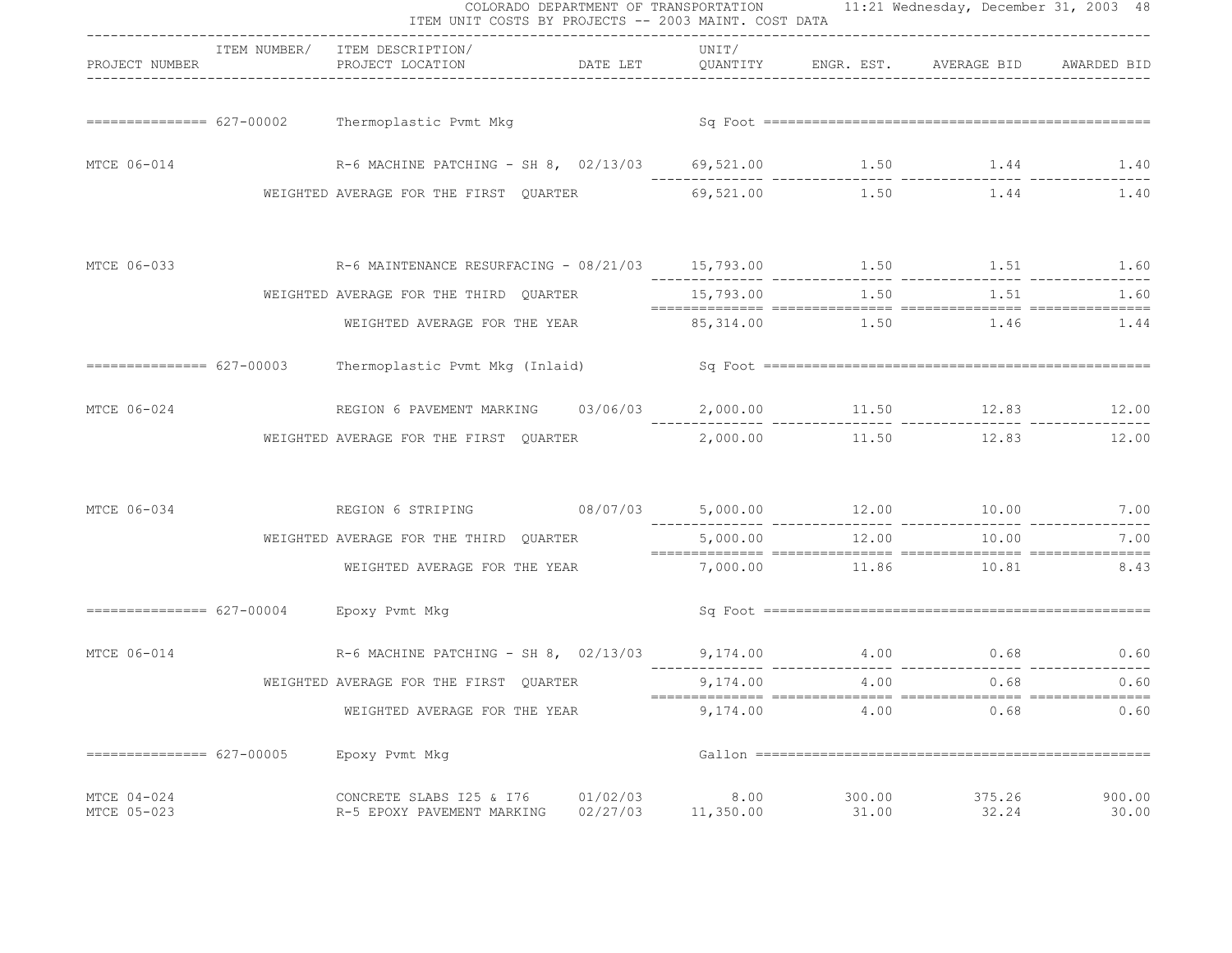|                                           | ITEM UNIT COSTS BY PROJECTS -- 2003 MAINT. COST DATA                                                                         |           |                         | COLORADO DEPARTMENT OF TRANSPORTATION 11:21 Wednesday, December 31, 2003 49 |       |
|-------------------------------------------|------------------------------------------------------------------------------------------------------------------------------|-----------|-------------------------|-----------------------------------------------------------------------------|-------|
| PROJECT NUMBER                            | ---------------------------------<br>ITEM NUMBER/ ITEM DESCRIPTION/                                                          | UNIT/     |                         |                                                                             |       |
|                                           |                                                                                                                              |           |                         |                                                                             |       |
|                                           | WEIGHTED AVERAGE FOR THE FIRST QUARTER 12,358.00 32.71 33.93 31.78                                                           |           |                         |                                                                             |       |
| MTCE 01-028<br>MTCE 04-040                | 1-70, SMITH ROAD DECK REPAIRS 04/10/03<br>CONCRETE SLABS ON 125  06/26/03  7.00  400.00  343.39  325.00                      |           |                         |                                                                             |       |
|                                           | WEIGHTED AVERAGE FOR THE SECOND QUARTER                                                                                      |           |                         | 42.00   150.00   120.95   108.33                                            |       |
| MTCE 04-036<br>MTCE 06-034<br>MTCE 04-037 |                                                                                                                              |           |                         |                                                                             |       |
|                                           | WEIGHTED AVERAGE FOR THE THIRD QUARTER                                                                                       | 27,114.00 |                         | 32.40 31.82                                                                 | 31.11 |
| MTCE 05-027<br>MTCE 05-029                | REGION 5, MAINT. SECTION 3 10/09/03 20,250.00 31.00 31.73 29.75<br>REGION 5, EPOXY EAST 10/09/03 19,238.00 31.00 31.86 29.75 |           |                         |                                                                             |       |
|                                           | WEIGHTED AVERAGE FOR THE FOURTH QUARTER                                                                                      |           |                         | 39,488.00 31.00 31.79                                                       | 29.75 |
|                                           | WEIGHTED AVERAGE FOR THE YEAR                                                                                                |           |                         | 79,002.00 31.81 32.14 30.57                                                 |       |
|                                           |                                                                                                                              |           |                         |                                                                             |       |
| MTCE 01-028                               | 55.00 55.77 55.00 55.77 55.00 55.77 1-70, SMITH ROAD DECK REPAIRS $04/10/03$                                                 |           |                         |                                                                             |       |
|                                           | WEIGHTED AVERAGE FOR THE SECOND QUARTER                                                                                      | 30.00     |                         | 60.00 55.77                                                                 | 55.00 |
| MTCE 06-033                               | R-6 MAINTENANCE RESURFACING - 08/21/03                                                                                       | 160.00    | 40.00<br>-- ----------- | 32.64<br>. <u>_ _ _</u> _ _ _ _ _ _ _ _ _ _ _ _ _ _                         | 37.00 |
|                                           | WEIGHTED AVERAGE FOR THE THIRD QUARTER                                                                                       | 160.00    | 40.00                   | 32.64                                                                       | 37.00 |
|                                           | WEIGHTED AVERAGE FOR THE YEAR                                                                                                | 190.00    | 43.16                   | 35.37                                                                       | 39.84 |
| $============ == 627-00070$               | Preform Thermoplastic Pvmt Mkg                                                                                               |           |                         |                                                                             |       |
| MTCE 06-014                               | R-6 MACHINE PATCHING - SH 8, 02/13/03 8,510.00 11.00 8.18                                                                    |           |                         |                                                                             | 8.00  |
|                                           | WEIGHTED AVERAGE FOR THE FIRST QUARTER                                                                                       | 8,510.00  | 11.00                   | 8.18                                                                        | 8.00  |
|                                           | WEIGHTED AVERAGE FOR THE YEAR                                                                                                | 8,510.00  | 11.00                   | 8.18                                                                        | 8.00  |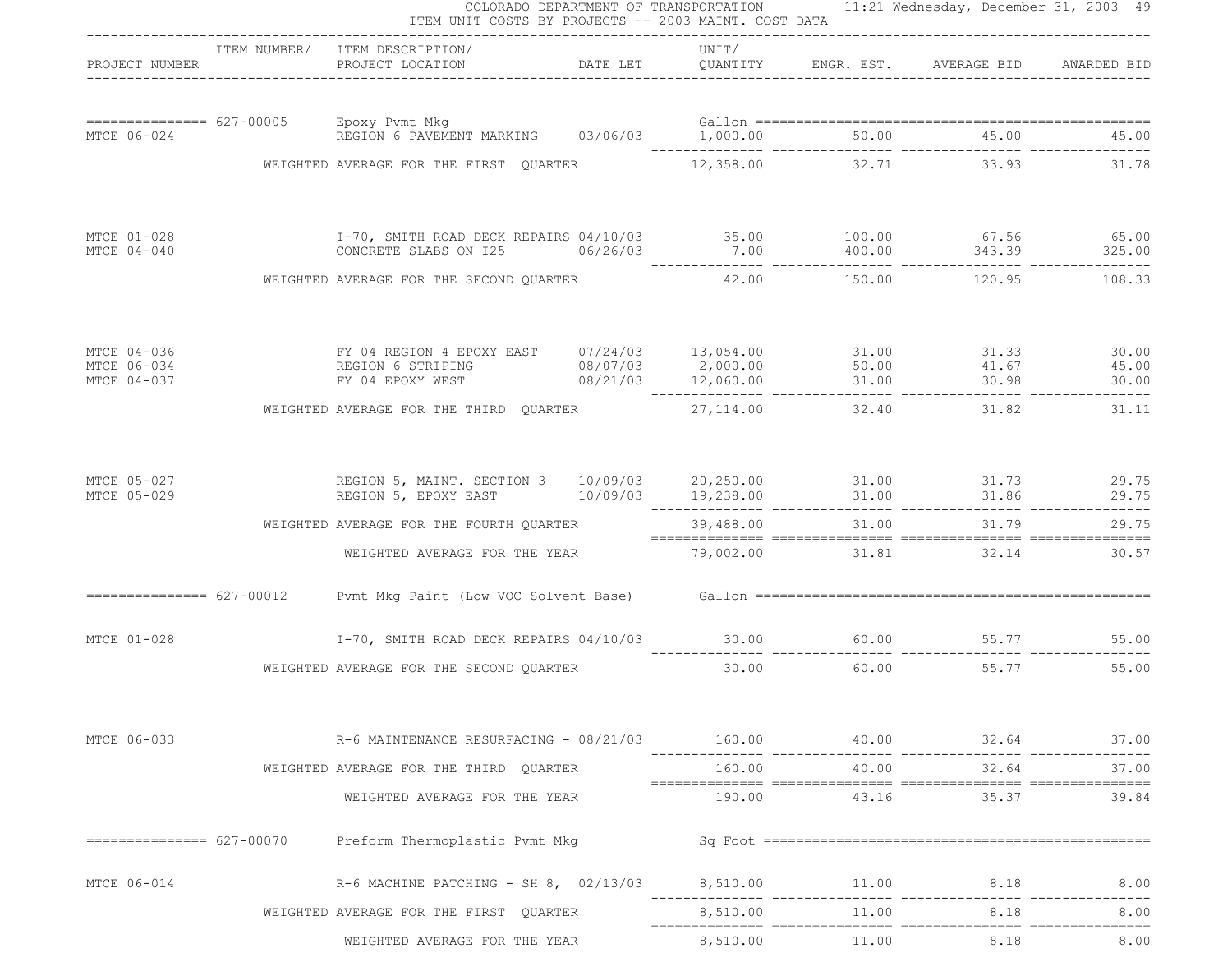| PROJECT NUMBER             |                           | ITEM NUMBER/ ITEM DESCRIPTION/<br>PROJECT LOCATION DATE LET QUANTITY ENGR. EST. AVERAGE BID                                                                                                                                                                                                | UNIT/     |       |                            | AWARDED BID |
|----------------------------|---------------------------|--------------------------------------------------------------------------------------------------------------------------------------------------------------------------------------------------------------------------------------------------------------------------------------------|-----------|-------|----------------------------|-------------|
|                            |                           |                                                                                                                                                                                                                                                                                            |           |       |                            |             |
| MTCE 06-034<br>MTCE 06-033 |                           | REGION 6 STRIPING 08/07/03 7,000.00 10.00 8.67 8.50<br>R-6 MAINTENANCE RESURFACING - 08/21/03 1,974.00 10.00 9.10 9.10 8.00                                                                                                                                                                |           |       |                            |             |
|                            |                           | WEIGHTED AVERAGE FOR THE THIRD QUARTER                                                                                                                                                                                                                                                     |           |       | 8,974.00 10.00 8.84        | 8.39        |
|                            |                           | WEIGHTED AVERAGE FOR THE YEAR 8,974.00 10.00 8.84 8.39                                                                                                                                                                                                                                     |           |       |                            |             |
|                            |                           |                                                                                                                                                                                                                                                                                            |           |       |                            |             |
| MTCE 06-014<br>MTCE 06-024 |                           |                                                                                                                                                                                                                                                                                            |           |       |                            |             |
|                            |                           | WEIGHTED AVERAGE FOR THE FIRST OUARTER                                                                                                                                                                                                                                                     |           |       | 31,047.00 9.54 9.41        | 9.59        |
| MTCE 06-034                |                           | REGION 6 STRIPING 08/07/03 30,000.00 11.00 9.48 9.50                                                                                                                                                                                                                                       |           |       |                            |             |
|                            |                           | WEIGHTED AVERAGE FOR THE THIRD QUARTER                                                                                                                                                                                                                                                     |           |       | $30,000.00$ $11.00$ $9.48$ | 9.50        |
|                            |                           | WEIGHTED AVERAGE FOR THE YEAR                                                                                                                                                                                                                                                              |           |       | 61,047.00 10.26 9.45 9.55  |             |
|                            |                           |                                                                                                                                                                                                                                                                                            |           |       |                            |             |
| MTCE 06-034<br>MTCE 04-037 |                           | REGION 6 STRIPING $08/07/03$ 10,000.00 9.00 8.67 8.50<br>FOR THE CONTROL CONSULTER CONSULTER SUPERIOR CONSUMING THE CONSUMING CONSUMING TRANSPORT CONSUMING TO A CONSUMI<br>The CONSUMING CONSUMING THE CONSUMING THE CONSUMING THE CONSUMING THE CONSUMING TO A CONSUMING THE CONSUMING T |           |       |                            |             |
|                            |                           | WEIGHTED AVERAGE FOR THE THIRD QUARTER                                                                                                                                                                                                                                                     |           |       | 23,662.00 7.85 7.94        | 7.92        |
|                            |                           | WEIGHTED AVERAGE FOR THE YEAR 23,662.00 7.85 7.94 7.92                                                                                                                                                                                                                                     |           |       |                            |             |
|                            | =============== 627-03003 |                                                                                                                                                                                                                                                                                            |           |       |                            |             |
| MTCE 06-024                |                           | REGION 6 PAVEMENT MARKING 03/06/03                                                                                                                                                                                                                                                         |           |       | 20,000.00 9.00 9.22        | 9.75        |
|                            |                           | WEIGHTED AVERAGE FOR THE FIRST QUARTER                                                                                                                                                                                                                                                     | 20,000.00 | 9.00  | 9.22                       | 9.75        |
| MTCE 06-034                |                           | REGION 6 STRIPING $08/07/03$ 25,000.00 10.00 10.07 10.07                                                                                                                                                                                                                                   |           |       |                            | 10.25       |
|                            |                           | WEIGHTED AVERAGE FOR THE THIRD QUARTER                                                                                                                                                                                                                                                     | 25,000.00 | 10.00 | 10.07                      | 10.25       |
|                            |                           | WEIGHTED AVERAGE FOR THE YEAR                                                                                                                                                                                                                                                              | 45,000.00 | 9.56  | 9.69                       | 10.03       |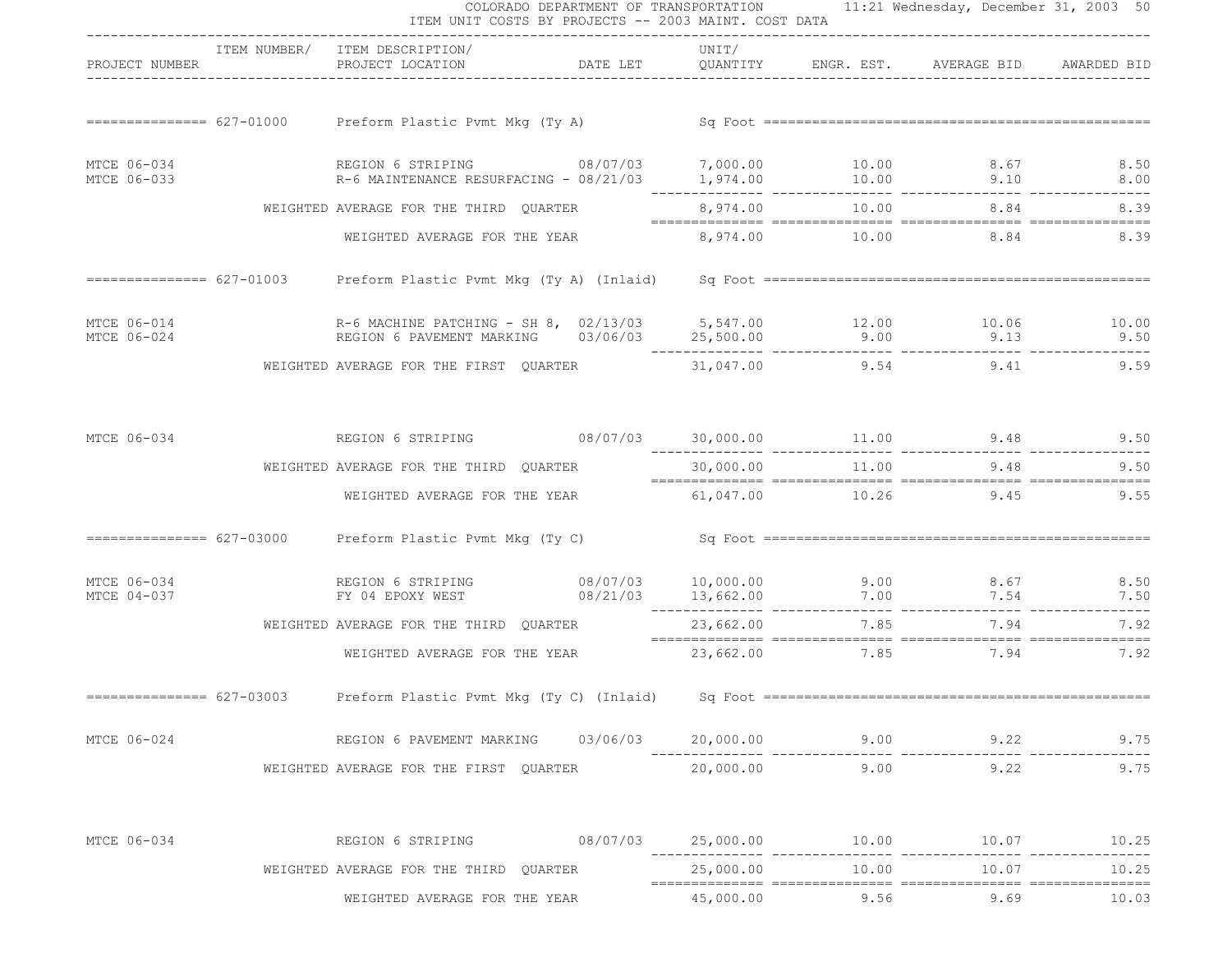|                                                                         | ITEM UNIT COSTS BY PROJECTS -- 2003 MAINT. COST DATA                                                                                                                                                                                                                              |                                  |                                       |                                  | COLORADO DEPARTMENT OF TRANSPORTATION 11:21 Wednesday, December 31, 2003 51 |                                          |
|-------------------------------------------------------------------------|-----------------------------------------------------------------------------------------------------------------------------------------------------------------------------------------------------------------------------------------------------------------------------------|----------------------------------|---------------------------------------|----------------------------------|-----------------------------------------------------------------------------|------------------------------------------|
| PROJECT NUMBER                                                          | ITEM NUMBER/ ITEM DESCRIPTION/<br>PROJECT LOCATION <b>DATE LET</b> QUANTITY ENGR. EST. AVERAGE BID AWARDED BID                                                                                                                                                                    |                                  | UNIT/                                 |                                  |                                                                             |                                          |
|                                                                         |                                                                                                                                                                                                                                                                                   |                                  |                                       |                                  |                                                                             |                                          |
| MTCE 04-038                                                             | REGION 4 STENCIL MARKING $07/10/03$ 14,795.00 10.00 8.56 7.50                                                                                                                                                                                                                     |                                  |                                       |                                  |                                                                             |                                          |
|                                                                         | WEIGHTED AVERAGE FOR THE THIRD QUARTER                                                                                                                                                                                                                                            |                                  |                                       |                                  | $14,795.00$ $10.00$ $8.56$ $7.50$                                           |                                          |
|                                                                         | WEIGHTED AVERAGE FOR THE YEAR $14,795.00$ $10.00$ 8.56 $7.50$                                                                                                                                                                                                                     |                                  |                                       |                                  |                                                                             |                                          |
|                                                                         |                                                                                                                                                                                                                                                                                   |                                  |                                       |                                  |                                                                             |                                          |
| MTCE 04-038                                                             | REGION 4 STENCIL MARKING 07/10/03 27,697.00 7.00 5.64 5.00                                                                                                                                                                                                                        |                                  |                                       |                                  |                                                                             |                                          |
|                                                                         | WEIGHTED AVERAGE FOR THE THIRD OUARTER                                                                                                                                                                                                                                            |                                  | 27,697.00                             |                                  | 7.00 5.64                                                                   | 5.00                                     |
|                                                                         | WEIGHTED AVERAGE FOR THE YEAR $27,697.00$ $7.00$ $5.64$ 5.00                                                                                                                                                                                                                      |                                  |                                       |                                  |                                                                             |                                          |
|                                                                         | Flagging                                                                                                                                                                                                                                                                          |                                  |                                       |                                  |                                                                             |                                          |
| MTCE 04-024<br>MTCE 06-023<br>MTCE 03-013<br>MTCE 06-024<br>MTCE 06-026 | CONCRETE SLABS 125 & 176 01/02/03 200.00 18.00 20.64<br>SH 285, SB, MP 255 - MP 244.3 01/09/03 10.00 25.00 29.00<br>GLENWOOD CANYON JOINT REPAIR 03/06/03 1,680.00 22.00 20.31<br>REGION 6 PAVEMENT MARKING 03/06/03 160.00 20.00 17<br>R-6 SIGN POST REPLACEMENT 03/13/03 480.00 |                                  |                                       |                                  | 20.00 16.47                                                                 | 26.00<br>25.00<br>21.00<br>25.00<br>5.00 |
|                                                                         | WEIGHTED AVERAGE FOR THE FIRST QUARTER $2,530.00$ 21.19 19.26                                                                                                                                                                                                                     |                                  |                                       |                                  |                                                                             | 18.63                                    |
| MTCE 01-028<br>MTCE 06-027<br>MTCE 06-030<br>MTCE 04-040                | I-70, SMITH ROAD DECK REPAIRS 04/10/03  200.00  22.00  21.91<br>SIGN POSTS IN REGION 6  05/01/03  80.00  25.00  15.03                                                                                                                                                             |                                  |                                       |                                  |                                                                             | 21.91 21.00<br>3.00<br>23.53<br>19.00    |
|                                                                         | WEIGHTED AVERAGE FOR THE SECOND QUARTER                                                                                                                                                                                                                                           |                                  | 520.00                                |                                  | 21.92 20.57                                                                 | 17.66                                    |
| MTCE 04-038<br>MTCE 06-034<br>MTCE 06-035<br>MTCE 06-033                | REGION 4 STENCIL MARKING<br>REGION 6 STRIPING<br>REGION 6 SIGN POSTS<br>R-6 MAINTENANCE RESURFACING - 08/21/03                                                                                                                                                                    | 07/10/03<br>08/07/03<br>08/07/03 | 1,500.00<br>400.00<br>80.00<br>200.00 | 20.00<br>25.00<br>25.00<br>22.00 | 15.00<br>22.00<br>18.69<br>20.70                                            | 7.00<br>25.00<br>20.00<br>20.00          |
|                                                                         | WEIGHTED AVERAGE FOR THE THIRD QUARTER                                                                                                                                                                                                                                            |                                  | 2,180.00                              | 21.28                            | 16.67                                                                       | 11.97                                    |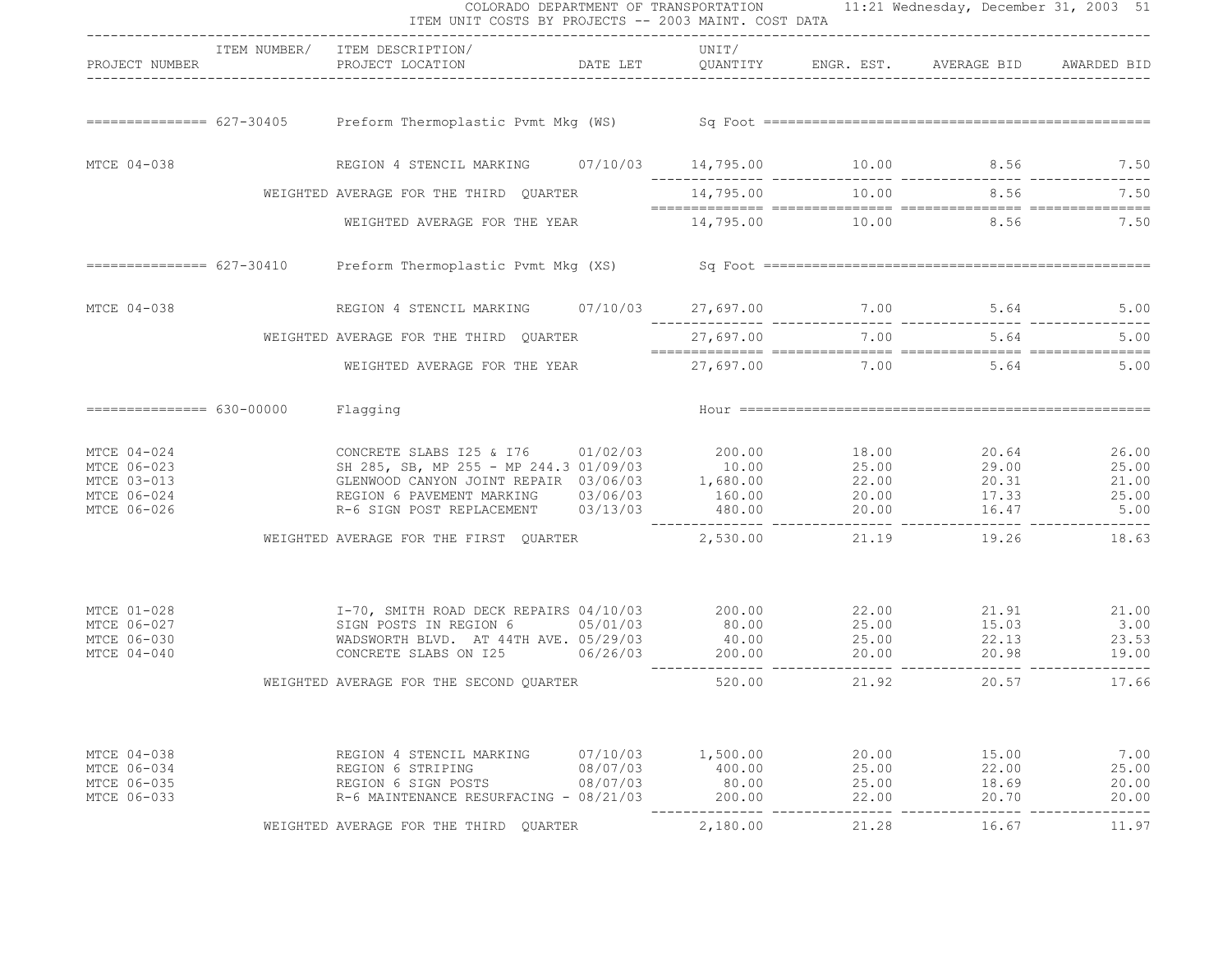|                            | ITEM NUMBER/ ITEM DESCRIPTION/                                                                         | UNIT/                             |                |                          |                |
|----------------------------|--------------------------------------------------------------------------------------------------------|-----------------------------------|----------------|--------------------------|----------------|
| PROJECT NUMBER             | PROJECT LOCATION                                                                                       | DATE LET<br>QUANTITY              | ENGR. EST.     | AVERAGE BID AWARDED BID  |                |
| $============== 630-00000$ | Flagging                                                                                               |                                   |                |                          |                |
| MTCE 06-038<br>MTCE 01-029 | TRAFFIC SIGNALS - LED REPLACE 11/13/03 480.00 22.00 21.28                                              |                                   |                | 19.53                    | 20.00<br>18.00 |
| MTCE 05-031                | I-70, VAIL TO WARD ROAD $11/13/03$ 200.00 22.00<br>R5, GUARDRAIL REPLACEMENT - E 11/20/03 600.00 30.00 |                                   |                | 35.59                    | 30.25          |
|                            | WEIGHTED AVERAGE FOR THE FOURTH QUARTER $1,280.00$ 25.75                                               |                                   |                | 25.39                    | 24.49          |
|                            | WEIGHTED AVERAGE FOR THE YEAR                                                                          |                                   | 6,510.00 22.18 | 20.03 17.47              |                |
|                            | ============== 630-00001 Pilot Car Operation                                                           |                                   |                |                          |                |
| MTCE 03-013                | GLENWOOD CANYON JOINT REPAIR 03/06/03 72.00 30.00 110.63 82.50                                         |                                   |                |                          |                |
|                            | WEIGHTED AVERAGE FOR THE FIRST QUARTER                                                                 | 72.00                             | 30.00          | 110.63                   | 82.50          |
|                            | WEIGHTED AVERAGE FOR THE YEAR                                                                          |                                   |                | 72.00 30.00 110.63 82.50 |                |
|                            | ============== 630-00003 Uniformed Traf Ctrl                                                           |                                   |                |                          |                |
| MTCE 06-032                |                                                                                                        |                                   |                |                          |                |
|                            | WEIGHTED AVERAGE FOR THE THIRD QUARTER                                                                 | 400.00                            | 100.00         | 68.51                    | 45.00          |
|                            | WEIGHTED AVERAGE FOR THE YEAR                                                                          | $400.00$ $100.00$ $68.51$ $45.00$ |                |                          |                |
|                            | ============== 630-00007 Traf Ctrl Inspection                                                          |                                   |                |                          |                |
| MTCE 01-028                | I-70, SMITH ROAD DECK REPAIRS 04/10/03 15.00 100.00 100.00 72.21                                       | _______________                   |                | ---------------          | 65.00          |
|                            | WEIGHTED AVERAGE FOR THE SECOND OUARTER                                                                | 15.00                             | 100.00         | 72.21                    | 65.00          |
| MTCE 06-033                | R-6 MAINTENANCE RESURFACING - 08/21/03                                                                 |                                   | 8.00    100.00 | 51.61                    | 55.00          |
|                            | WEIGHTED AVERAGE FOR THE THIRD OUARTER                                                                 |                                   |                | 8.00 100.00 51.61        | 55.00          |
|                            |                                                                                                        |                                   |                |                          |                |
| MTCE 01-029                | $I-70$ , VAIL TO WARD ROAD $11/13/03$ 5.00 $120.00$                                                    |                                   |                | 83.01                    | 64.00          |
|                            | WEIGHTED AVERAGE FOR THE FOURTH QUARTER                                                                | 5.00                              | 120.00         | 83.01                    | 64.00          |
|                            | WEIGHTED AVERAGE FOR THE YEAR                                                                          | 28.00                             | 103.57         | 66.00                    | 61.96          |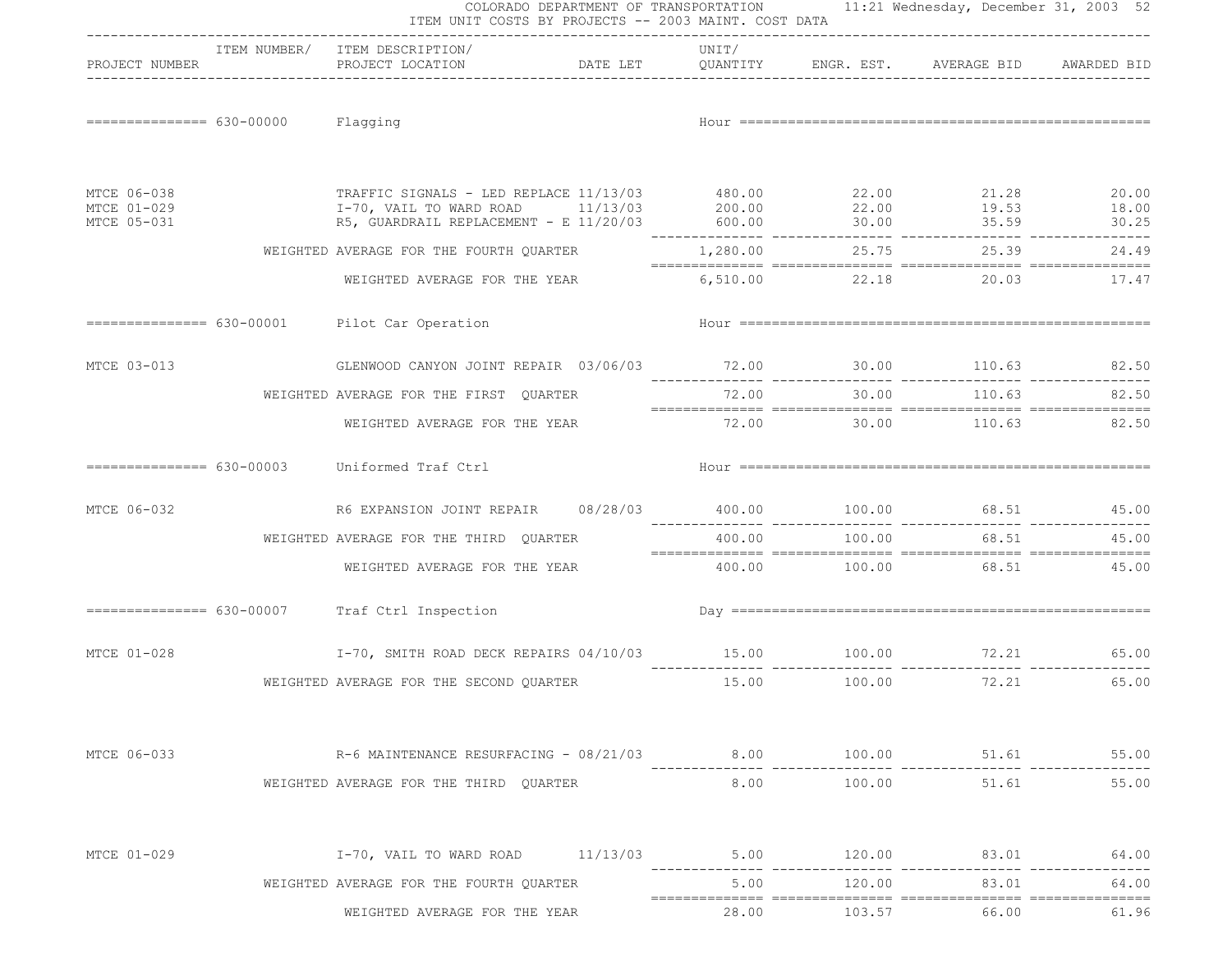|                                                                         |                | COLORADO DEPARTMENT OF TRANSPORTATION 11:21 Wednesday, December 31, 2003 53<br>ITEM UNIT COSTS BY PROJECTS -- 2003 MAINT. COST DATA                                                                                                                                                                    |          |              |                       |                             |                      |
|-------------------------------------------------------------------------|----------------|--------------------------------------------------------------------------------------------------------------------------------------------------------------------------------------------------------------------------------------------------------------------------------------------------------|----------|--------------|-----------------------|-----------------------------|----------------------|
|                                                                         | PROJECT NUMBER | ITEM NUMBER/ ITEM DESCRIPTION/                                                                                                                                                                                                                                                                         |          | UNIT/        |                       |                             |                      |
|                                                                         |                | ============== 630-00012 Traf Ctrl Mgmt                                                                                                                                                                                                                                                                |          |              |                       |                             |                      |
| MTCE 04-024<br>MTCE 06-023<br>MTCE 03-013<br>MTCE 06-024<br>MTCE 06-026 |                | CONCRETE SLABS 125 & 176 01/02/03 70.00 400.00 387.32 500.00<br>SH 285, SB, MP 255 - MP 244.3 01/09/03<br>CLENWOOD CANYON JOINT REPAIR 03/06/03<br>REGION 6 PAVEMENT MARKING 03/06/03 20.00 250.00 331.07 352.00<br>REGION 6 PAVEMENT MARKING 03/06/03 20.00 250.00 366.67 300.00<br>R-6 SIGN POST REP |          |              |                       |                             |                      |
|                                                                         |                | WEIGHTED AVERAGE FOR THE FIRST OUARTER                                                                                                                                                                                                                                                                 |          |              |                       | 170.00 344.12 352.65 414.82 |                      |
| MTCE 01-028<br>MTCE 07-006<br>MTCE 06-027<br>MTCE 06-030<br>MTCE 04-040 |                | 1-70, SMITH ROAD DECK REPAIRS 04/10/03<br>STATEWIDE RECYCLED PAVEMENT 05/01/03<br>SIGN POSTS IN REGION 6<br>WADSWORTH BLVD. AT 44TH AVE. 05/29/03<br>CONCRETE SLABS ON 125<br>CONCRETE SLABS ON 125<br>CONCRETE SLABS ON 125<br>CONCRETE SLA                                                           |          |              |                       |                             |                      |
|                                                                         |                | WEIGHTED AVERAGE FOR THE SECOND QUARTER                                                                                                                                                                                                                                                                |          | 145.00       |                       | 689.66 738.11               | 488.02               |
| MTCE 04-038<br>MTCE 04-041<br>MTCE 06-034<br>MTCE 06-035<br>MTCE 06-033 |                | REGION 4 STENCIL MARKING $07/10/03$<br>REGION 4 CRACK SEAL $07/10/03$<br>REGION 6 STRIPING $08/07/03$<br>REGION 6 STRIPING $08/07/03$<br>REGION 6 SIGN POSTS $08/07/03$<br>REGION 6 SIGN POSTS $08/07/03$<br>REGION 6 SIGN POSTS $08/07/03$                                                            |          |              |                       |                             |                      |
|                                                                         |                | WEIGHTED AVERAGE FOR THE THIRD QUARTER                                                                                                                                                                                                                                                                 |          |              |                       | 209.00 352.39 386.09        | 189.12               |
| MTCE 06-038<br>MTCE 01-029                                              |                | TRAFFIC SIGNALS - LED REPLACE 11/13/03 60.00 350.00 348.44 225.00<br>18.00 1-70, VAIL TO WARD ROAD 11/13/03 40.00 40.00 400.00 317.53 318.00                                                                                                                                                           |          |              |                       |                             |                      |
|                                                                         |                | WEIGHTED AVERAGE FOR THE FOURTH QUARTER                                                                                                                                                                                                                                                                |          | 100.00       |                       | 370.00 341.93               | 262.20               |
|                                                                         |                | WEIGHTED AVERAGE FOR THE YEAR                                                                                                                                                                                                                                                                          |          | 624.00       | 431.33                | 438.85                      | 331.78               |
| =============== 630-10005                                               |                | Traf Ctrl                                                                                                                                                                                                                                                                                              |          |              |                       |                             |                      |
| MTCE 01-022<br>MTCE 06-014                                              |                | REGION 1 SIGNING<br>R-6 MACHINE PATCHING - SH $8, 02/13/03$                                                                                                                                                                                                                                            | 01/09/03 | 1.00<br>1.00 | 100000.00<br>95000.00 | 43824.08<br>73462.04        | 15000.00<br>25172.26 |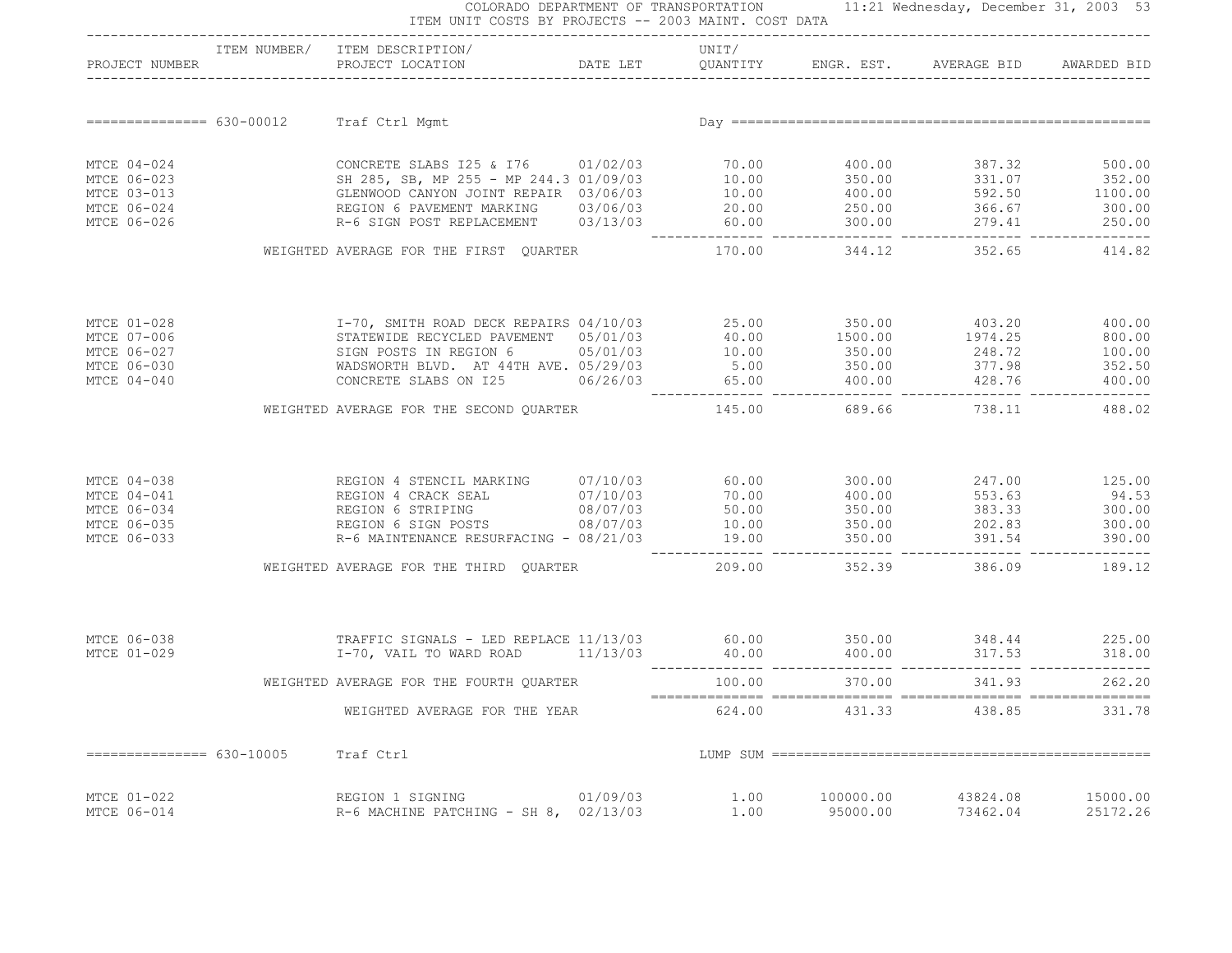|                           | ITEM NUMBER/ ITEM DESCRIPTION/                                                                                                                                                                                                                                                                                         | UNIT/ |          |                                 |          |
|---------------------------|------------------------------------------------------------------------------------------------------------------------------------------------------------------------------------------------------------------------------------------------------------------------------------------------------------------------|-------|----------|---------------------------------|----------|
|                           |                                                                                                                                                                                                                                                                                                                        |       |          |                                 |          |
|                           | === 630-10005<br>PUEBLO - ITS CABLE<br>PUEBLO - ITS CABLE<br>T70, LUMINAIRE REPLACEMENT<br>Σ5 & BAPTIST RD. SIGNALS<br>Σ5 & BAPTIST RD. SIGNALS<br>SHIPSE REPARE PASS<br>SHIPSE REPAIR HWY 14 & 85<br>2371.38<br>2371.38<br>2371.38<br>1.00<br>100 1                                                                   |       |          |                                 |          |
| MTCE 02-012               |                                                                                                                                                                                                                                                                                                                        |       |          |                                 |          |
| MTCE 03-011               |                                                                                                                                                                                                                                                                                                                        |       |          |                                 |          |
| MTCE 02-013               |                                                                                                                                                                                                                                                                                                                        |       |          |                                 |          |
| MTCE 01-023               |                                                                                                                                                                                                                                                                                                                        |       |          |                                 |          |
| MTCE 04-033               |                                                                                                                                                                                                                                                                                                                        |       |          |                                 |          |
|                           | WEIGHTED AVERAGE FOR THE FIRST QUARTER                                                                                                                                                                                                                                                                                 |       |          | 7.00 41857.14 34046.43 14381.75 |          |
| MTCE 07-005               | 3TATEWIDE TRAFFIC LOOP REPAIR 04/03/03<br>1 70 NEAR RIFLE 04/10/03<br>SH 83 & SH 67 IN DOUGLAS CO. 04/24/03<br>SH 94, EL PASO COUNTY EAST 05/01/03<br>SH 94, EL PASO COUNTY EAST 05/01/03<br>1.00 25000.00 33577.67 19315.00<br>33577.67 1                                                                             |       |          |                                 |          |
| MTCE 03-014               |                                                                                                                                                                                                                                                                                                                        |       |          |                                 |          |
| MTCE 01-025               |                                                                                                                                                                                                                                                                                                                        |       |          |                                 |          |
| MTCE 01-026               |                                                                                                                                                                                                                                                                                                                        |       |          |                                 |          |
| MTCE 06-029               |                                                                                                                                                                                                                                                                                                                        |       |          |                                 |          |
| MTCE 01-024               |                                                                                                                                                                                                                                                                                                                        |       |          |                                 |          |
| MTCE 06-031               |                                                                                                                                                                                                                                                                                                                        |       |          |                                 |          |
|                           | WEIGHTED AVERAGE FOR THE SECOND QUARTER                                                                                                                                                                                                                                                                                | 7.00  |          | 9944.44 9104.51 6712.22         |          |
| MTCE 01-030               |                                                                                                                                                                                                                                                                                                                        |       |          |                                 |          |
| MTCE 04-043               |                                                                                                                                                                                                                                                                                                                        |       |          |                                 |          |
| MTCE 04-042               |                                                                                                                                                                                                                                                                                                                        |       |          |                                 |          |
| MTCE 04-045               |                                                                                                                                                                                                                                                                                                                        |       |          |                                 |          |
| MTCE 04-044               |                                                                                                                                                                                                                                                                                                                        |       |          |                                 |          |
| MTCE 04-046               |                                                                                                                                                                                                                                                                                                                        |       |          |                                 |          |
| MTCE 06-032               | $\begin{tabular}{cccccccc} I & -70, & SIEBERT & 07/03/03 & 1.00 & 40000.00 & 70566.67 & 60000.00 \\ SR & 68 AND 14 NEAR LOVELAND & 08/07/03 & 1.00 & 10000.00 & 26201.57 & 14604.70 \\ SR & 7 NEAR LYONS & 08/07/03 & 1.00 & 10000.00 & 6777.00 & 11031.00 \\ SR & 34A AND SH 34D NEAR EVANS & 08/28/03 & 1.00 & 1500$ |       |          |                                 |          |
|                           | WEIGHTED AVERAGE FOR THE THIRD QUARTER                                                                                                                                                                                                                                                                                 | 7.00  |          | 21285.71 35404.21 25082.24      |          |
|                           | MTCE 04-039 6 EY 04 REGION 4 SIGNS - SH 14 11/13/03 1.00 36000.00 23287.06 10300.00                                                                                                                                                                                                                                    |       |          |                                 |          |
|                           |                                                                                                                                                                                                                                                                                                                        | 1.00  | 36000.00 | 23287.06                        |          |
|                           | WEIGHTED AVERAGE FOR THE FOURTH QUARTER                                                                                                                                                                                                                                                                                |       |          |                                 | 10300.00 |
|                           | WEIGHTED AVERAGE FOR THE YEAR                                                                                                                                                                                                                                                                                          | 22.00 | 19909.09 | 21098.86                        | 12344.48 |
| $============= 630-80336$ | Barricade (3 M-B) (Temp)                                                                                                                                                                                                                                                                                               |       |          |                                 |          |
| MTCE 03-013               | GLENWOOD CANYON JOINT REPAIR 03/06/03                                                                                                                                                                                                                                                                                  | 6.00  | 250.00   | 172.75                          | 11.00    |
|                           | WEIGHTED AVERAGE FOR THE FIRST QUARTER                                                                                                                                                                                                                                                                                 | 6.00  | 250.00   | 172.75                          | 11.00    |

COLORADO DEPARTMENT OF TRANSPORTATION 11:21 Wednesday, December 31, 2003 54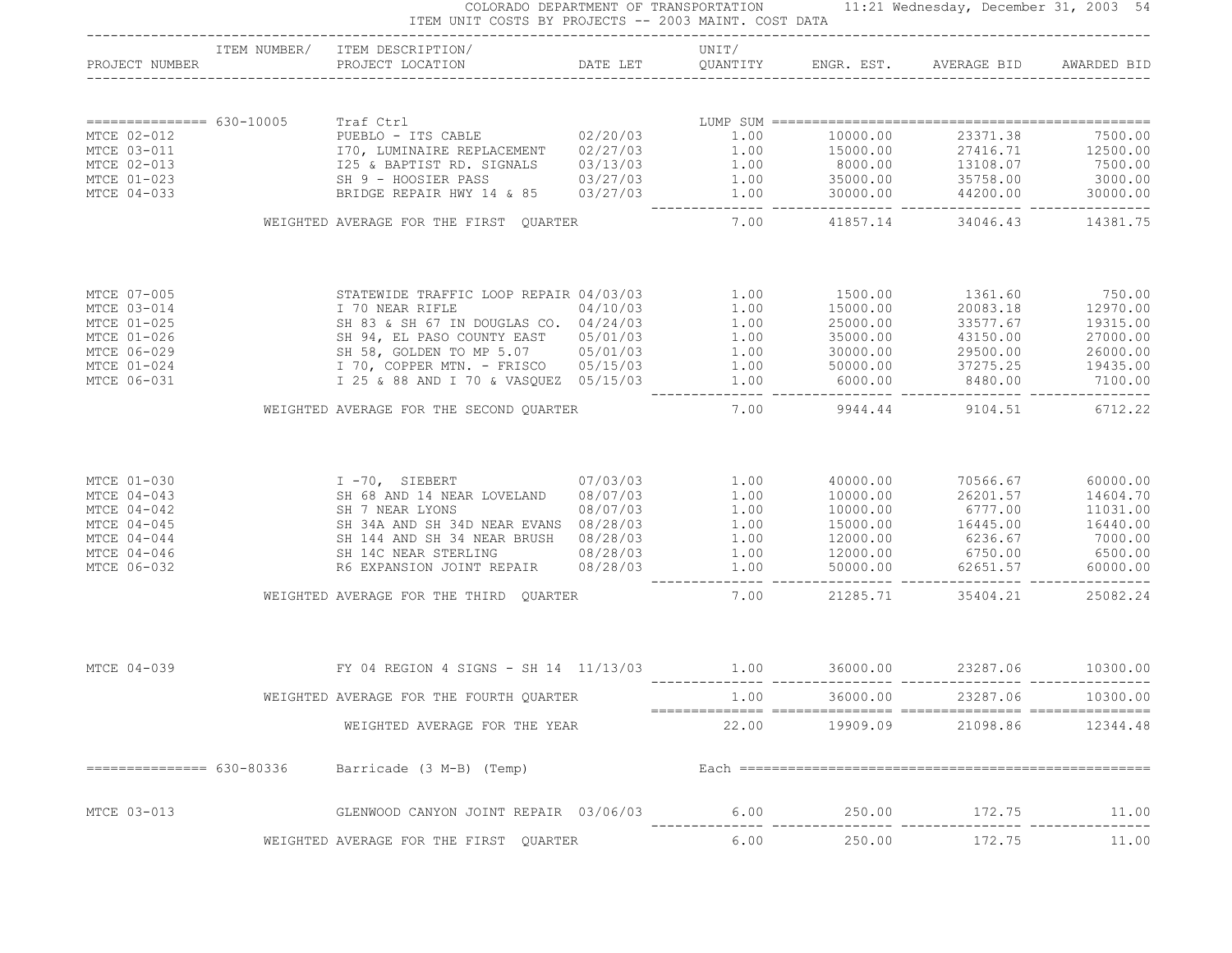|                            | ITEM UNIT COSTS BY PROJECTS -- 2003 MAINT. COST DATA                                              |          |       |                             |                                                                              |                          |
|----------------------------|---------------------------------------------------------------------------------------------------|----------|-------|-----------------------------|------------------------------------------------------------------------------|--------------------------|
| PROJECT NUMBER             | ITEM NUMBER/ ITEM DESCRIPTION/<br>PROJECT LOCATION                                                |          | UNIT/ |                             | DATE LET         QUANTITY        ENGR. EST.      AVERAGE BID     AWARDED BID |                          |
|                            |                                                                                                   |          |       |                             |                                                                              |                          |
|                            |                                                                                                   |          |       |                             |                                                                              |                          |
|                            | WEIGHTED AVERAGE FOR THE FOURTH QUARTER                                                           |          |       | 2.00 300.00                 | 250.76                                                                       | 128.00                   |
|                            | WEIGHTED AVERAGE FOR THE YEAR                                                                     |          |       |                             | 8.00 262.50 192.25 40.25                                                     |                          |
|                            | $=$ ============== $630-80337$ Barricade (3 M-C) (Temp)                                           |          |       |                             |                                                                              |                          |
| MTCE 01-029                | 1-70, VAIL TO WARD ROAD 11/13/03 3.00 500.00 355.78 255.00                                        |          |       |                             |                                                                              |                          |
|                            | WEIGHTED AVERAGE FOR THE FOURTH QUARTER                                                           |          | 3.00  | 500.00                      | 355.78                                                                       | 255.00                   |
|                            | WEIGHTED AVERAGE FOR THE YEAR                                                                     |          |       |                             | $3.00$ 500.00 $355.78$ 255.00                                                |                          |
|                            | ============== 630-80341 Const Traf Sign (A)                                                      |          |       |                             |                                                                              |                          |
| MTCE 04-024<br>MTCE 03-013 | CONCRETE SLABS 125 & 176 01/02/03 1.00 80.00 44.96 30.00<br>GLENWOOD CANYON JOINT REPAIR 03/06/03 |          | 5.00  | 50.00<br>------------------ | 17.38<br>________________                                                    | 17.00<br>--------------- |
|                            | WEIGHTED AVERAGE FOR THE FIRST QUARTER                                                            |          | 6.00  | 55.00                       | 25.94                                                                        | 19.17                    |
| MTCE 01-028<br>MTCE 04-040 | CONCRETE SLABS ON I25 $06/26/03$ 1.00 $45.00$ 60.74 $60.74$                                       |          |       |                             |                                                                              |                          |
|                            | WEIGHTED AVERAGE FOR THE SECOND OUARTER                                                           |          |       |                             | 5.00 57.00 47.57 40.00                                                       |                          |
| MTCE 06-033                | R-6 MAINTENANCE RESURFACING - 08/21/03                                                            |          | 2.00  | 70.00                       | 26.35                                                                        | 30.00                    |
|                            | WEIGHTED AVERAGE FOR THE THIRD OUARTER                                                            |          | 2.00  | 70.00                       | 26.35                                                                        | 30.00                    |
| MTCE 01-029                | I-70, VAIL TO WARD ROAD                                                                           | 11/13/03 | 9.00  | 60.00                       | 56.26                                                                        | 64.00                    |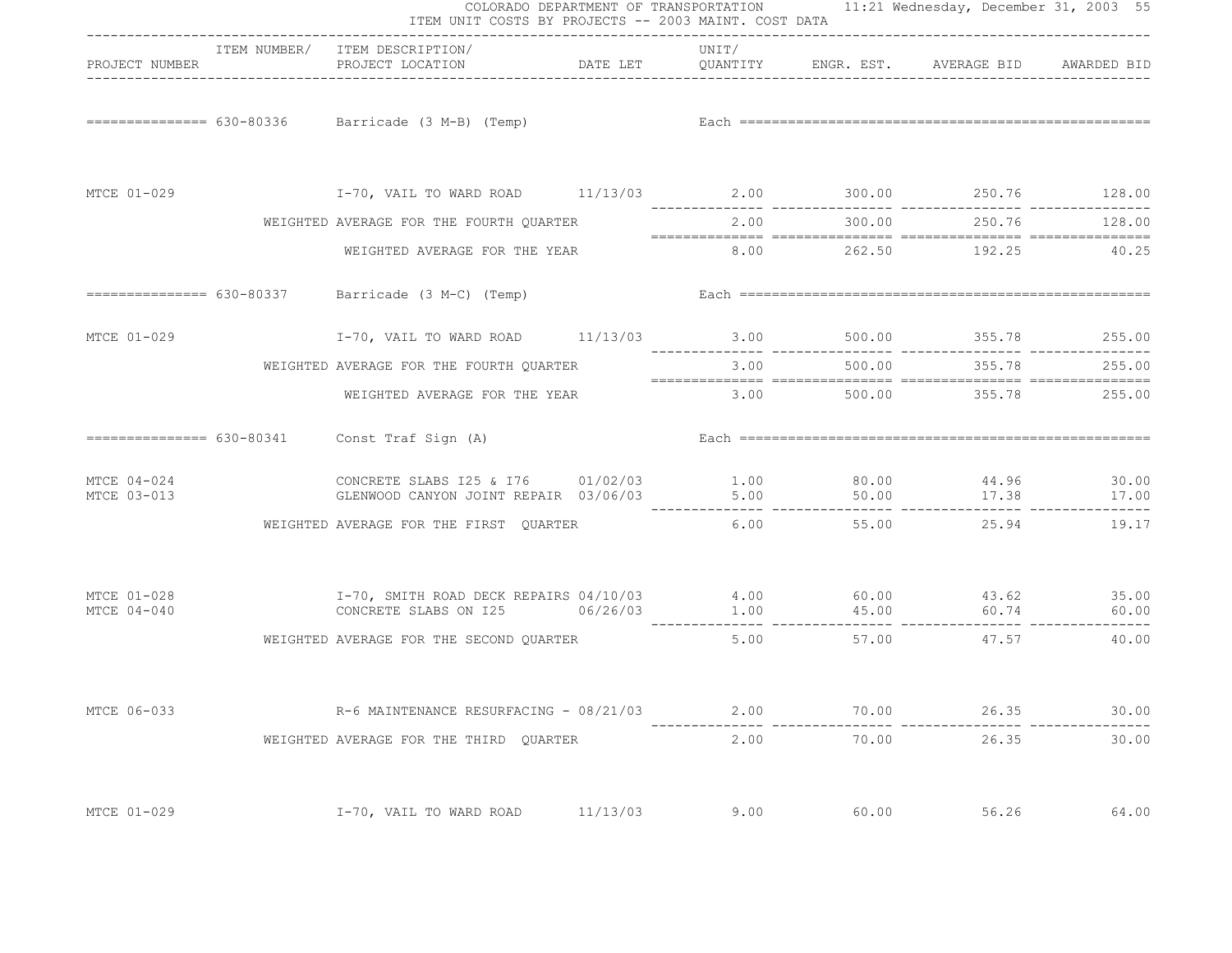|                                                                                        | ITEM NUMBER/ ITEM DESCRIPTION/ UNIT/ UNIT/<br>PROJECT NUMBER PROJECT LOCATION DATE LET QUANTITY ENGR. EST. AVERAGE BID AWARDED BID                                                                                                   |        |       |                                 |                                 |
|----------------------------------------------------------------------------------------|--------------------------------------------------------------------------------------------------------------------------------------------------------------------------------------------------------------------------------------|--------|-------|---------------------------------|---------------------------------|
|                                                                                        |                                                                                                                                                                                                                                      |        |       |                                 |                                 |
|                                                                                        |                                                                                                                                                                                                                                      |        |       |                                 |                                 |
|                                                                                        |                                                                                                                                                                                                                                      |        |       |                                 |                                 |
|                                                                                        | WEIGHTED AVERAGE FOR THE FOURTH QUARTER                                                                                                                                                                                              |        |       | 21.00 48.57 43.35 46.29         |                                 |
|                                                                                        | WEIGHTED AVERAGE FOR THE YEAR                                                                                                                                                                                                        |        |       | $34.00$ $52.21$ $39.21$ $39.62$ |                                 |
|                                                                                        | $=$ = = = = = = = = = = $630 - 80342$ Const Traf Sign (B)                                                                                                                                                                            |        |       |                                 |                                 |
| MTCE 04-024<br>MTCE 06-023<br>MTCE 06-023<br>MTCE 03-013<br>MTCE 06-024<br>MTCE 06-026 | CONCRETE SLABS 125 & 176 01/02/03 28.00 100.00 72.31 60.00<br>SH 285, SB, MP 255 - MP 244.3 01/09/03 8.00 150.00 108.96 22.00<br>GLENWOOD CANYON JOINT REPAIR 03/06/03 94.00 75.00 18.63 22.00<br>REGION 6 PAVEMENT MARKING 03/06/03 |        |       |                                 |                                 |
|                                                                                        | WEIGHTED AVERAGE FOR THE FIRST QUARTER 148.00 88.58 47.15                                                                                                                                                                            |        |       |                                 | 27.73                           |
|                                                                                        | MTCE 01-028 1-70, SMITH ROAD DECK REPAIRS 04/10/03 16.00 100.00 66.43 55.00<br>MTCE 06-027 SIGN POSTS IN REGION 6 05/01/03 8.00 15.00 36.79 10.00<br>MTCE 06-030 MADSWORTH BLVD. AT 44TH AVE. 05/29/03 10.00 30.00 29.91 53.00<br>MT |        |       | $66.43$<br>36.79                |                                 |
|                                                                                        | WEIGHTED AVERAGE FOR THE SECOND QUARTER                                                                                                                                                                                              | 62.00  |       | 64.19 62.84                     | 57.90                           |
| MTCE 04-038<br>MTCE 06-034<br>MTCE 06-035<br>MTCE 06-033                               | REGION 4 STENCIL MARKING $07/10/03$ 60.00 25.00 53.00<br>REGION 6 STRIPING 08/07/03 10.00 150.00 65.00<br>REGION 6 SIGN POSTS 08/07/03 8.00 15.00 38.54<br>R-6 MAINTENANCE RESURFACING - 08/21/03 14.00 90.00 50.31                  |        |       |                                 | 1.00<br>10.00<br>50.00<br>33.00 |
|                                                                                        | WEIGHTED AVERAGE FOR THE THIRD QUARTER                                                                                                                                                                                               | 92.00  | 47.61 | 52.45                           | 11.11                           |
| MTCE 06-038<br>MTCE 01-029<br>MTCE 05-031                                              | TRAFFIC SIGNALS - LED REPLACE 11/13/03 $1/13/03$<br>1-70, VAIL TO WARD ROAD $11/13/03$ $34.00$ $65.00$ $63.01$ $64.00$<br>R5, GUARDRAIL REPLACEMENT - E 11/20/03 $34.00$ $70.00$ $42.19$ $44.00$                                     |        |       |                                 |                                 |
|                                                                                        | WEIGHTED AVERAGE FOR THE FOURTH QUARTER                                                                                                                                                                                              |        |       | 76.00 61.97 57.90               | 53.58                           |
|                                                                                        | WEIGHTED AVERAGE FOR THE YEAR                                                                                                                                                                                                        | 378.00 |       | 69.26 53.20                     | 33.83                           |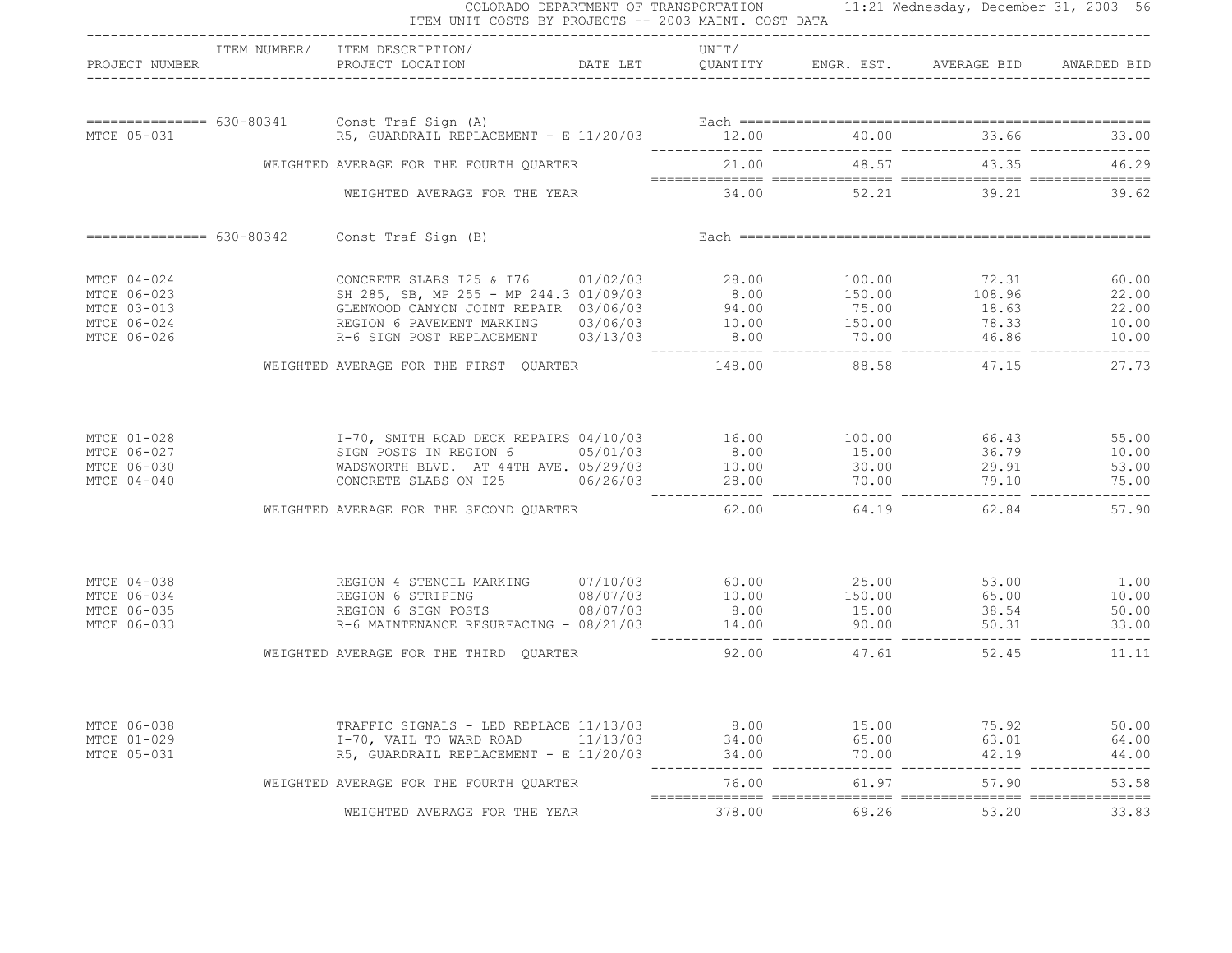| COLORADO DEPARTMENT OF TRANSPORTATION 11:21 Wednesday, December 31, 2003 57<br>ITEM UNIT COSTS BY PROJECTS -- 2003 MAINT. COST DATA<br>---------------------------------- |             |                                                                                                                                 |  |        |         |                          |                           |
|---------------------------------------------------------------------------------------------------------------------------------------------------------------------------|-------------|---------------------------------------------------------------------------------------------------------------------------------|--|--------|---------|--------------------------|---------------------------|
| PROJECT NUMBER                                                                                                                                                            |             | ITEM NUMBER/ ITEM DESCRIPTION/<br>PROJECT LOCATION <b>DATE LET</b> QUANTITY ENGR. EST. AVERAGE BID AWARDED BID                  |  | UNIT/  |         |                          |                           |
|                                                                                                                                                                           |             |                                                                                                                                 |  |        |         |                          |                           |
| MTCE 04-024                                                                                                                                                               |             | CONCRETE SLABS 125 & 176 01/02/03 28.00 110.00 79.22                                                                            |  |        |         |                          | 60.00                     |
|                                                                                                                                                                           |             | WEIGHTED AVERAGE FOR THE FIRST QUARTER                                                                                          |  |        |         | 28.00 110.00 79.22 60.00 |                           |
| MTCE 01-028<br>MTCE 04-040                                                                                                                                                |             | I-70, SMITH ROAD DECK REPAIRS 04/10/03 24.00 120.00 80.23 65.00<br>CONCRETE SLABS ON I25 $06/26/03$ 28.00 80.00 88.09 88.09     |  |        |         |                          | 85.00                     |
|                                                                                                                                                                           |             | WEIGHTED AVERAGE FOR THE SECOND QUARTER                                                                                         |  |        |         | 52.00 98.46 84.82        | ________________<br>75.77 |
|                                                                                                                                                                           |             | MTCE 06-033 69.16 R-6 MAINTENANCE RESURFACING - 08/21/03 2.00 90.00 69.16 69.16 40.00                                           |  |        |         |                          |                           |
|                                                                                                                                                                           |             | WEIGHTED AVERAGE FOR THE THIRD QUARTER                                                                                          |  | 2.00   |         | 90.00 69.16              | 40.00                     |
| MTCE 01-029<br>MTCE 05-031                                                                                                                                                |             | I-70, VAIL TO WARD ROAD 11/13/03 18.00 70.00 67.26 64.00<br>R5, GUARDRAIL REPLACEMENT - E 11/20/03 8.00 60.00 50.34 55.00 50.34 |  |        |         |                          | 55.00                     |
|                                                                                                                                                                           |             | WEIGHTED AVERAGE FOR THE FOURTH QUARTER                                                                                         |  |        |         | 26.00 66.92 62.05        | 61.23                     |
|                                                                                                                                                                           |             | WEIGHTED AVERAGE FOR THE YEAR 108.00 93.70 78.74                                                                                |  |        |         |                          | 67.52                     |
|                                                                                                                                                                           |             |                                                                                                                                 |  |        |         |                          |                           |
|                                                                                                                                                                           | MTCE 01-028 | 1-70, SMITH ROAD DECK REPAIRS 04/10/03 64.00 15.00 11.36 9.00                                                                   |  |        |         |                          |                           |
|                                                                                                                                                                           |             | WEIGHTED AVERAGE FOR THE SECOND OUARTER                                                                                         |  |        |         | 64.00 15.00 11.36        | 9.00                      |
| MTCE 01-029                                                                                                                                                               |             | $I-70$ , VAIL TO WARD ROAD $11/13/03$ $124.00$                                                                                  |  |        |         | 25.00 19.90              | 26.00                     |
|                                                                                                                                                                           |             | WEIGHTED AVERAGE FOR THE FOURTH QUARTER                                                                                         |  | 124.00 | 25.00   | 19.90                    | 26.00                     |
|                                                                                                                                                                           |             | WEIGHTED AVERAGE FOR THE YEAR                                                                                                   |  | 188.00 |         | 21.60 16.55              | 20.21                     |
|                                                                                                                                                                           |             | ============== 630-80355 Port Mesq Panel                                                                                        |  |        |         |                          |                           |
| MTCE 06-032                                                                                                                                                               |             |                                                                                                                                 |  |        |         | 8460.89                  | 8000.00                   |
|                                                                                                                                                                           |             | WEIGHTED AVERAGE FOR THE THIRD QUARTER                                                                                          |  | 2.00   | 8000.00 | 8460.89                  | 8000.00                   |
|                                                                                                                                                                           |             | WEIGHTED AVERAGE FOR THE YEAR                                                                                                   |  | 2.00   | 8000.00 | 8460.89                  | 8000.00                   |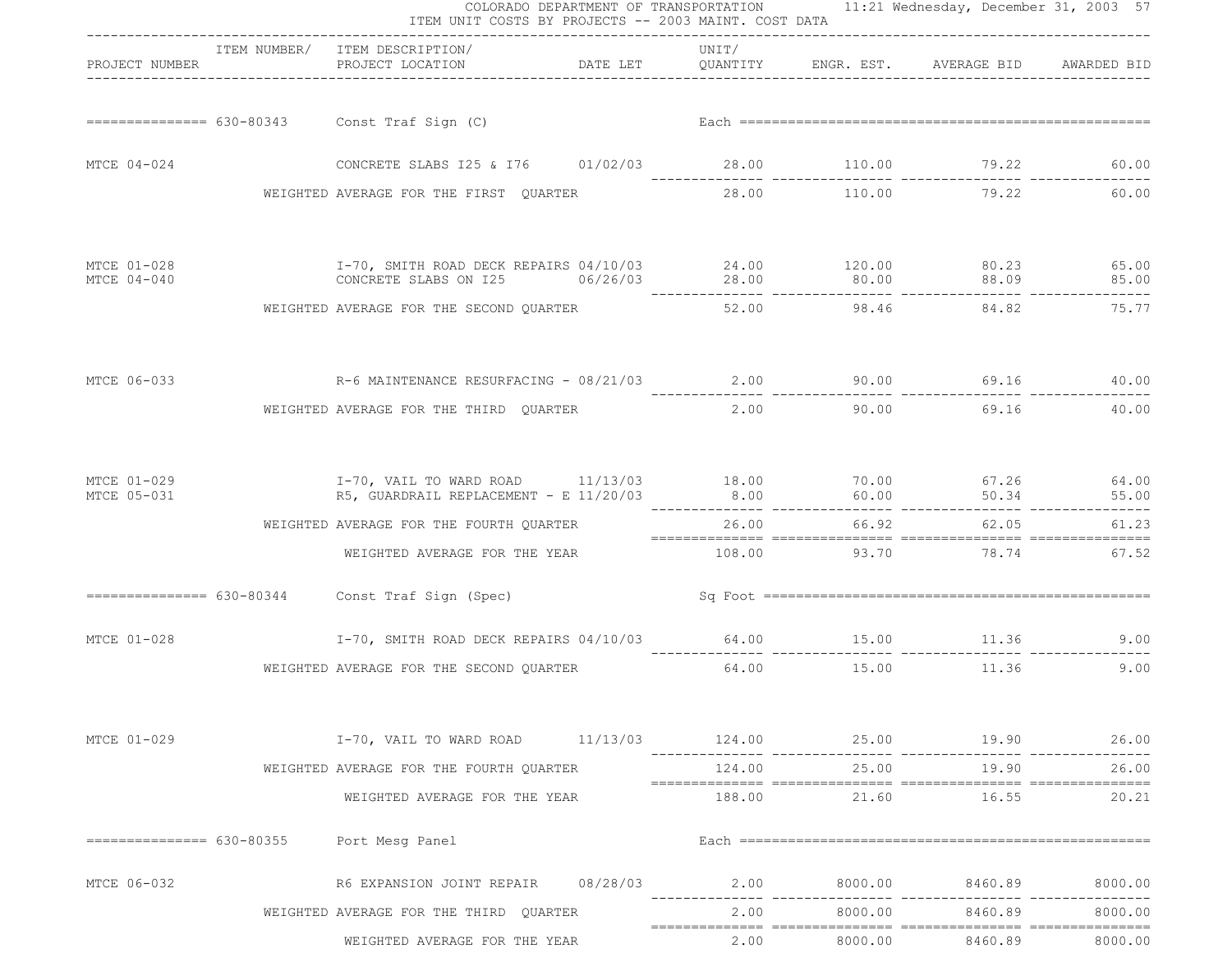|                                                                         |                | ITEM UNIT COSTS BY PROJECTS -- 2003 MAINT. COST DATA                                                                                                                                                                                                                                          |                                        |              |                                    | COLORADO DEPARTMENT OF TRANSPORTATION 11:21 Wednesday, December 31, 2003 58 |                  |
|-------------------------------------------------------------------------|----------------|-----------------------------------------------------------------------------------------------------------------------------------------------------------------------------------------------------------------------------------------------------------------------------------------------|----------------------------------------|--------------|------------------------------------|-----------------------------------------------------------------------------|------------------|
|                                                                         | PROJECT NUMBER | ITEM NUMBER/ ITEM DESCRIPTION/<br>PROJECT LOCATION <b>The CONSTRUCTER CONSTRUCT OUR SET AVERAGE BID</b> AWARDED BID                                                                                                                                                                           |                                        | UNIT/        |                                    |                                                                             |                  |
|                                                                         |                |                                                                                                                                                                                                                                                                                               |                                        |              |                                    |                                                                             |                  |
| MTCE 06-023                                                             |                | SH 285, SB, MP 255 - MP 244.3 01/09/03 1.00 1000.00 779.14 350.00                                                                                                                                                                                                                             |                                        |              |                                    |                                                                             |                  |
|                                                                         |                |                                                                                                                                                                                                                                                                                               | WEIGHTED AVERAGE FOR THE FIRST QUARTER |              |                                    | $1.00$ $1000.00$ $779.14$ $350.00$                                          |                  |
|                                                                         |                | WEIGHTED AVERAGE FOR THE YEAR                                                                                                                                                                                                                                                                 |                                        |              | $1.00$ $1000.00$ $779.14$ $350.00$ |                                                                             |                  |
|                                                                         |                | ============== 630-80358 Flash Arrow Panel (C Ty)                                                                                                                                                                                                                                             |                                        |              |                                    |                                                                             |                  |
| MTCE 04-024<br>MTCE 03-013<br>MTCE 06-024<br>MTCE 06-026                |                | CONCRETE SLABS 125 & 176 01/02/03<br>GLENWOOD CANYON JOINT REPAIR 03/06/03 2.00 1600.00 321.25 110.00<br>REGION 6 PAVEMENT MARKING 03/06/03 2.00 1000.00 550.00 50.00<br>---- 03/13/03 2.00 1000.00 550.00 50.00<br>2.00 1000.00 1000.00 1410.71 50.00<br>80.00 1410.71 1000.00 1410.71 50.00 |                                        |              |                                    |                                                                             |                  |
| WEIGHTED AVERAGE FOR THE FIRST QUARTER                                  |                |                                                                                                                                                                                                                                                                                               |                                        |              |                                    | 8.00 1200.00 893.54                                                         | 215.00           |
| MTCE 03-014<br>MTCE 01-028<br>MTCE 06-027<br>MTCE 04-040                |                | 1 70 NEAR RIFLE $04/10/03$<br>1-70, SMITH ROAD DECK REPAIRS 04/10/03 2.00 1500.00 1980.50 670.00<br>SIGN POSTS IN REGION 6 05/01/03 1.00 300.00 847.62 110.00<br>CONCRETE SLABS ON 125 06/26/03 2.00 850.00 944.27 900.00                                                                     |                                        |              |                                    |                                                                             |                  |
|                                                                         |                | WEIGHTED AVERAGE FOR THE SECOND OUARTER                                                                                                                                                                                                                                                       |                                        | 7.00         |                                    |                                                                             | 592.86           |
| MTCE 04-038<br>MTCE 06-034<br>MTCE 06-035<br>MTCE 06-033<br>MTCE 06-032 |                | R-6 MAINTENANCE RESURFACING - 08/21/03 1.00 1250.00 638.77<br>R6 EXPANSION JOINT REPAIR 08/28/03 2.00 1500.00 2146.59                                                                                                                                                                         |                                        |              |                                    |                                                                             | 520.00<br>700.00 |
|                                                                         |                | WEIGHTED AVERAGE FOR THE THIRD OUARTER                                                                                                                                                                                                                                                        |                                        |              |                                    | 9.00 1005.56 1085.17                                                        | 230.33           |
| MTCE 06-038<br>MTCE 01-029                                              |                | TRAFFIC SIGNALS - LED REPLACE 11/13/03<br>I-70, VAIL TO WARD ROAD                                                                                                                                                                                                                             | 11/13/03                               | 1.00<br>4.00 | 100.00<br>700.00                   | 835.52<br>583.55                                                            | 500.00<br>509.00 |
|                                                                         |                | WEIGHTED AVERAGE FOR THE FOURTH QUARTER                                                                                                                                                                                                                                                       |                                        | 5.00         | 580.00                             | 680.46                                                                      | 507.20           |
|                                                                         |                | WEIGHTED AVERAGE FOR THE YEAR                                                                                                                                                                                                                                                                 |                                        | 29.00        | 1122.41                            | 975.92                                                                      | 361.34           |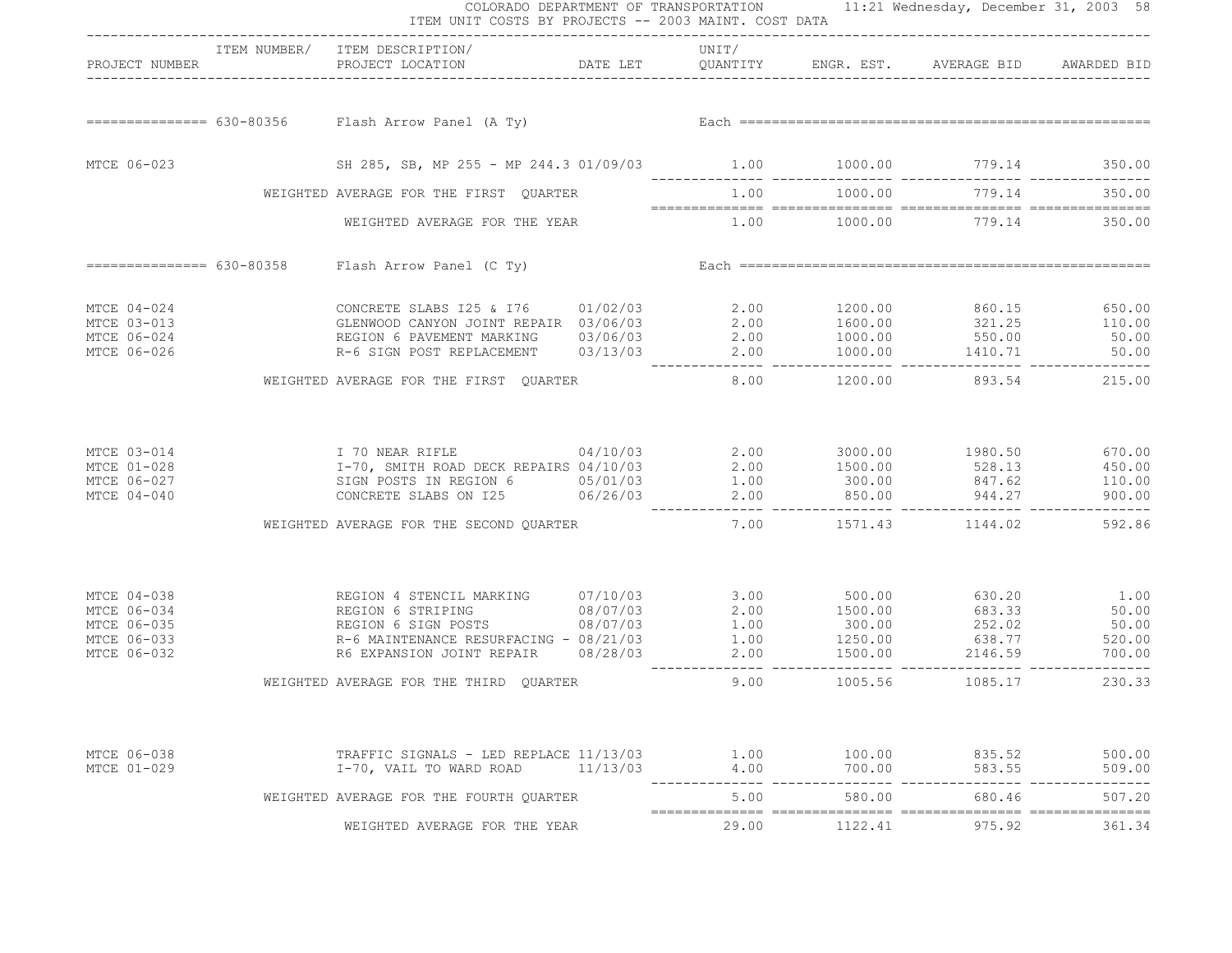| ITEM UNIT COSTS BY PROJECTS -- 2003 MAINT. COST DATA<br>---------------------------------- |  |                                                                                                     |  |        |              |                             |               |  |
|--------------------------------------------------------------------------------------------|--|-----------------------------------------------------------------------------------------------------|--|--------|--------------|-----------------------------|---------------|--|
| PROJECT NUMBER                                                                             |  | ITEM NUMBER/ ITEM DESCRIPTION/                                                                      |  | UNIT/  |              |                             |               |  |
|                                                                                            |  | =============== 630-80359 Port Mesq Panel                                                           |  |        |              |                             |               |  |
| MTCE 04-024                                                                                |  | CONCRETE SLABS 125 & 176 01/02/03 70.00 125.00 86.13 85.00                                          |  |        |              |                             |               |  |
|                                                                                            |  | WEIGHTED AVERAGE FOR THE FIRST QUARTER                                                              |  | 70.00  |              | 125.00 86.13 85.00          |               |  |
| MTCE 01-028<br>MTCE 04-040                                                                 |  | I-70, SMITH ROAD DECK REPAIRS 04/10/03 20.00 140.00 157.03 140.00<br>CONCRETE SLABS ON 125 06/26/03 |  |        |              |                             | 100.00        |  |
|                                                                                            |  | WEIGHTED AVERAGE FOR THE SECOND QUARTER                                                             |  |        |              | 85.00 97.94 115.75 109.41   |               |  |
|                                                                                            |  | MTCE 06-033 6.00 149.47 145.00                                                                      |  |        |              |                             |               |  |
|                                                                                            |  | WEIGHTED AVERAGE FOR THE THIRD QUARTER                                                              |  | 6.00   | 150.00       | 149.47                      | 145.00        |  |
| MTCE 01-029                                                                                |  | I-70, VAIL TO WARD ROAD $11/13/03$ $12.00$ $250.00$ $163.67$ $155.00$                               |  |        |              |                             |               |  |
|                                                                                            |  | WEIGHTED AVERAGE FOR THE FOURTH QUARTER                                                             |  |        | 12.00 250.00 |                             | 163.67 155.00 |  |
|                                                                                            |  | WEIGHTED AVERAGE FOR THE YEAR                                                                       |  |        |              | 173.00 121.24 103.40 103.93 |               |  |
|                                                                                            |  | =============== 630-80360 Drum Channel Dev                                                          |  |        |              |                             |               |  |
| MTCE 03-013                                                                                |  | GLENWOOD CANYON JOINT REPAIR 03/06/03 10.00 40.00 15.88 11.00                                       |  |        |              |                             |               |  |
|                                                                                            |  | WEIGHTED AVERAGE FOR THE FIRST QUARTER                                                              |  | 10.00  |              | 40.00 15.88                 | 11.00         |  |
| MTCE 01-028                                                                                |  | I-70, SMITH ROAD DECK REPAIRS 04/10/03                                                              |  | 100.00 | 50.00        | 26.20                       | 17.00         |  |
|                                                                                            |  | WEIGHTED AVERAGE FOR THE SECOND QUARTER                                                             |  | 100.00 | 50.00        | 26.20                       | 17.00         |  |
| MTCE 06-033                                                                                |  | R-6 MAINTENANCE RESURFACING - 08/21/03 25.00                                                        |  |        | 40.00        | 35.10                       | 31.00         |  |
|                                                                                            |  | WEIGHTED AVERAGE FOR THE THIRD QUARTER                                                              |  | 25.00  | 40.00        | 35.10                       | 31.00         |  |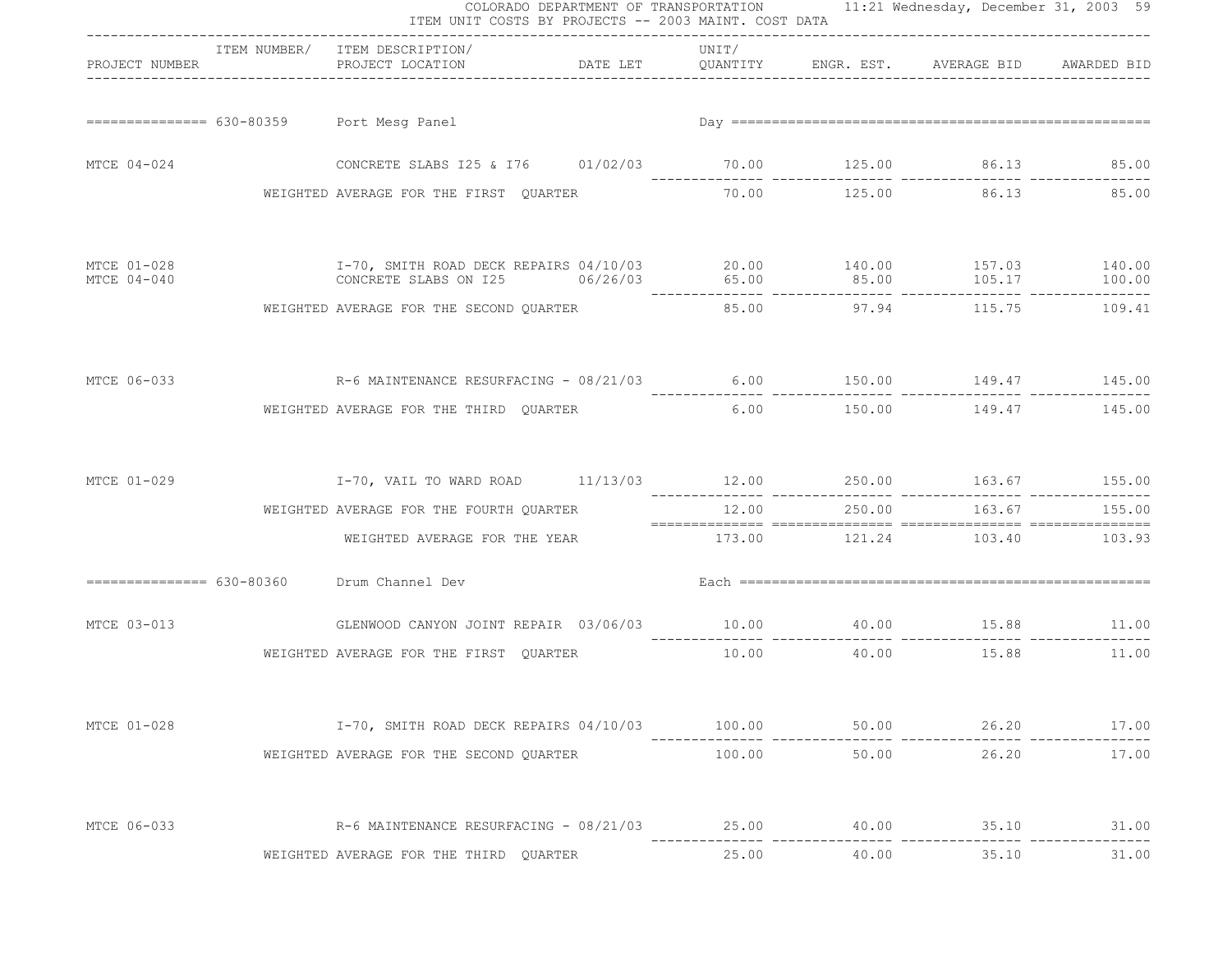|                                           | ITEM UNIT COSTS BY PROJECTS -- 2003 MAINT. COST DATA                                                           |          |                           |                         | COLORADO DEPARTMENT OF TRANSPORTATION 11:21 Wednesday, December 31, 2003 60 |                        |
|-------------------------------------------|----------------------------------------------------------------------------------------------------------------|----------|---------------------------|-------------------------|-----------------------------------------------------------------------------|------------------------|
| PROJECT NUMBER                            | ITEM NUMBER/ ITEM DESCRIPTION/<br>PROJECT LOCATION <b>DATE LET</b> QUANTITY ENGR. EST. AVERAGE BID AWARDED BID |          | UNIT/                     |                         |                                                                             |                        |
|                                           | ============== 630-80360 Drum Channel Dev                                                                      |          |                           |                         |                                                                             |                        |
| MTCE 01-029<br>MTCE 05-031                | I-70, VAIL TO WARD ROAD 11/13/03 100.00 55.00 55.16 60.00<br>R5, GUARDRAIL REPLACEMENT - E 11/20/03            |          |                           | 25.00 35.00             | 26.05                                                                       | 19.80                  |
|                                           | WEIGHTED AVERAGE FOR THE FOURTH QUARTER                                                                        | 125.00   | 51.00                     | 49.33                   | 51.96                                                                       |                        |
|                                           | WEIGHTED AVERAGE FOR THE YEAR                                                                                  |          |                           |                         | 260.00 49.13 36.66 34.92                                                    |                        |
|                                           |                                                                                                                |          |                           |                         |                                                                             |                        |
| MTCE 05-031                               | R5, GUARDRAIL REPLACEMENT - E 11/20/03 5.00 40.00 31.68                                                        |          |                           |                         |                                                                             | 27.50                  |
|                                           | WEIGHTED AVERAGE FOR THE FOURTH QUARTER                                                                        |          |                           |                         | 5.00 40.00 31.68                                                            | 27.50                  |
|                                           | WEIGHTED AVERAGE FOR THE YEAR                                                                                  |          |                           |                         | $5.00$ $40.00$ $31.68$ $27.50$                                              |                        |
| $============= 630-80364$                 | Drum Channel Dev (Light) (SB)                                                                                  |          |                           |                         |                                                                             |                        |
| MTCE 03-013                               | GLENWOOD CANYON JOINT REPAIR 03/06/03 100.00 60.00 17.50 16.50                                                 |          |                           |                         |                                                                             |                        |
|                                           | WEIGHTED AVERAGE FOR THE FIRST QUARTER                                                                         |          | 100.00                    | 60.00                   | 17.50                                                                       | 16.50                  |
|                                           | WEIGHTED AVERAGE FOR THE YEAR                                                                                  |          |                           |                         | $100.00$ 60.00 $17.50$ 16.50                                                |                        |
| $============= 630-80376$                 | Gdrail Ty 7 (Temp)                                                                                             |          |                           |                         |                                                                             |                        |
| MTCE 03-014                               | I 70 NEAR RIFLE                                                                                                |          |                           |                         | $04/10/03$ 600.00 15.00 26.16 12.90                                         |                        |
|                                           | WEIGHTED AVERAGE FOR THE SECOND QUARTER                                                                        |          | 600.00                    | 15.00                   | 26.16                                                                       | 12.90                  |
|                                           | WEIGHTED AVERAGE FOR THE YEAR                                                                                  |          |                           |                         | 600.00 15.00 26.16                                                          | 12.90                  |
| $============== 630-80380$                | Traffic Cone                                                                                                   |          |                           |                         |                                                                             |                        |
| MTCE 04-024<br>MTCE 06-023<br>MTCE 03-013 | CONCRETE SLABS 125 & 176<br>SH 285, SB, MP 255 - MP 244.3 01/09/03<br>GLENWOOD CANYON JOINT REPAIR 03/06/03    | 01/02/03 | 400.00<br>70.00<br>800.00 | 14.00<br>15.00<br>14.00 | 9.93<br>11.36<br>5.99                                                       | 13.00<br>12.00<br>3.30 |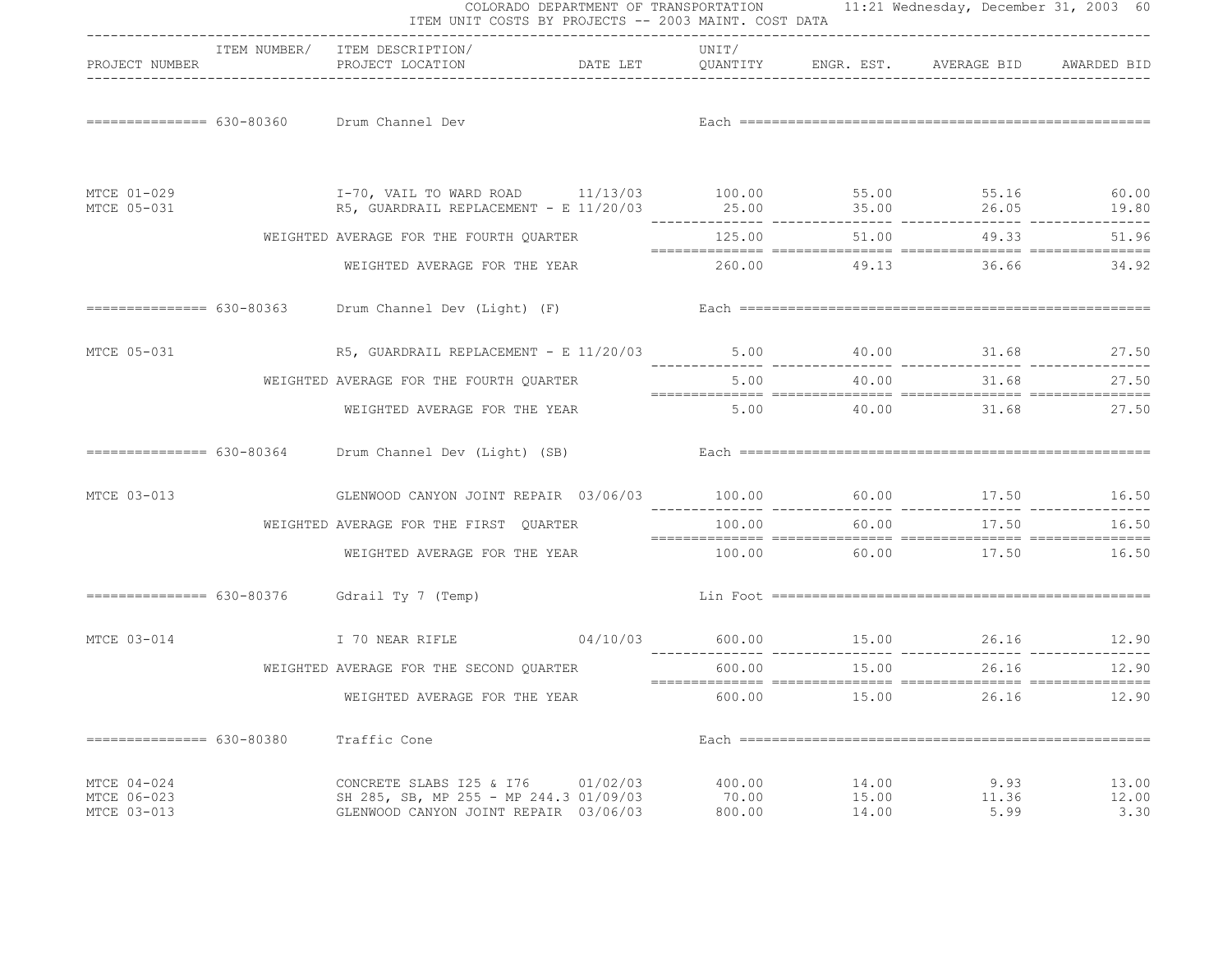|                            | ITEM NUMBER/ ITEM DESCRIPTION/                                                                                                                                                                                                       |          | UNIT/ |                            |                     |                             |
|----------------------------|--------------------------------------------------------------------------------------------------------------------------------------------------------------------------------------------------------------------------------------|----------|-------|----------------------------|---------------------|-----------------------------|
|                            |                                                                                                                                                                                                                                      |          |       |                            |                     |                             |
|                            |                                                                                                                                                                                                                                      |          |       |                            |                     |                             |
|                            |                                                                                                                                                                                                                                      |          |       |                            |                     |                             |
|                            | WEIGHTED AVERAGE FOR THE FIRST QUARTER                                                                                                                                                                                               |          |       |                            | 1,770.00 13.98 8.08 | 5.81                        |
| MTCE 01-028                |                                                                                                                                                                                                                                      |          |       |                            |                     |                             |
| MTCE 06-027                |                                                                                                                                                                                                                                      |          |       |                            |                     |                             |
| MTCE 06-030<br>MTCE 04-040 | 1-70, SMITH ROAD DECK REPAIRS 04/10/03 200.00 10.00 6.72 4.50<br>SIGN POSTS IN REGION 6 05/01/03 100.00 10.00 3.91 1.00<br>WADSWORTH BLVD. AT 44TH AVE. 05/29/03 100.00 15.00 5.11 7.06<br>CONCRETE SLABS ON 125 06/26/03 400.00 10. |          |       |                            |                     |                             |
|                            | WEIGHTED AVERAGE FOR THE SECOND QUARTER 600.00 10.63 9.73 9.13                                                                                                                                                                       |          |       |                            |                     |                             |
|                            |                                                                                                                                                                                                                                      |          |       |                            |                     |                             |
|                            |                                                                                                                                                                                                                                      |          |       |                            |                     |                             |
|                            | MTCE 04-038 REGION 4 STENCIL MARKING 07/10/03 150.00 14.00 10.60 5.00<br>MTCE 06-034 REGION 6 STRIPING 08/07/03 300.00 15.00 8.98 2.00<br>MTCE 06-035 REGION 6 SIGN POSTS 08/07/03 100.00 10.00 4.02 1.00<br>MTCE 06-033 R-6 MAINTEN |          |       |                            |                     |                             |
|                            | WEIGHTED AVERAGE FOR THE THIRD QUARTER                                                                                                                                                                                               |          |       |                            | 800.00 13.56 7.28   | 2.81                        |
| MTCE 06-038                |                                                                                                                                                                                                                                      |          |       |                            |                     |                             |
| MTCE 01-029<br>MTCE 05-031 |                                                                                                                                                                                                                                      |          |       |                            |                     |                             |
|                            | WEIGHTED AVERAGE FOR THE FOURTH QUARTER                                                                                                                                                                                              |          |       |                            | 600.00 11.00 8.43   | 10.57                       |
|                            | WEIGHTED AVERAGE FOR THE YEAR 3,970.00 12.77 8.35 6.59                                                                                                                                                                               |          |       |                            |                     |                             |
|                            | ---------------- 630-80510 Mobile Pvmt Mkg Zone Material Material Materian Materian Materian Mobile Pvmt Mkg Zone                                                                                                                    |          |       |                            |                     |                             |
| MTCE 04-036<br>MTCE 04-037 | FY 04 REGION 4 EPOXY EAST 07/24/03<br>FY 04 EPOXY WEST                                                                                                                                                                               | 08/21/03 | 1.00  | $1.00$ 30000.00<br>7500.00 | 2000.00<br>1375.50  | 0.01<br>1.00                |
|                            | WEIGHTED AVERAGE FOR THE THIRD QUARTER                                                                                                                                                                                               |          | 2.00  | 18750.00                   | 1643.14             | --- ---------------<br>0.51 |
|                            | WEIGHTED AVERAGE FOR THE YEAR                                                                                                                                                                                                        |          | 2.00  | 18750.00                   | 1643.14             | 0.51                        |
| =============== 630-80520  | Mobile Pvmt Mkg Zone                                                                                                                                                                                                                 |          |       |                            |                     |                             |
| MTCE 06-024                | REGION 6 PAVEMENT MARKING 03/06/03                                                                                                                                                                                                   |          | 40.00 | 500.00                     | 516.67              | 300.00                      |
|                            | WEIGHTED AVERAGE FOR THE FIRST QUARTER                                                                                                                                                                                               |          | 40.00 | 500.00                     | 516.67              | 300.00                      |